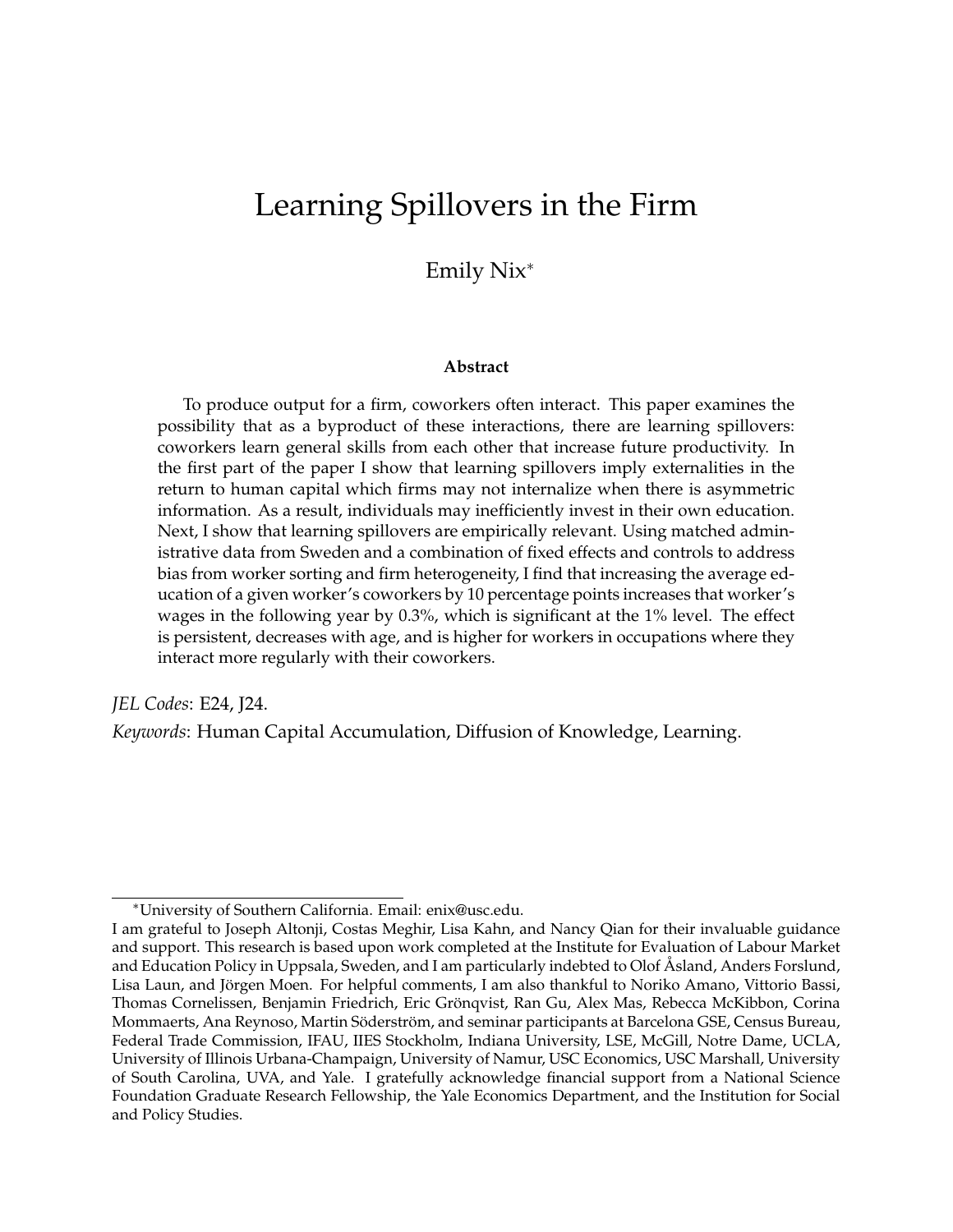### **1 Introduction**

Producing output in groups is a mainstay of modern economies. To produce output, coworkers often interact, possibly learning from and teaching one another. In this paper, I focus on these potential "learning spillovers" in firms. The idea that peers in one's firm might be an important source of human capital accumulation is not new. For example, [Acemoglu](#page-31-0) [\(1996,](#page-31-0) p. 782) states that "excluding education and R&D, major human capital interactions happen among employees within a firm: for example, young workers learn from their more experienced coworkers. But these interactions should be internalized within the firm, and no economy wide human capital externalities should be observed".

This paper provides a theoretical and empirical analysis of learning spillovers in firms. I first define a simple model of learning spillovers in the firm. This yields the novel result that learning spillovers may not be fully internalized. Second, I construct a unique data set and use a combination of fixed effects and controls to show that learning spillovers are empirically relevant: increasing the average education<sup>[1](#page-0-0)</sup> of a given worker's coworkers by 10 percentage points increases that worker's wages in the following year by 0.3%, which is significant at the 1% level. Third, I provide conditions under which social returns to education may exceed private returns to education and decompose the social returns to education into the part due to the direct effect of a college education versus the part due to learning spillovers in the firm. I find that the social returns of adding an additional college-educated worker range from 0.194 to 0.222, with 12.61% to 14.43% of the total increase attributable to learning spillovers.

In my theoretical model, workers increase their stock of general skills as a byproduct of working together to produce output for firms. The amount of general skills workers obtain (the size of learning spillovers) depends on the average education of the firm. I use a general equilibrium framework to solve for wages and find that in contrast to the consensus in the literature, learning spillovers are not straightforward for firms to inter-nalize.<sup>[2](#page-0-0)</sup> Three conditions make it particularly challenging for firms to internalize learning spillovers. First, learning spillovers increase future productivity, even after a worker leaves the current firm. Second, the size of the spillover depends on a worker's learning type, which may not be known to the firm. Third, coworkers are non-excludable and (partially) non-rival inputs in the production of learning spillovers. Under these condi-

<sup>&</sup>lt;sup>1</sup> Average education is measured by the total number of college (or more) educated workers in the worker's plant divided by the total number of workers in the plant.

<sup>&</sup>lt;sup>2</sup>Later in the introduction I review statements consistent with the prior view in the literature that these spillovers will be internalized, from [Acemoglu](#page-31-0) [\(1996\)](#page-31-0), [Moretti](#page-34-0) [\(2004b\)](#page-34-0), [Barro](#page-32-0) [\(1996\)](#page-32-0), and [Lange and Topel](#page-33-0) [\(2006\)](#page-33-0).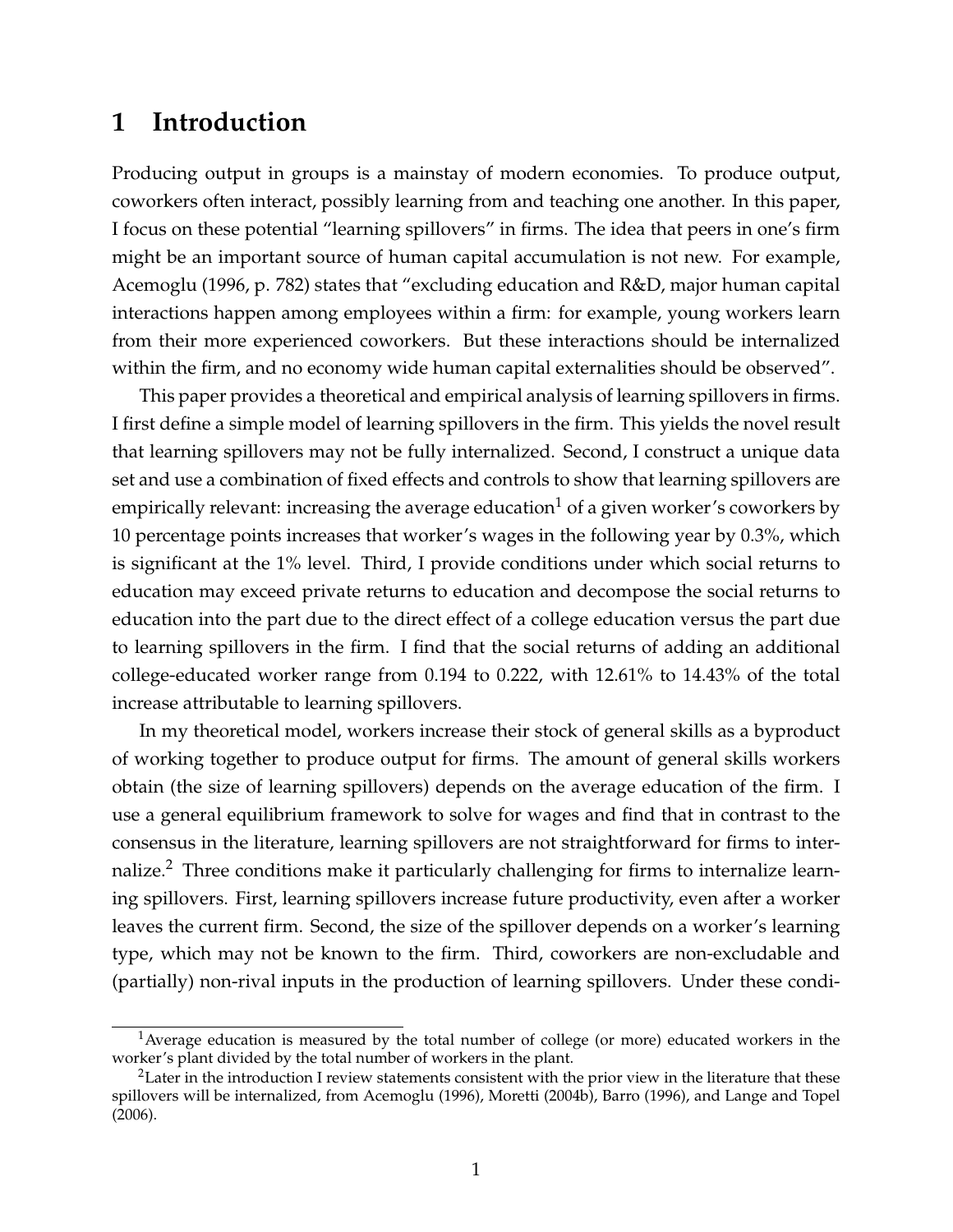tions, coworkers impose externalities on each other that are particularly challenging to internalize. As a result, individuals may not take the full extent of education externalities into account when making education decisions and the number of educated workers in a competitive equilibrium may be inefficient.

To test for learning spillovers, I use Swedish administrative data to construct a unique data set covering the universe of workers, their peers, and firms in Sweden from 1985 to 2012. Motivated by the theoretical model, I test for learning spillovers by looking at the relationship between the education level of past coworkers and current wages. To control for unobserved time-invariant firm heterogeneity and worker sorting, I include firm and worker fixed effects. To address time-varying omitted variables, I include county×time and industry $\times$ time dummies.

I find that increasing the average education of a given worker's colleagues by 10 percentage points increases that worker's wages in the following year by approximately 0.3%, which is significant at the 1% level. This result stands up to a number of controls and robustness checks. The effect is also persistent. Average education of coworkers impacts wages at least seven years into the future. Compared to average wage growth in Sweden over this time period of roughly 1.7% to 2% per year, this estimated effect is non-negligible.

In addition, I document heterogeneity by age and occupation that is consistent with learning spillovers. The spillover is largest for younger workers, for whom human capital accumulation is most important, with no impact for workers who are older than 40. Using data from O\*NET I construct a ranking of occupations by importance of interactions with coworkers. I find that on average workers in occupations that have higher interpersonal rankings according to O\*NET also receive greater learning spillovers. For example, professionals and managers obtain the largest spillovers from their coworkers, while drivers, who interact little with coworkers, experience the smallest impact.

These findings have important implications for the returns to education. Using the theoretical results from the first part of the paper, I present conditions under which the social and private returns to college are not perfectly aligned. I combine these conditions with my empirical estimates of learning spillovers to provide bounds for the social returns to college. I then decompose the social returns to college into the fraction attributable to learning spillovers versus the fraction attributable to the direct increase in productivity that adding a college-educated worker versus high-school-educated worker to the workplace confers. My findings suggest that the social return of adding an additional college worker in terms of income ranges from 0.195 to 0.22, with 11.36% to 12.82% of the total increase attributable to learning spillovers.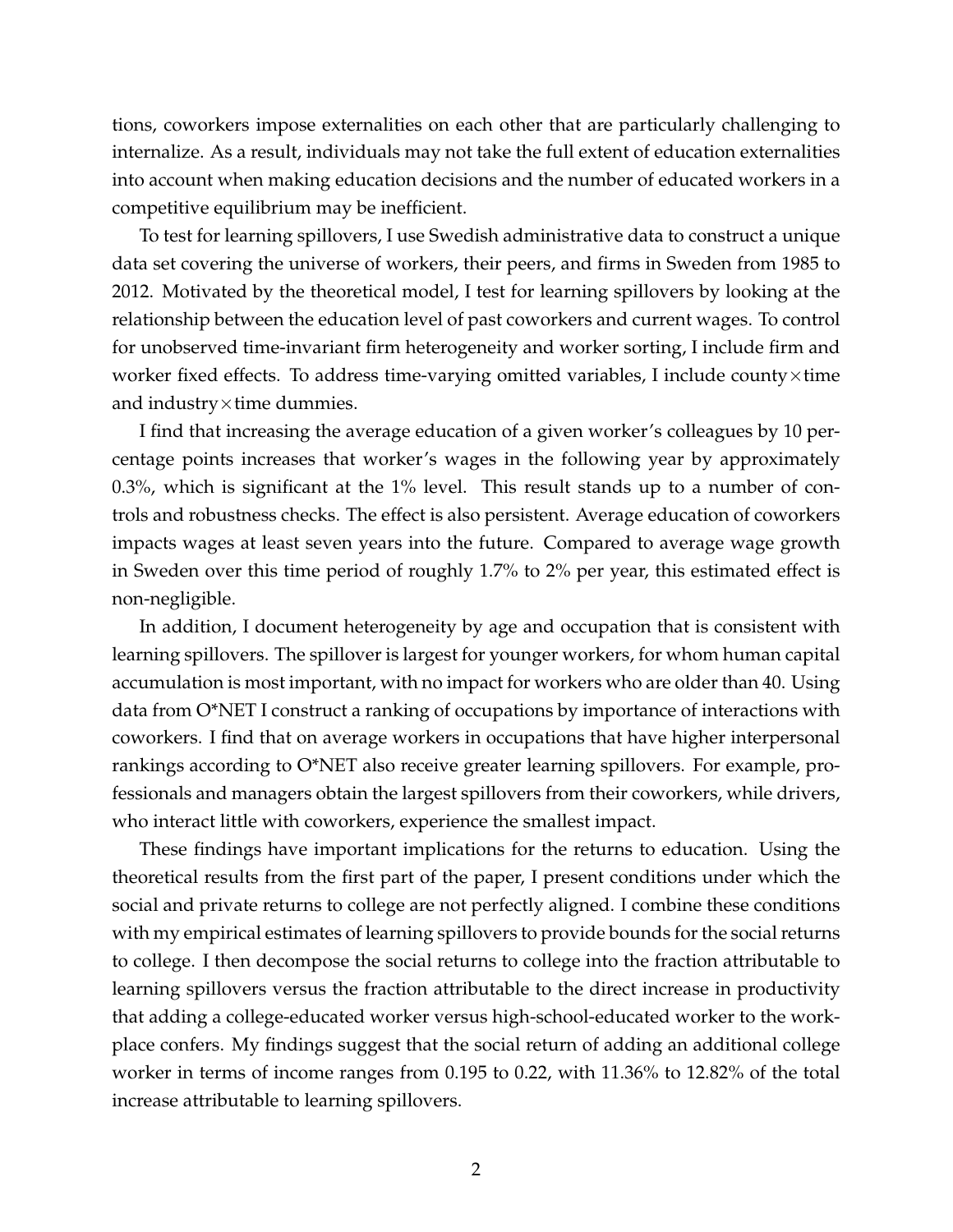This paper contributes to the literature estimating peer effects in the workplace. There is little doubt that peers shape individual outcomes, as demonstrated by the massive body of evidence on peer effects in schools and within neighborhoods. There is comparatively less evidence on peer effects at work, although this literature is rapidly growing. [Bandiera, Barankay, and Rasul](#page-31-1) [\(2010\)](#page-31-1) find that when working with friends, workers are more productive when paired with their more able friends. [Mas and Moretti](#page-33-1) [\(2009\)](#page-33-1) use high-frequency data from a supermarket chain and find strong evidence of productivity spillovers, primarily driven by internalization of free-riding externalities. $3$ [Azoulay, Graff Zivin, and Wang](#page-31-2) [\(2010\)](#page-31-2) estimate sizable impacts from the loss of an academic superstar on his or her collaborators; in contrast, using variation induced by the Nazi government's expulsion of scientists from Germany, [Waldinger](#page-34-1) [\(2012\)](#page-34-1) finds no peer effects in academic departments. [Amodio and Martinez-Carrasco](#page-31-3) [\(2018\)](#page-31-3) show that the quality of other inputs has important interactions with the amount of learning spillovers from colleagues. [Jarosch, Oberfield, and Rossi-Hansberg](#page-33-2) [\(2019\)](#page-33-2) show that having higher paid coworkers is associated with future wage growth both in reduced form analysis and when they add more structure when estimating a model of firm production with learning spillovers. [Martins and Jin](#page-33-3) [\(2010\)](#page-33-3) estimate contemporaneous social returns to education in firms in Portugal and find large social returns, between 1[4](#page-0-0)% and 23%.<sup>4</sup>

Even more closely related, [Brune, Chyn, and Kerwin](#page-32-1) [\(2020\)](#page-32-1) randomly vary peers in tea production in Malawi and find that a 10% increase in average education of one's peers increases one's own productivity by 0.3%, although they find this is primarily driven by a motivation effect. [Jackson and Bruegmann](#page-33-4) [\(2009\)](#page-33-4) find that students in classrooms led by teachers exposed to better colleagues experience larger test gains.<sup>[5](#page-0-0)</sup> [Cornelissen,](#page-32-2) [Dustmann, and Schönberg](#page-32-2) [\(2017\)](#page-32-2) estimate contemporaneous social returns to peer fixed effects in firms in Germany and find small evidence of peer effects on wages. [Herkenhoff,](#page-32-3) [Lise, Menzio, and Phillips](#page-32-3) [\(2018\)](#page-32-3) estimate a frictional labor market featuring a nonlinear production function in which workers learn from more knowledgeable coworkers but are not inhibited by less knowledgeable ones, and find in equilibrium that there is inefficient sorting across firms.

Relative to these papers, I add the result that in some cases learning spillovers from coworkers may not be fully internalized, and may cause inefficient prior investments in

<sup>&</sup>lt;sup>3</sup>[Herbst and Mas](#page-32-4) [\(2015\)](#page-32-4) summarize 35 different studies and find consistent evidence that an increase in coworker productivity consistently increases a worker's own productivity.

<sup>4</sup>There have also been a few excellent papers leveraging the sports environment to identify peer effects. See, for example, [Arcidiacono, Kinsler, and Price](#page-31-4) [\(2017\)](#page-31-4) and [Guryan, Kroft, and Notowidigdo](#page-32-5) [\(2009\)](#page-32-5).

 $^5$ In a later paper which conducts an experiment pairing low- and high-skilled teachers together, [Papay,](#page-34-2) [Taylor, Tyler, and Laski](#page-34-2) [\(2020\)](#page-34-2) find a similar result, that test scores rise for students of low-skilled teachers who were paired with high-skilled teachers.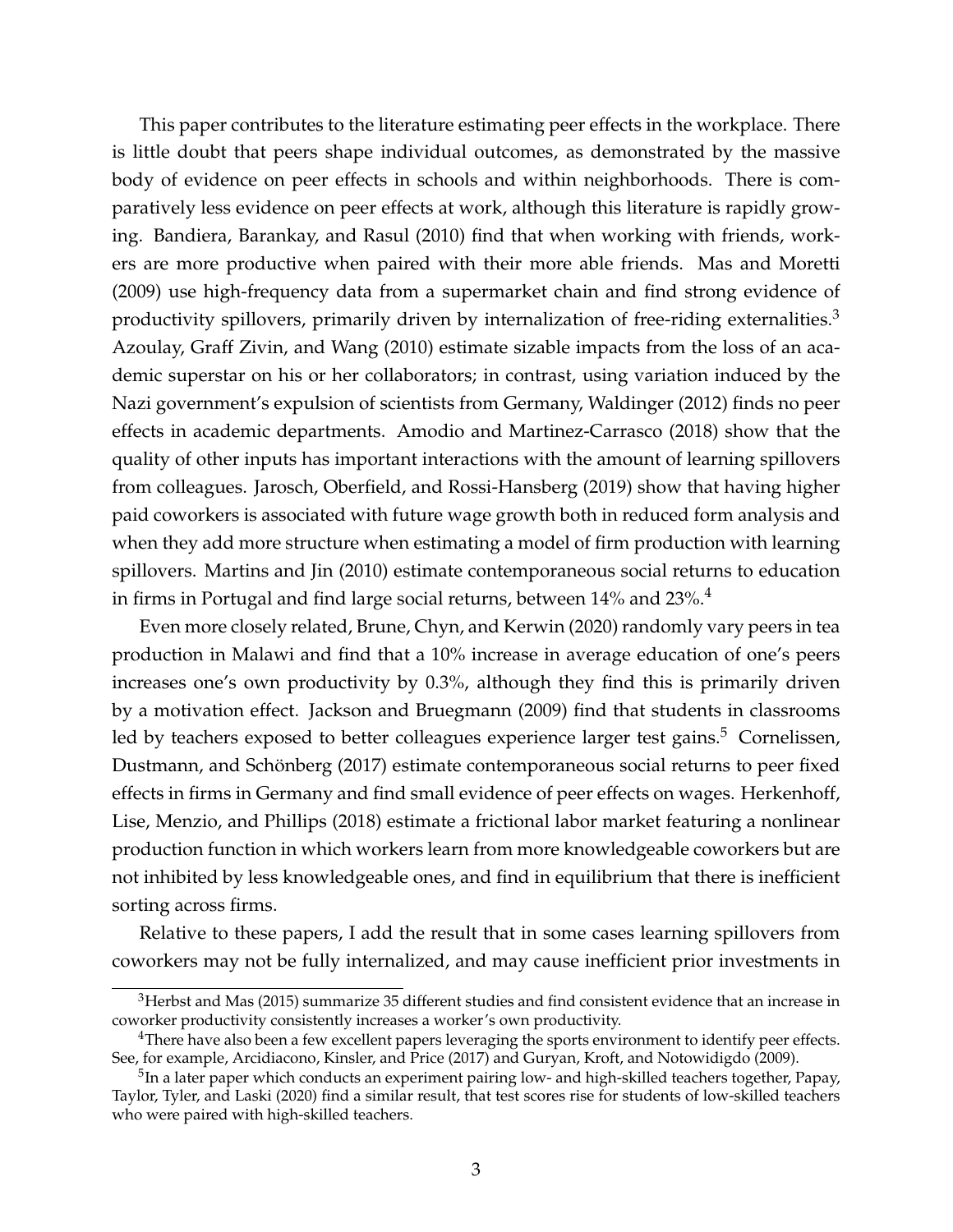human capital. This result stands in contrast to numerous prior statements to the opposite effect in the literature. For example, [Moretti](#page-34-0) [\(2004b,](#page-34-0) p. 661) states that "potential spillovers that occur within a plant...are likely to be internalized". [Barro](#page-32-0) [\(1996,](#page-32-0) p. 147) says that "the spillover cannot represent just the ill effect of incompetent oldsters on aspiring youngsters within a firm (an interaction that would be internalized by the firm's wage policy), but must involve more wide-ranging effects that require government intervention". [Lange and Topel](#page-33-0) [\(2006,](#page-33-0) p. 462) summarize the literature by stating that "when productive interactions occur within firms they are merely complementarities that will be internalized and priced". I also provide additional empirical proof that these learning spillovers within the firm are important sources of human capital accumulation into the future, while a number of the existing empirical papers discussed in the preceding paragraphs focus primarily on the concurrent impact of peers.

The idea that there may be on-the-job learning from coworkers that makes workers more productive in the future is also related to the much larger learning by doing literature (e.g., [Thornton and Thompson](#page-34-3) [\(2001\)](#page-34-3); [Levitt, List, and Syverson](#page-33-5) [\(2013\)](#page-33-5); [Haggag,](#page-32-6) [McManus, and Paci](#page-32-6) [\(2017\)](#page-32-6); and many others). Learning by doing is thought to be a key source of human capital accumulation and growth [\(Lucas Jr, 1988\)](#page-33-6), and in this paper I show that "learning from others while doing" may also play an important role.

The paper is organized as follows: In Section [2](#page-4-0) I define a theoretical model with learning spillovers and show that under realistic conditions this leads to under investment in education. In Section [3](#page-11-0) I use the theoretical results to motivate my empirical model, describe the threats to identification, and outline an estimation strategy. In Section [4](#page-15-0) I describe the data construction and present descriptive evidence. In Section [5](#page-19-0) I present the main results. In Section [6](#page-27-0) I use the estimates to bound the private returns to education and in Section [7](#page-29-0) I conclude.

### <span id="page-4-0"></span>**2 A Model of Learning Spillovers in the Firm**

In this section I write and solve a simple model that demonstrates how and why learning spillovers in the firm may not be internalized, causing inefficient investments in human capital. The model is overly simplified in order to make this theoretical point and will not be estimated directly, although I will use aspects of the model to inform the empirical analysis. The main aspect of the model is that workers may "learn from others while doing," in that workers learn general skills from their coworkers that make them more productive in the future. For example, suppose that I work with a co-author to write a paper. By working together on the paper, I also learn some tactics and new skills from my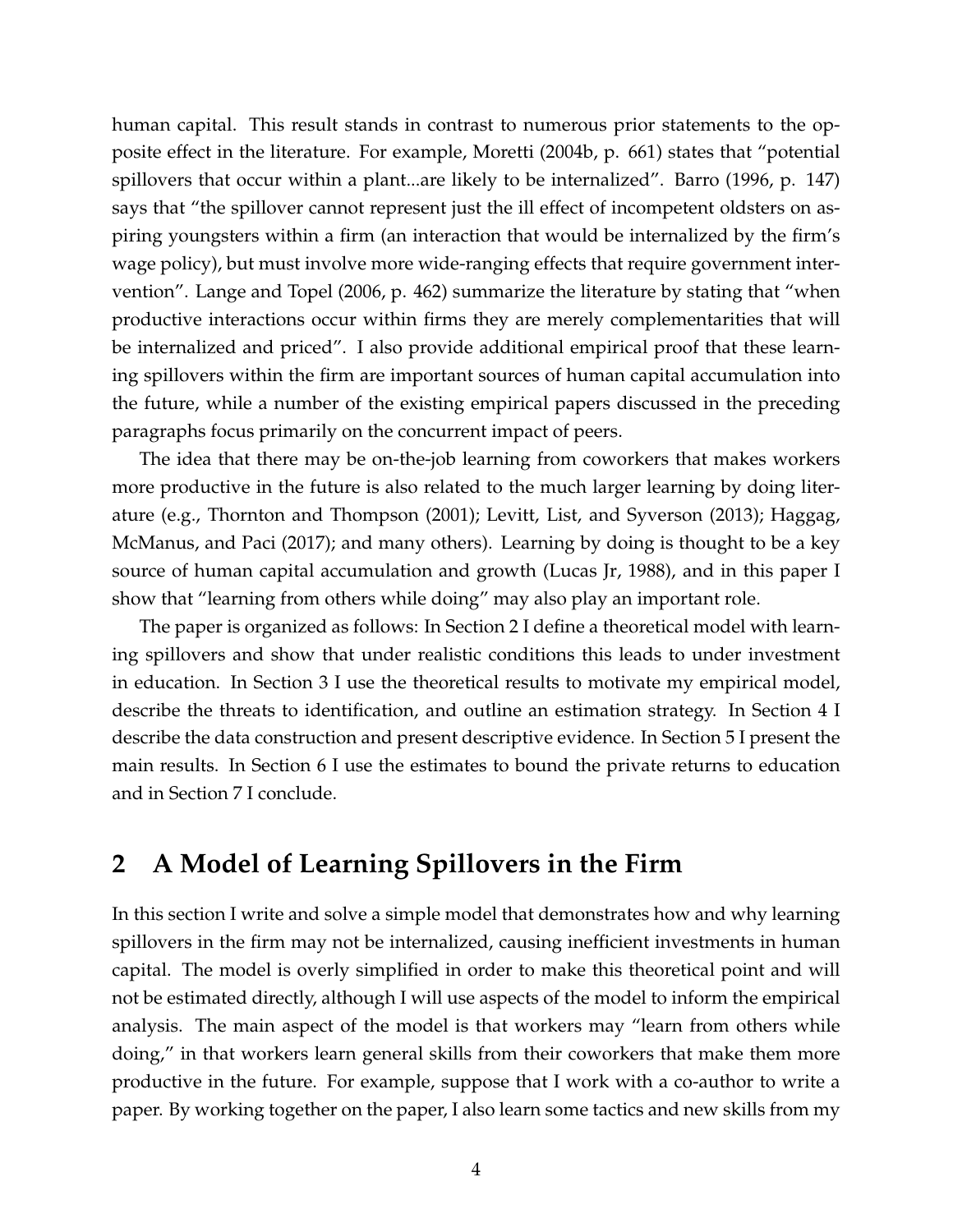co-author that will help me write a better paper on my own. These are general skills that will make me more productive in the future even when I am not working directly with this co-author.

In the model, the economy consists of a continuum of workers denoted by *i* ∈ *I* and a continuum of identical firms denoted by  $f \in J$ . There are three periods. In the first period workers choose to get high education or low education at an individual specific cost *θ i* which for all individuals is uniformly distributed over [0, 1] and is uncorrelated with the amount each individual will learn on the job.

In the second period workers are hired by firms, receive a wage, consume, and as a byproduct, learn from their coworkers. The amount workers learn from their peers depends on their learning type, *α*, and the average education of the peers in their firm, *Sf* . Half of the population are *A* types who learn more from a given average education in the firm than the other half of the population, who we label *B* types. Firms hire college and high school workers of both types,  $H_f = H_f^A + H_f^B$  and  $L_f = L_f^A + L_f^B$  $f$ <sup>*b*</sup>, respectively. Letting

$$
\bar{S}_f = \frac{H_f^A + H_f^B}{H_f^A + H_f^B + L_f^A + L_f^B}
$$

denote the average education at the firm, *A* types receive learning spillovers

<span id="page-5-0"></span>
$$
s_f^A = \alpha^A \bar{S}_f \tag{1}
$$

and *B* types receive learning spillovers

<span id="page-5-1"></span>
$$
s_f^B = \alpha^B \bar{S}_f \tag{2}
$$

where  $\alpha$  is the learning parameter and  $\alpha^A > \alpha^B.$ <sup>[6](#page-0-0)</sup> These skills are general and increase the worker's human capital, which makes her more productive in the third and final period, when workers simply work for a wage and consume (for simplicity there are no learning spillovers in the third period).

Turning to the firms, in the second period firms hire workers in order to produce consumption goods. The *J* firms are all identical. This assumption combined with assumptions on total production (outlined in Appendix [B.1\)](#page-56-0) allows me to rule out sorting driven by learning spillovers. I do so in order to show why learning spillovers may not be internalized in the simplest setting possible, but I discuss some possible implications

 $6$ I discuss the theoretical and empirical reasons for the particular functional form I chose for learning spillovers in Appendix [B.2.](#page-57-0)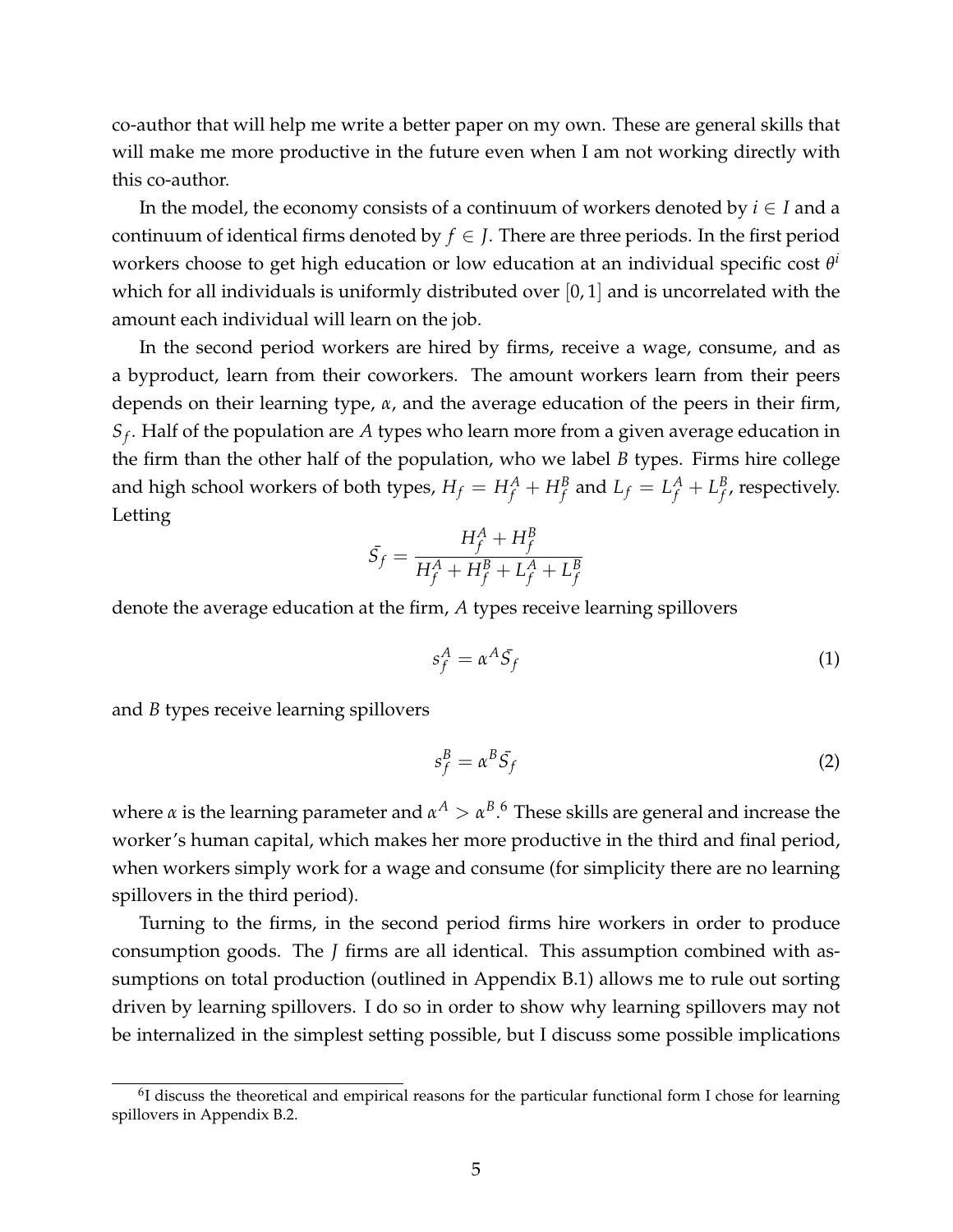of relaxing this assumption in the conclusion.

Consumption goods are produced by firms using college-educated labor hired by a firm  $f$  ,  $H_f = H_f^A + H_f^B$ , and high-school-educated labor hired by a firm  $f$  ,  $L_f = L_f^A + L_f^B$ *f* . The amount produced is given by  $F(H_f, L_f)$ , which is constant returns to scale. As a byproduct of being hired to produce consumption goods, these same college and high school graduates also gain on-the-job learning spillovers from each other, as given in equations [1](#page-5-0) and [2.](#page-5-1) These learning spillovers enter the problem in two ways. First, they impact total production of consumption goods in the second period.<sup>[7](#page-0-0)</sup> I assume that each worker's marginal productivity increases by exactly the amount of his learning spillover. Thus, with spillovers, total second period production of consumption goods at a firm *f* is

$$
F(H_f, L_f) + \underbrace{\left(\alpha^A \left(H_f^A + L_f^A\right) + \alpha^B \left(H_f^B + L_f^B\right)\right) \bar{S}_f}_{second\ period\ spillovers}
$$
\n(3)

which is also constant returns to scale, given that  $F$  is constant returns to scale.<sup>[8](#page-0-0)</sup>

Second, the spillovers increase production in the third period, but subject to depreciation, denoted *δ*. Thus, the total increase in consumption goods produced in the second and third periods due to learning spillovers is given by:

$$
\underbrace{\left(\alpha^A\left(H_f^A + L_f^A\right) + \alpha^B\left(H_f^B + L_f^B\right)\right)S_f}_{second\ period\ spillovers} + \underbrace{\delta\left(\alpha^A\left(H_f^A + L_f^A\right) + \alpha^B\left(H_f^B + L_f^B\right)\right)S_f}_{third\ period\ spillovers}
$$

For simplicity, in my theoretical model I assume that individuals simply consume their learning spillovers in the third period. This captures the fact that learning spillovers increase future wages, without having to explicitly model wages in future periods.

Individuals all have the same linear utility functions over the three periods:

$$
U^i = c_1^i + c_2^i + c_3^i
$$

There are perfect credit markets, the interest rate is 0, and there is no discounting.

<sup>&</sup>lt;sup>7</sup>One can easily remove the second period spillovers and the results remain. Based on the prior literature which suggests important concurrent spillovers (see the discussion in the introduction) I include them in my model.

 $8$ Note that an alternative way of incorporating the spillovers would be to write:  $F\left(H_f+\alpha^A H_f^A \bar{S}_f+\alpha^B H_f^B \bar{S}_f, L_f+\alpha^A L_f^A \bar{S}_f+\alpha^B L_f^B \bar{S}_f\right)$ . This should not change the results, so for simplicity I use the current specification.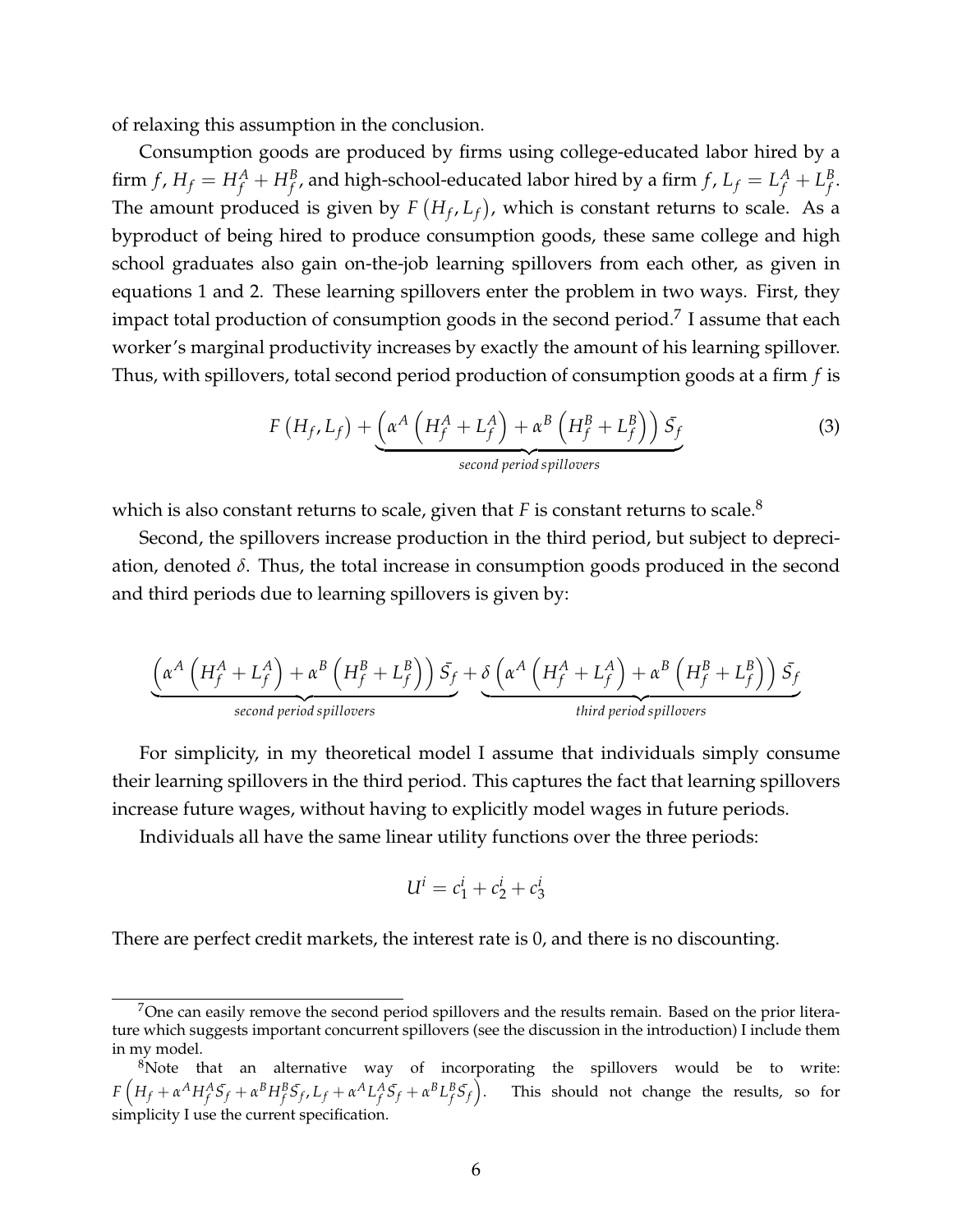## **2.1 Competitive Equilibrium with Learning Spillovers and Implications for Efficiency**

First, I present a worst-case (and implausible) scenario where the externalities generated by learning spillovers are ignored. As expected, when I solve for these conditions in Proposition [1,](#page-7-0) equilibrium wages do not include the marginal productivity of each worker in terms of producing future learning spillovers. As a result, the outcome is inefficient. Workers underinvest in education. Note that the inefficiency arises here because education, which produces the spillovers, is endogenously chosen, and produces the learning spillovers for coworkers.<sup>[9](#page-0-0)</sup>

<span id="page-7-0"></span>**Proposition 1.** *Suppose that firms are unaware of the learning spillovers workers are providing to each other and do not attempt to adjust wages accordingly. In that case, the competitive equilibrium exists and is unique, but is not Pareto efficient. Workers underinvest in education. Equilibrium wages by education and type are:*

$$
w_f^{H^K} = F_1 + \alpha^K \mathcal{S}_f^*
$$
  
+  $\left(\alpha^A \left(H_f^{A*} + L_f^{A*}\right) + \alpha^B \left(H_f^{B*} + L_f^{B*}\right)\right) \left(\frac{1}{H_f^* + L_f^*} - \frac{H_f^*}{\left(H_f^* + L_f^*\right)^2}\right)$   

$$
w_f^{L^K} = F_2 + \alpha^K \mathcal{S}_f^*
$$
  
-  $\left(\alpha^A \left(H_f^{A*} + L_f^{A*}\right) + \alpha^B \left(H_f^{B*} + L_f^{B*}\right)\right) \left(\frac{H_f^*}{\left(H_f^* + L_f^*\right)^2}\right)$   

$$
K = A, B
$$

*In addition, workers receive their type-specific learning spillovers in the third period. Proof:* See Appendix *[A.2](#page-35-0)*.

In order for a competitive equilibrium to get the right amount of college-educated workers, it must provide the right incentives to go to college, with the effects of learning spillovers on future productivity priced into wages. For college workers, this should imply an increase in wages. College workers increase average education in the firm, and thus impose positive externalities on coworkers. For high-school-educated workers, this

 $9$ More generally, a competitive equilibrium with learning spillovers is guaranteed to be efficient whenever the spillovers do not depend on prior investments. Under this condition, the total amount produced is correct whether or not learning spillovers are internalized in wages. How the surplus from learning spillovers is divided among workers merely moves the competitive equilibrium along the Pareto frontier.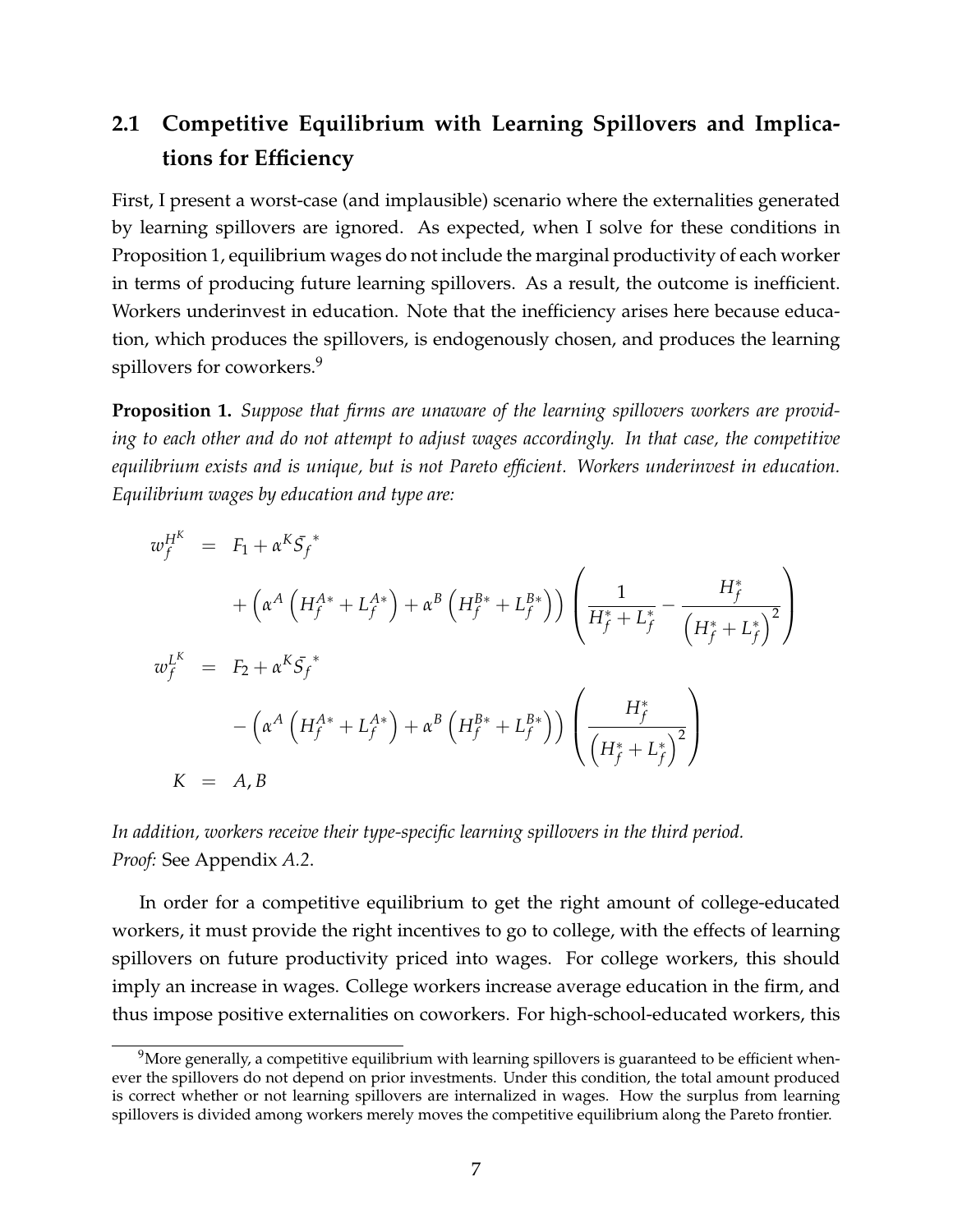should imply a decrease in wages. Such workers decrease average education in the firm, and thus impose negative externalities on coworkers. In the next proposition, I assume that firms perfectly observe workers' learning types and can pay personalized wages to account for the total amount learned by each worker. This is similar to the conditions for a Lindahl equilibrium for public goods [\(Lindahl, 1919\)](#page-33-7).<sup>[10](#page-0-0)</sup>

Firms maximize profits relative to each worker's participation constraint. The participation constraints are determined by the workers' problems. Workers work at a given firm *f* in the second period if the total compensation provided by that firm exceeds their reservation compensation level*,*  $w^{H^A}$ *,*  $w^{H^B}$ *,*  $w^{L^A}$ *,* and  $w^{L^B}$ , which they take as given. These reservation compensations are determined in equilibrium.

Total compensation provided by a given firm includes wages paid plus the learning spillovers workers receive and consume in the third period. Learning spillovers are subject to depreciation, given by *δ*. Thus, the participation constraints by education and learning type are:

$$
w_f^{H^K} + \delta \alpha^K \bar{S}_f \geq w^{H^K}
$$
  

$$
w_f^{L^K} + \delta \alpha^K \bar{S}_f \geq w^{L^K}
$$
  

$$
K = A, B
$$

These conditions make explicit the trade-off between wages and spillovers that in turn affects the firm's demand for each type of worker by education level. Under these conditions, I prove the following proposition:

<span id="page-8-0"></span>**Proposition 2.** *Suppose that firms have perfect information on workers' learning types and can pay personalized wages by education and learning type. Then the competitive equilibrium exists, is unique, and is Pareto efficient. The equilibrium wages by education and type are:*

$$
w_f^{H^K} = F_1 + \alpha^K \overline{S}_f^*
$$
  
+  $(1 + \delta) \left( \alpha^A \left( H_f^{A*} + L_f^{A*} \right) + \alpha^B \left( H_f^{B*} + L_f^{B*} \right) \right) \left( \frac{1}{H_f^* + L_f^*} - \frac{H_f^*}{\left( H_f^* + L_f^* \right)^2} \right)$   

$$
w_f^{L^K} = F_2 + \alpha^K \overline{S}_f^*
$$
  
-  $(1 + \delta) \left( \alpha^A \left( H_f^{A*} + L_f^{A*} \right) + \alpha^B \left( H_f^{B*} + L_f^{B*} \right) \right) \left( \frac{H_f^*}{\left( H_f^* + L_f^* \right)^2} \right)$ 

 $10$ Note that this implicitly assumes that firms are able to charge workers for the externality [\(Coase, 1960\)](#page-32-7).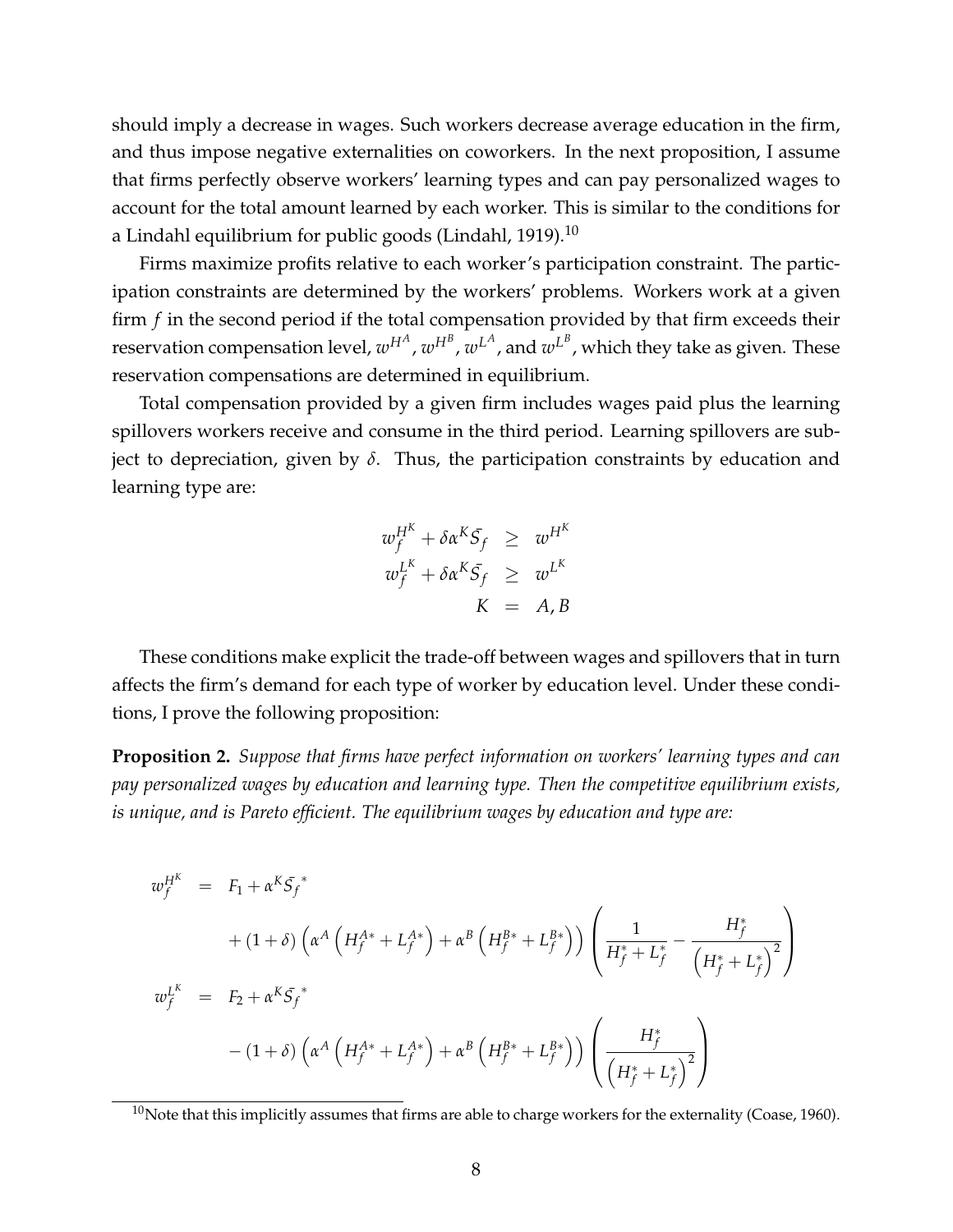$K = A, B$ 

*In addition, workers receive their type-specific learning spillovers in the third period. Proof:* See Appendix [A.3.](#page-40-0)

The intuition for the result is straightforward. Since firms are able to trade off paying workers in wages versus providing learning spillovers (as shown in the worker participation constraints), this drives up demand for college-educated workers relative to highschool-educated workers. In addition, by effectively restricting each type of worker to purchase only the spillover that will be gained by that learning type (through the typespecific deductions in wages), firms are able to deduct more from high-learning workers than from low-learning workers. This in turn drives up demand for high-learning workers relative to low-learning workers.

Combined, these mechanisms result in an equilibrium that appropriately internalizes learning spillovers into wages. The equilibrium is able to account for the total amount learned and the relative contribution of college- and high-school-educated workers by directly internalizing the amount learned by each type. As a result, the incentives for college education are correct and the outcome is efficient.

However, in reality it is unlikely that firms have perfect information on each worker's learning type, as was assumed for Proposition [2.](#page-8-0) In the third and last result, I assume that there is asymmetric information. Under these conditions, will workers voluntarily reveal what learning type they are? Formally, are different contracts incentive compatible, where contracts consist of type-specific wages and the amount of spillover a given type receives from exposure to the average education of the firm's workers:

$$
w_f^{H^B} + \delta \alpha^A \bar{S}_f \geq w_f^{H^A} + \delta \alpha^A \bar{S}_f
$$
  
\n
$$
w_f^{H^A} + \delta \alpha^B \bar{S}_f \geq w_f^{H^B} + \delta \alpha^B \bar{S}_f
$$
  
\n
$$
w_f^{L^B} + \delta \alpha^A \bar{S}_f \geq w_f^{L^A} + \delta \alpha^A \bar{S}_f
$$
  
\n
$$
w_f^{L^A} + \delta \alpha^B \bar{S}_f \geq w_f^{L^B} + \delta \alpha^B \bar{S}_f
$$

These incentive compatibility constraints imply that

$$
w_f^{H^A} = w_f^{H^B}
$$
  

$$
w_f^{L^A} = w_f^{L^B}
$$

which means that firms cannot induce workers to reveal their learning type by offering different contracts. The reason a separating equilibrium is not possible is because all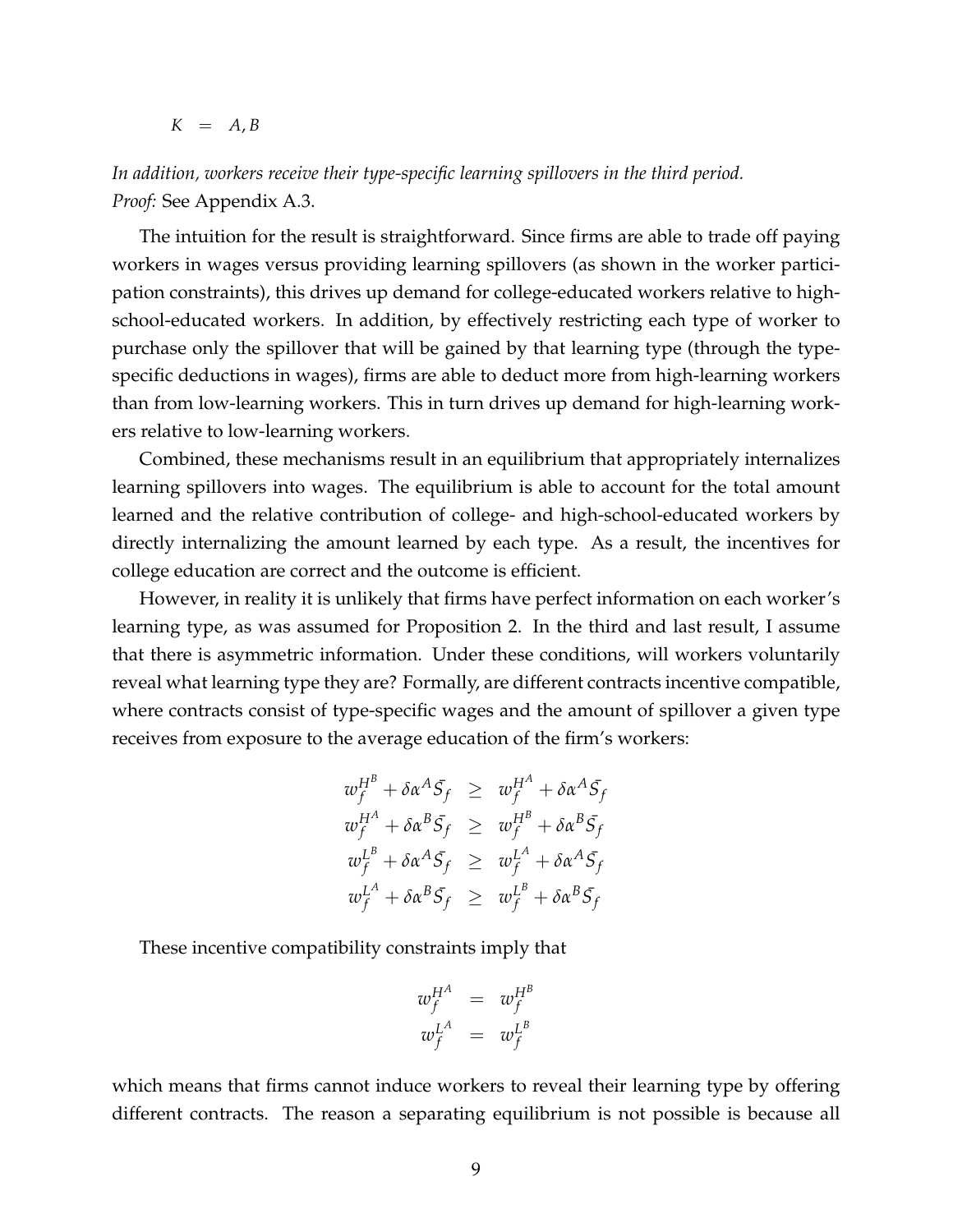workers within a firm are exposed to the same average education, regardless of their type. Given that, workers will always claim to be whatever type receives the highest wage.

This results in the following updated worker participation constraints, when there is asymmetric information:

<span id="page-10-1"></span>
$$
w_f^H \geq w^{H^K} - \delta \alpha^A \bar{S}_f \tag{4}
$$

$$
w_f^H \geq w^{H^B} - \delta \alpha^B \bar{S}_f \tag{5}
$$

$$
w_f^L \geq w^{L^A} - \delta \alpha^A \bar{S}_f \tag{6}
$$

$$
w_f^L \geq w^{L^B} - \delta \alpha^B \bar{S}_f \tag{7}
$$

In summary, the personalized wages that allow for an efficient outcome in Proposition [2](#page-8-0) are similar to the personalized prices required for a Lindahl equilibrium for public goods. Naturally, the concerns are also similar (asymmetric information and thin markets). Insofar as a Lindahl equilibrium is not a realistic solution to the public goods problem, firms will not be able to fully internalize learning spillovers by paying personalized wages. More formally, I obtain the following solution under asymmetric information:

<span id="page-10-0"></span>**Proposition 3.** *Suppose there is asymmetric information such that workers know their learning parameters and firms do not. Then efficiency is no longer a guaranteed outcome in the competitive equilibrium. The set of possible equilibrium wages by education are:*

<span id="page-10-2"></span>
$$
w_f^H = F_1 + E[\alpha] + \delta \alpha^B \frac{L_f^*}{H_f^* + L_f^*} + \delta \left(\alpha^A - \alpha^B\right) (\lambda_1 + \lambda_3) \frac{L_f^*}{\left(H_f^* + L_f^*\right)^2}
$$
(8)

$$
w_f^L = F_2 + E[\alpha] - \delta \alpha^B \frac{H_f^*}{H_f^* + L_f^*} - \delta \left(\alpha^A - \alpha^B\right) (\lambda_1 + \lambda_3) \frac{H_f^*}{\left(H_f^* + L_f^*\right)^2}
$$
(9)

*with*

$$
\lambda_1 \in [0, H_f^*] \n\lambda_2 = H_f^* - \lambda_1 \n\lambda_3 \in [0, I - H_f^*] \n\lambda_4 = I - H_f^* - \lambda_3
$$

*where λ*<sup>1</sup> *is the Lagrange multiplier on the college-educated, high-learning-type participation constraint, λ*<sup>2</sup> *is the Lagrange multiplier on the college-educated, low-learning-type participation*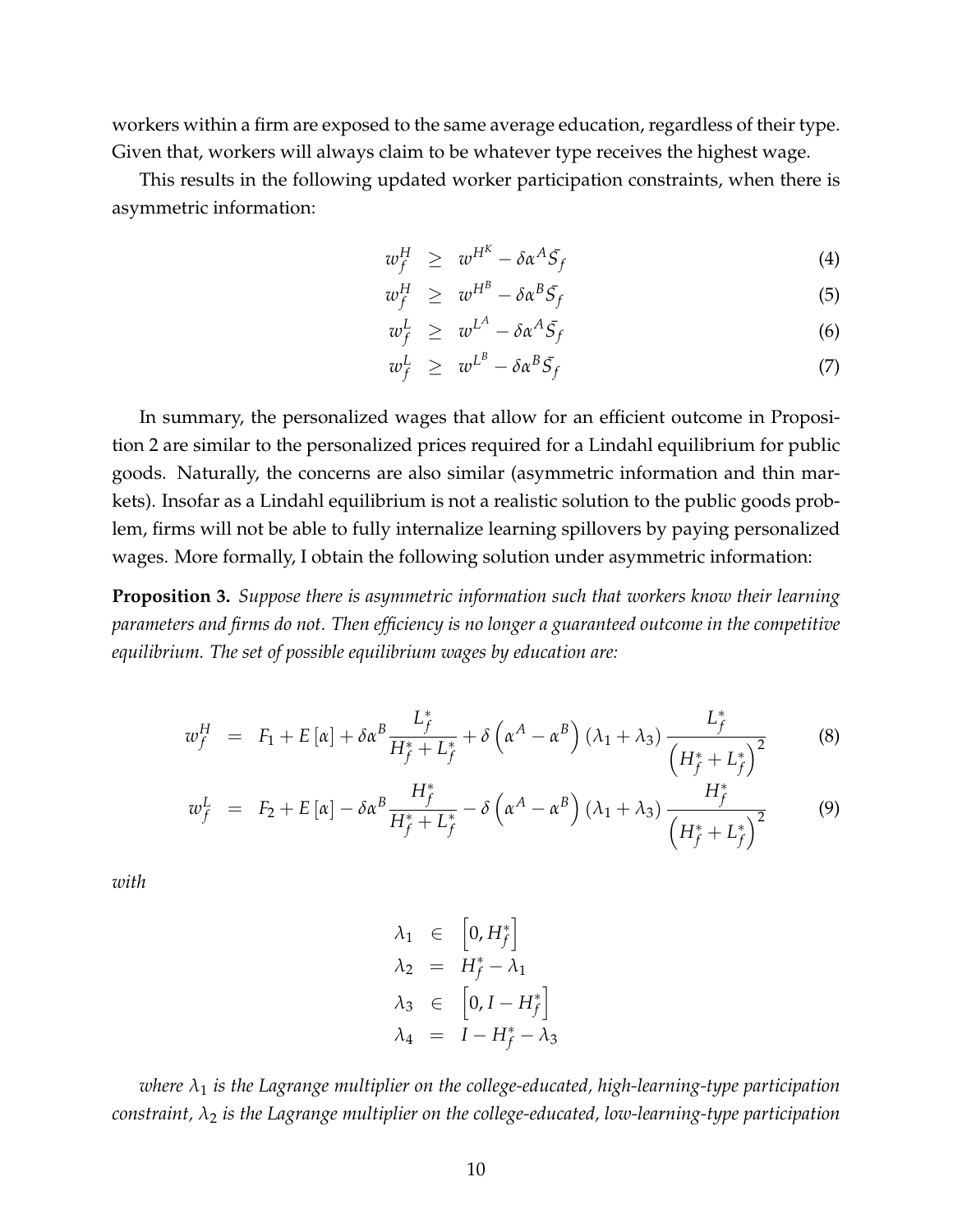*constraint, λ*<sup>3</sup> *is the Lagrange multiplier on the high-school-educated, high-learning-type participation constraint, and λ*<sup>4</sup> *is the Lagrange multiplier on the high-school-educated, low-learningtype participation constraint. In addition, workers receive their type-specific learning spillovers in the third period.*

*Proof.* See Appendix [A.4.](#page-46-0)

In summary, the conclusions from these three propositions are that learning spillovers may be challenging for firms to internalize. In a plausible setting with asymmetric information, a competitive equilibrium is unlikely to be efficient (see Proposition [3\)](#page-10-0). A few additional points are relevant. First, the challenges in markets with learning spillovers do not occur with traditional training inputs, as I confirm in Appendix [B.3.](#page-58-0) The intuition is that since firms can choose different amounts of traditional inputs for different workers, firms can simply announce a menu of input amounts and corresponding prices. Asymmetric information is not an issue since it is incentive compatible for workers to choose different packages according to their learning types. Second, the inefficiency only occurs when learning spillovers impact future productivity and are produced by human capital which is endogenously chosen. Otherwise the result is always efficient. Third, if the competitive equilibrium does not fully internalize learning spillovers, social returns may exceed private returns. I return to this point and provide some estimates based on both the results in this section and my empirical results in Section [6.](#page-27-0)

## <span id="page-11-0"></span>**3 Empirical Framework**

The goal of the empirical section is to test for the existence and importance of learning spillovers. All else equal, does a given worker exposed to more-educated coworkers learn more general skills relative to an identical worker exposed to less-educated coworkers? The theoretical model suggests looking at the effect of average education of coworkers in a worker's firm in the previous year on his current wage. This follows from the model, which shows that the effect of current coworkers on current wages is ambiguous.<sup>[11](#page-0-0)</sup> It depends on the complementarity of inputs in producing consumption goods, the degree to which spillovers are internalized, the size of learning spillovers, and a worker's own education. Given these opposing forces, both positive and negative coefficients on current coworkers could be consistent with a model of learning spillovers.

In contrast, the theoretical model predicts that if there are learning spillovers such that past coworkers increase one's human capital and make one more productive, then this

<sup>&</sup>lt;sup>11</sup>See equations [4–7](#page-10-1) and [8](#page-10-2) and [9.](#page-10-2)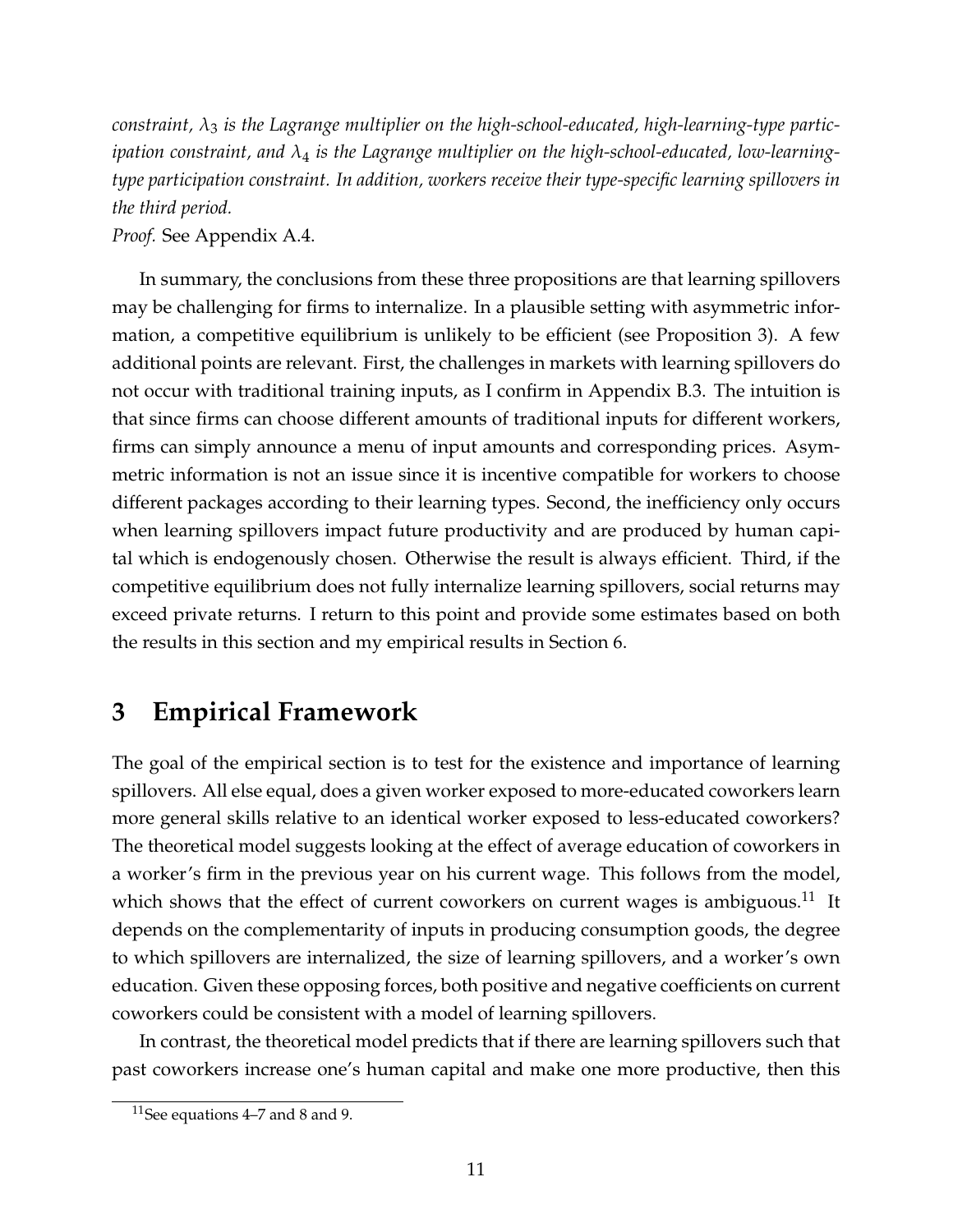will cause an increase in wages in future periods provided wages capture the productivity of workers. All else equal, the theoretical model therefore predicts that a worker exposed to a firm with higher average education in the previous year will experience higher wages in the current year. This implies the following regression, where wages in a given year *t*, for a given worker *i* can be written as

<span id="page-12-0"></span>
$$
w_{it} = \pi_1 \bar{H}_{it-1} + \pi_0 h_i + d_t + \varepsilon_{it}
$$
 (10)

where  $d_t$  represents year dummies,  $\bar{H}_{it-1}$  denotes the average education the worker was exposed to in his firm(s) last year, and *h<sup>i</sup>* denotes the individual worker's own education.

An estimate of  $\hat{\pi}_0 > 0$  implies that college graduates are more productive than high school graduates  $(F_1 > F_2)$ , but may also capture the positive externality highly educated workers impose on coworkers relative to the negative externality less educated workers impose.<sup>[12](#page-0-0)</sup> In contrast, the coefficient on average education the worker was exposed to in his firm(s) last year only captures learning spillovers. If  $\pi_1$  is unbiased,  $\hat{\pi}_1 = 0$  implies there are no learning spillovers and  $\hat{\pi}_1 > 0$  implies there are positive learning spillovers.

There are two reasons why OLS estimates of [10](#page-12-0) will be biased. First, there could be time-invariant omitted variables, such as worker sorting and unobserved firm heterogeneity. I use either firm $\times$ worker or firm and worker fixed effects to deal with any time-invariant omitted variables. For example, individual fixed effects deal with upward bias from workers with higher ability sorting into more educated firms. Firm fixed effects deals with the possibility that firms employing more-educated workers also provide more formal training opportunities.

Second, there could be time-varying omitted variables. For example, suppose that increases in average education within firms are driven by influxes of college graduates into certain counties. This could drive up both the average education of workers in firms in treated counties and increase demand for local goods, which may also drive up future wages. Alternatively, suppose there is skill-biased technological change. Skill-biased technological change would affect both the number of college graduates (through an increase in demand for college graduates) and the returns to skill. While year dummies will capture general trends in skill-biased technological change, if its intensity varies by industry my estimates may be biased upward.

To control for these additional sources of bias, I include county×time fixed effects, *dct*,

 $12\hat{\tau}_0$  will only capture learning spillovers insofar as these spillovers are internalized. I return to this point in Section [6.](#page-27-0)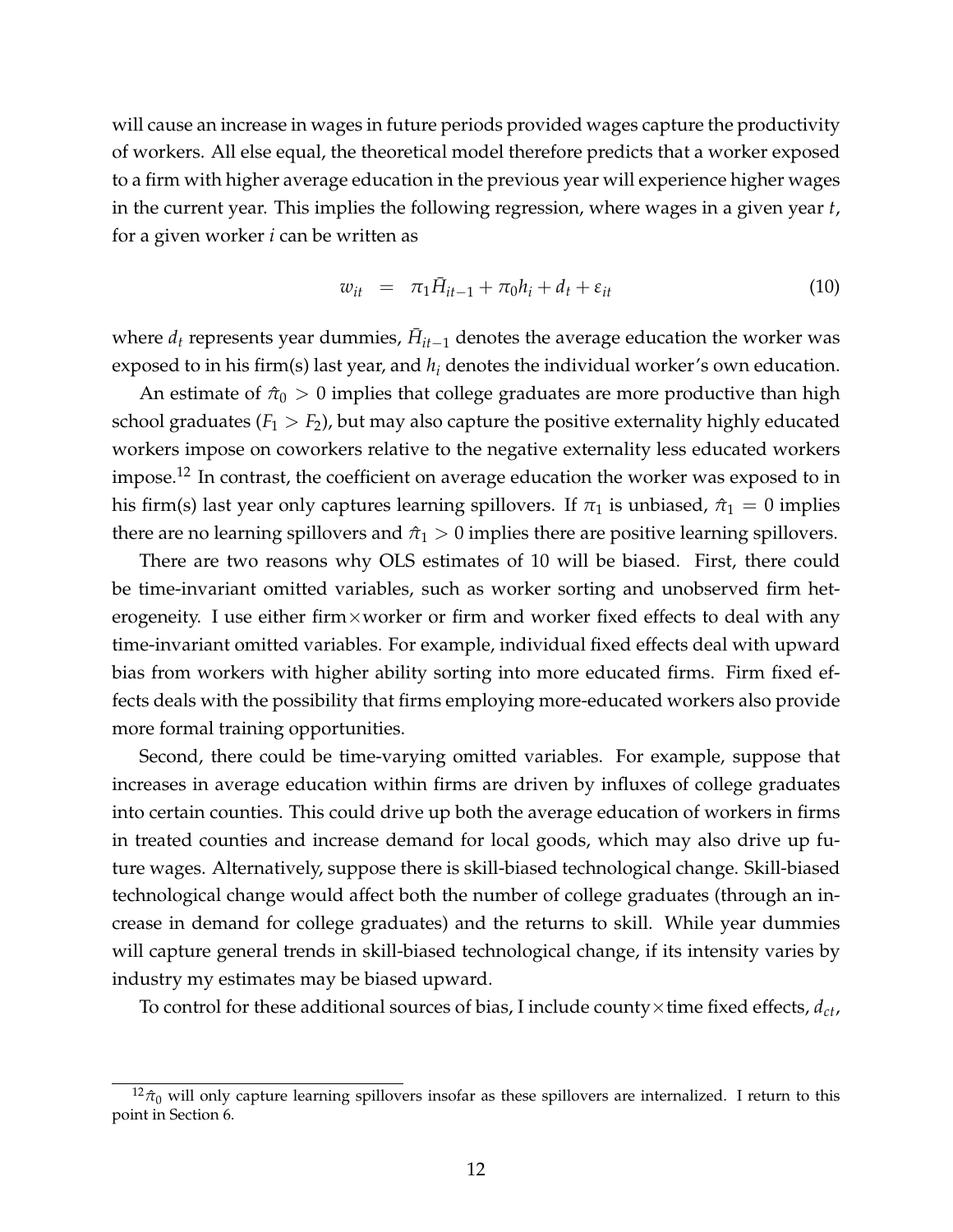and industry $\times$ time fixed effects,  $d_{kt}$ . This leads to the following regression:

<span id="page-13-0"></span>
$$
w_{it} = \pi_1 \bar{H}_{it-1} + \pi_x X_{it} + d_t + d_{if(i, t-1)} + d_{ct} + d_{kt} + \varepsilon_{cfikt}
$$
(11)

*Xit* is a vector of time-varying individual controls consisting of number of children and marital status.  $d_t$  represents year dummies.  $d_{ct}$  is the county  $\times$  time dummy, and  $d_{kt}$  is the industry $\times$ time dummy. In my most robust specification I estimate a county $\times$ industry $\times$ time dummy, *dckt*. In equation [11,](#page-13-0) *di***f**(*i*,*t*−1) is a firm (where the worker was employed last year) by worker fixed effect.

In an alternative specification, I estimate separate firm and worker fixed effects:

<span id="page-13-1"></span>
$$
w_{it} = \pi_1 \bar{H}_{it-1} + \pi_x X_{it} + d_t + d_i + d_{f(i,t-1)} + d_{ct} + d_{kt} + \varepsilon_{cfikt}
$$
(12)

where  $d_i$  are individual fixed effects and  $d_{f(i,t-1)}$  are firm fixed effects for the firm in which the worker was employed in the previous year, with individual and firm fixed effects estimated separately. The identification and estimation of firm, worker, and time fixed effects was pioneered by [Abowd, Kramarz, and Margolis](#page-31-5) [\(1999\)](#page-31-5) and I estimate these AKM fixed effects in equation [12](#page-13-1) similarly to other papers in this literature. More details can be found in Appendix [C.2.](#page-66-0)

I report estimates using either firm×worker fixed effects or firm and worker fixed effects because the two approaches identify the coefficient using different variations in the data.<sup>[13](#page-0-0)</sup> Controlling for firm×worker matches restricts the identifying variation to movement of coworkers in and/or out of a given worker's firm that is not captured by industry $\times$ time and county $\times$ time trends. Estimating separate firm and worker fixed effects identifies the coefficient using changes in the average education workers are exposed to both from workers who moved firms as well as changes in coworkers among workers who stay in their current firm. While each approach may have its own distinct problems, if I find consistent results using both approaches, this provides reassurance that I am picking up a true underlying effect.<sup>[14](#page-0-0)</sup>

<sup>&</sup>lt;sup>13</sup>In contrast, most papers estimate AKM fixed effects instead of firm×worker fixed effects because they are interested in either the firm and worker fixed effects (*d<sup>i</sup>* and *d***f**(*i*,*t*−1) ) themselves or estimates of timeinvariant variables. Since I am not directly interested in those estimates, firm×worker fixed effects are technically sufficient to control for worker and firm fixed effects.

 $14$ Different results could either be cause for concern or simply indicate heterogeneous treatment effects. For example, learning spillovers may be larger for workers who experience an increase in average coworker education because they change firms compared to a worker who experiences a similar increase from a change in a few coworkers at his existing firm. A reason this could be true is if college workers all have more skills, but also have different types of skills, so that switching firms provides exposure to new coworkers with different skills.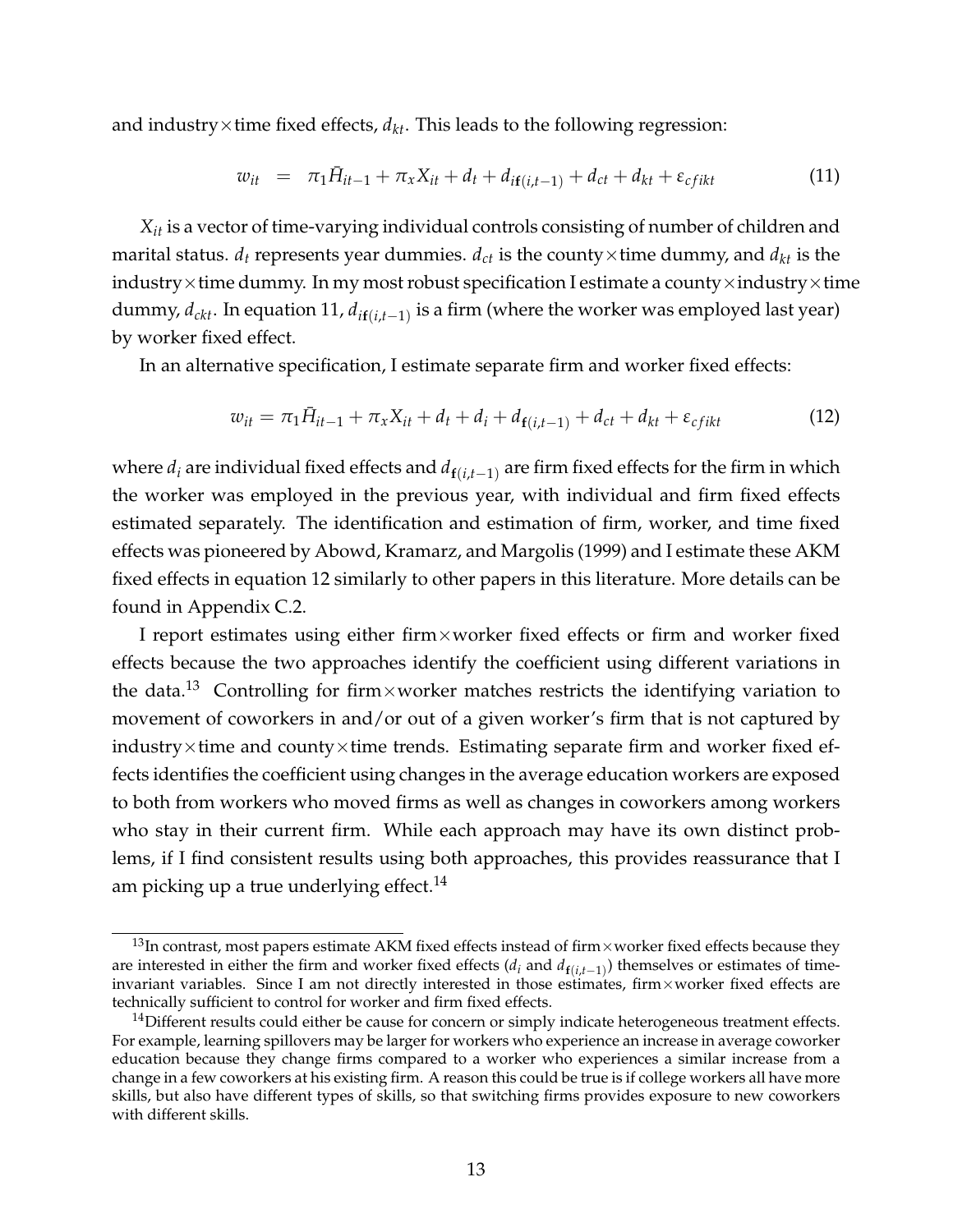The inclusion of firm, worker, time, county $\times$ time, and industry $\times$ time fixed effects naturally limits the scope for omitted variable bias.<sup>[15](#page-0-0)</sup> In order to bias my estimates, an omitted variable must meet all of the following conditions at the same time:

- 1. Time varying;
- 2. Correlated with changes in future wages;
- 3. Correlated with changes in current average education in workers' firms; and
- 4. Not captured by the industry $\times$ time and county $\times$ time, or county $\times$ industry $\times$ time fixed effects.

While an omitted variable that fits all four of these conditions at the same time is unlikely, it is not impossible. For example, suppose that a given firm experiences a positive demand shock for its product. To meet the demand, the firm hires more workers. For some reason, the firm chooses to hire more college than high school graduates relative to its existing ratio of such workers, increasing the average education within the firm. However, due to labor market frictions the firm can't hire as many college graduates as it would like. This in turn causes the firm to increase its training of existing workers to increase their productivity. To address this possibility and others like it, in Sections [5.2](#page-23-0) and [5.3](#page-24-0) I document heterogeneity in the effect by occupation and age that is consistent with learning spillovers but is not consistent with alternative explanations.

Finally, one might worry about measurement error in a given worker's own educa-tion.<sup>[16](#page-0-0)</sup> As shown in [Griliches](#page-32-8) [\(1977\)](#page-32-8) and extended to the peer effects framework in [Ace](#page-31-6)[moglu and Angrist](#page-31-6) [\(2001\)](#page-31-6), estimates of social returns functions are biased upward if there is measurement error in a given worker's own education. This is unlikely to be a concern in my setting because I use administrative data. Furthermore, I show that the fixed effects remove any upward bias from measurement error.<sup>[17](#page-0-0)</sup> Given the possible broader applicability of this solution to the upward bias in social returns estimates, in Appendix [C.1](#page-63-0) I derive the result formally, outline the conditions when it can be used successfully, and also demonstrate its usefulness though a simple simulation exercise.

 $15$ It also eliminates some of the true variation in average education.

<sup>&</sup>lt;sup>16</sup>Measurement error in average education of past coworkers could also introduce bias. In Section [4,](#page-15-0) I discuss how I construct this variable in more detail, why it may be subject to measurement error, and why the expected bias is downward.

<sup>&</sup>lt;sup>17</sup>Individual fixed effects control perfectly for time-invariant characteristics. Thus, to the extent that the worker's own education is time invariant, individual fixed effects control for it perfectly. As a result, measurement error in his own education only biases estimates of  $\pi_1$  if it also introduces measurement error in average education. If that occurs, estimates of  $\pi_1$  are biased downward.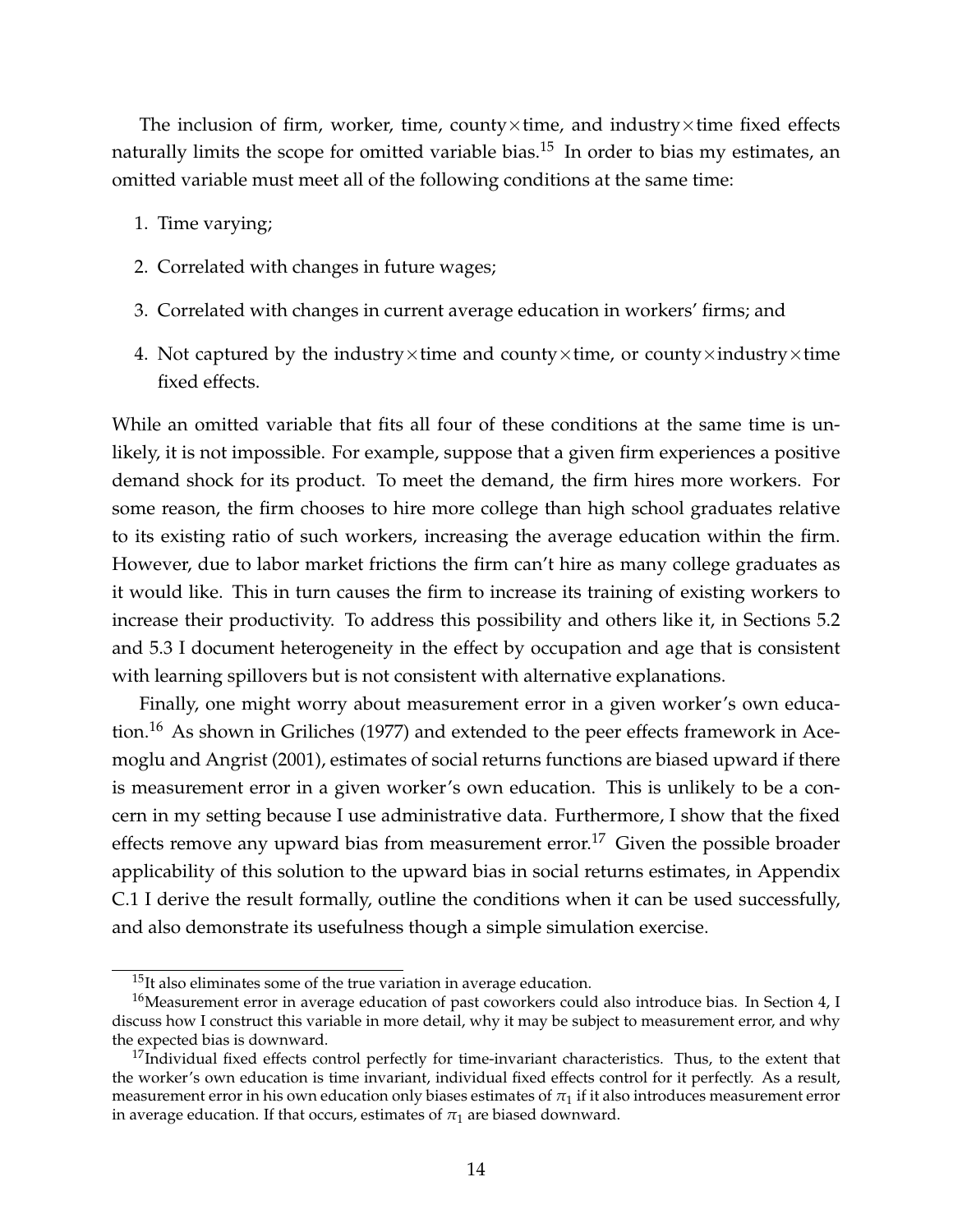### <span id="page-15-0"></span>**4 Data and Descriptive Statistics**

To estimate learning spillovers I construct a data set linking ten separate administrative and survey data sources from Sweden.<sup>[18](#page-0-0)</sup> The raw data is compiled by Statistics Sweden. I link the data for the entire population from 1985 to 2012.

The data on employers comes from two sources. First, there is registry data which covers all companies. This is what I use for the majority of the analysis. Second, there is the Structural Business Statistics (SBS) database which consists of accounting and balance sheet data, which I use for some robustness checks. From 1997 onward, data is provided for all non-financial firms. From 1985 to 1996, companies with over 50 employees are included, as well as companies with 20 people or more in the industrial sector.

To obtain sufficiently rich data on employees, I pull from eight separate data sets. First is the Longitudinal Database on Education, Income and Employment (LOUISE). LOUISE contains variables on all working-age individuals in Sweden. From LOUISE I use educational attainment, age, county, municipality, gender, marital status, immigrant status, and number and ages of children.

Second is the Register-Based Labour Market Statistics (RAMS). This data set contains information on all employment spells each year for all employed individuals in Sweden. An employment spell is a set of contiguous months worked at a given firm. From RAMS I use the start and end month for each employment spell in a given year, annual income from each employment spell in a given year, and firm and plant identifiers. The third data set is SOKATPER, which provides information on unemployment spells for the workingage population in Sweden, with similar variables to RAMS.

For robustness exercises, I supplement the income data from RAMS with wage data. The wage data is provided in five separate data files, one each for private sector employees, private sector managers, and public employees at the local, county, and national level. However, this wage data is only available for all non-financial firms from 1997 onward. Prior to 1997, private employee wages are only available for workers employed at firms with over 50 employees. For this reason I rely primarily on the income data (which has full coverage of all workers), but provide robustness checks using the wage data in Table [E.4](#page-74-0) in Appendix [E.](#page-72-0)

The two main variables of interest for my analysis are monthly wages and average education exposure each worker experiences at work. For the main analysis, I construct monthly wages by simply adding annual income across different employment spells and

 $^{18}$ I build on the data set from [Friedrich, Laun, Meghir, and Pistaferri](#page-32-9) [\(2019\)](#page-32-9).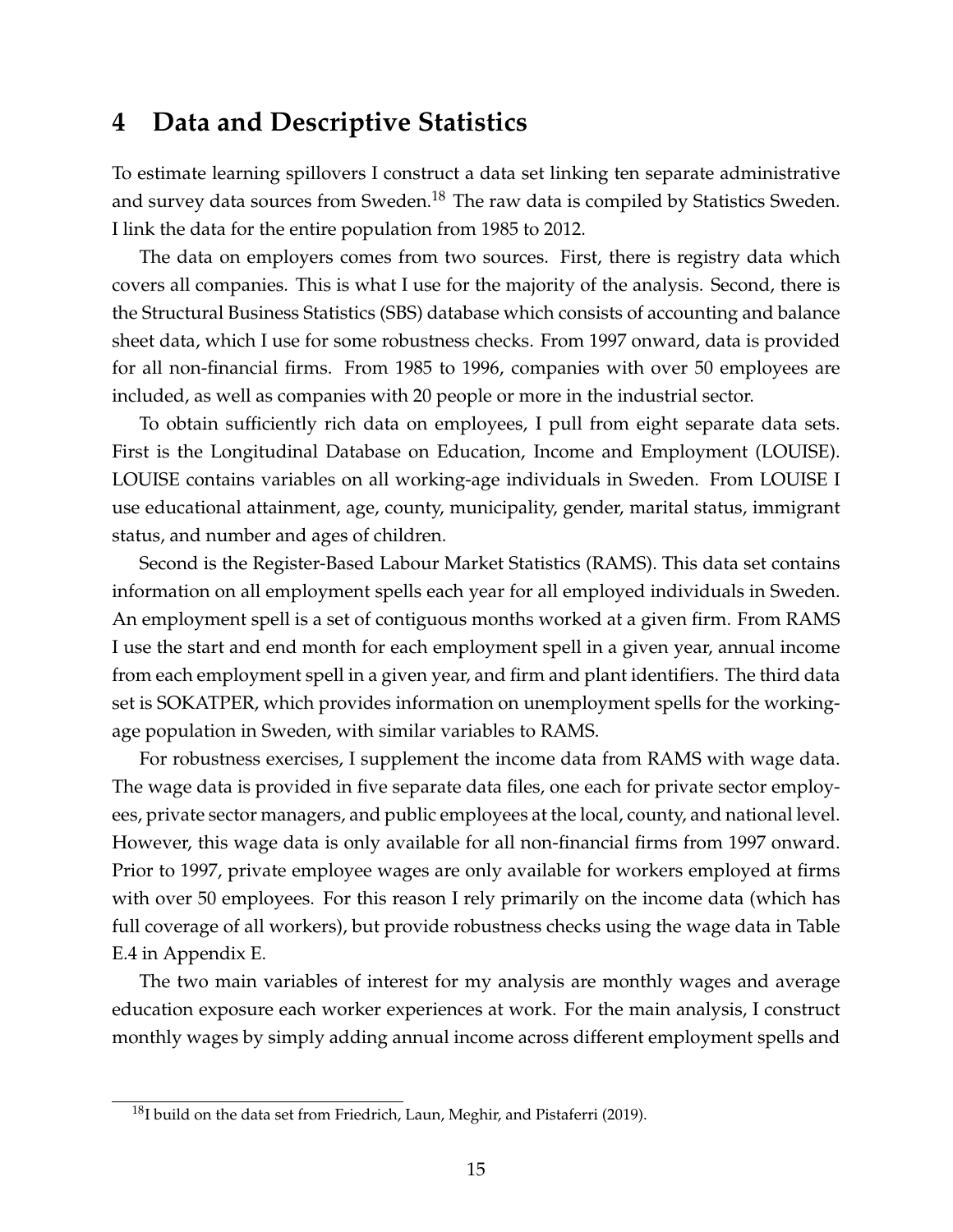dividing total annual income by total months worked in the year.<sup>[19](#page-0-0)</sup> Constructing average education exposure for a given worker is slightly more challenging. First, number of workers employed by education level is not reported in the firm data. Fortunately, this is not an issue since I have the universe of workers and their firm and plant identifiers. This allows me to construct average education within a given firm using worker data matched to firm data.

A second concern is that some workers have overlapping employments with associated income levels that indicate part-time work. Ignoring this issue could bias my measure of average education. To deal with this, I restrict each worker to 1 unit of total time each month to be allocated across employers, with time in overlapping employments weighted by monthly income.<sup>[20](#page-0-0)</sup> Specifically, I use the RAMS data to add up the number of workers of each education type working at a given plant for each month, with workers employed at multiple firms within a given month weighted accordingly. Next, I take each worker and add up the education types she was exposed to in each month, based on the plants she worked at in a given month. I then add these up over all months and divide by 12. This gives me monthly exposure to workers who are graduates of college (who I denote as my high-education type) or high school (who I denote as my low-education type). Last, I divide monthly exposure to high-education workers over monthly exposure to all workers. This is the measure of average education in the firm in the previous year that I use for the analysis.

The biggest limitation of this measure of average education of coworkers is that the finest level of interaction is at the plant level.<sup>[21](#page-0-0)</sup> Not all workers in the same plant may interact, and I have no way of identifying which workers do interact. While more detail is rarely available in conventional data, finer data on coworker interactions can be quite helpful, as shown in [Mas and Moretti](#page-33-1) [\(2009\)](#page-33-1).

Table [1](#page-17-0) presents summary statistics of my main variables of interest. While I used the entire population to construct the data and all variables in the analysis, because of computational constraints, I restrict estimation of learning spillovers in the plant to a

 $19R$ obustness exercises with the wage data use monthly reported wages directly.

 $20$ For example, suppose that Tom is college educated and works at plant A from January through March and earns a total of \$3,000 (so \$1,000 per month), and works at plant B from January to December and earns a total of \$36,000 (so \$3,000 per month). From January through March, when the employment spells overlap, Tom counts as .75 units of a high-education worker in plant B and .25 units of a high-education worker in plant A. Then, from April through December, Tom counts as 1 unit of a high-educated worker in plant B.

 $21$ The plant is defined as "every address, property, or group of neighboring property units in which a company operates."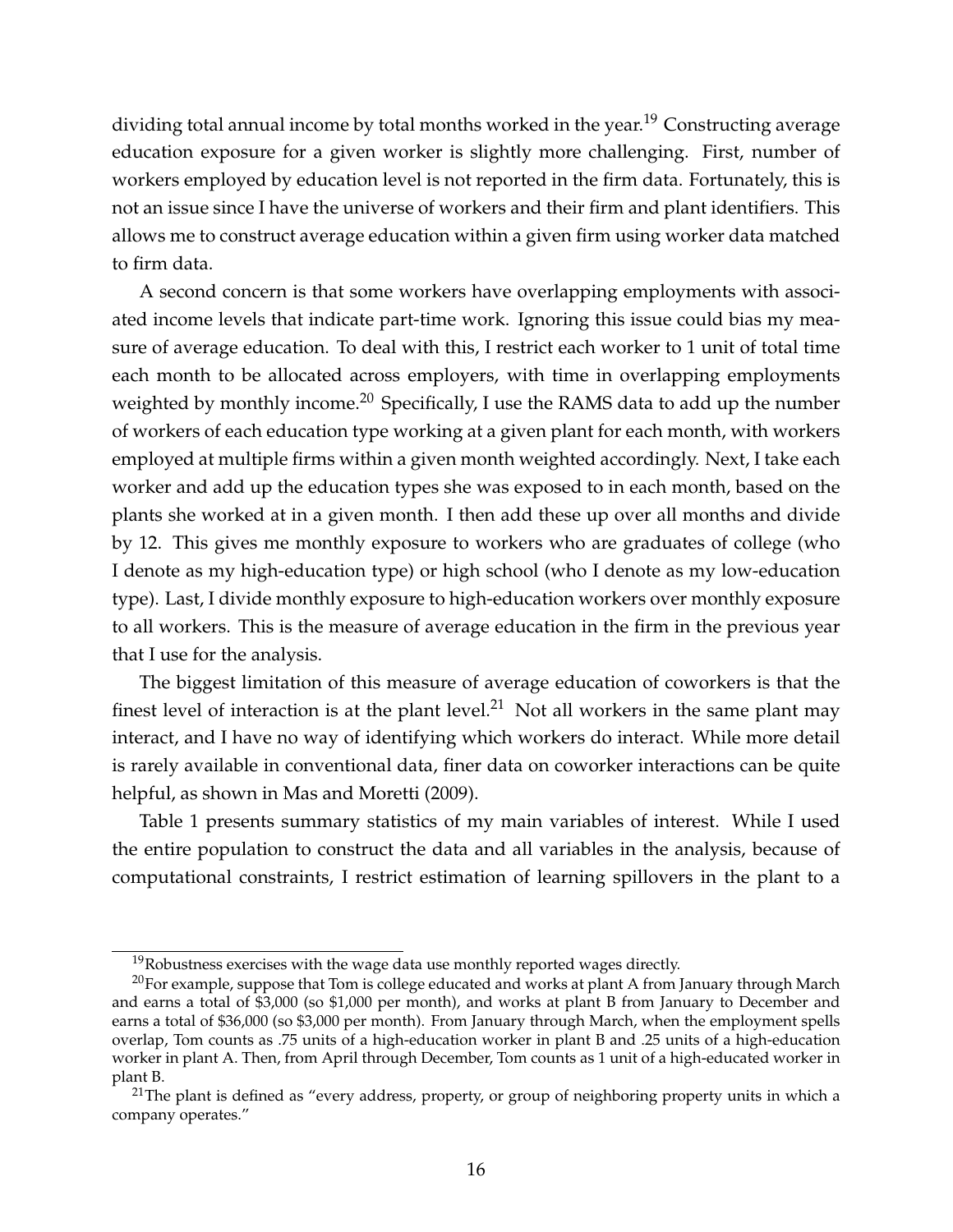$5\%$  sample.<sup>[22](#page-0-0)</sup> I also restrict the sample to men aged 21–65.<sup>[23](#page-0-0)</sup> Table [1](#page-17-0) reports summary statistics for this sample. For more detailed definitions and notes on all the variables used in the empirical analysis, see Appendix [D.](#page-68-0)

<span id="page-17-0"></span>

|                                  | All       | $\leq$ High School | College |
|----------------------------------|-----------|--------------------|---------|
| Average year-worker observations | 21.57     | 22.11              | 20.39   |
| Real monthly earnings, 2012 SEK  | 27,861    | 24,778             | 34,555  |
| Age                              | 43.43     | 43.77              | 42.68   |
| Married                          | 0.51      | 0.49               | 0.56    |
| Number of children aged 0-3      | 0.17      | 0.15               | 0.21    |
| Number of children aged 4–6      | 0.13      | 0.12               | 0.15    |
| Employed, of which               |           |                    |         |
| Job stayer                       | 0.89      | 0.89               | 0.89    |
| Job mover                        | 0.11      | 0.11               | 0.11    |
| Industry                         |           |                    |         |
| Construction                     | 0.12      | 0.15               | 0.04    |
| Manufacturing                    | 0.30      | 0.34               | 0.20    |
| Retail trade                     | 0.12      | 0.15               | 0.08    |
| <b>Services</b>                  | 0.46      | 0.36               | 0.68    |
| Lagged average college share     | 0.31      | 0.19               | 0.57    |
| Observations                     | 1,673,605 | 1,145,816          | 527,789 |

Table 1: Summary Statistics

Notes: Based on the 5

Figure [1](#page-18-0) provides suggestive evidence on learning spillovers. I present a binned scatter plot of current wages and average education of coworkers in the previous year and the overlaid regression line,<sup>[24](#page-0-0)</sup> which shows a strongly positive relationship. Panel B depicts the relationship conditional on the following controls: the worker's own education, marital status, number of children, a quadratic in experience, year dummies, industry dummies, and municipality dummies. The relationship remains strongly positive, and also becomes almost perfectly linear.

<sup>&</sup>lt;sup>22</sup>The summary statistics for the full population are available upon request. As expected, they are virtually identical.

 $^{23}$ I restrict the sample to men in the main estimates because of concerns over women transitioning in and out of full-time work more than men, but in Appendix Table [E.1](#page-72-1) I report estimates for women. The results are similar, although I find that women experience smaller learning spillovers compared with men.

<sup>&</sup>lt;sup>24</sup>These graphs were produced using binscatter, a user-written Stata command written by Michael Stepner, with input from Jessica Laird and Laszlo Sandor.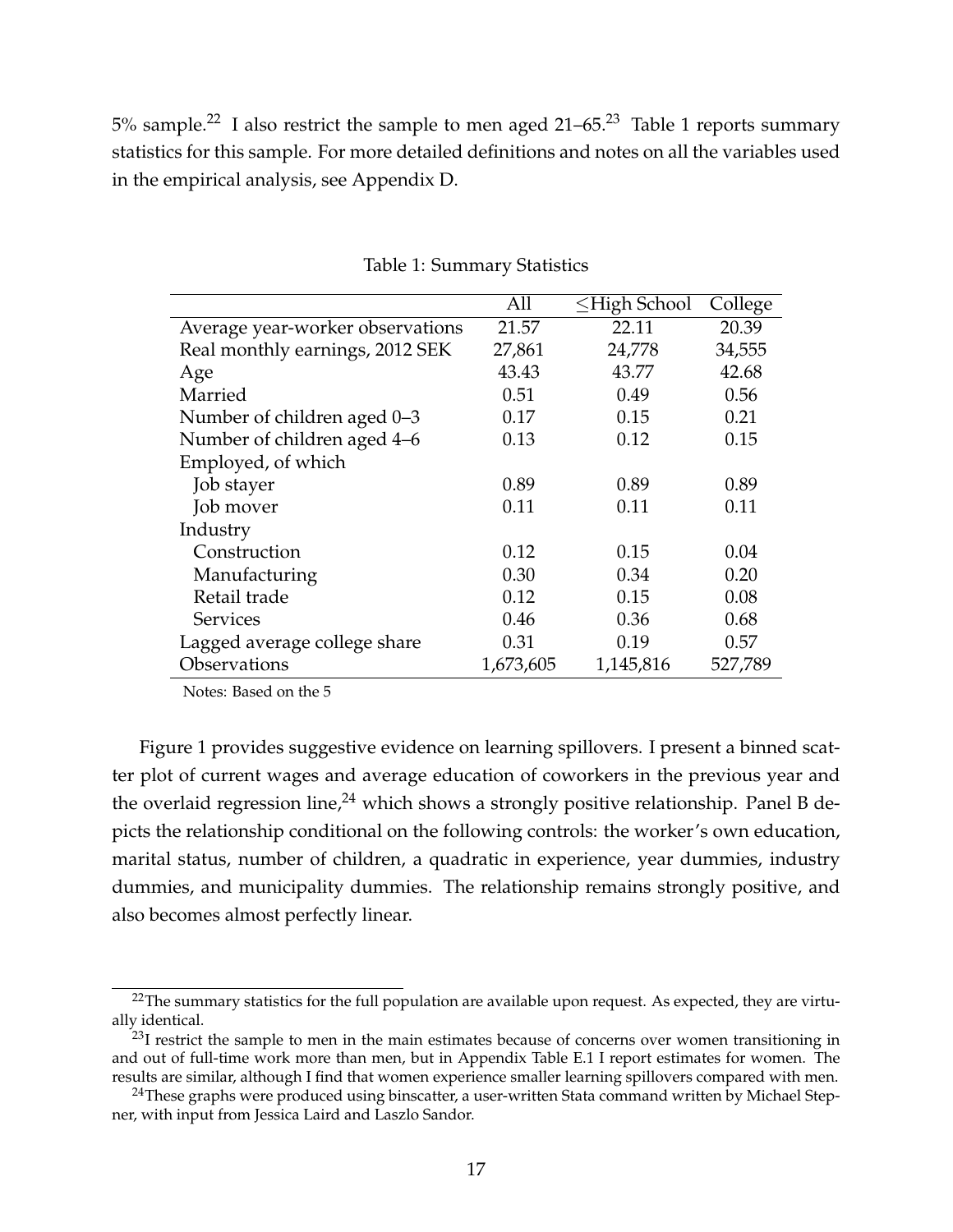<span id="page-18-0"></span>



*Notes*: Both figures show the relationship between income in the following year and average education of coworkers in one's firm in the current year. Panel A includes no controls. Panel B includes the following controls: the worker's own education, marital status, number of children, a quadratic in experience, year dummies, industry dummies, and municipality dummies.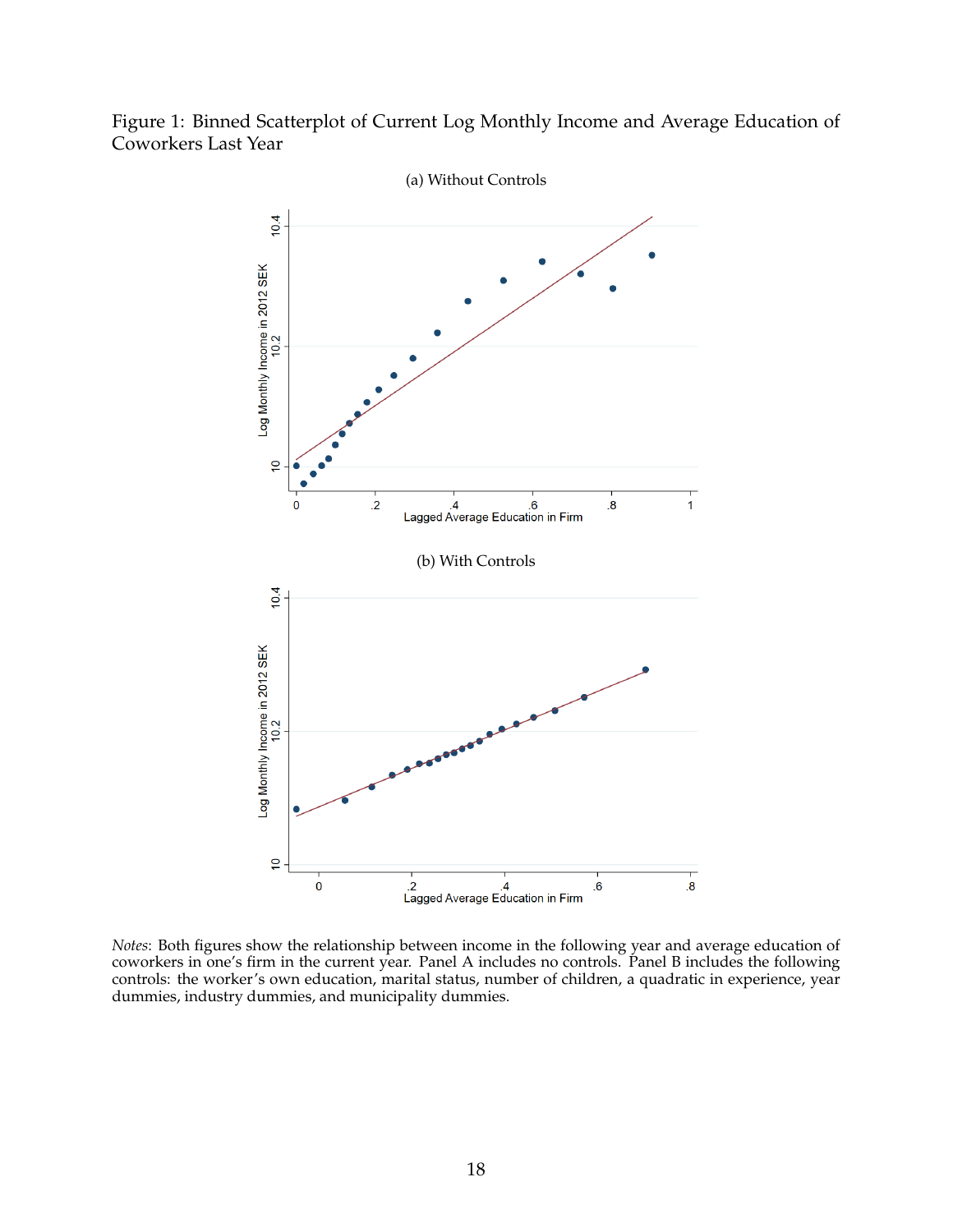## <span id="page-19-0"></span>**5 Estimates of Learning Spillovers in the Firm**

In column 1 of Table [2](#page-19-1) I report estimates from equation [10.](#page-12-0) The coefficient on lagged average education (i.e., the learning spillover) is 0.195. It is identical to the estimated return to college, which is also 0.195. Naturally, this raw correlation suffers from many sources of bias. Column 2 adds individual fixed effects. The estimate of learning spillovers drops substantially, to 0.060. Including worker×plant fixed effects in column 3 reduces the coefficient a bit further, and controlling for county $\times$ time and industry $\times$ time dummies yields the smallest estimate of learning spillovers, at 0.025. These results imply that a 10 percentage point increase in average education of employees in a worker's plant increases wages the following year by approximately 0.3%. Compared to average wage growth in Sweden over this time period of roughly 1.7%–2% per year, an increase in wages of 0.3% is non-negligible. The results are also robust to numerous alternative specifications and additional controls.

<span id="page-19-1"></span>

|                                        | (1)        | $\left( 2\right)$ | (3)        | $\scriptstyle{(4)}$ | (5)        |
|----------------------------------------|------------|-------------------|------------|---------------------|------------|
| Own education                          | $0.195***$ |                   |            |                     |            |
|                                        | (0.0010)   |                   |            |                     |            |
| Lagged average education               | $0.195***$ | $0.060***$        | $0.028***$ | $0.025***$          | $0.028***$ |
|                                        | (0.0016)   | (0.0036)          | (0.0044)   | (0.0044)            | (0.0044)   |
| Individual effects                     |            | Yes               |            |                     |            |
| Worker $\times$ Plant effects          |            |                   | Yes        | Yes                 | Yes        |
| County $\times$ Year                   |            |                   |            | Yes                 |            |
| Industry $\times$ Year                 |            |                   |            | Yes                 |            |
| County $\times$ Industry $\times$ Year |            |                   |            |                     | Yes        |

Table 2: Learning Spillovers

Notes: Dependent variable is current log wage. All models include year effects, as well as controls for number of children and marital status. County controls consist of dummies for each of the 21 counties. Industry controls consist of dummies for each of 17 industry categories. Full regression results are available upon request. Each column is a separate regression. Robust standard errors accounting for the serial correlation within individual (column 2) and worker-plant spells (columns 3–5) are reported in parentheses. Column 1 also includes a quadratic control for experience, but this drops out in the other columns once individual fixed effects are added.

In Table [3,](#page-20-0) I report estimates from equation [12](#page-13-1) with separate firm and plant fixed effects.[25](#page-0-0) The estimates are similar to Table [2,](#page-19-1) although the coefficient on lagged average

<sup>&</sup>lt;sup>25</sup>As described in Section [3,](#page-11-0) I estimate both plant×worker and separate plant and worker fixed effects in order to identify learning spillovers using different variations in the data. I present the estimates in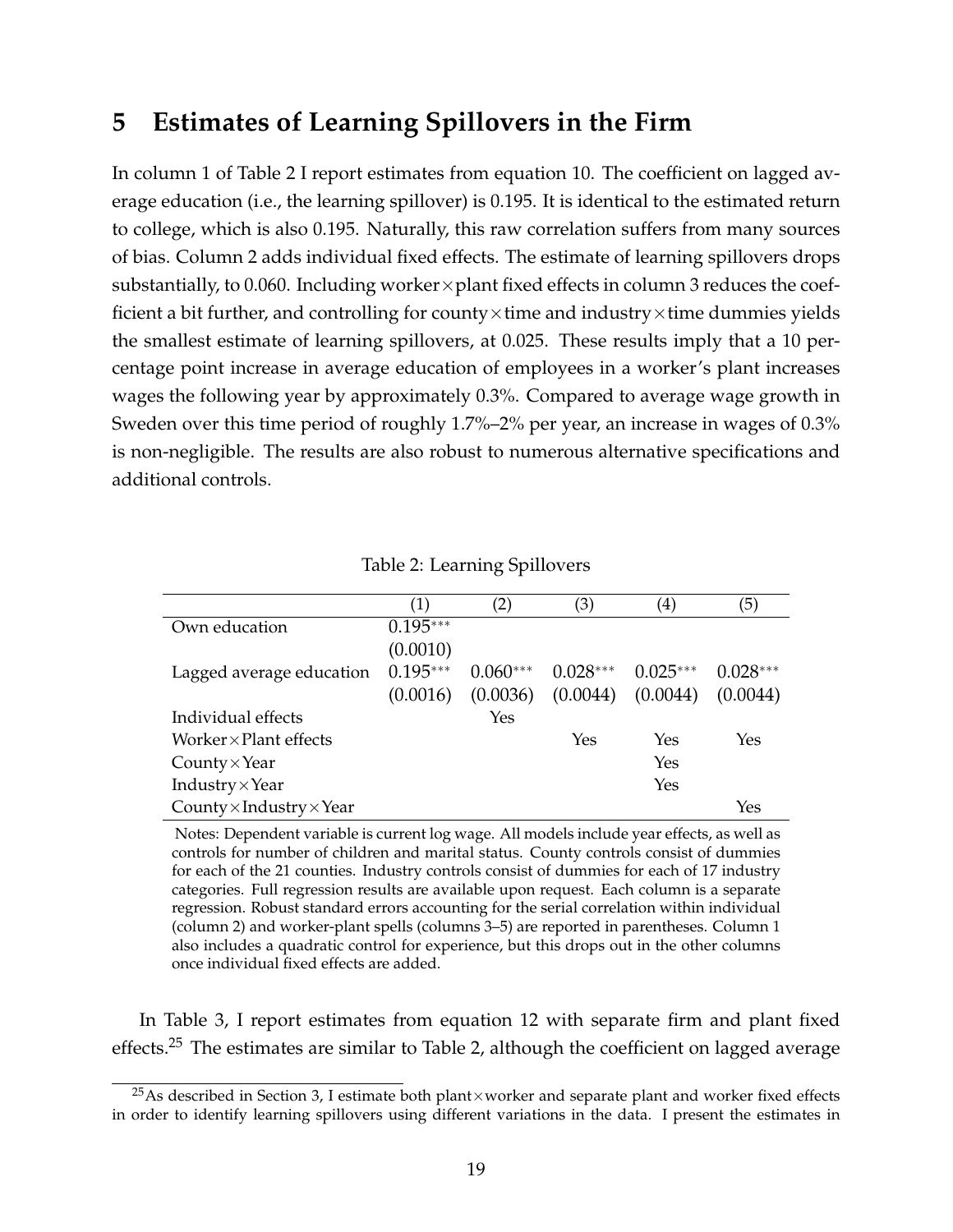education is larger at 0.058. The interpretation is that a 10 percentage point increase in average education at a given worker's plant increases his wages in the following year by almost 0.6%.

<span id="page-20-0"></span>

| Person and establishment parameters                          |          |
|--------------------------------------------------------------|----------|
| Number person effects                                        | 91,257   |
| Number plant effects                                         | 65,670   |
| Main effect of interest                                      |          |
| Lagged average education                                     | 0.058    |
|                                                              | (0.004)  |
| Summary of other parameter estimates                         |          |
| Std. dev. of person effects (across person-year obs)         | 0.316    |
| Std. dev. of plant effects (across person-year obs)          | 0.228    |
| Correlation of person/plant effects (across person-year obs) | $-0.404$ |
| Adjusted R-squared                                           | 0.792    |

Table 3: Separate Plant and Individual Fixed Effects

Notes: Dependent variable is current log wage. The model controls for year effects, number of children, marital status, industry-time dummies, and county-time dummies. Standard errors are based on 50 bootstrap replications and are reported in parentheses. See Appendix C.2 for more details on the estimation procedure.

Figure [2](#page-21-0) documents the persistence of learning spillovers over time since exposure to coworkers.[26](#page-0-0) The effect appears to be persistent, with similarly sized spillovers at least seven years into the future.

a separate table both to highlight the relevant results for firm and worker fixed effects and because the sample used for estimation is slightly different due to specific requirements for estimating separate firm and worker fixed effects. See Appendix [C.2](#page-66-0) for more details.

<sup>&</sup>lt;sup>26</sup>See also Table [E.7](#page-76-0) in the Appendix.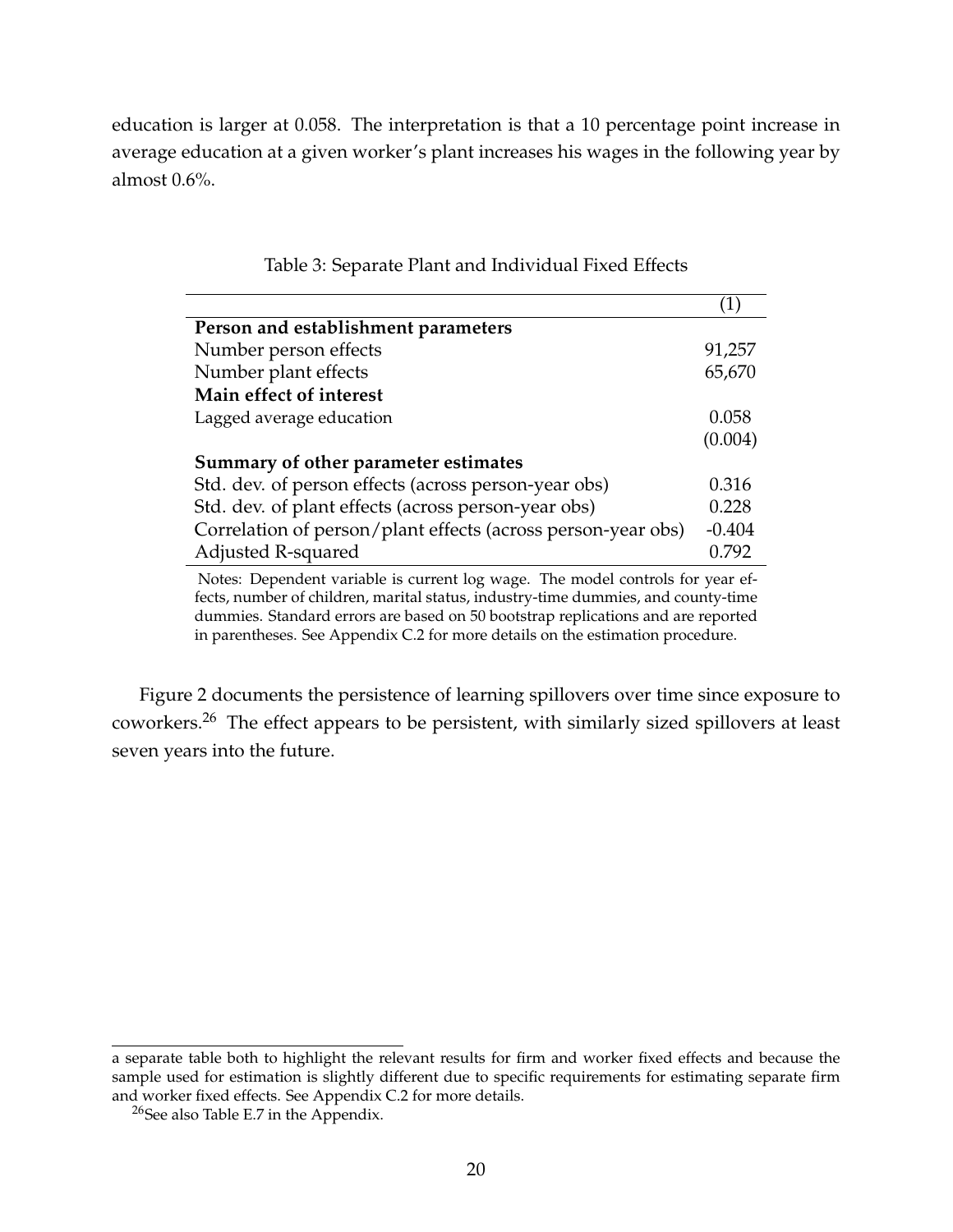

<span id="page-21-0"></span>

*Notes*: This figure shows the effect of the average education of coworkers in the firm in the preceding year on workers' log wages one, two, three, and so on years later up to seven years later, with the lags estimated separately. Estimates can also be found in Table [E.7](#page-76-0) in the Appendix.

#### **5.1 Robustness**

In Appendix [E,](#page-72-0) I report estimates using additional controls and alternative data samples to deal with remaining concerns. First, one might be concerned that with only 21 counties, industry $\times$ county $\times$ time dummies are too coarse to adequately capture local demand shocks. There was not sufficient variation to estimate the model with municipality $\times$ time dummies (there are 290 municipalities in Sweden), so instead I do two things to address this concern.

First, I construct Bartik shocks at the municipality level, and include them as controls. For more information on Bartik shocks and how I construct them for my setting, see Appendix [E.](#page-72-0) The estimates of learning spillovers are slightly smaller with the inclusion of Bartik shocks (see Table [E.2](#page-73-0) in the Appendix). Second, I control for average education at the municipality level. The estimate does not change (see Table [E.3](#page-74-1) in the Appendix). In addition to addressing the concern that county $\times$ time dummies are too coarse, controlling for average education at the municipality level also ensures that I am picking up withinfirm spillovers as opposed to across-firm spillovers.

Another concern is that in large plants individuals are not actually interacting together so I may not be capturing true spillovers. I address this by restricting the sample to plants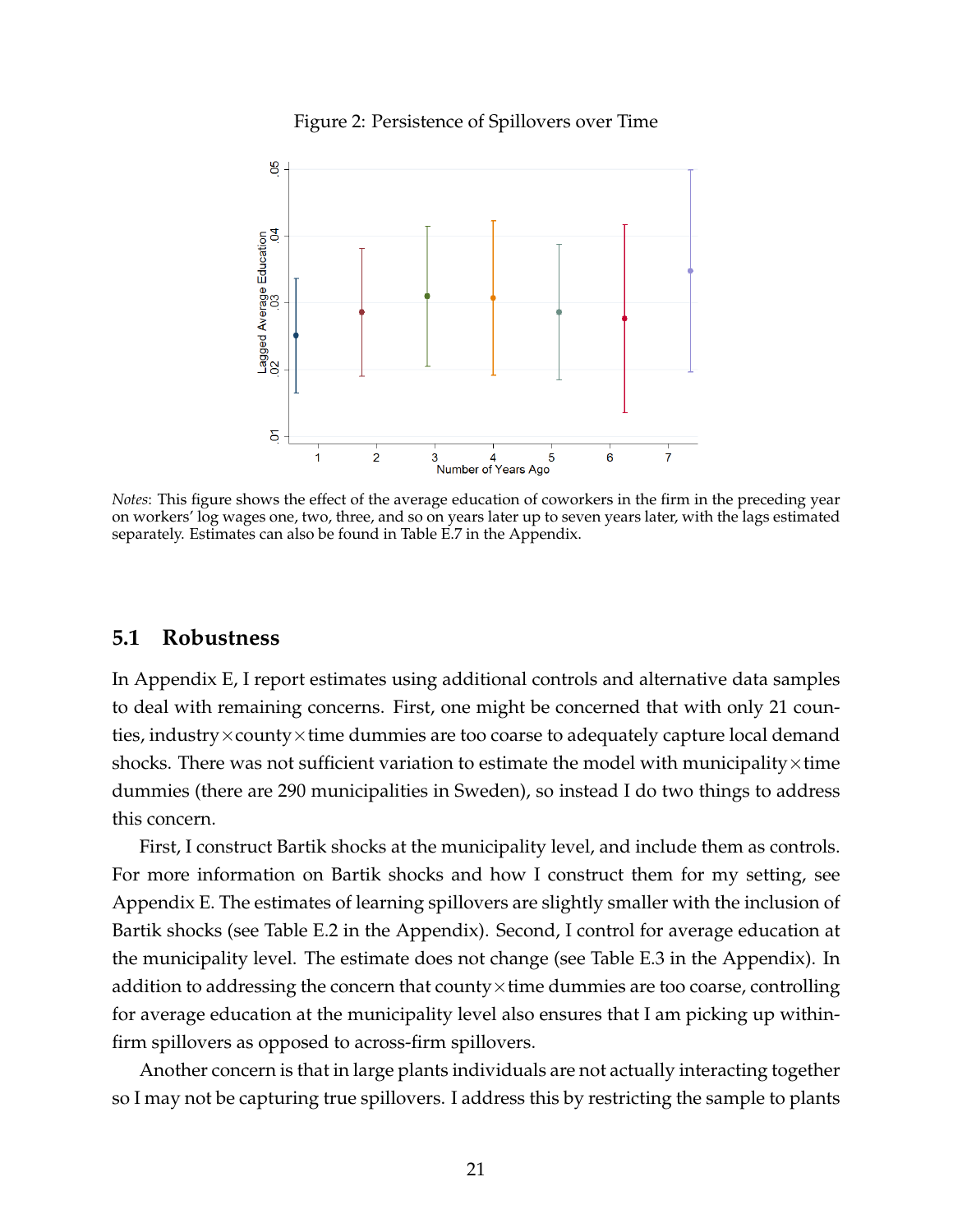with less than 50 workers in Table [E.6](#page-75-0) in the Appendix and find similar results.<sup>[27](#page-0-0)</sup>

To obtain the estimates reported in Table [2,](#page-19-1) I calculated monthly wages for each individual using total income earned from all firms and number of months worked in a given year.<sup>[28](#page-0-0)</sup> I construct monthly wage because the data set that reports monthly wages directly does not cover all workers, raising selection concerns (see Section [4](#page-15-0) for more details). However, one might be concerned that my monthly income measure is somehow biased. As a robustness exercise I reproduce Table [2](#page-19-1) using the reported monthly wage (see Table [E.4](#page-74-0) in the Appendix) and find estimates using the wage data are slightly larger.

One might worry about collective bargaining and wage flexibility in Sweden. Historically, wages have been much more compressed in Sweden, at least in part due to collective bargaining. If wages are determined through collective bargaining, then it may not be possible for any given individual's wages to increase sufficiently to fully capture learning spillovers. This would bias my results downward. One way to address this concern is to compare the estimates in Table [2](#page-19-1) to estimates restricting the sample to workers employed by private sector firms. Given Sweden's relatively stronger joint wage bargaining in public jobs versus private jobs, I would expect the spillover effect to be stronger if I restrict the sample to workers employed at private sector firms.<sup>[29](#page-0-0)</sup> As predicted, the estimates of learning spillovers are larger, at 0.04 (see Table [E.5,](#page-75-1) columns 1–5). Using the reported monthly wages for private sector workers increases the estimates even more: I find that a 10 percentage point increase in the average education of a worker's firm increases wages in the following year by 0.53% (see Table [E.5,](#page-75-1) columns 6 and 7). $^{30}$  $^{30}$  $^{30}$ 

All together, I interpret these results as evidence that learning spillovers exist, persist, and play an important role in determining wages. I discuss the results and their broader implications for welfare in more detail in Section [6.](#page-27-0) First, though, I document interesting

 $27$ One might also be concerned that there is complementarity in production and serial correlation in average education, so what is being captured by the coefficient on lagged average education of coworkers simply captures complementarity of current coworkers picked up due to serial correlation. As a check on this I ran a regression which included both lagged average education of coworkers and current average education of coworkers. The coefficients are positive and significant, and the coefficient on lagged average education of coworkers, while not quite as large in this specification as in others, is still substantive. These results are available on request.

<sup>&</sup>lt;sup>28</sup>For more details on the construction of this variable, see Section [4.](#page-15-0)

 $29$ For example, according to [Kjellberg](#page-33-8) [\(2011\)](#page-33-8), in 2010 union density for public workers was 85%, while it was 65% for private sector workers. Also, the allowances for individual salary increases under union agreements differed across the sectors.

 $30$ This concern is particularly relevant for the external validity of my results. For example, in the U.S., collective wage setting is much weaker than in Sweden. According to the U.S. Bureau of Labor Statistics, 11.3% of workers were covered by collective bargaining in the U.S. in 2013 compared with 71% of workers in Sweden in 2010. Given this, along with the evidence presented here that suggests a downward bias from collective bargaining, I would expect the estimates of the impact of learning spillovers on wages to be larger for the U.S., reflecting more closely the full impact of learning spillovers on productivity.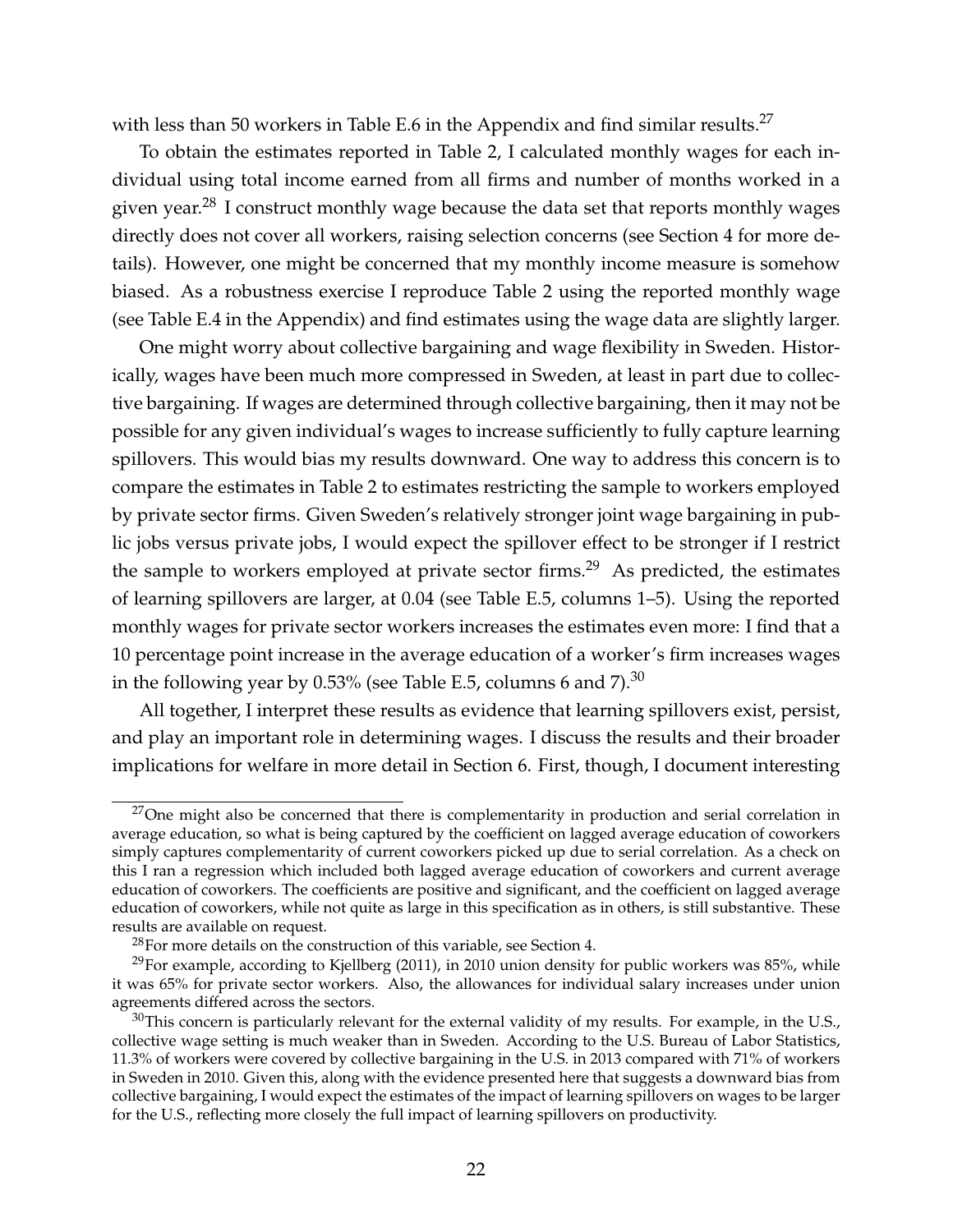heterogeneity in the effects.

#### <span id="page-23-0"></span>**5.2 Heterogeneous Effects by Age**

Consider learning spillovers by age. A reasonable prediction is that workers learn the most early in their careers and that the amount learned decreases as workers age. A decrease in learning spillovers as workers age is likely for two reasons. First, there may simply be a limit to the amount of relevant skills a given worker can obtain from his or her coworkers. Second, learning spillovers are most valuable to younger workers who have more time remaining in their career to reap the benefits from the additional skills obtained from coworkers.

In Figure [3,](#page-23-1) I graph the effects by age group. Estimates include worker $\times$  plant fixed effects, year dummies, industry×year dummies, and county×year dummies.<sup>[31](#page-0-0)</sup> Consistent with a story of learning spillovers, the effect is largest at the youngest ages. More precisely, the effect increases at the earliest ages, and then decreases steadily until it is no longer statistically significantly different from zero from ages 38–48 onward. With most alternative explanations, I would expect the impact to be similar across ages.

<span id="page-23-1"></span>Figure 3: Age Profile of Learning Spillovers: Overlapping 10-Year Increments



*Notes*: This figure shows the effect on workers' log wages of the average education of coworkers in the firm in the preceding year according to the age of the workers, where the ages in the x-axis represent overlapping 10-year age intervals, starting with the first blue line which represents ages 24–34 (the next line represents 26–36, and so on). Each point represents a separate regression.

<sup>31</sup>Figure [3](#page-23-1) estimates the effect of learning spillovers on workers at overlapping 10-year intervals, starting with ages 24–34, then 26–36, 28–38, and so on. An alternative approach is to estimate the effects for nonoverlapping 10-year age bins. I do so in Table [E.8](#page-77-0) in the Appendix. The pattern is the same.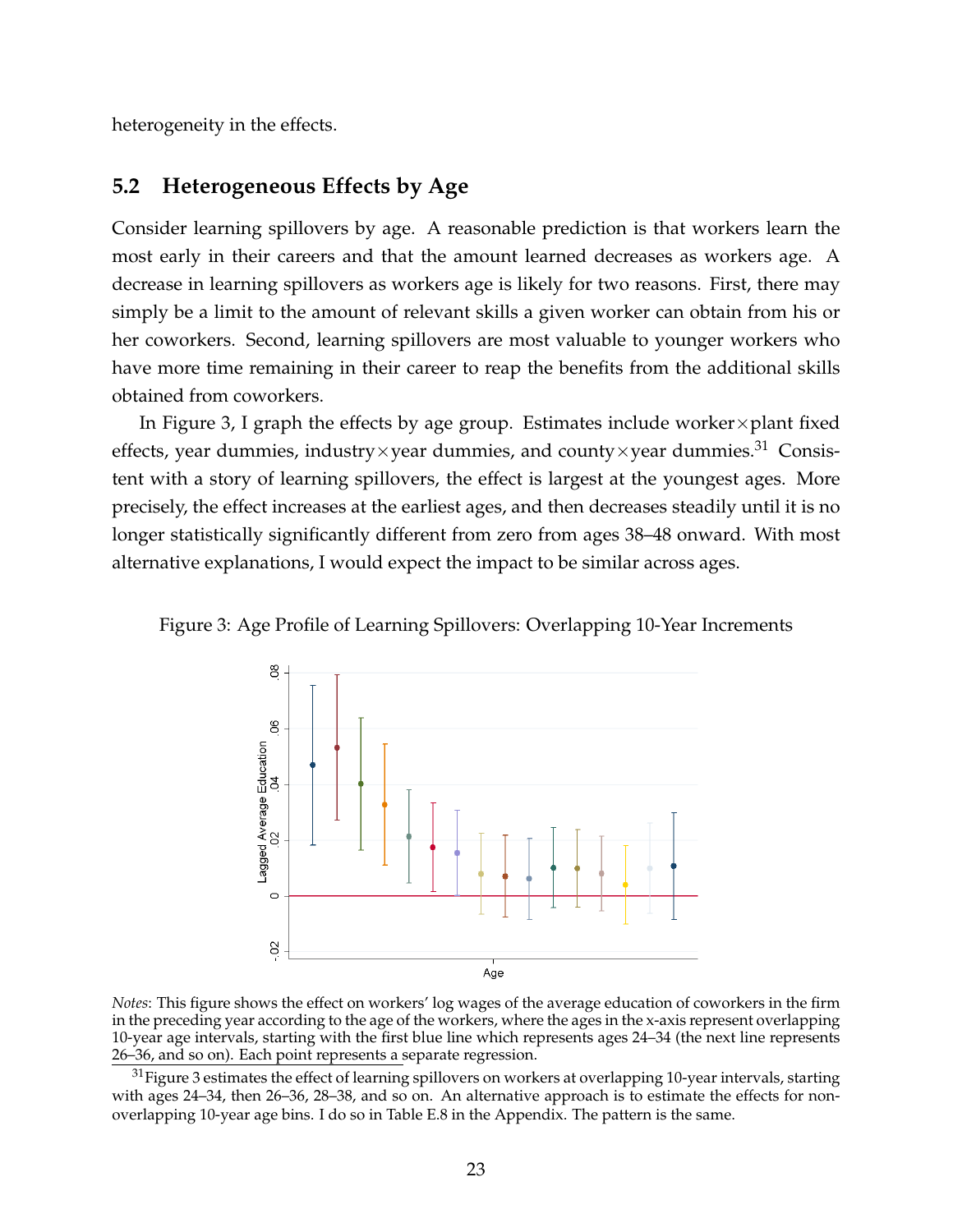### <span id="page-24-0"></span>**5.3 Heterogeneous Effects by Occupation**

Learning spillovers should be larger when workers interact with each other more. To test this prediction, I estimate the amount of learning spillovers by occupation.<sup>[32](#page-0-0)</sup> Certain occupations, such as driving, presumably offer fewer opportunities for interactions with coworkers than other occupations. The occupation groups in my data are defined by the Swedish Standard Classification of Occupations (SSYK), which is based on the International Standard Classification of Occupations.

Figure [4](#page-25-0) graphs the effect by occupation. All estimates are relative to the omitted occupational category of legislators and senior officials. Figure [4](#page-25-0) shows that workers in more isolated occupations (e.g., drivers, farmers, fisherman, machine operators, and those in elementary occupations, which includes janitors, garbage collectors, deliverers, and street vendors) experience the smallest effects. In contrast, those in occupations that likely have more opportunities for learning spillovers (e.g., managers and professionals) experience the largest effects.

 $32$ Note that the occupation data is only available in the wage data. This means that the sample is restricted (see Section [4\)](#page-15-0). Additionally, Figure [4](#page-25-0) only includes data from 2000 to 2010. Last, I omit occupation categories which had fewer than 100 individuals in the category. This includes the following categories: agricultural, fishery and related labourers, and other craft and related trades workers.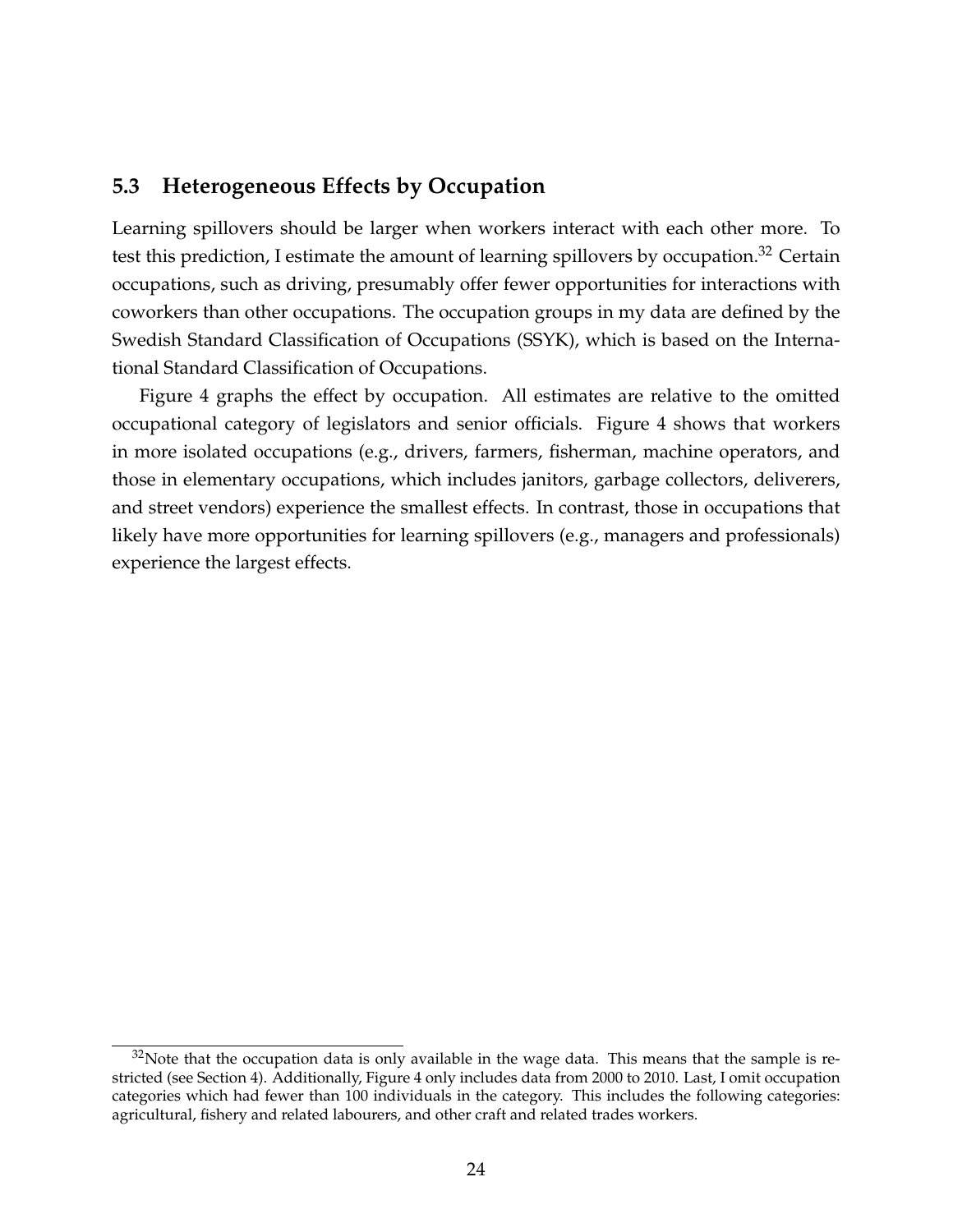<span id="page-25-0"></span>

#### Figure 4: Occupational Profile of Learning Spillovers

*Notes*: This figure shows the effect of the average education of coworkers in the firm in the preceding year on workers according to the occupation of the workers. All estimates are relative to the omitted category of legislators and senior officials.

To further explore the heterogeneity of learning spillovers by occupation, I construct a ranking of occupations by interaction with peers using data from O\*NET.<sup>[33](#page-0-0)</sup> I convert the SSYK occupation categories to correspond to those of O\*NET and rank them according to their average O\*NET ranking of the importance of establishing and maintaining interpersonal relationships with coworkers. $3435$  Using this ranking, I compare the amount

 $33O^*$ NET provides detailed information on activities, skills, and knowledge used in different occupations and was developed by the U.S. Department of Labor. Previous papers that have used the information on occupations found in O\*NET include [Acemoglu and Autor](#page-31-7) [\(2011\)](#page-31-7) and [Speer](#page-34-4) [\(2017\)](#page-34-4). O\*NET has been used in the Swedish context in [Adermon and Gustavsson](#page-31-8) [\(2015\)](#page-31-8), [Black, Grönqvist, and Öckert](#page-32-10) [\(2018\)](#page-32-10), and [Johansson, Karimi, and Peter Nilsson](#page-33-9) [\(2019\)](#page-33-9).

 $34$ O\*NET uses the United States Standard Occupational Classification (SOC). The 26 major occupational groups in the SSYK variable are broadly comparable to the 23 major occupational groups in the SOC. However, they are not totally compatible. Furthermore, O\*NET only provides rankings for the more detailed occupational categories. In Table [D.3](#page-70-0) in Appendix Section [D](#page-68-0) I document how I construct a ranking using O\*NET occupation categories, and then how I merge these categories into the SSYK categories. Note that in a small number of cases, the categories do not perfectly match, which means the matching will be imperfect and this could affect the results.

 $35$ The O\*NET measure I use captures the degree to which an occupation involves "developing constructive and cooperative working relationships with others, and maintaining them over time."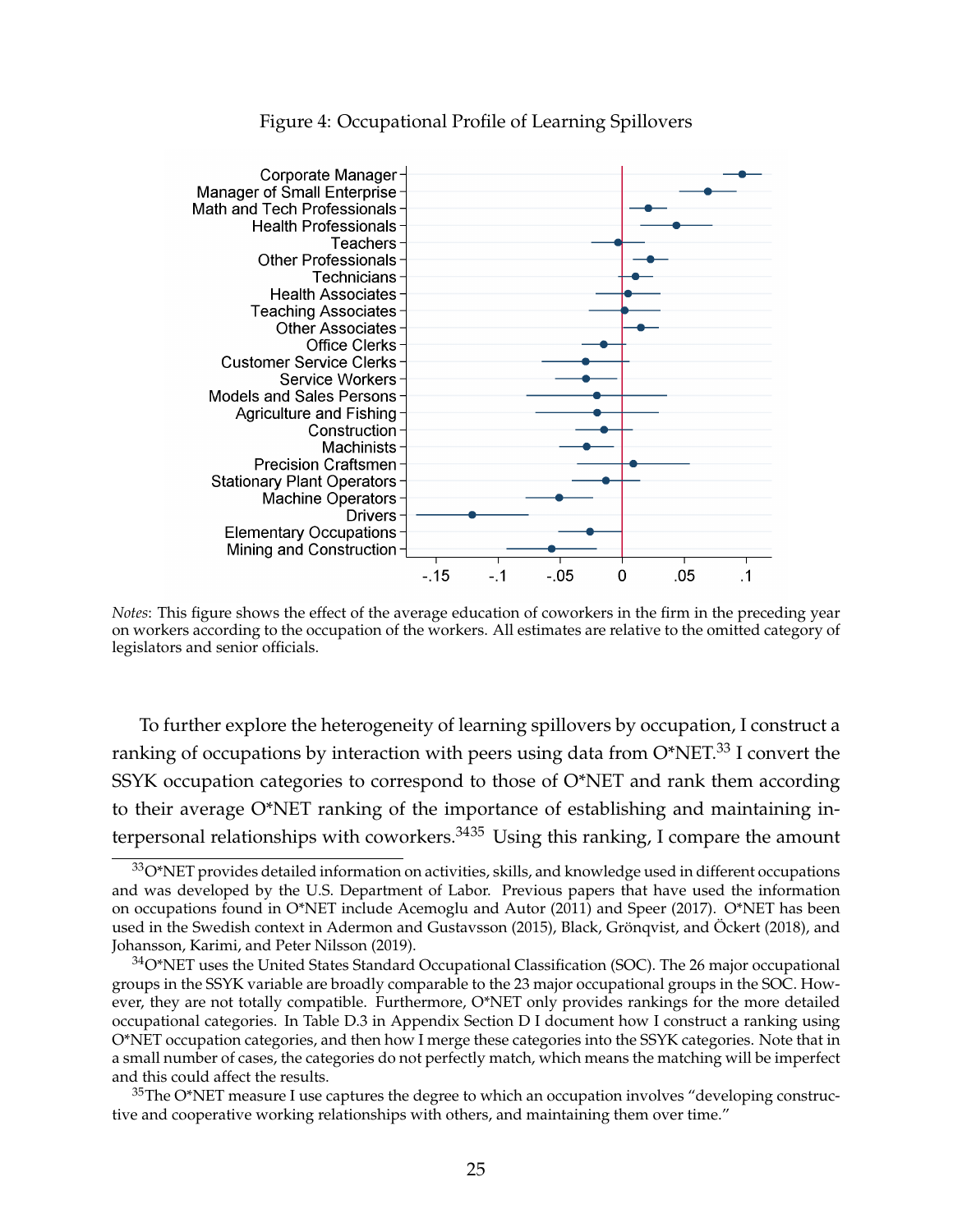of learning spillovers by occupation from Figure [4](#page-25-0) against the ranking of occupations by amount of coworker interaction.

Figure [5](#page-26-0) presents a scatterplot of the ranking of occupations using the O\*NET measures and the estimates of learning spillovers from Figure [4.](#page-25-0) Occupations that experience higher learning spillovers also have higher average O\*NET interaction rankings, suggesting that learning spillovers are a likely mechanism explaining the differences across occupations.

<span id="page-26-0"></span>



*Notes*: This figure shows the correlation between spillovers by occupation (on the y-axis) and the importance of interpersonal interactions in the occupation according to  $O<sup>*</sup>NET$  (on the x-axis). The relationship is shown through the scatterplot with an overlaid fitted line.

All together, these results make a strong case that the effects on workers' wages I have estimated are driven by learning spillovers. It is difficult to come up with an omitted variable that not only fits the four conditions outlined in Section [3](#page-11-0) (time varying within county-by-industry and correlated with future wages and average education of coworkers), but also fits the distinctive age pattern in Figure [3](#page-23-1) and the occupational patterns in Figure [5,](#page-26-0) is robust to all of the additional controls and alternative specifications, and provides a more compelling explanation for the estimated effects of the average education of coworkers in the previous year on log wages than learning spillovers.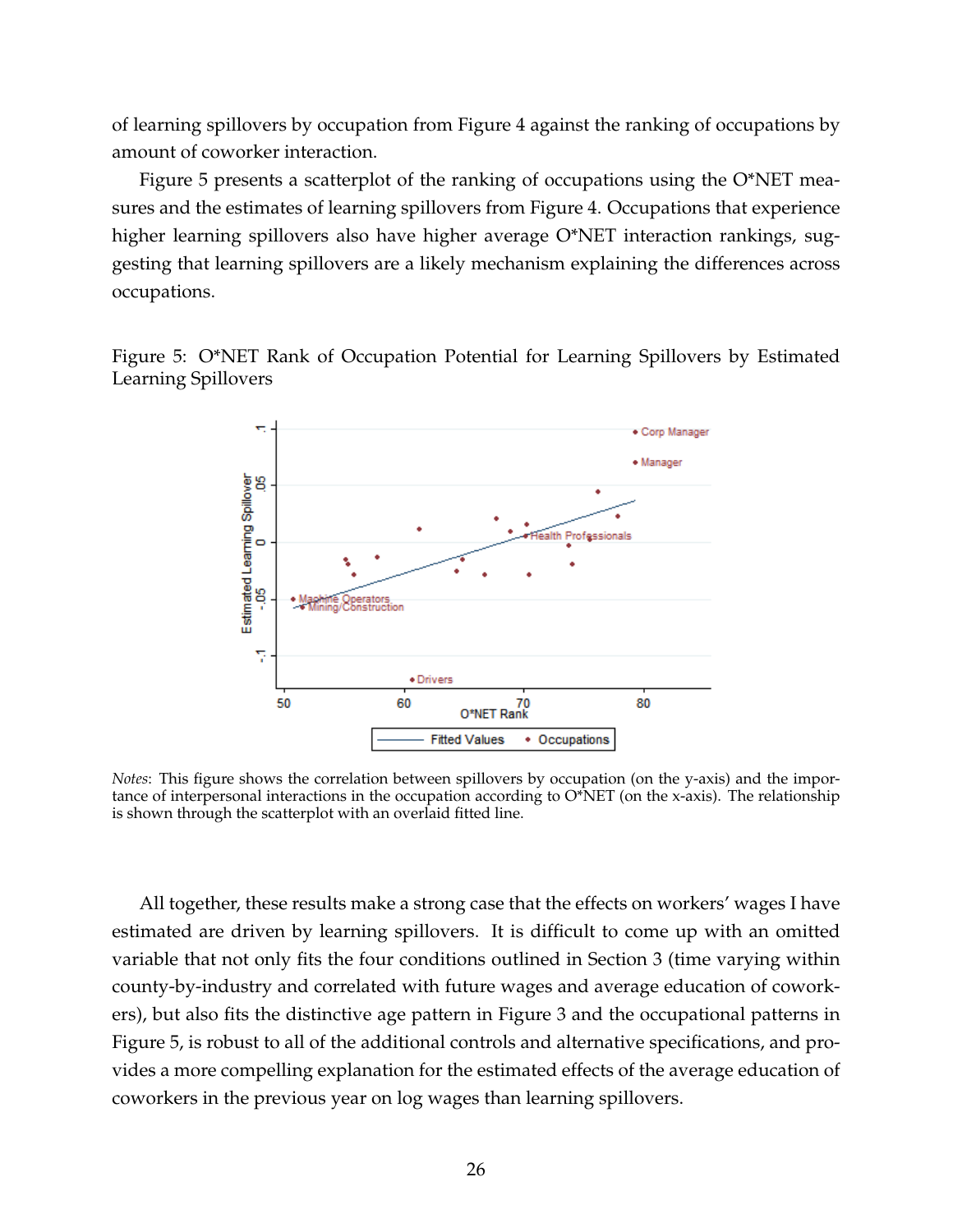### <span id="page-27-0"></span>**6 Discussion and Implications**

I now discuss the implications of my empirical estimates and theoretical results for the social returns to education. I use the estimates in Table [2](#page-19-1) and an adaptation of the application from [Altonji, Huang, and Taber](#page-31-9) [\(2015\)](#page-31-9) to generate back-of-the-envelope calculations of the social returns to education and its components in order to answer the following questions: What is the impact in terms of income of adding an additional college worker? How much of this impact is due to learning spillovers and how much is due to the direct increase in productivity that comes from a college education? If learning spillovers are not fully internalized, how much larger are the social returns to college relative to the private returns?

The total return from a given individual obtaining a college education is equal to the direct return of that education (how much more productive the worker himself has become) plus the spillover effect of education (the increase in human capital provided by this worker to others, making them more productive in the future). If learning spillovers are fully internalized, then the social returns of adding a college-educated worker equal the private returns. This means that I do not need to know the effect of learning spillovers to estimate the total return of adding a college-educated worker. Table [2](#page-19-1) shows that the private return to college is 0.195, which is also the social return when learning spillovers are fully internalized. However, knowing the effect of learning spillovers does allow me to answer the following question: If learning spillovers are fully internalized, how much of the total return of adding a college-educated worker is due to learning spillovers? To answer this, I can decompose the total return of adding a college-educated worker into the part due to learning spillovers and the part due to the direct increase in productivity of the worker who has obtained a college degree. To do this, I use the equilibrium wage equations when learning spillovers are fully internalized (see Proposition [2\)](#page-8-0). I ignore the persistence of learning spillovers, assume there is no depreciation of spillovers, and assume that all workers have a discount rate of 1.[36](#page-0-0)

In the equilibrium wage equations with full internalization of learning spillovers, the return to a college education includes not only the direct increase in productivity of the newly educated worker, but also the entire present discounted value of the learning spillovers the worker will provide for all of her coworkers. Under the assumptions

<sup>&</sup>lt;sup>36</sup>Assuming no persistence will cause me to understate the percent of the total return due to learning spillovers. Assuming no depreciation and no discounting will cause me to overstate the percent of the total return due to learning spillovers.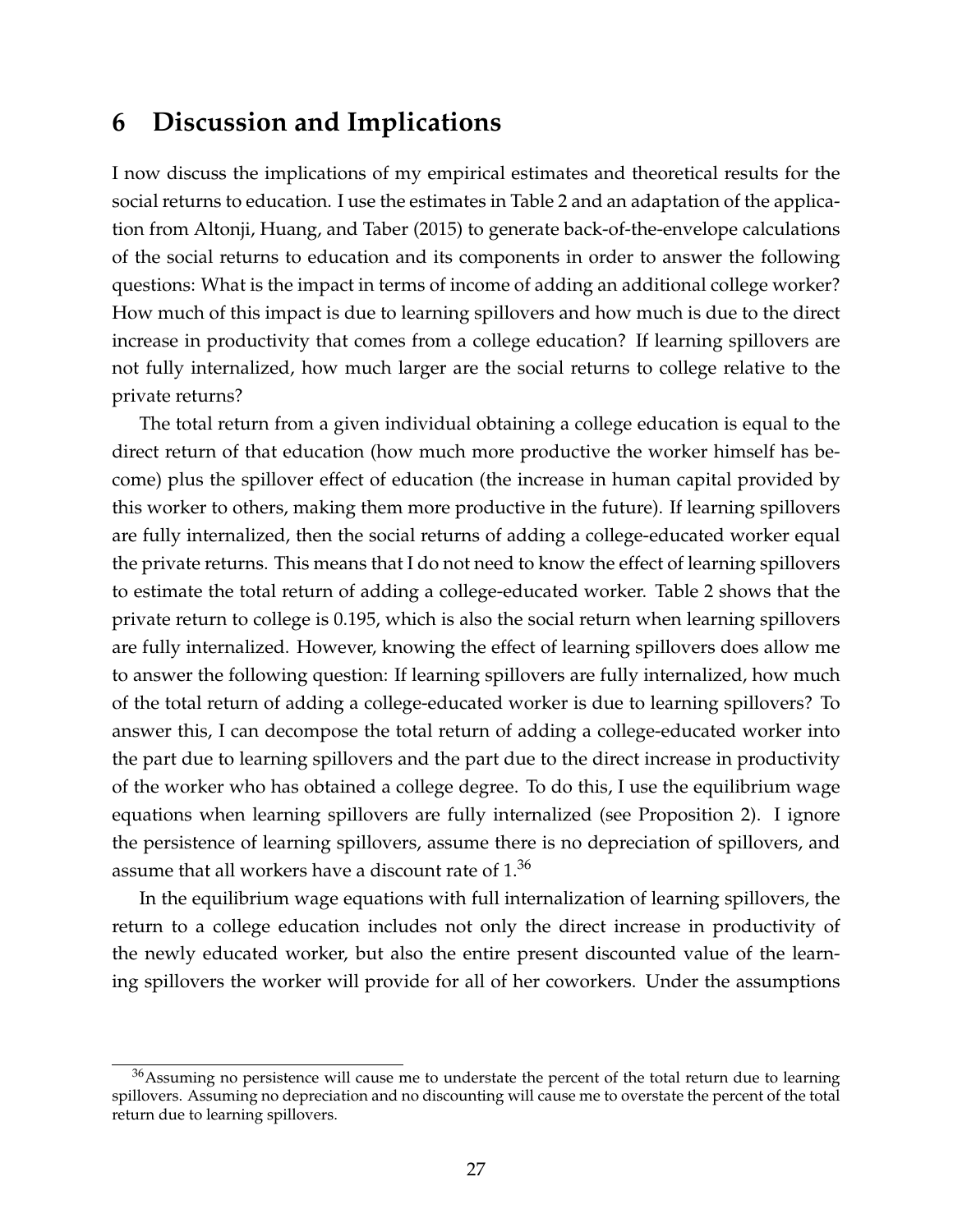used for this exercise, this implies the following equation:

<span id="page-28-0"></span>
$$
\underbrace{x_1}_{\text{direct return}} + \underbrace{0.025}_{\text{spillover return}} \times \underbrace{\left(\frac{H_f + 1}{N_f} - \frac{H_f}{N_f}\right)}_{\triangle spillover} \times \underbrace{N_f}_{\text{ftolleagus}} = \underbrace{0.195}_{\text{total return}}
$$
(13)

which means that  $\frac{0.195-0.025}{0.195} \times 100 = 87.18\%$  of the total return is due to the direct increase in productivity of the newly college-educated worker, while  $\frac{0.025}{0.195} \times 100 = 12.82\%$  percent of the total return is due to learning spillovers.

In contrast, if learning spillovers are not fully internalized, then the social return of adding an additional college-educated workers exceeds the private return. If this is the case, it is necessary to know the effect of learning spillovers if one wishes to know the full social return from adding an additional college-educated worker.

If learning spillovers are not internalized at all, then Equation [13](#page-28-0) becomes

$$
\underbrace{0.195}_{\text{direct return}} + \underbrace{0.025}_{\text{spillover return}} \times \underbrace{\left(\frac{H_f + 1}{N_f} - \frac{H_f}{N_f}\right)}_{\triangle spillover} \times \underbrace{N_f}_{\text{ftolleagus}} = \underbrace{x_2}_{\text{total return}}
$$
(14)

Solving for *x*2, the social return to an additional college-educated worker is 0.22. Decomposing the social return I find that  $\frac{0.195}{0.22} \times 100 = 88.64\%$  of the total return is due to the direct increase in productivity of the newly college-educated worker, while  $\frac{.028}{0.222} \times 100 =$ 11.36% of the total return is due to learning spillovers.

From the results from the model in the first part of this paper, I cannot make a claim regarding how much internalization actually occurs. In fact, I showed three separate possibilities: no internalization occurs if firms ignore the spillovers (Proposition [1\)](#page-7-0), full internalization occurs if firms know worker's learning types and are able to pay personalized wages (Proposition [2\)](#page-8-0), and anything from no internalization to over-internalization could occur with asymmetric information (Proposition [3\)](#page-10-0).

However, all together, the three Propositions (excluding the possibility of over-internalization for now) combined with the empirical results can at least provide bounds on both the social returns and the percentage of the social return attributable to learning spillovers. These bounds are summarized in Table [4.](#page-29-1)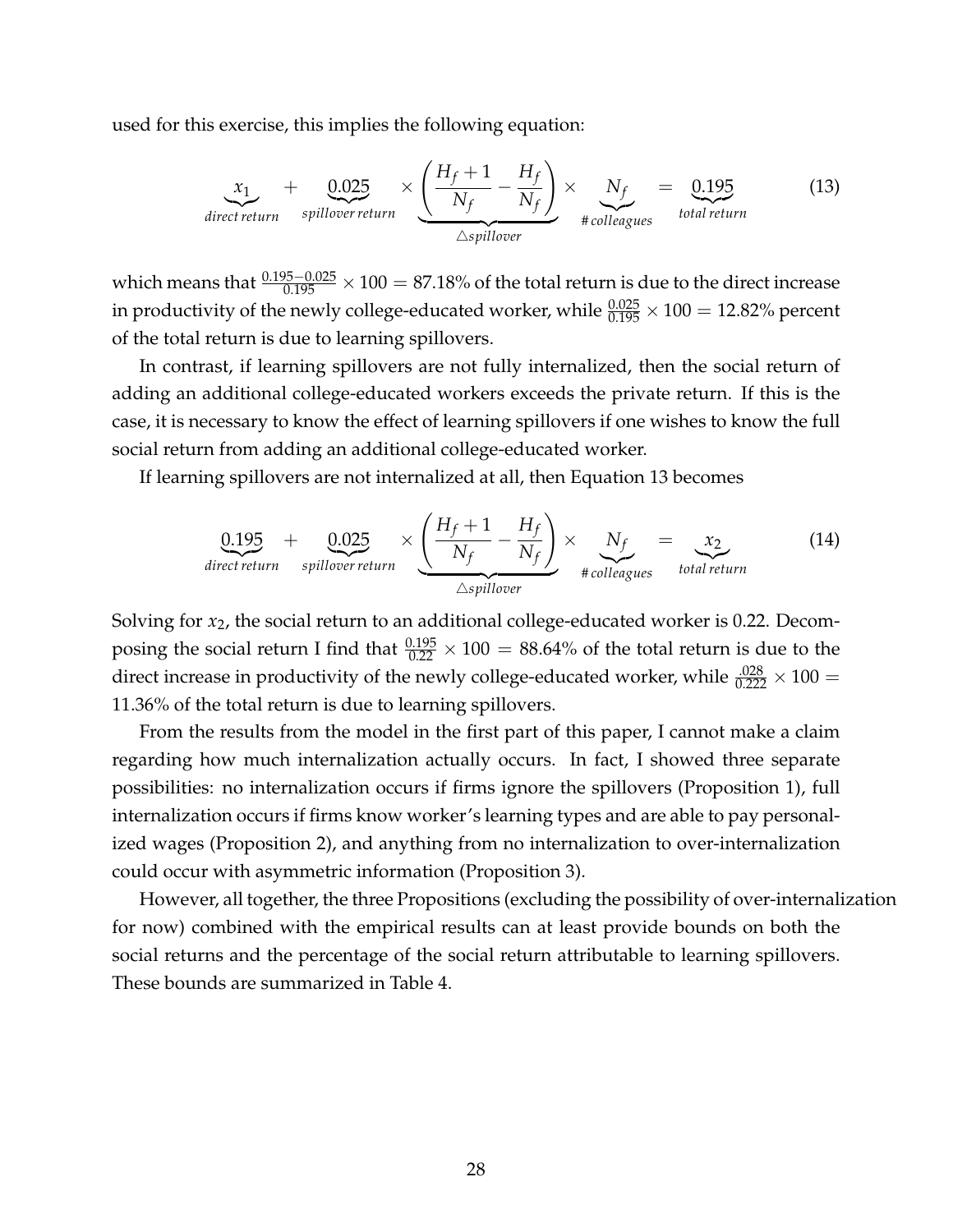<span id="page-29-1"></span>

|                                               | No Internalization Full Internalization |        |
|-----------------------------------------------|-----------------------------------------|--------|
| Private return to education                   | 0.195                                   | 0.1945 |
| Social return to education                    | 0.195                                   | 0.22   |
| Amount by which social return exceeds private |                                         | 0.025  |
| Percent due to own productivity               | 87.18%                                  | 88.64% |
| Percent due to learning spillovers            | 12.82%                                  | 11.36% |

Table 4: Private and Social Returns to Education with Learning Spillovers

Notes: Calculations that produce the estimates are described in the text.

### <span id="page-29-0"></span>**7 Conclusion**

There is a large literature broadly concerned with human capital spillovers, but a smaller literature on spillovers between coworkers within firms. In this paper I start with a simple point: if learning spillovers occur as a by-product of production and depend on average education within the firm, coworkers impose important externalities on each other. Applying insights from the theoretical literature on externalities, I show that in this context firms may not internalize learning spillovers. If firms fail to properly internalize learning spillovers into wages, individuals make inefficient investments in education.

With this result in hand, I turn to the second focus of this paper, an empirical assessment of learning spillovers. Using wage equations predicted by the model, I show that while the effect of average education of current coworkers on current wages is ambiguous, the effect of average education of past coworkers on current wages is unambiguous. For this reason I focus on estimating the effect of average education of a worker's coworkers in the previous year on current wages.

To deal with unobserved firm heterogeneity and worker sorting, I include plant and worker fixed effects in my empirical strategy. I estimate the effect of average education of coworkers in the previous year on current wages using both plant $\times$ worker fixed effects and separate plant and worker fixed effects. To address time-varying omitted variables, I include county $\times$ time and industry $\times$ time dummies. To bring the empirical strategy to the data, I require a long panel on all workers and their peers. To meet these data requirements, I construct a unique data set using administrative data from Sweden.

I find that a 10 percentage point increase in the average education of coworkers within a worker's firm increases wages in the following year by 0.28%. Furthermore, I show that several additional results support the conclusion that the effects are due to learning spillovers. First, the results are robust to numerous alternative specifications. Different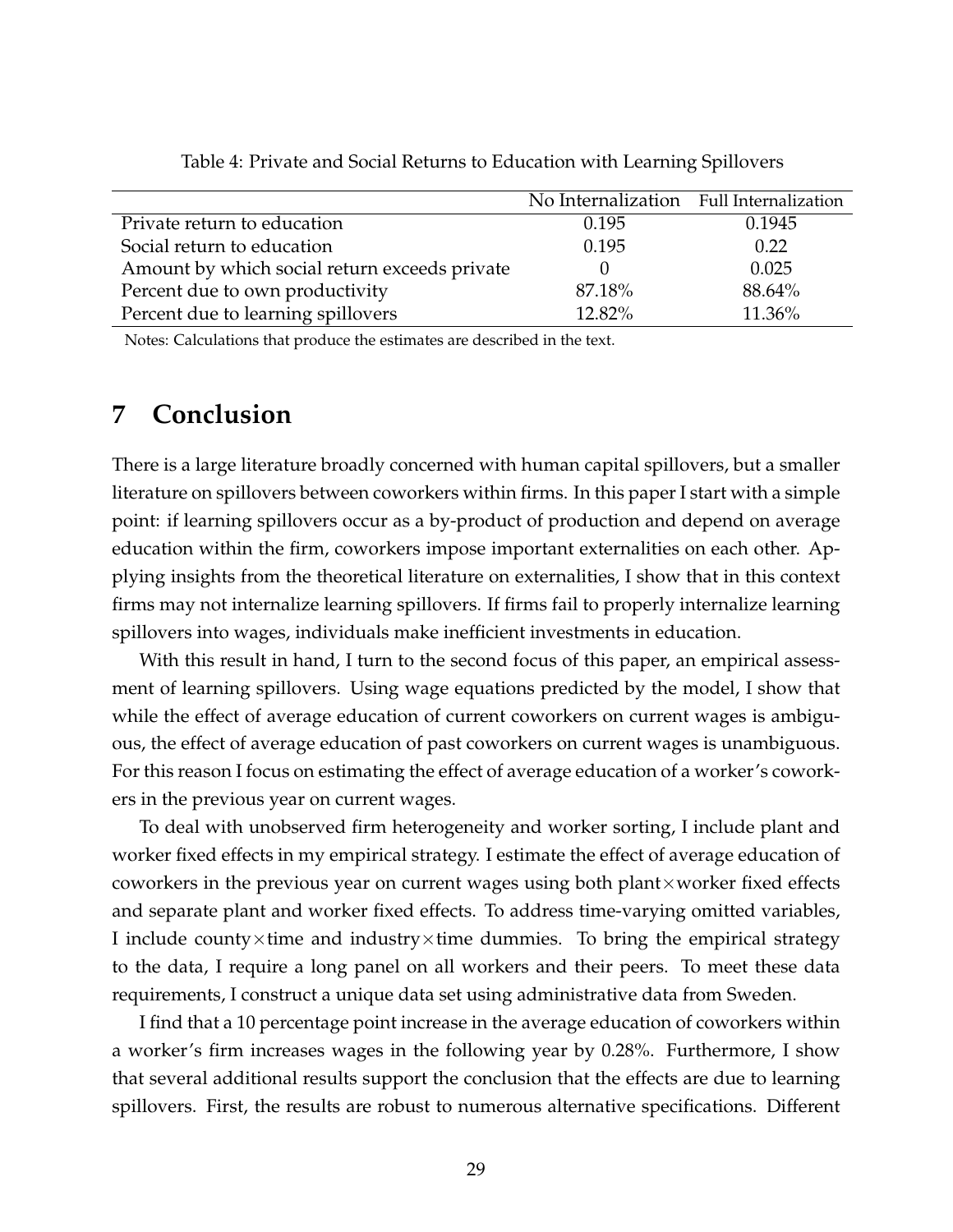specifications and the inclusion of additional controls suggest that, if anything, the main estimates understate the effect. Second, the effects are heterogeneous by age and occupation in ways that are consistent with learning spillovers. In the last section of the paper, I explore the broader implications of the main results. My findings suggest that the social returns of adding an additional college worker in terms of total income ranges from 0.195 to 0.22, with 11.36% to 12.82% of this total increase attributable to learning spillovers.

Having established that learning spillovers in the firm are both theoretically and empirically important, I see a number of areas for future research. Starting with the model, in the interest of simplicity I excluded the possibility of sorting driven by the learning spillovers. Relaxing this assumption could have interesting implications for sorting and employment. In particular, heterogeneity on the firm side may allow for sorting that makes it possible to support an outcome that is a Pareto improvement over what is possible with homogeneous firms. Second, firms may learn about worker's types over time, which could have both theoretical and empirical implications similar in spirit to the results from [Kahn and Lange](#page-33-10) [\(2014\)](#page-33-10).

On the empirical side, a great deal remains to be known about learning spillovers in the firm. For example, do learning spillovers occur based on other traits of coworkers, such as experience? Do some workers learn more from certain types of workers compared with others–for example, do men learn more from men and women learn more from women? How important are learning spillovers in other contexts? To what degree are workers aware of and selecting jobs based on learning spillovers? Another interesting question is whether skills obtained through spillovers also produce further learning spillovers for coworkers, leading to social multipliers. If this turns out to be the case, then the estimates presented here may understate the total impact of learning spillovers on individual wages and the economy as a whole.

This paper shows that learning spillovers are empirically meaningful and may not be fully internalized, causing inefficient investments in human capital. A natural next question is how the incentives to obtain an education can be set right. There are a few possible solutions suggested by this paper. First, if policy or some other intervention were able to resolve the information asymmetry that I show leads to inefficiency, this would allow firms to pay personalized wages that account for learning spillovers. Alternatively, a second-best solution could increase subsidies for education which lower the cost of education and will increase the number of individuals who go to school. Of course, without additional empirical evidence on learning externalities it will be difficult, if not impossible, to get these subsidies exactly correct, but my results suggest that at least small subsidies for education may be warranted.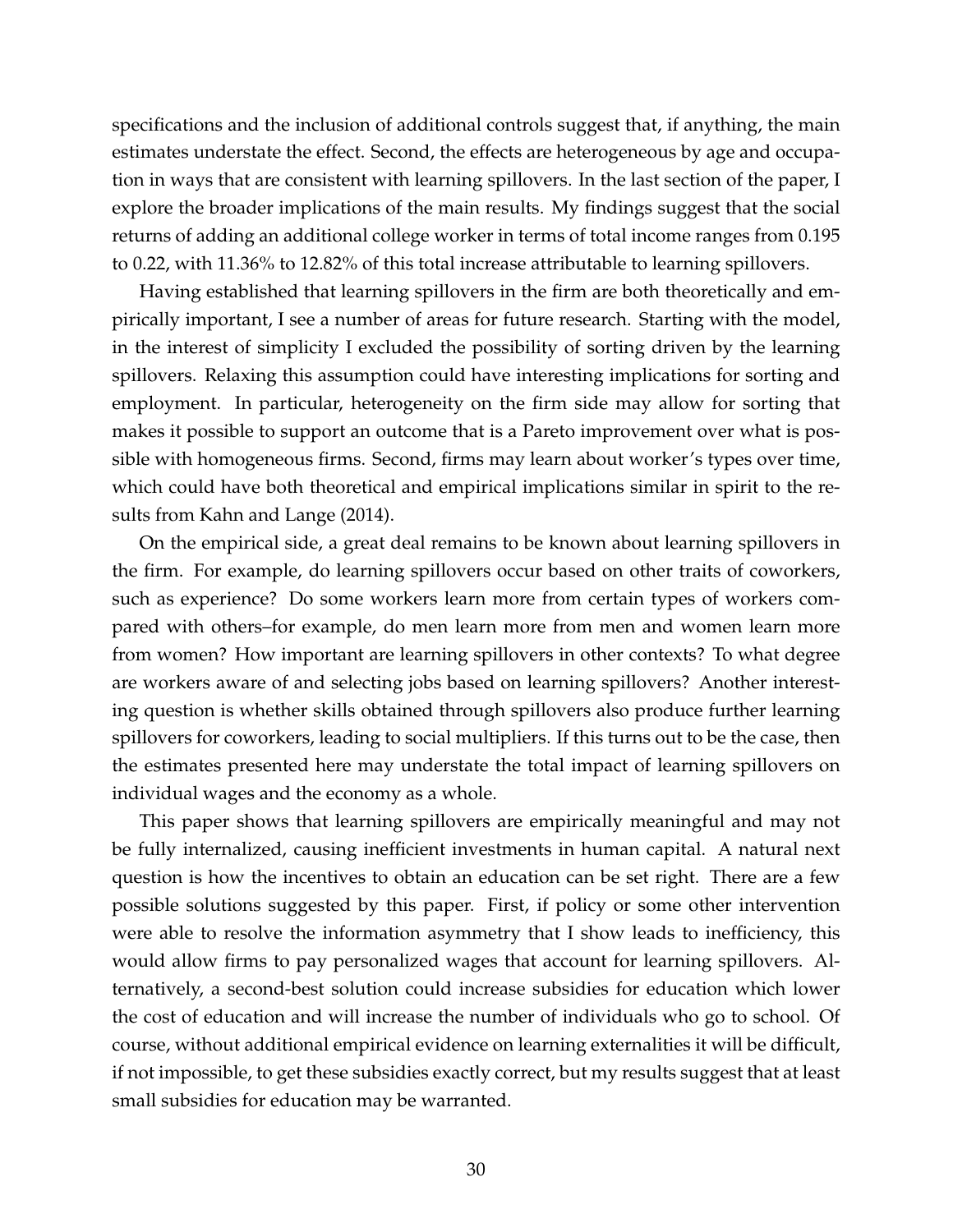## **References**

- ABOWD, J. M., AND F. KRAMARZ (1999): "The Analysis of Labor Markets Using Matched Employer-Employee Data," *Handbook of Labor Economics*, 3, 2629–2710.
- <span id="page-31-5"></span>ABOWD, J. M., F. KRAMARZ, AND D. N. MARGOLIS (1999): "High Wage Workers and High Wage Firms," *Econometrica*, 67(2), 251–333.
- <span id="page-31-0"></span>ACEMOGLU, D. (1996): "A Microfoundation for Social Increasing Returns in Human Capital Accumulation," *The Quarterly Journal of Economics*, 111(3), 779–804.
- <span id="page-31-6"></span>ACEMOGLU, D., AND J. ANGRIST (2001): "How Large Are Human-Capital Externalities? Evidence from Compulsory-Schooling Laws," in *NBER Macroeconomics Annual 2000, Volume 15*, pp. 9–74. MIT Press.
- <span id="page-31-7"></span>ACEMOGLU, D., AND D. AUTOR (2011): "Skills, Tasks and Technologies: Implications for Employment and Earnings," *Handbook of Labor Economics*, 4, 1043–1171.
- <span id="page-31-8"></span>ADERMON, A., AND M. GUSTAVSSON (2015): "Job Polarization and Task-Biased Technological Change: Evidence from Sweden, 1975-2005," *The Scandinavian Journal of Economics*, 117(3), 878–917.
- <span id="page-31-9"></span>ALTONJI, J. G., C.-I. HUANG, AND C. R. TABER (2015): "Estimating the Cream Skimming Effect of School Choice," *Journal of Political Economy*, 123(2), pp. 266–324.
- <span id="page-31-3"></span>AMODIO, F., AND M. A. MARTINEZ-CARRASCO (2018): "Input Allocation, Workforce Management and Productivity Spillovers: Evidence from Personnel Data," *The Review of Economic Studies*, 85(4), 1937–1970.
- ANGRIST, J. D. (2014): "The Perils of Peer Effects," *Labour Economics*, 30, 98–108.
- <span id="page-31-4"></span>ARCIDIACONO, P., J. KINSLER, AND J. PRICE (2017): "Productivity Spillovers in Team Production: Evidence from Professional Basketball," *Journal of Labor Economics*, 35(1), 191–225.
- <span id="page-31-2"></span>AZOULAY, P., J. S. GRAFF ZIVIN, AND J. WANG (2010): "Superstar Extinction," *The Quarterly Journal of Economics*, 125(2), 549–589.
- <span id="page-31-1"></span>BANDIERA, O., I. BARANKAY, AND I. RASUL (2010): "Social Incentives in the Workplace," *The Review of Economic Studies*, 77(2), 417–458.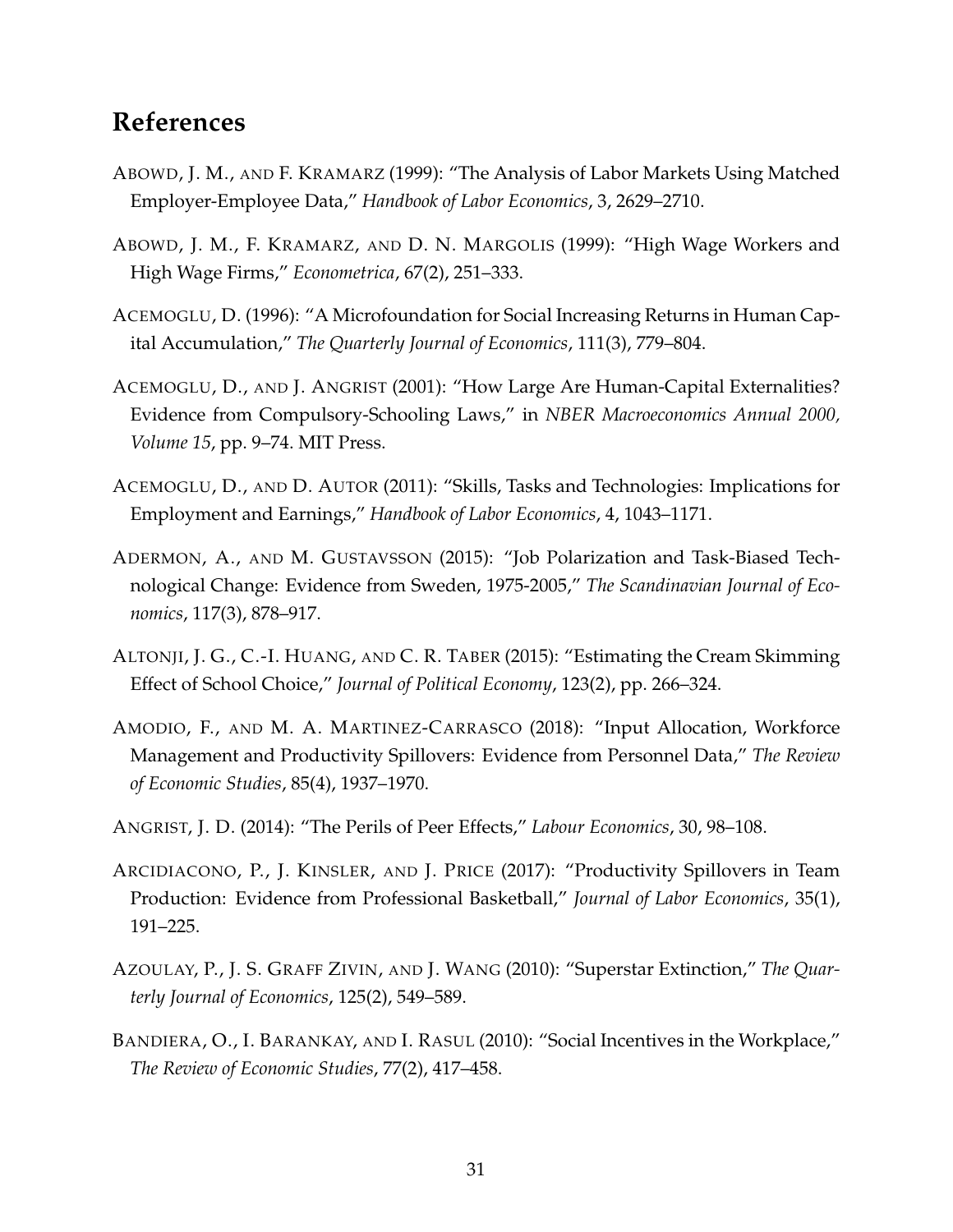- <span id="page-32-0"></span>BARRO, R. J. (1996): "Institutions and Growth, An Introductory Essay," *Journal of Economic Growth*, 1(2), 145–148.
- BECKER, G. S. (2009): *Human Capital: A Theoretical and Empirical Analysis, with Special Reference to Education*. University of Chicago Press.
- <span id="page-32-10"></span>BLACK, S. E., E. GRÖNQVIST, AND B. ÖCKERT (2018): "Born to Lead? The Effect of Birth Order on Non-Cognitive Skills," *Review of Economics and Statistics*, 100(2), 274–286.
- <span id="page-32-1"></span>BRUNE, L., E. CHYN, AND J. KERWIN (2020): "Peers and Motivation at Work Evidence from a Firm Experiment in Malawi," *Journal of Human Resources*, pp. 0919–10416.
- CARD, D., J. HEINING, AND P. KLINE (2013): "Workplace Heterogeneity and the Rise of West German Wage Inequality," *The Quarterly Journal of Economics*, 128(3), 967–1015.
- <span id="page-32-7"></span>COASE, R. H. (1960): "The Problem of Social Cost," *The Journal of Law & Economics*.
- <span id="page-32-2"></span>CORNELISSEN, T., C. DUSTMANN, AND U. SCHÖNBERG (2017): "Peer Effects in the Workplace," *American Economic Review*, 107(2), 425–56.
- DIAMOND, R. (2016): "The Determinants and Welfare Implications of US Workers' Diverging Location Choices by Skill: 1980-2000," *American Economic Review*, 106(3), 479– 524.
- <span id="page-32-9"></span>FRIEDRICH, B., L. LAUN, C. MEGHIR, AND L. PISTAFERRI (2019): "Earnings Dynamics and Firm-Level Shocks," Working Paper 25786, National Bureau of Economic Research.
- <span id="page-32-8"></span>GRILICHES, Z. (1977): "Estimating the Returns to Schooling: Some Econometric Problems," *Econometrica*, pp. 1–22.
- <span id="page-32-5"></span>GURYAN, J., K. KROFT, AND M. J. NOTOWIDIGDO (2009): "Peer Effects in the Workplace Evidence from Random Groupings in Professional Golf Tournaments," *American Economic Journal Applied Economics*, 1(4), 34–68.
- <span id="page-32-6"></span>HAGGAG, K., B. MCMANUS, AND G. PACI (2017): "Learning by Driving: Productivity Improvements by New York City Taxi Drivers," *American Economic Journal: Applied Economics*, 9(1), 70–95.
- <span id="page-32-4"></span>HERBST, D., AND A. MAS (2015): "Peer Effects on Worker Output in the Laboratory Generalize to the Field," *Science*, 350(6260), 545–549.
- <span id="page-32-3"></span>HERKENHOFF, K., J. LISE, G. MENZIO, AND G. M. PHILLIPS (2018): "Production and Learning in Teams," Working Paper 25179, National Bureau of Economic Research.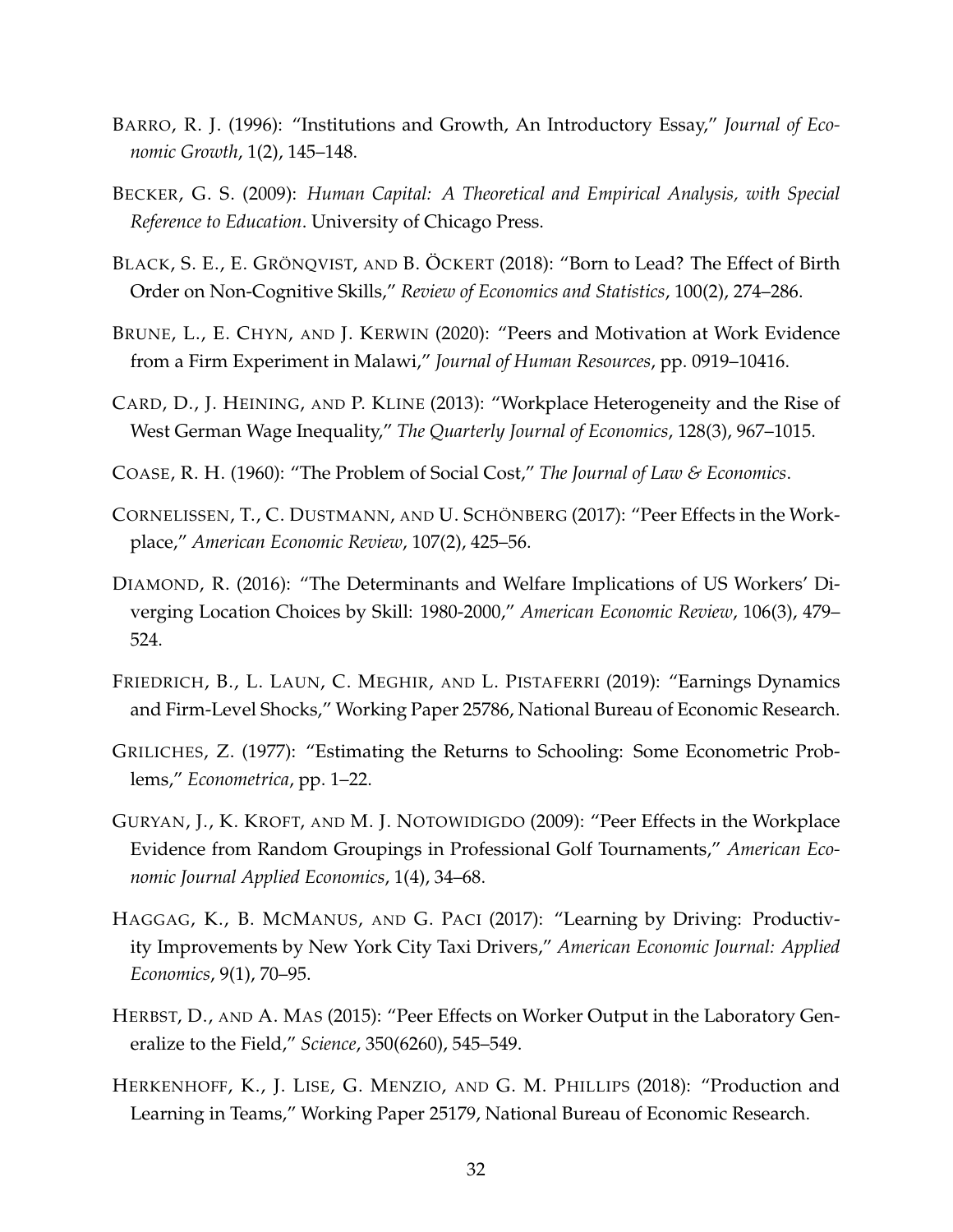- <span id="page-33-4"></span>JACKSON, C. K., AND E. BRUEGMANN (2009): "Teaching Students and Teaching Each Other: The Importance of Peer Learning for Teachers," *American Economic Journal: Applied Economics*, 1(4), 85–108.
- <span id="page-33-2"></span>JAROSCH, G., E. OBERFIELD, AND E. ROSSI-HANSBERG (2019): "Learning from Coworkers," Working Paper 25418, National Bureau of Economic Research.
- <span id="page-33-9"></span>JOHANSSON, P., A. KARIMI, AND J. PETER NILSSON (2019): "Worker Absenteeism: Peer Influences, Monitoring and Job Flexibility," *Journal of the Royal Statistical Society: Series A (Statistics in Society)*, 182(2), 605–621.
- <span id="page-33-10"></span>KAHN, L. B., AND F. LANGE (2014): "Employer Learning, Productivity, and the Earnings Distribution: Evidence from Performance Measures," *The Review of Economic Studies*, 81(4), 1575–1613.
- <span id="page-33-8"></span>KJELLBERG, A. (2011): "The Decline in Swedish Union Density Since 2007," *Nordic Journal of Working Life Studies*, 1(1), pp–67.
- <span id="page-33-0"></span>LANGE, F., AND R. TOPEL (2006): "The Social Value of Education and Human Capital," *Handbook of the Economics of Education*, 1, 459–509.
- <span id="page-33-5"></span>LEVITT, S. D., J. A. LIST, AND C. SYVERSON (2013): "Toward an Understanding of Learning by Doing: Evidence from an Automobile Assembly Plant," *Journal of Political Economy*, 121(4), 643–681.
- <span id="page-33-7"></span>LINDAHL, E. (1919): "Just Taxation - A Positive Solution," *Classics in the Theory of Public Finance*, 134, 168–76.
- <span id="page-33-6"></span>LUCAS JR, R. E. (1988): "On the Mechanics of Economic Development," *Journal of Monetary Economics*, 22(1), 3–42.
- MANSKI, C. F. (1993): "Identification of Endogenous Social Effects: The Reflection Problem," *The Review of Economic Studies*, 60(3), 531–542.
- <span id="page-33-3"></span>MARTINS, P. S., AND J. Y. JIN (2010): "Firm-Level Social Returns to Education," *Journal of Population Economics*, 23(2), 539–558.
- <span id="page-33-1"></span>MAS, A., AND E. MORETTI (2009): "Peers at Work," *American Economic Review*, 99(1), 112–45.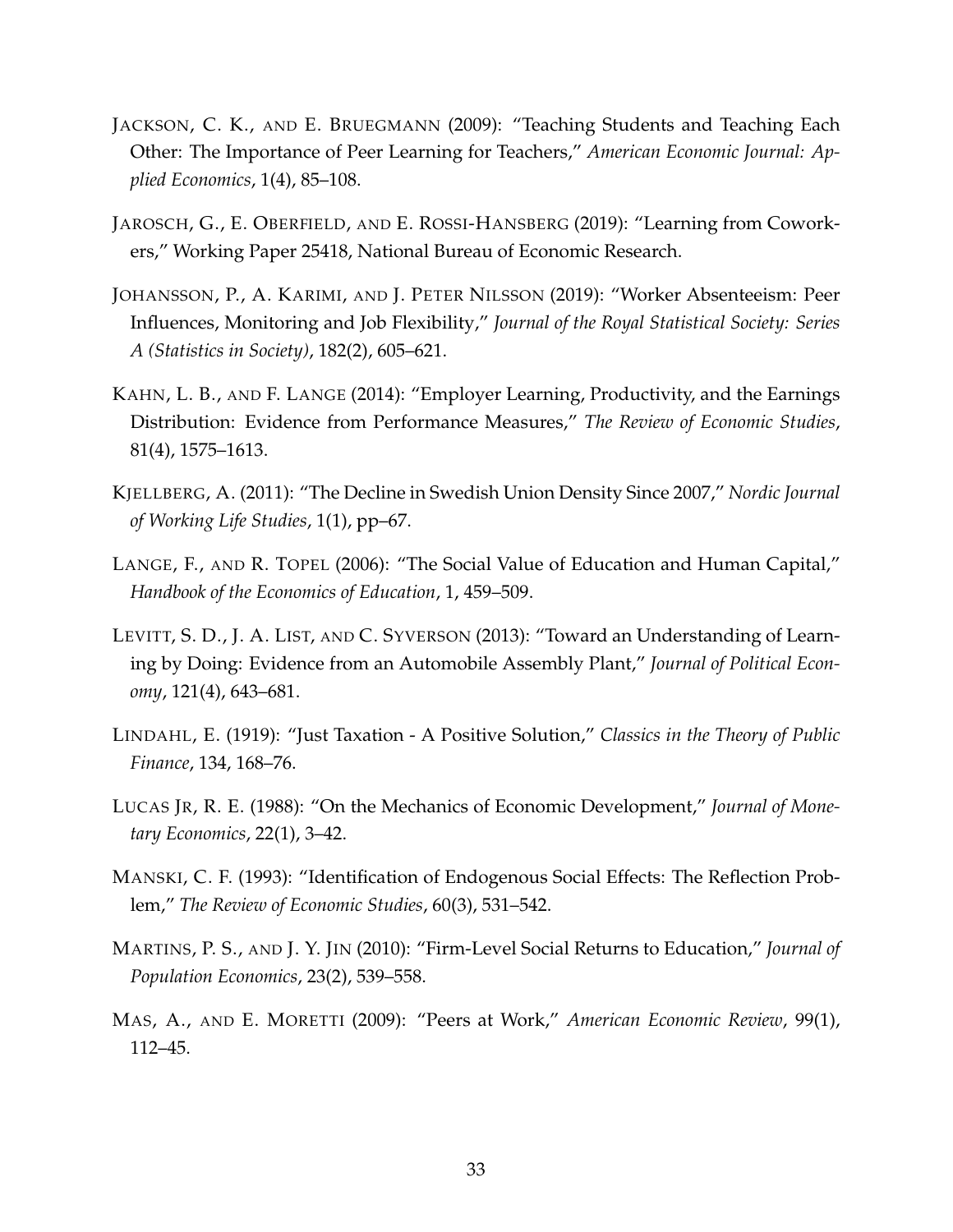MORETTI, E. (2004a): "Estimating the Social Return to Higher Education: Evidence from Longitudinal and Repeated Cross-Sectional Data," *Journal of Econometrics*, 121(1), 175– 212.

<span id="page-34-0"></span>(2004b): "Workers Education, Spillovers, and Productivity: Evidence from Plant-Level Production Functions," *The American Economic Review*, 94(3), 656–690.

- <span id="page-34-2"></span>PAPAY, J. P., E. S. TAYLOR, J. H. TYLER, AND M. E. LASKI (2020): "Learning Job Skills from Colleagues at Work: Evidence from a Field Experiment Using Teacher Performance Data," *American Economic Journal: Economic Policy*, 12(1), 359–88.
- RAUCH, J. (1993): "Productivity Gains from Geographic Concentration of Human Capital: Evidence from the Cities," *Journal of Urban Economics*, 34(3), 380–400.
- <span id="page-34-4"></span>SPEER, J. D. (2017): "Pre-Market Skills, Occupational Choice, and Career Progression," *Journal of Human Resources*, 52(1), 187–246.
- <span id="page-34-3"></span>THORNTON, R. A., AND P. THOMPSON (2001): "Learning from Experience and Learning from Others: An Exploration of Learning and Spillovers in Wartime Shipbuilding," *American Economic Review*, 91(5), 1350–1368.
- <span id="page-34-1"></span>WALDINGER, F. (2012): "Peer Effects in Science: Evidence from the Dismissal of Scientists in Nazi Germany," *The Review of Economic Studies*, 79(2), 838–861.

### **Appendix: For Online Publication Only**

### **A Proofs of the Propositions**

### **A.1 Pareto Efficient Solution**

The Pareto efficient problem solves for the optimal number of *A* types who go to college, denoted *MA*, and the optimal number of *B* types who go to college, denoted *M<sup>B</sup>* .

$$
Max_{M^A,M^B} \qquad -\int_0^{M^A} 1di - \int_0^{M^B} 1di
$$

$$
JF\left(\frac{M^A + M^B}{J}, \frac{I - M^A - M^B}{J}\right)
$$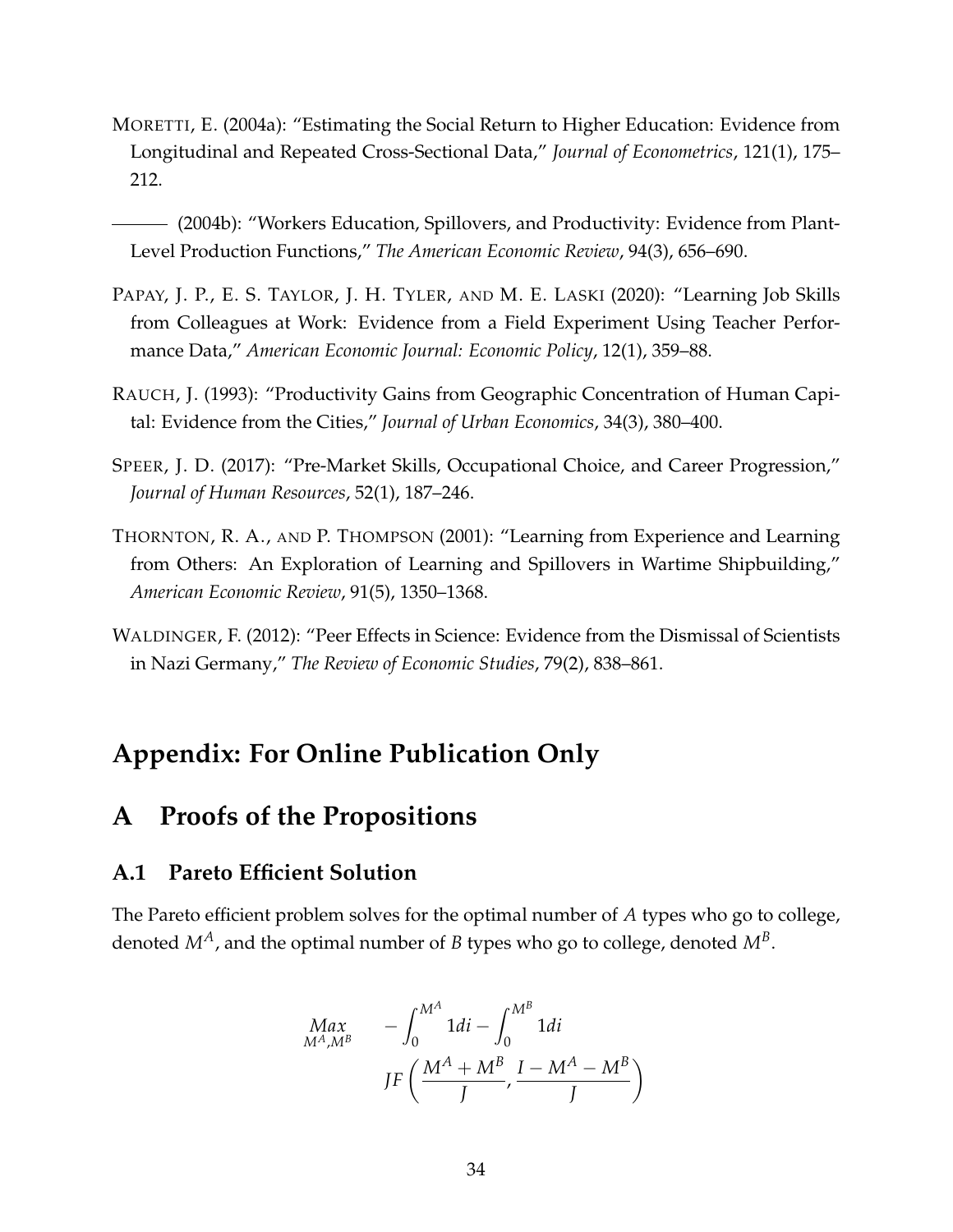$$
+\alpha^{A} \frac{\frac{M^{A}+M^{B}}{J}}{\frac{I}{J}} \frac{I}{2}
$$

$$
+\alpha^{B} \frac{\frac{M^{A}+M^{B}}{J}}{\frac{I}{J}} \frac{I}{2}
$$

$$
+\delta \alpha^{A} \frac{\frac{M^{A}+M^{B}}{J}}{\frac{I}{J}} \frac{I}{2}
$$

$$
+\delta \alpha^{B} \frac{\frac{M^{A}+M^{B}}{J}}{\frac{I}{J}} \frac{I}{2}
$$

The conditions defining the optimal number of college *A* types and college *B* types are

<span id="page-35-1"></span>
$$
M^{A} = F_{1} - F_{2} + \frac{1}{2} (1 + \delta) \left( \alpha^{A} + \alpha^{B} \right)
$$
 (15)

$$
M^{B} = F_1 - F_2 + \frac{1}{2} (1 + \delta) \left( \alpha^{A} + \alpha^{B} \right)
$$
 (16)

What equation [15](#page-35-1) and [16](#page-35-1) show is that wages must reflect worker productivity in two dimensions in order to fully internalize learning spillover. First, workers must be paid their marginal productivities in producing consumption goods (*F*<sup>1</sup> and *F*2). Second, workers must be paid their marginal productivities in terms of producing learning spillovers for their coworkers.

### <span id="page-35-0"></span>**A.2 Proofs of Propositions [1](#page-7-0)**

#### **A.2.1 Consumer Problem**

Consumers maximize utility subject to their budget constraint. *A* type consumers solve

$$
Max_{c_1,c_2,c_3,h^i} \t c_1+c_2+c_3
$$

subject to

$$
c_1 + c_2 + c_3 \le -\theta^i h^i + h^i w_f^{H^A} + (1 - h^i) w_f^{L^A} + \delta s_f^A
$$

*B* type consumers solve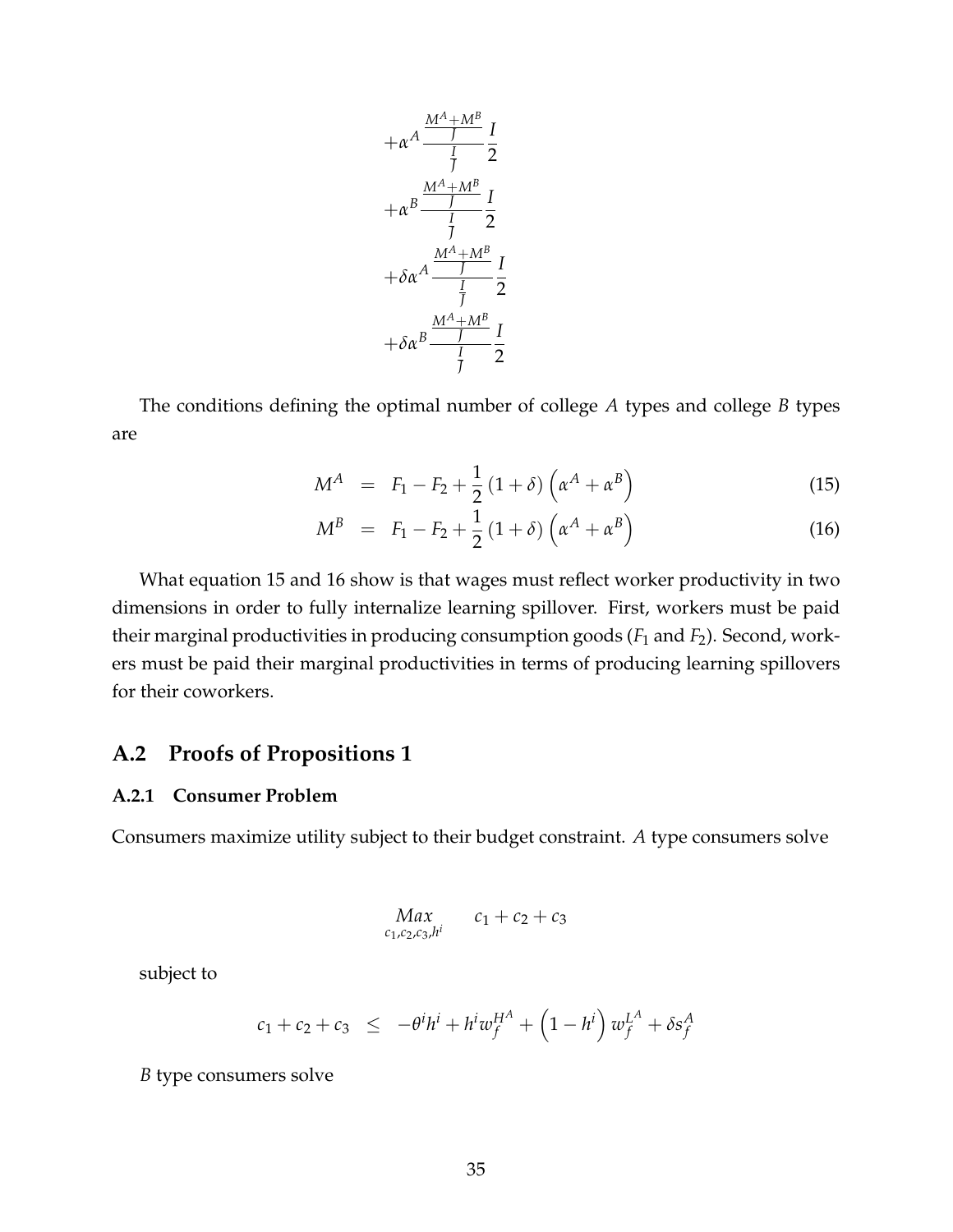*Max c*1 ,*c*2,*c*3,*h i*  $c_1 + c_2 + c_3$ 

subject to

$$
c_1 + c_2 + c_3 \leq -\theta^i h^i + h^i w_f^{H^B} + \left(1 - h^i\right) w_f^{L^B} + \delta s_f^B
$$

The right-hand side of the budget constraint is equal to the cost of college education a given worker incurs if he chooses to go to college in the first period, the wage the worker receives based on his learning type and education choice in the second period, and the skills from second period learning spillovers he consumes in the third period.

The separation theorem holds here. To maximize utility, it is sufficient to maximize total income, through the worker's choice of college education ( $h^i = 1$ ) or not ( $h^i = 0$ ). Given this fact, in what follows and in the remainder of the proofs, I simply maximize the budget constraint in the consumer problem. Specifically, in the first period, consumers choose whether or not to go to college (where  $h^i = 1$  if the individual goes to college), taking wages, the spillover, and their own costs of college, *θ i* , as given.

$$
\displaystyle \hspace{-5pt} \substack{Max \\ h^i \in \{0,1\}} \hspace{10pt} - \theta^i h^i + h^i w^{HA}_f + \left( 1 - h^i \right) w^{LA}_f + \delta s^A_f
$$

$$
Max_{h^{i}\in\{0,1\}} \t -\theta^{i}h^{i} + h^{i}w_{f}^{H^{B}} + \left(1-h^{i}\right)w_{f}^{L^{B}} + \delta s_{f}^{B}
$$

Thus, *A* types choose to go to college if and only if

$$
\theta^i \leq w_f^{H^A} - w_f^{L^A}
$$

and *B* types choose to go to college if and only if

$$
\theta^i \leq w^{H^B}_f - w^{L^B}_f
$$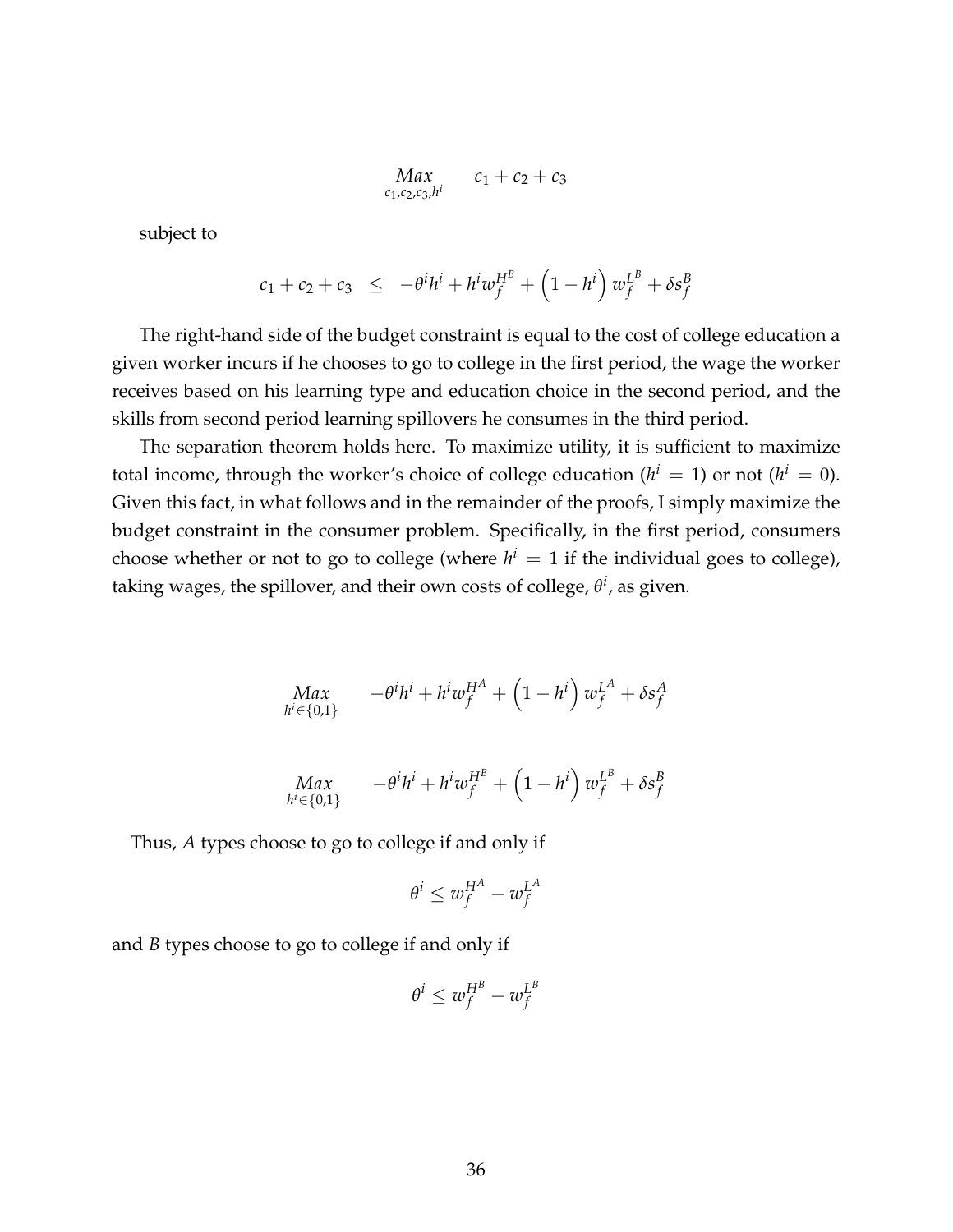For the last individual of each type to go to college, these constraints hold with equality. Thus, the last *A* type to go to college, *MA*, solves

$$
M^A = w_f^{H^A} - w_f^{L^A}
$$

and the last  $B$  type to go to college,  $M^B$ , solves

$$
M^B = w_f^{H^B} - w_f^{L^B}
$$

## **A.2.2 Firm Problem**

Each firm demands an amount of each of the four types of workers (high learning-high educated, low learning-high educated, high learning-low educated, low learning-low educated) in order to maximizes its profits. Firms ignore future learning spillovers provided for workers, but do take into account the current period effects on consumption good production from the spillovers. Recall that  $s_f^A$  $f_f^A$  and  $s_f^B$  $f_f^B$  are defined in equations [1](#page-5-0) and [2](#page-5-1) in the main text. Thus, firms solve

$$
Max_{H_f^A, H_f^B, L_f^A, L_f^B} F\left(H_f^A + H_f^B, L_f^A + L_f^B\right) + s_f^A \left(H_f^A + L_f^A\right) + s_f^B \left(H_f^B + L_f^B\right) - w_f^{H^A} H_f^A - w_f^{H^B} H_f^B - w_f^{L^A} L_f^A - w_f^{L^B} L_f^B
$$

Taking first-order conditions defines the firm's demand for each type of worker by education level:

$$
w_f^{H^A} = F_1 + \alpha^A \frac{H_f^A + H_f^B}{H_f^A + H_f^B + L_f^A + L_f^B}
$$
  
+ 
$$
\left(\alpha^A \left(H_f^A + L_f^A\right) + \alpha^B \left(H_f^B + L_f^B\right)\right) \left(\frac{1}{H_f^A + H_f^B + L_f^A + L_f^B} - \frac{H_f^A + H_f^B}{\left(H_f^A + H_f^B + L_f^A + L_f^B\right)^2}\right)
$$
  

$$
w_f^{L^A} = F_2 + \alpha^A \frac{H_f^A + H_f^B}{H_f^A + H_f^B + L_f^A + L_f^B}
$$
  
- 
$$
\left(\alpha^A \left(H_f^A + L_f^A\right) + \alpha^B \left(H_f^B + L_f^B\right)\right) \left(\frac{H_f^A + H_f^B}{\left(H_f^A + H_f^B + L_f^A + L_f^B\right)^2}\right)
$$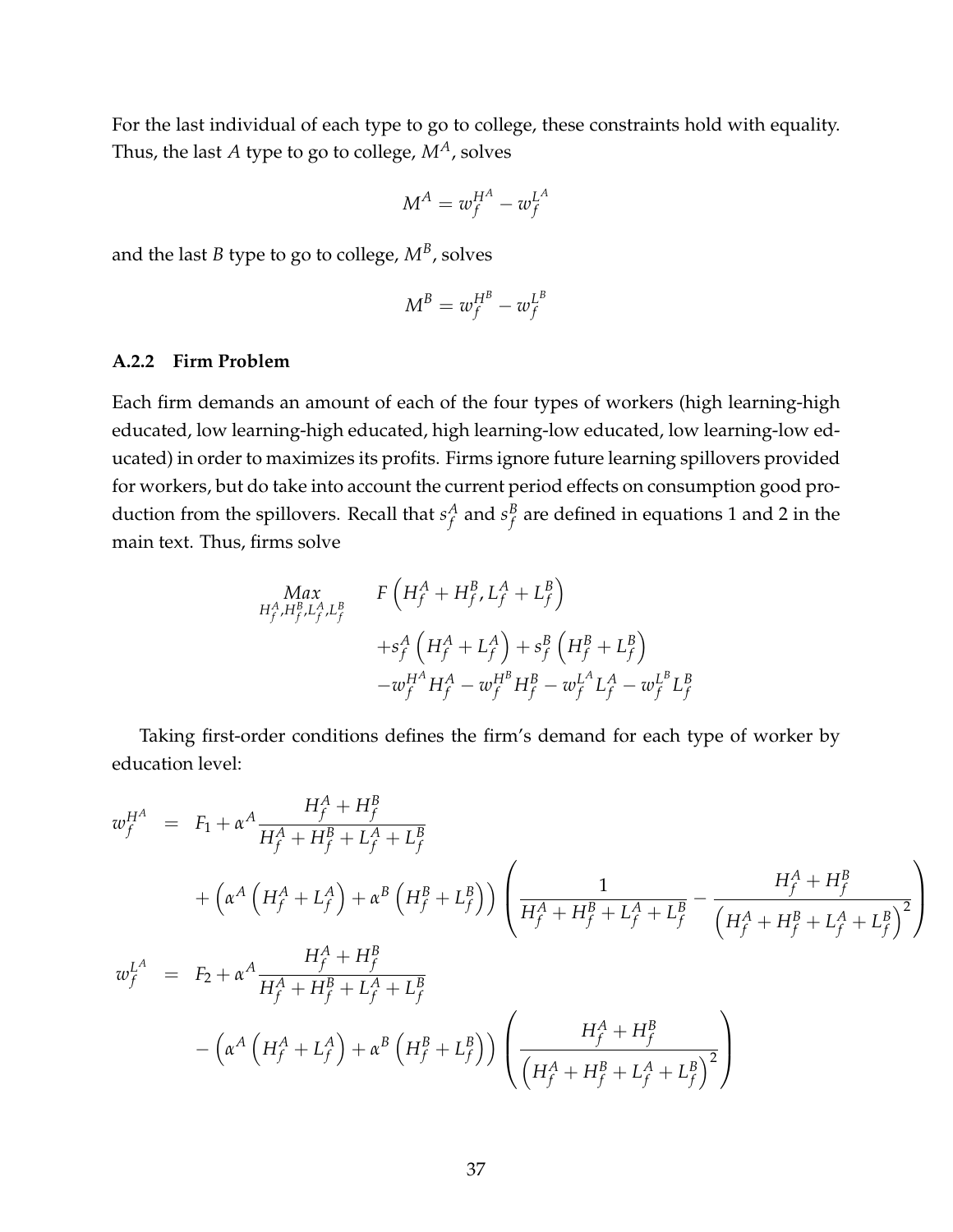$$
w_f^{H^B} = F_1 + \alpha^B \frac{H_f^A + H_f^B}{H_f^A + H_f^B + L_f^A + L_f^B}
$$
  
\n
$$
\left(\alpha^A \left(H_f^A + L_f^A\right) + \alpha^B \left(H_f^B + L_f^B\right)\right) \left(\frac{1}{H_f^A + H_f^B + L_f^A + L_f^B} - \frac{H_f^A + H_f^B}{\left(H_f^A + H_f^B + L_f^A + L_f^B\right)^2}\right)
$$
  
\n
$$
w_f^{L^B} = F_2 + \alpha^B \frac{H_f^A + H_f^B}{H_f^A + H_f^B + L_f^A + L_f^B}
$$
  
\n
$$
-\left(\alpha^A \left(H_f^A + L_f^A\right) + \alpha^B \left(H_f^B + L_f^B\right)\right) \left(\frac{H_f^A + H_f^B}{\left(H_f^A + H_f^B + L_f^A + L_f^B\right)^2}\right)
$$

## **A.2.3 Equilibrium Definition**

A Walrasian equilibrium consists of type and education specific wages,  $w^{HA}_{\ell}$  $_f^{H^A}$ ,  $w_f^{L^A}$  $_f^L$ <sup>,</sup>  $w_f^{H^B}$ *f* ,  $w_{f}^{L^{B}}$  $f^{L^B}_{f}$  , and consumption bundles and a choice of human capital for each individual,  $(c_1^B)$  $i_1$ ,  $c_2^i$  $\frac{i}{2}$ ,  $c^i_{\hat{z}}$  $\binom{i}{3}$ ,  $h^i$ )<sub>i $\in I$ </sub> such that:

- 1. Firms maximize profits given equilibrium compensation and worker's participation constraints;
- 2. Individuals maximize utility given wages and learning spillovers; and
- 3. Markets Clear:

$$
\int_{i=0}^{I} c_1^{i} + \int_{i=0}^{I} c_2^{i} + \int_{i=0}^{I} c_3^{i} = -\int_{0}^{M^A} i \, di - \int_{0}^{M^B} i \, di
$$
\n
$$
+ JF\left(\frac{M^A + M^B}{J}, \frac{I - M^A - M^B}{J}\right) + \alpha^A \frac{\frac{M^A + M^B}{J}}{\frac{I}{J}} \frac{I}{2}
$$
\n
$$
+ \alpha^B \frac{\frac{M^A + M^B}{J}}{\frac{I}{J}} \frac{I}{2} + \delta \alpha^A \frac{\frac{M^A + M^B}{J}}{\frac{I}{J}} \frac{I}{2} + \delta \alpha^B \frac{\frac{M^A + M^B}{J}}{\frac{I}{J}} \frac{I}{2}
$$
\n
$$
J H_f^A = M^A
$$
\n
$$
J L_f^A = \frac{I}{2} - M^A
$$
\n
$$
J L_f^B = M^B
$$
\n
$$
J L_f^B = \frac{I}{2} - M^B
$$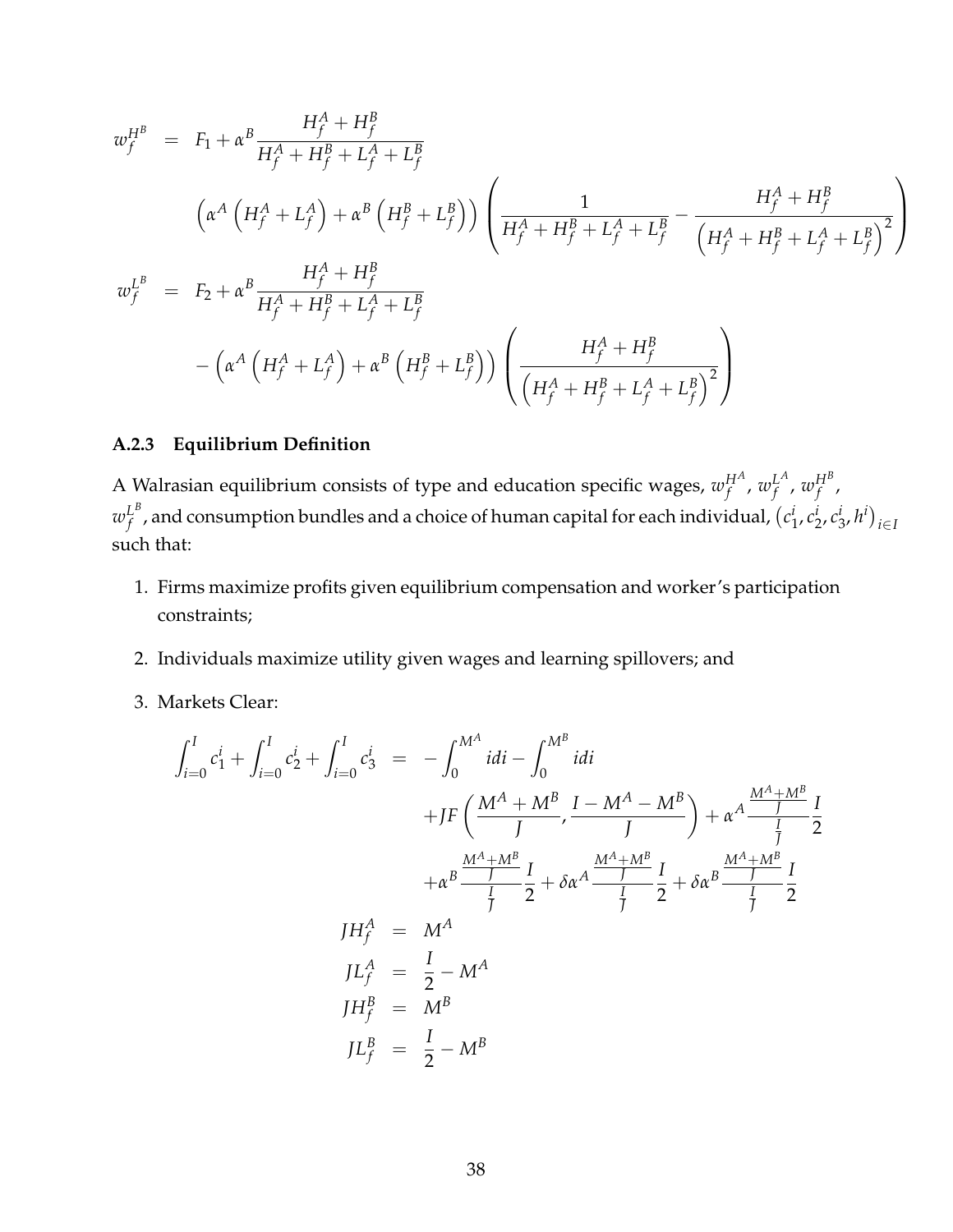# **A.2.4 Equilibrium Solution**

Consider the following equilibrium wages:

$$
w_f^{H^K} = F_1 + \alpha^K \frac{H_f^A + H_f^B}{H_f^A + H_f^B + L_f^A + L_f^B} + \left(\alpha^A \left(H_f^A + L_f^A\right) + \alpha^B \left(H_f^B + L_f^B\right)\right) \left(\frac{1}{H_f^A + H_f^B + L_f^A + L_f^B} - \frac{H_f^A + H_f^B}{\left(H_f^A + H_f^B + L_f^A + L_f^B\right)^2}\right) w_f^{L^K} = F_2 + \alpha^K \frac{H_f^A + H_f^B}{H_f^A + H_f^B + L_f^A + L_f^B} - \left(\alpha^A \left(H_f^A + L_f^A\right) + \alpha^B \left(H_f^B + L_f^B\right)\right) \left(\frac{H_f^A + H_f^B}{\left(H_f^A + H_f^B + L_f^A + L_f^B\right)^2}\right) K = A, B
$$

Imposing these prices individuals go to college provided the following conditions hold:

$$
\theta^{i} \leq F_1 - F_2 + \left(\alpha^A \left(H_f^A + L_f^A\right) + \alpha^B \left(H_f^B + L_f^B\right)\right) \left(\frac{1}{H_f^A + H_f^B + L_f^A + L_f^B}\right)
$$
  

$$
\theta^{i} \leq F_1 - F_2 + \left(\alpha^A \left(H_f^A + L_f^A\right) + \alpha^B \left(H_f^B + L_f^B\right)\right) \left(\frac{1}{H_f^A + H_f^B + L_f^A + L_f^B}\right)
$$

Imposing market clearing gives

$$
\theta^{i} \leq F_1 - F_2 + \left(\alpha^A \frac{I}{2J} + \alpha^B \frac{I}{2J}\right) \frac{I}{I}
$$
  

$$
= F_1 - F_2 + \frac{1}{2} \left(\alpha^A + \alpha^B\right)
$$
  

$$
\theta^{i} \leq F_1 - F_2 + \left(\alpha^A \frac{I}{2J} + \alpha^B \frac{I}{2J}\right) \frac{I}{I}
$$
  

$$
= F_1 - F_2 + \frac{1}{2} \left(\alpha^A + \alpha^B\right)
$$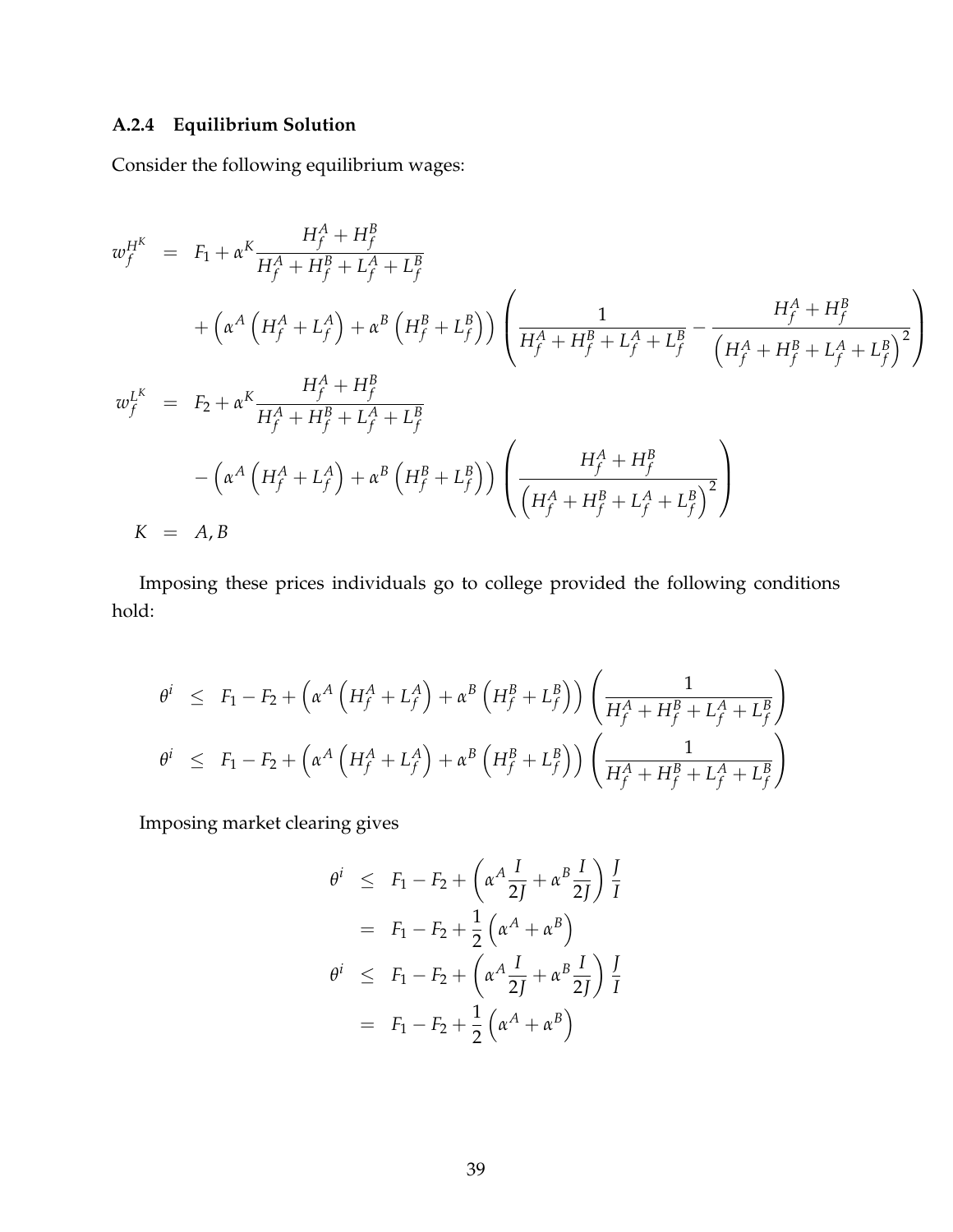For the last individual to get education, these conditions hold with equality:

$$
M^{A} = F_{1} - F_{2} + \frac{1}{2} \left( \alpha^{A} + \alpha^{B} \right)
$$
  

$$
M^{B} = F_{1} - F_{2} + \frac{1}{2} \left( \alpha^{A} + \alpha^{B} \right)
$$

which is not identical to the Pareto efficient condition for education investments:

$$
M^{A} = F_{1} - F_{2} + \frac{1}{2} (1 + \delta) \left( \alpha^{A} + \alpha^{B} \right)
$$
  

$$
M^{B} = F_{1} - F_{2} + \frac{1}{2} (1 + \delta) \left( \alpha^{A} + \alpha^{B} \right)
$$

Since  $(1+\delta)(\alpha^A+\alpha^B) > (\alpha^A+\alpha^B)$ , individuals underinvest in education.

## **A.3 Proof of Proposition [2](#page-8-0)**

Here, I solve for a competitive equilibrium where types are known, learning spillovers are known, and firms can pay personalized wages by education and type. These assumptions are unrealistic, but illustrate conditions required for the learning spillovers to be fully internalized.

## <span id="page-40-0"></span>**A.3.1 Consumer Problem**

In the first period, consumers choose whether or not to go to college, taking wages, the spillover, and their own costs of college as given.

$$
Max_{h^{i} \in \{0,1\}} -\theta^{i}h^{i} + h^{i}w_{f}^{H^{A}} + (1 - h^{i}) w_{f}^{L^{A}} + \delta s_{f}^{A}
$$
\n
$$
Max_{h^{i} \in \{0,1\}} -\theta^{i}h^{i} + h^{i}w_{f}^{H^{B}} + (1 - h^{i}) w_{f}^{L^{B}} + \delta s_{f}^{B}
$$

Thus, *A* types choose to go to college if and only if

$$
\theta^i \leq w_f^{H^A} - w_f^{L^A}
$$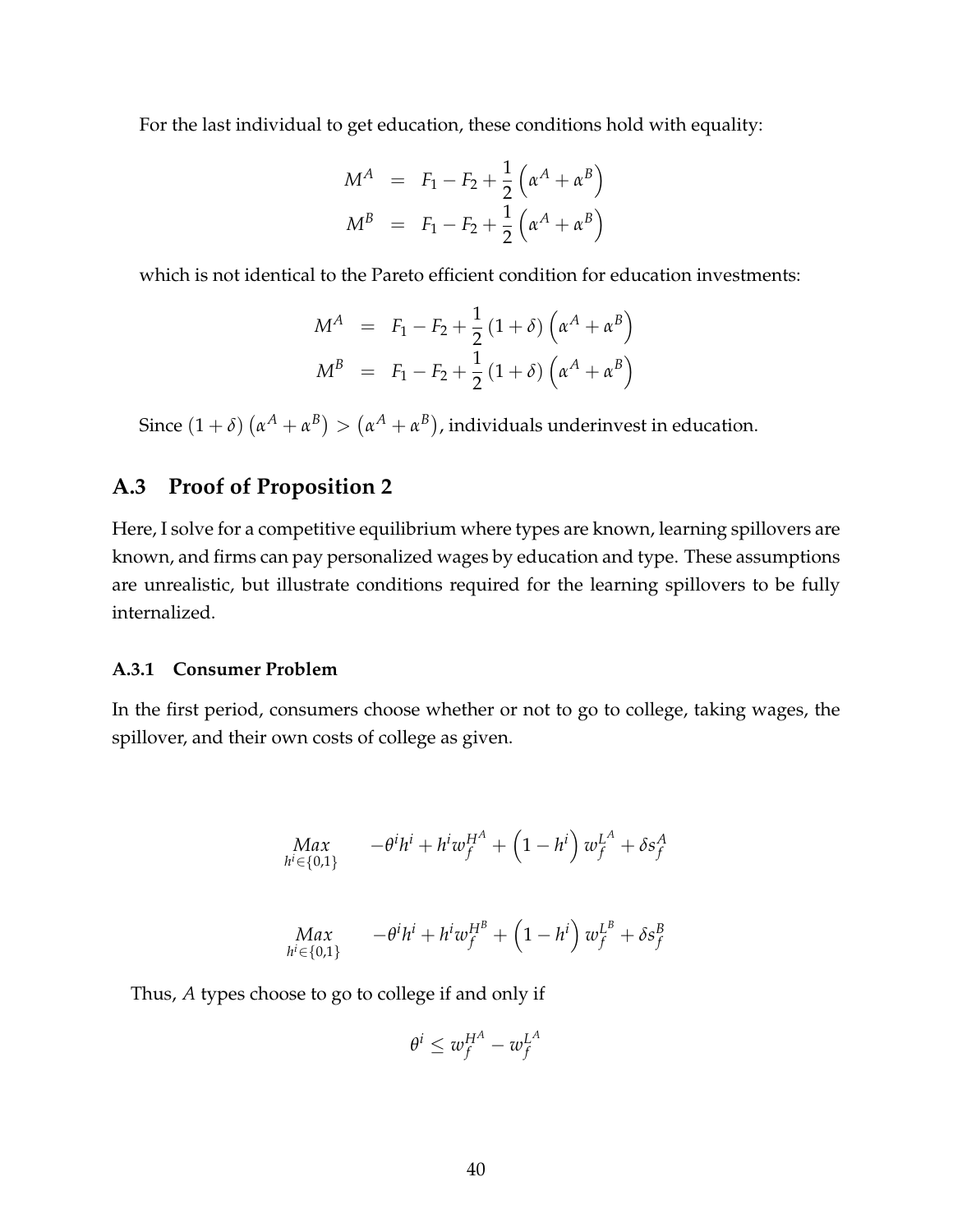and *B* types choose to go to college if and only if

$$
\theta^i \leq w_f^{H^B} - w_f^{L^B}
$$

For the last individual of each type to go to college, these constraints hold with equality. Thus, the last *A* type to go to college, *MA*, solves

$$
M^A = w_f^{H^A} - w_f^{L^A}
$$

and the last  $B$  type to go to college,  $M^B$ , solves

$$
M^B = w_f^{H^B} - w_f^{L^B}
$$

In the second period, workers work at a given firm *f* if the total compensation provided by that firm exceeds their reservation compensation level,  $w^{H^A}$ ,  $w^{H^B}$ ,  $w^{L^A}$ , and  $w^{L^B}$ , which they take as given. These reservation compensations are determined in equilibrium. Total compensation provided by a given firm includes wages paid plus the learning spillovers workers receive and consume in the third period. Learning spillovers are subject to depreciation, given by *δ*. Thus the workers' participation constraints are given by:

$$
w_f^{H^A} + \delta s_f^A \geq w^{H^A}
$$
  
\n
$$
w_f^{H^B} + \delta s_f^B \geq w^{H^B}
$$
  
\n
$$
w_f^{L^A} + \delta s_f^A \geq w^{L^A}
$$
  
\n
$$
w_f^{L^B} + \delta s_f^B \geq w^{L^B}
$$

### <span id="page-41-0"></span>**A.3.2 Firm Problem**

Each firm demands an amount of each of the four types of workers in order to maximize its profits. However, firms can now also trade off the wages they pay for learning spillovers, provided they meet workers' type-specific participation constraints. For example, suppose equilibrium compensation for high educated-high learning types,  $w^{H^A}$ , is equal to \$20. If a given firm has average education such that the high learning types get \$5 in spillovers, the firm only has to pay \$15 in wages in order to meet the worker's \$20 participation constraint. Thus, firms solve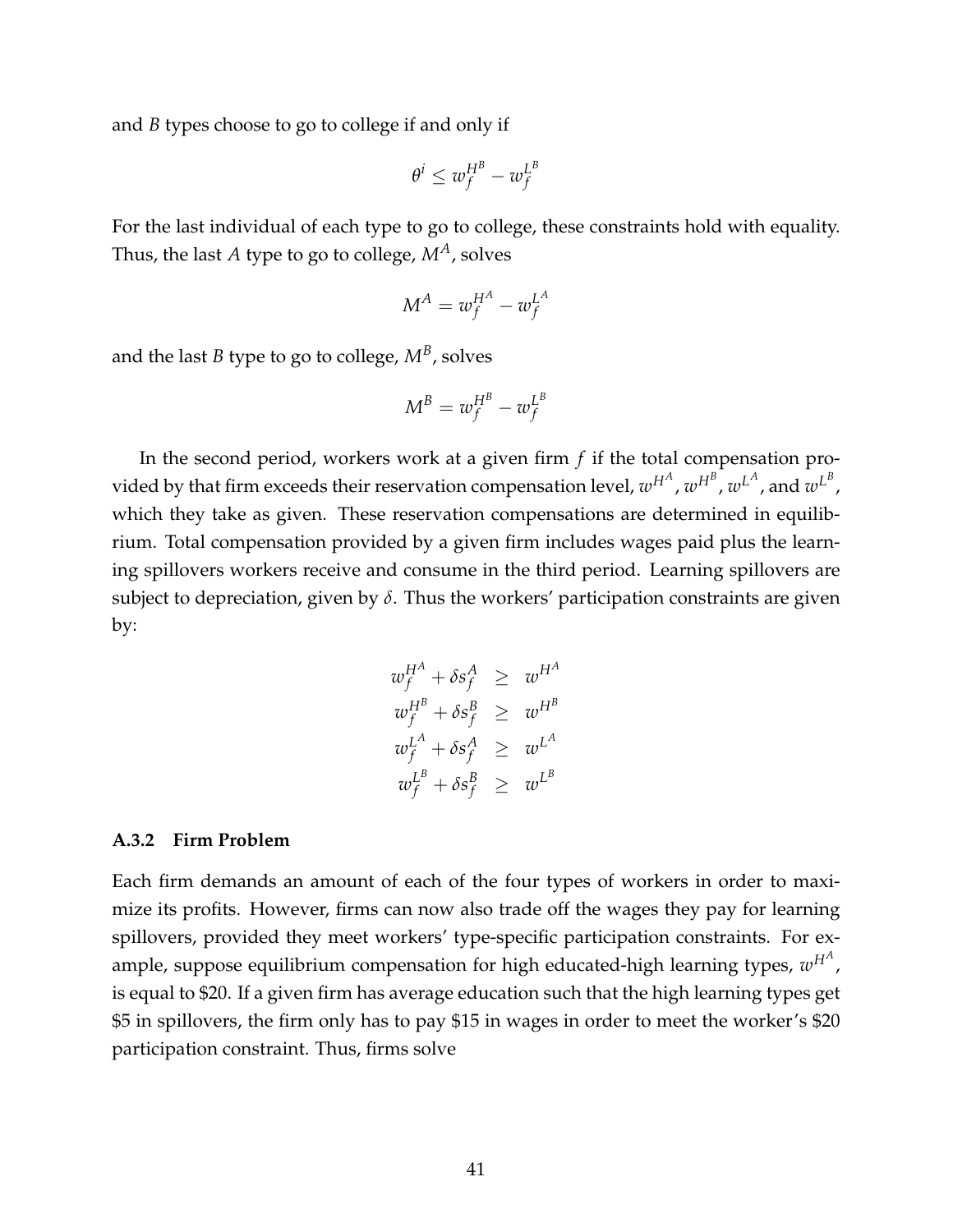$$
Max_{H_f^A, H_f^B, L_f^A, L_f^B, w_f^{HA}, w_f^{HA}, w_f^{HA}, w_f^{HA}} F\left(H_f^A + H_f^B, L_f^A + L_f^B\right) + s_f^A \left(H_f^A + L_f^A\right) + s_f^B \left(H_f^B + L_f^B\right) - w_f^{HA} H_f^A - w_f^{HA} H_f^B - w_f^{LA} L_f^A - w_f^{LB} L_f^B
$$

subject to the workers' participation constraints (see equations [1](#page-5-0) and [2](#page-5-1) in the main text for the definition of  $s_f^A$  $f_f^A$  and  $s_f^B$  $_f^{\mathcal{B}})$  :

$$
w_f^{H^A} + \delta s_f^A \geq w^{H^A}
$$
  
\n
$$
w_f^{H^B} + \delta s_f^B \geq w^{H^B}
$$
  
\n
$$
w_f^{L^A} + \delta s_f^A \geq w^{L^A}
$$
  
\n
$$
w_f^{L^B} + \delta s_f^B \geq w^{L^B}
$$

Plugging in the participation constraints, the firm problem simplifies to:

$$
Max_{H_f^A, H_f^B, L_f^A, L_f^B} F\left(H_f^A + H_f^B, L_f^A + L_f^B\right) - w^{H^A} H_f^A - w^{H^B} H_f^B - w^{L^A} L_f^A - w^{L^B} L_f^B
$$
  
+
$$
\alpha^A (1 + \delta) \frac{H_f^A + H_f^B}{H_f^A + H_f^B + L_f^A + L_f^B} \left(H_f^A + L_f^A\right)
$$
  
+
$$
\alpha^B (1 + \delta) \frac{H_f^A + H_f^B}{H_f^A + H_f^B + L_f^A + L_f^B} \left(H_f^B + L_f^B\right)
$$

Taking first order conditions defines the firm's demand for each type of worker by education level:

$$
w^{H^A} = F_1 + (1+\delta) \alpha^A \frac{H_f^A + H_f^B}{H_f^A + H_f^B + L_f^A + L_f^B}
$$
  
+ 
$$
(1+\delta) \left(\alpha^A \left(H_f^A + L_f^A\right) + \alpha^B \left(H_f^B + L_f^B\right)\right) \left(\frac{1}{H_f^A + H_f^B + L_f^A + L_f^B} - \frac{H_f^A + H_f^B}{\left(H_f^A + H_f^B + L_f^A + L_f^B\right)^2}\right)
$$
  

$$
w^{L^A} = F_2 + (1+\delta) \alpha^A \frac{H_f^A + H_f^B}{H_f^A + H_f^B + L_f^A + L_f^B}
$$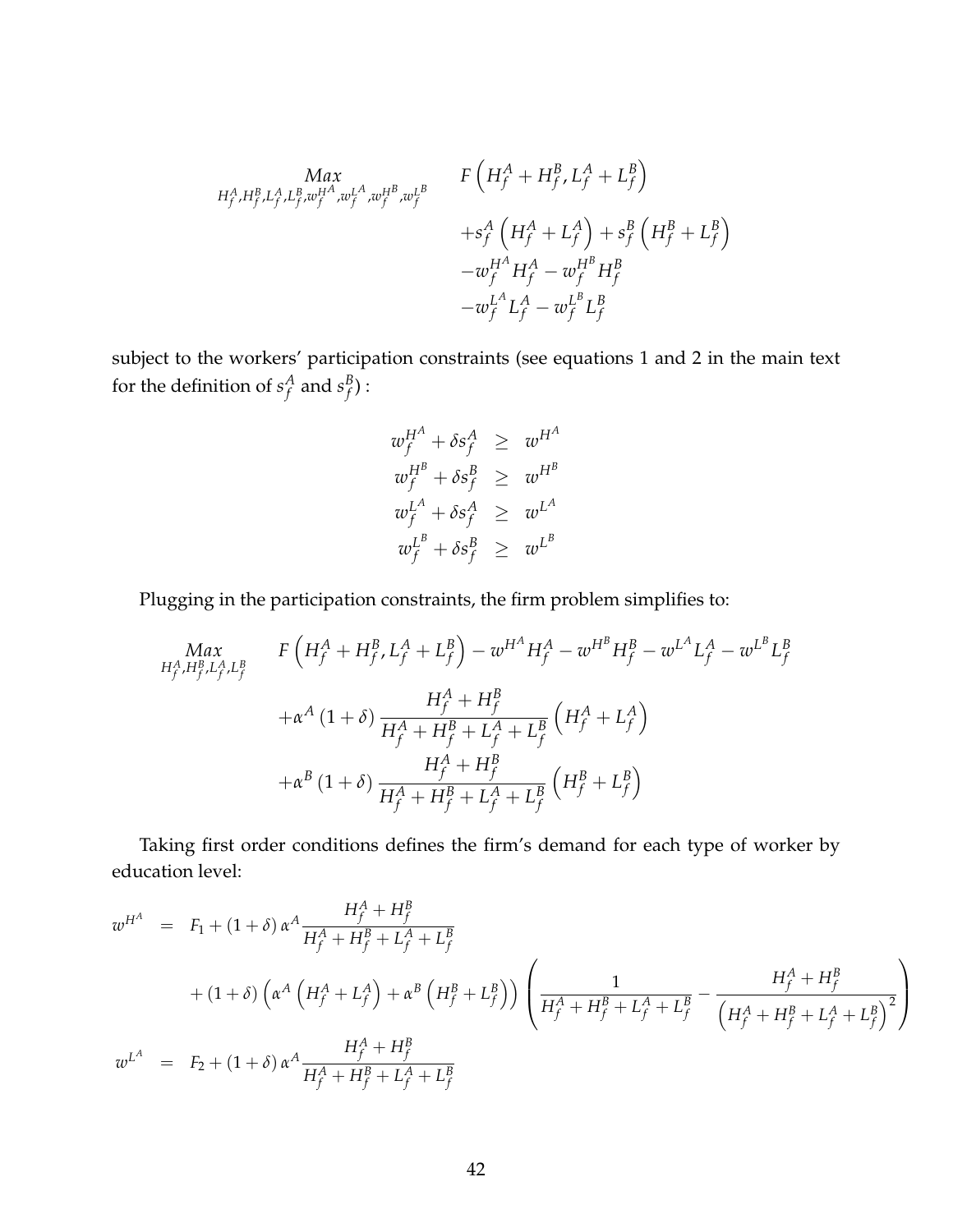$$
-(1+\delta)\left(\alpha^{A}\left(H_{f}^{A}+L_{f}^{A}\right)+\alpha^{B}\left(H_{f}^{B}+L_{f}^{B}\right)\right)\left(\frac{H_{f}^{A}+H_{f}^{B}}{\left(H_{f}^{A}+H_{f}^{B}+L_{f}^{A}+L_{f}^{B}\right)^{2}}\right)
$$
\n
$$
w^{H^{B}} = F_{1} + (1+\delta)\alpha^{B}\frac{H_{f}^{A}+H_{f}^{B}}{H_{f}^{A}+H_{f}^{B}+L_{f}^{A}+L_{f}^{B}}
$$
\n
$$
(1+\delta)\left(\alpha^{A}\left(H_{f}^{A}+L_{f}^{A}\right)+\alpha^{B}\left(H_{f}^{B}+L_{f}^{B}\right)\right)\left(\frac{1}{H_{f}^{A}+H_{f}^{B}+L_{f}^{A}+L_{f}^{B}}-\frac{H_{f}^{A}+H_{f}^{B}}{\left(H_{f}^{A}+H_{f}^{B}+L_{f}^{A}+L_{f}^{B}\right)^{2}}\right)
$$
\n
$$
w^{L^{B}} = F_{2} + (1+\delta)\alpha^{B}\frac{H_{f}^{A}+H_{f}^{B}}{H_{f}^{A}+H_{f}^{B}+L_{f}^{A}+L_{f}^{B}}
$$
\n
$$
-(1+\delta)\left(\alpha^{A}\left(H_{f}^{A}+L_{f}^{A}\right)+\alpha^{B}\left(H_{f}^{B}+L_{f}^{B}\right)\right)\left(\frac{H_{f}^{A}+H_{f}^{B}}{\left(H_{f}^{A}+H_{f}^{B}+L_{f}^{A}+L_{f}^{B}\right)^{2}}\right)
$$

## **A.3.3 Equilibrium Definition**

A Walrasian equilibrium consists of type and education specific total compensation,  $w^{H^A}$  ,  $w^{L^A}, w^{H^B}, w^{L^B}$ , and consumption bundles and a choice of human capital for each individual, *c i*  $i_1$ ,  $c_2^i$  $\frac{i}{2}$ ,  $c^i_{\tilde{z}}$  $\binom{i}{3}$ ,  $h^i$ )<sub>i∈I</sub> such that:

- 1. Individuals maximize utility given wages and learning spillovers, meeting the conditions in Subsection [A.3.1;](#page-40-0)
- 2. Firms maximize profits given equilibrium compensation and worker's participation constraints, meeting the conditions in Subsection [A.3.2;](#page-41-0) and
- 3. Markets Clear:

$$
\int_{i=0}^{I} c_1^{i} + \int_{i=0}^{I} c_2^{i} + \int_{i=0}^{I} c_3^{i} = -\int_{0}^{M^A} idi - \int_{0}^{M^B} idi
$$
  
+ 
$$
JF\left(\frac{M^A + M^B}{J}, \frac{I - M^A - M^B}{J}\right) + \alpha^A \frac{\frac{M^A + M^B}{J}}{\frac{I}{J}} \frac{I}{2}
$$
  
+ 
$$
\alpha^B \frac{\frac{M^A + M^B}{J}}{\frac{I}{J}} \frac{I}{2} + \delta \alpha^A \frac{\frac{M^A + M^B}{J}}{\frac{I}{J}} \frac{I}{2} + \delta \alpha^B \frac{\frac{M^A + M^B}{J}}{\frac{I}{J}} \frac{I}{2}
$$
  

$$
JH_f^A = M^A
$$
  

$$
JH_f^B = M^B
$$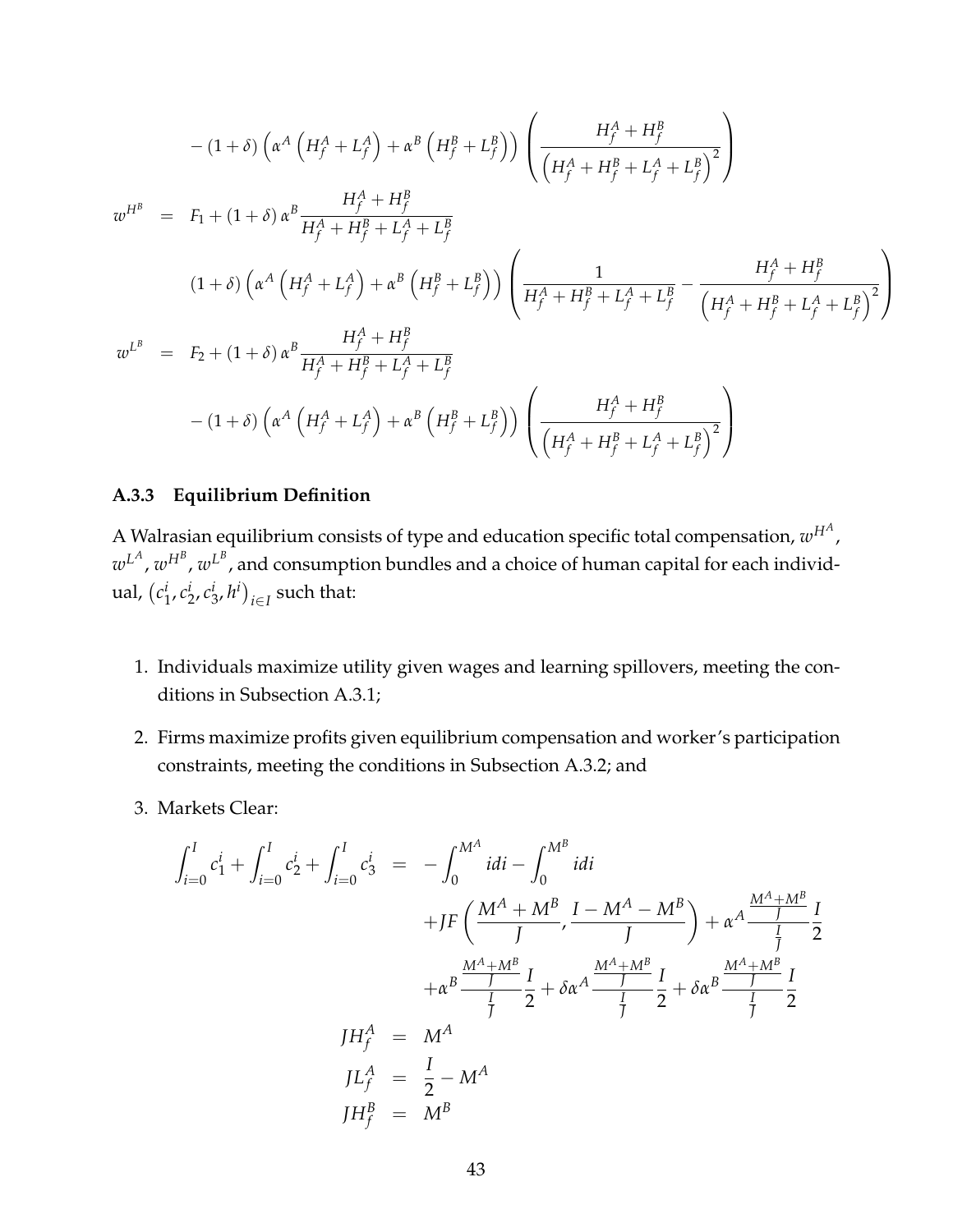$$
J L_f^B = \frac{I}{2} - M^B
$$

## **A.3.4 Equilibrium Solution**

Consider the following equilibrium compensation amounts:

$$
w^{H^K} = F_1 + (1 + \delta) \alpha^K \frac{H_f^A + H_f^B}{H_f^A + H_f^B + L_f^A + L_f^B}
$$
  
+ 
$$
(1 + \delta) \left( \alpha^A \left( H_f^A + L_f^A \right) + \alpha^B \left( H_f^B + L_f^B \right) \right) \left( \frac{1}{H_f^A + H_f^B + L_f^A + L_f^B} - \frac{H_f^A + H_f^B}{\left( H_f^A + H_f^B + L_f^A + L_f^B \right)^2} \right)
$$
  

$$
w^{L^K} = F_2 + (1 + \delta) \alpha^K \frac{H_f^A + H_f^B}{H_f^A + H_f^B + L_f^A + L_f^B}
$$
  
- 
$$
(1 + \delta) \left( \alpha^A \left( H_f^A + L_f^A \right) + \alpha^B \left( H_f^B + L_f^B \right) \right) \left( \frac{H_f^A + H_f^B}{\left( H_f^A + H_f^B + L_f^A + L_f^B \right)^2} \right)
$$
  

$$
K = A, B
$$

The associated equilibrium wages are

$$
w_f^{H^K} = F_1 + \alpha^K \frac{H_f^A + H_f^B}{H_f^A + H_f^B + L_f^A + L_f^B}
$$
  
+ 
$$
(1 + \delta) \left( \alpha^A \left( H_f^A + L_f^A \right) + \alpha^B \left( H_f^B + L_f^B \right) \right) \left( \frac{1}{H_f^A + H_f^B + L_f^A + L_f^B} - \frac{H_f^A + H_f^B}{\left( H_f^A + H_f^B + L_f^A + L_f^B \right)^2} \right)
$$
  

$$
w_f^{L^K} = F_2 + \alpha^K \frac{H_f^A + H_f^B}{H_f^A + H_f^B + L_f^A + L_f^B}
$$
  
- 
$$
(1 + \delta) \left( \alpha^A \left( H_f^A + L_f^A \right) + \alpha^B \left( H_f^B + L_f^B \right) \right) \left( \frac{H_f^A + H_f^B}{\left( H_f^A + H_f^B + L_f^A + L_f^B \right)^2} \right)
$$
  

$$
K = A, B
$$

Imposing these prices, individuals go to college provided the following conditions hold:

 $\theta^i \leq F_1 - F_2$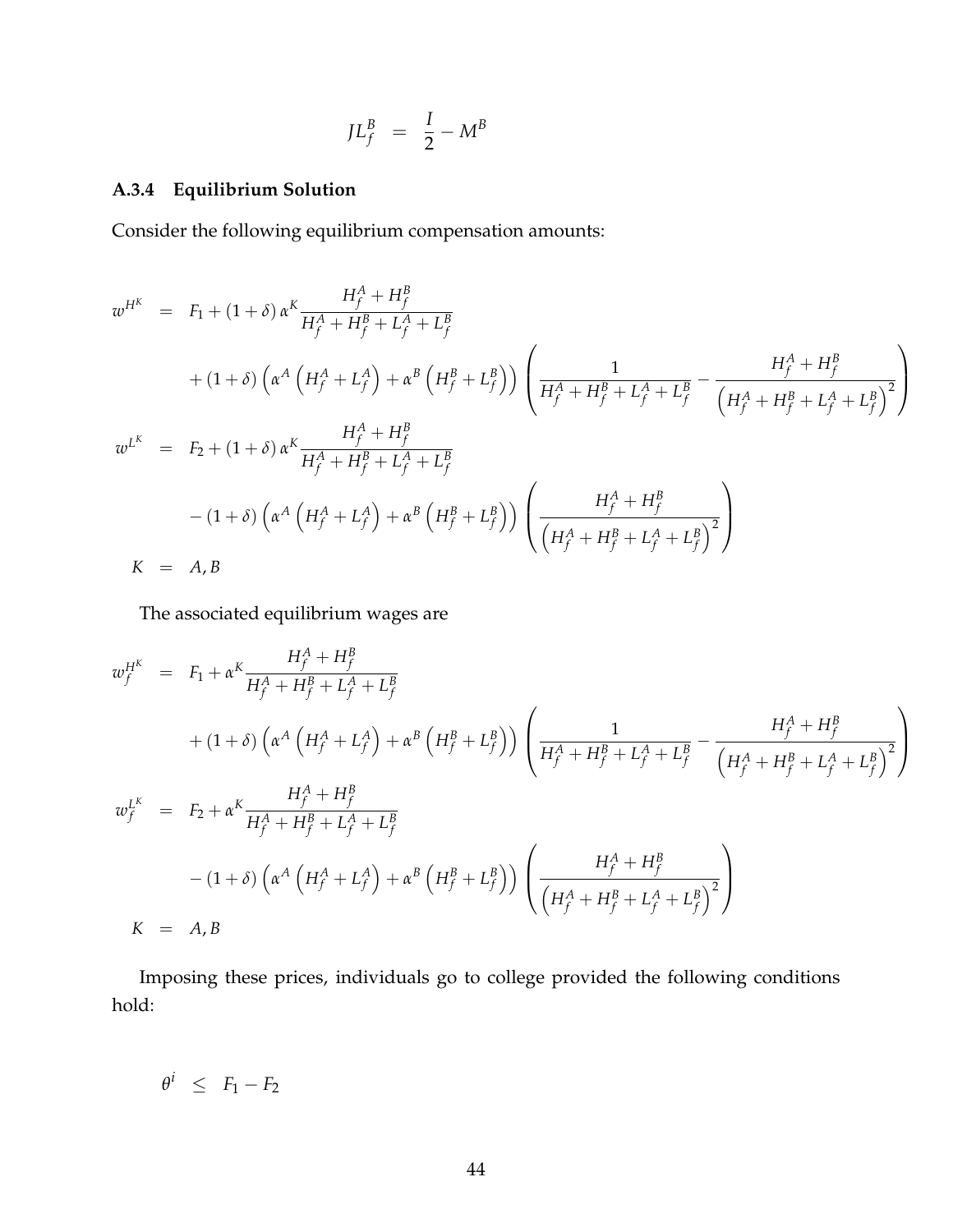$$
+(1+\delta)\left(\alpha^A\left(H_f^A+L_f^A\right)+\alpha^B\left(H_f^B+L_f^B\right)\right)\left(\frac{1}{H_f^A+H_f^B+L_f^A+L_f^B}\right)
$$

Imposing market clearing gives

$$
\theta^{i} \leq F_1 - F_2 + (1+\delta) \left( \alpha^{A} \frac{I}{2J} + \alpha^{B} \frac{I}{2J} \right) \frac{I}{I}
$$

$$
= F_1 - F_2 + \frac{1}{2} (1+\delta) \left( \alpha^{A} + \alpha^{B} \right)
$$

For the last individual to get education, this condition holds with equality for each learning type so that

$$
M^{A} = F_{1} - F_{2} + \frac{1}{2} (1 + \delta) (\alpha^{A} + \alpha^{B})
$$
  

$$
M^{B} = F_{1} - F_{2} + \frac{1}{2} (1 + \delta) (\alpha^{A} + \alpha^{B})
$$

and this condition is identical to the Pareto efficient condition for education investments (see Section [A.1\)](#page-34-0).

This is an equilibrium. First, it is an equilibrium by definition–wages satisfy the firm and consumer first-order conditions and markets clear. Second, there is no profitable deviation. At these prices, profits are zero.

$$
\pi = F\left(H_f^A + H_f^B, L_f^A + L_f^B\right) - w^{H^A} H_f^A - w^{H^B} H_f^B - w^{L^A} L_f^A - w^{L^B} L_f^B \n+ (1+\delta) \alpha^A \frac{H_f^A + H_f^B}{H_f^A + H_f^B + L_f^A + L_f^B} \left(H_f^A + L_f^A\right) \n+ (1+\delta) \alpha^B \frac{H_f^A + H_f^B}{H_f^A + H_f^B + L_f^A + L_f^B} \left(H_f^B + L_f^B\right) \n= F\left(H_f^A + H_f^B, L_f^A + L_f^B\right) - F_1 H_f^A - F_1 H_f^B - F_2 L_f^A - F_2 L_f^B \n- (1+\delta) \left(\alpha^A \left(H_f^A + L_f^A\right) + \alpha^B \left(H_f^B + L_f^B\right)\right) \left(\frac{1}{H_f^A + H_f^B + L_f^A + L_f^B} - \frac{H_f^A + H_f^B}{\left(H_f^A + H_f^B + L_f^A + L_f^B\right)^2}\right) H_f^A \n- (1+\delta) \left(\alpha^A \left(H_f^A + L_f^A\right) + \alpha^B \left(H_f^B + L_f^B\right)\right) \left(\frac{1}{H_f^A + H_f^B + L_f^A + L_f^B} - \frac{H_f^A + H_f^B}{\left(H_f^A + H_f^B + L_f^A + L_f^B\right)^2}\right) H_f^B \n+ (1+\delta) \left(\alpha^A \left(H_f^A + L_f^A\right) + \alpha^B \left(H_f^B + L_f^B\right)\right) \left(\frac{H_f^A + H_f^B}{\left(H_f^A + H_f^B + L_f^A + L_f^B\right)^2}\right) L_f^A
$$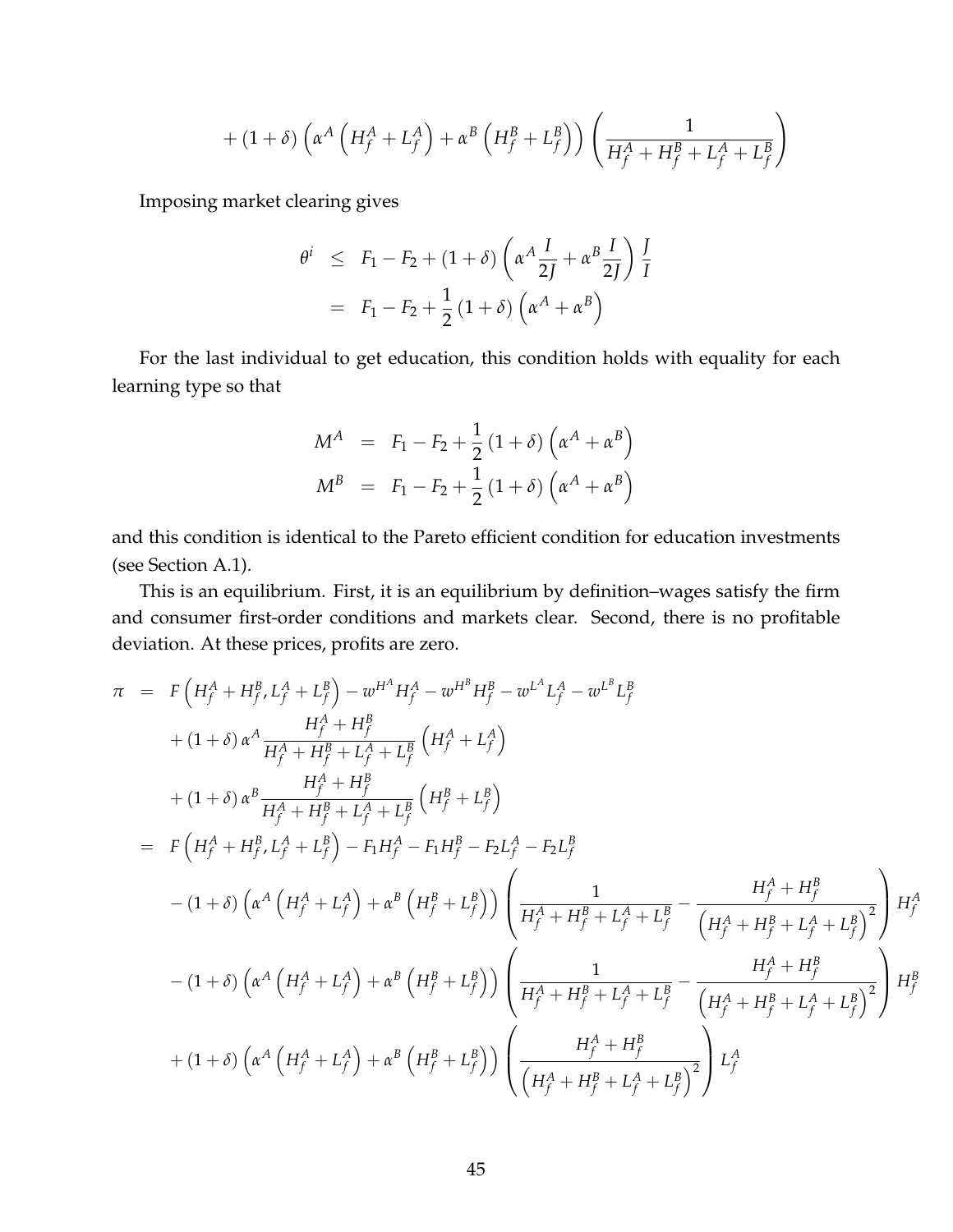$$
+ (1 + \delta) \left( \alpha^{A} \left( H_{f}^{A} + L_{f}^{A} \right) + \alpha^{B} \left( H_{f}^{B} + L_{f}^{B} \right) \right) \left( \frac{H_{f}^{A} + H_{f}^{B}}{\left( H_{f}^{A} + H_{f}^{B} + L_{f}^{A} + L_{f}^{B} \right)^{2}} \right) L_{f}^{B}
$$
\n
$$
= - (1 + \delta) \left( \alpha^{A} \left( H_{f}^{A} + L_{f}^{A} \right) + \alpha^{B} \left( H_{f}^{B} + L_{f}^{B} \right) \right) \left( \frac{1}{H^{A} + H^{B} + L^{A} + L^{B}} \right) \left( H_{f}^{A} + H_{f}^{B} \right)
$$
\n
$$
+ (1 + \delta) \left( \alpha^{A} \left( H_{f}^{A} + L_{f}^{A} \right) + \alpha^{B} \left( H_{f}^{B} + L_{f}^{B} \right) \right) \left( \frac{H_{f}^{A} + H_{f}^{B}}{\left( H_{f}^{A} + H_{f}^{B} + L_{f}^{A} + L_{f}^{B} \right)^{2}} \right) \left( H_{f}^{A} + H_{f}^{B} + L_{f}^{A} + L_{f}^{B} \right)
$$
\n
$$
= 0
$$

Note that the second-to-last equality follows from the preceding line in part due to the constant returns to scale assumption on the production function. What this means is that firms will not choose to raise total compensation to any education-type worker as such a deviation would yield negative profits. Lowering total compensation to any education type worker would lower profits, since in that case the firm would lose all workers of that education-type. Thus, there is no profitable deviation for firms.<sup>[37](#page-0-0)</sup>

## **A.4 Proof of Proposition [3](#page-10-0)**

More realistically, each individual's learning type is known only to him or her. This makes the efficient outcome in Proposition [2](#page-8-0) impossible to implement. In this section, I instead solve for a competitive equilibrium where the worker's learning type is unobserved by firms.

$$
F_2^S + \left(1+\delta\right)\left(\alpha^B - \alpha^A\right)\left(H_f^A + L_f^A\right)\left(\frac{H_f^A + H_f^B}{\left(H_f^A + H_f^B + L_f^A + L_f^B\right)^2}\right)
$$

 $37$ There is an interesting corollary to first-degree price discrimination with a monopolist. There, price discrimination leads to the monopolist extracting the entire social surplus. Here, wage discrimination leads to the high-educated workers extracting the entire social surplus from learning. This provides the correct incentives for education, but it is arguably not a happy outcome for low-educated workers, who do not receive any gains from learning spillovers. In fact, low-learning, low-educated workers could even end up worse off than if they didn't learn from their coworkers at all. If no one received any spillovers, they would simply get their marginal product in terms of consumption good production,  $F_2^{NS}$ . Instead, with spillovers low-learning, low-educated workers receive

Since  $\alpha^B-\alpha^A < 0$ ,  $F_2^S$  must be sufficiently higher than  $F_2^{NS}$  in order for low-learning, low-educated workers to not be worse off despite the fact that they are more productive in producing consumption goods. This is the case because they are penalized for the negative externality they have on coworkers in the production of learning spillovers.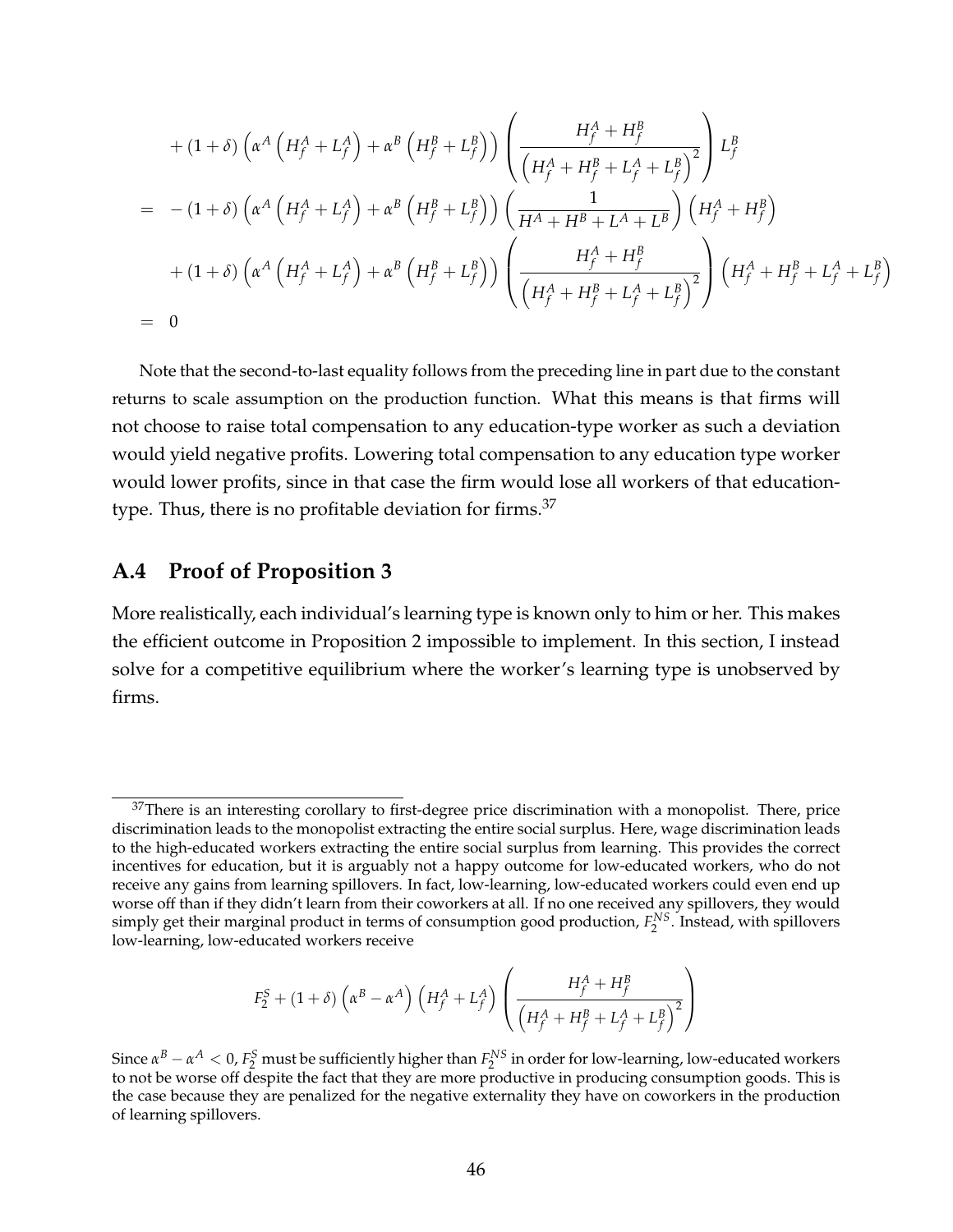## <span id="page-47-0"></span>**A.4.1 Consumer Problem**

The consumer problem in the first period is identical to Section [A.3.1,](#page-40-0) with the result that the last *A* type to go to college,  $M^A$ , solves

$$
M^A = w^{H^A}_f - w^{L^A}_f
$$

and the last  $B$  type to go to college,  $M^B$ , solves

$$
M^B = w_f^{H^B} - w_f^{L^B}
$$

In the second period, workers work at a given firm *f* if the total compensation provided by that firm exceeds their reservation compensation level,  $w^{H^A}$ ,  $w^{H^B}$ ,  $w^{L^A}$ , and  $w^{L^B}$ , which they take as given. These reservation compensations are determined in equilibrium. Total compensation provided by a given firm includes wages paid plus the learning spillovers workers receive and consume in the third period. Learning spillovers are subject to depreciation, given by *δ*. Thus the workers' participation constraints are given by

$$
w_f^{H^A} + \delta s_f^A \geq w^{H^A} \tag{17}
$$

$$
w_f^{H^B} + \delta s_f^B \geq w^{H^B} \tag{18}
$$

$$
w_f^{L^A} + \delta s_f^A \geq w^{L^A} \tag{19}
$$

$$
w_f^{L^B} + \delta s_f^B \geq w^{L^B} \tag{20}
$$

#### <span id="page-47-1"></span>**A.4.2 Firm Problem**

Workers provide their labor inelastically, subject to their second period participation constraints. Firms then maximize profits subject to these participation constraints. However, since firms cannot observe workers' learning type, they must also meet incentive compatibility constraints. Thus, firms solve

$$
Max\n\begin{array}{l}\nMax \\
H_f^A, H_f^B, L_f^A, L_f^B, w_f^{HA}, w_f^{HA}, w_f^{HB}, w_f^{LB} \\
+ + s_f^A \left( H_f^A + L_f^A \right) + s_f^B \left( H_f^B + L_f^B \right) \\
-u_f^{HA} H_f^A - w_f^{HB} H_f^B \\
-w_f^{HA} L_f^A - w_f^{LB} L_f^B\n\end{array}
$$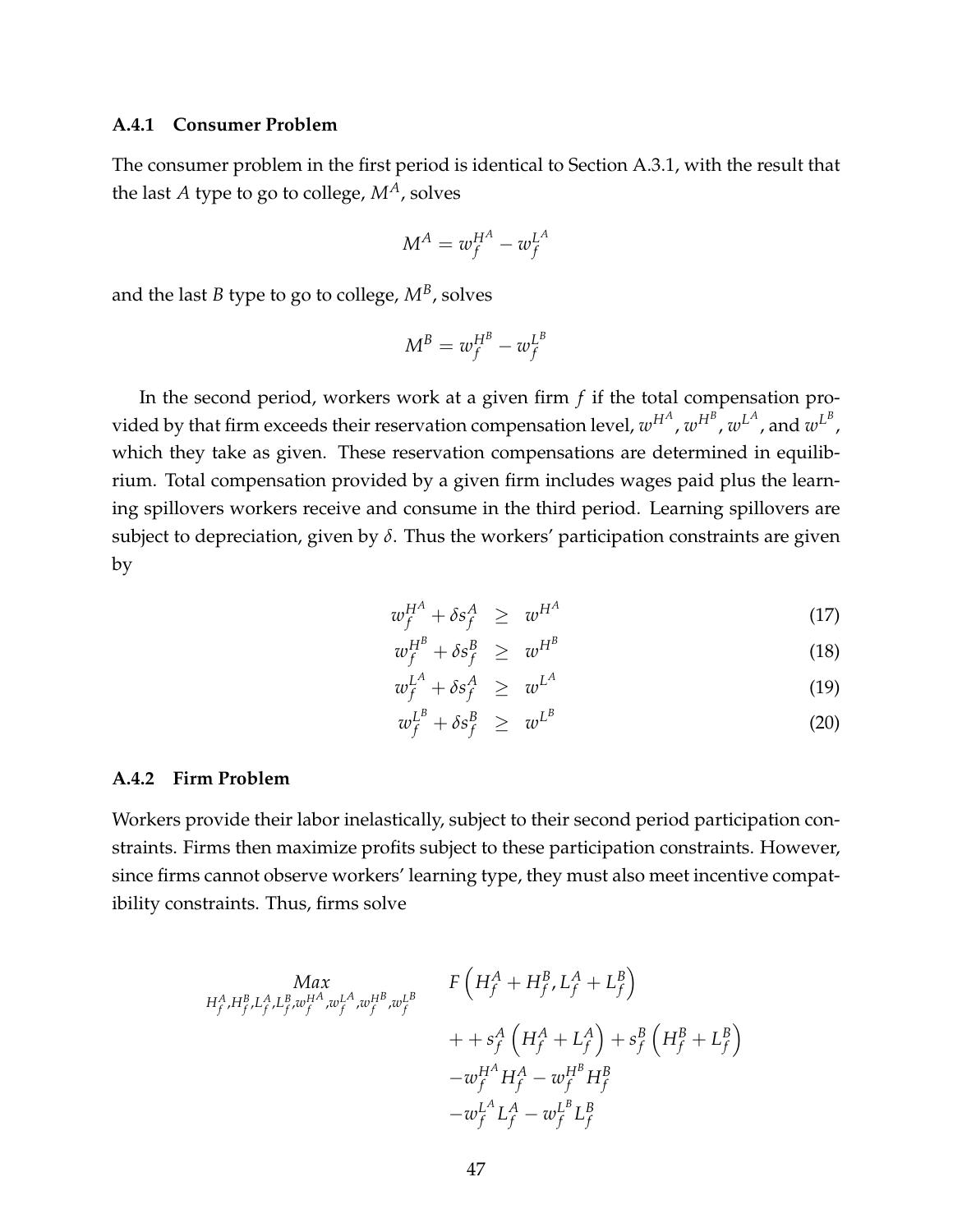subject to the worker's participation constraints

$$
w_f^{H^A} + \delta \alpha^A s_f \geq w^{H^A}
$$
  
\n
$$
w_f^{H^B} + \delta \alpha^B s_f \geq w^{H^B}
$$
  
\n
$$
w_f^{L^A} + \delta \alpha^A s_f \geq w^{L^A}
$$
  
\n
$$
w_f^{L^B} + \delta \alpha^B s_f \geq w^{L^B}
$$
  
\n
$$
s_f = \frac{H_f^A + H_f^B}{H_f^A + H_f^B + L_f^A + L_f^B}
$$

and incentive compatibility constraints

$$
w_f^{H^B} + \delta \alpha^B s_f \geq w_f^{H^A} + \delta \alpha^B s_f
$$
  
\n
$$
w_f^{H^A} + \delta \alpha^A s_f \geq w_f^{H^B} + \delta \alpha^A s_f
$$
  
\n
$$
w_f^{L^A} + \delta \alpha^A s_f \geq w_f^{L^B} + \delta \alpha^A s_f
$$
  
\n
$$
w_f^{L^B} + \delta \alpha^B s_f \geq w_f^{L^A} + \delta \alpha^B s_f
$$

The incentive compatibility constraints imply that

$$
w_f^{H^A} = w_f^{H^B}
$$
  

$$
w_f^{L^A} = w_f^{L^B}
$$

which means that firms cannot induce workers to reveal their learning type by offering different wages. The reason a separating equilibrium is not possible is because all workers within a firm are exposed to the same average education, regardless of their type. This is due to the "public good" nature of average education within the firm. Given that, workers will always claim to be whatever type receives the highest wage.

This results in the following, updated firm problem:

$$
Max_{H_f^A, H_f^B, L_f^A, L_f^B, w_f^L} F\left(H_f^A + H_f^B, L_f^A + L_f^B\right) + E\left[\alpha\right] \left(H_f^A + H_f^B + L_f^A + L_f^B\right)
$$

$$
- w_f^H \left(H_f^A + H_f^B\right) - w_f^L \left(L_f^A + L_f^B\right)
$$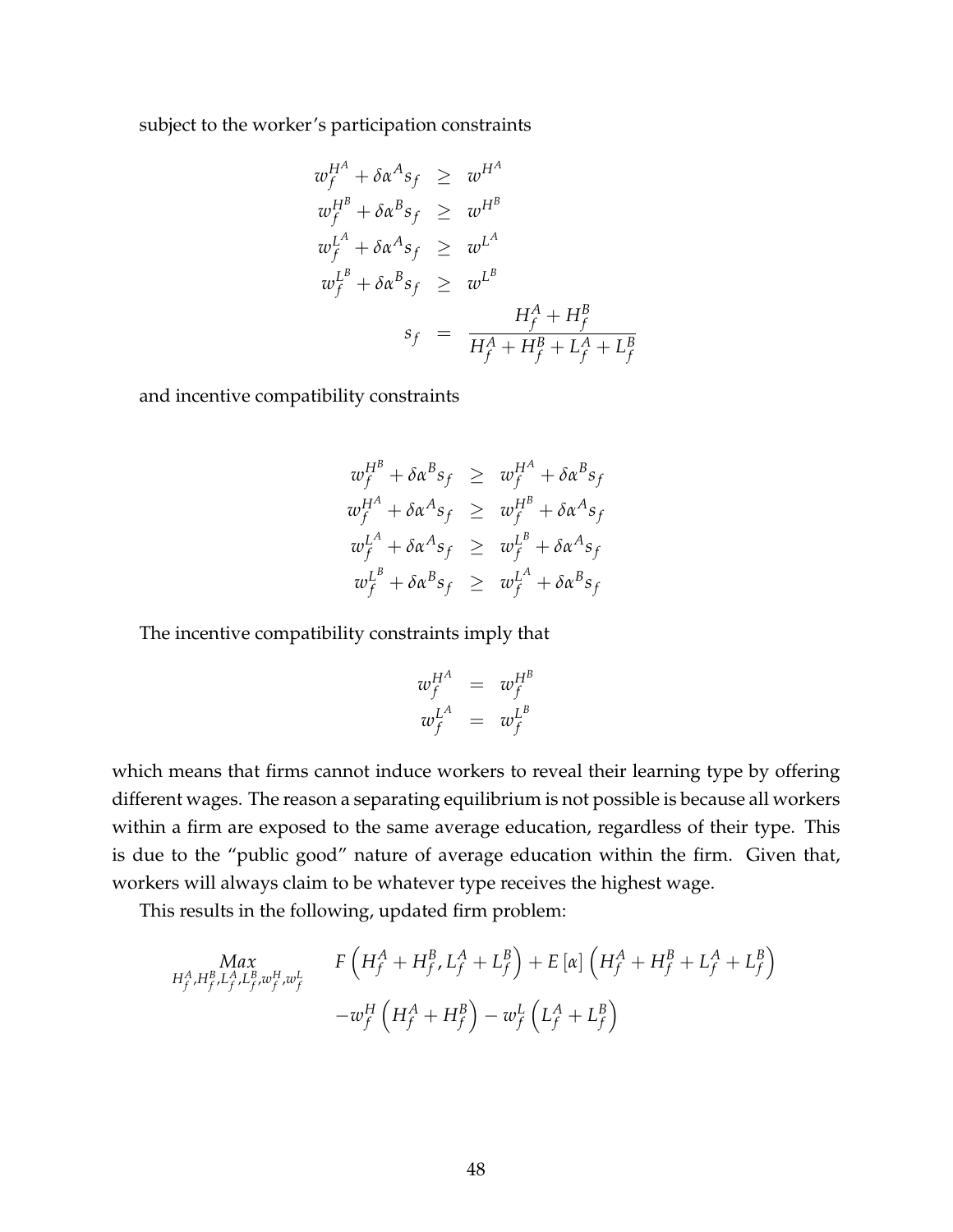subject to the worker's participation constraints:

$$
w_f^H \geq w^{H^A} - \delta \alpha^A s_f
$$
  
\n
$$
w_f^H \geq w^{H^B} - \delta \alpha^B s_f
$$
  
\n
$$
w_f^L \geq w^{L^A} - \delta \alpha^A s_f
$$
  
\n
$$
w_f^L \geq w^{L^B} - \delta \alpha^B s_f
$$
  
\n
$$
s_f = \frac{H_f^A + H_f^B}{H_f^A + H_f^B + L_f^A + L_f^B}
$$

Unlike before, when profit maximization required all four participation constraints to bind with equality, that assumption no longer holds in this setting. Whether all four bind or only two bind depends on the equilibrium compensation amounts, which are determined in equilibrium.

Instead, I solve for the Kuhn-Tucker conditions.[38](#page-0-0) The Lagrangian is

$$
\mathcal{L}\left(H_f^A, H_f^B, L_f^A, L_f^B, w_f^H, w_f^L\right) = F\left(H_f^A + H_f^B, L_f^A + L_f^B\right) + E\left[\alpha\right]\left(H_f^A + H_f^B + L_f^A + L_f^B\right) \n- w_f^H\left(H_f^A + H_f^B\right) - w_f^L\left(L_f^A + L_f^B\right) \n+ \lambda_1\left(w_f^H - w^{H^A} + \delta\alpha^A s_f\right) \n+ \lambda_2\left(w_f^H - w^{H^B} + \delta\alpha^B s_f\right) \n+ \lambda_3\left(w_f^L - w^{L^A} + \delta\alpha^A s_f\right) \n+ \lambda_4\left(w_f^L - w^{L^B} + \delta\alpha^B s_f\right)
$$

and the corresponding Kuhn-Tucker Conditions are

$$
F_1 + E[\alpha] - w_f^H + \delta\left((\lambda_1 + \lambda_3) \alpha^A + (\lambda_2 + \lambda_4) \alpha^B\right) \frac{L_f}{\left(H_f + L_f\right)^2} \leq 0
$$
  
\n
$$
H_f^A \left(F_1 + E[\alpha] - w_f^H + \delta\left((\lambda_1 + \lambda_3) \alpha^A + (\lambda_2 + \lambda_4) \alpha^B\right) \frac{L_f}{\left(H_f + L_f\right)^2}\right) = 0
$$
  
\n
$$
F_1 + E[\alpha] - w_f^H + \delta\left((\lambda_1 + \lambda_3) \alpha^A + (\lambda_2 + \lambda_4) \alpha^B\right) \frac{L_f}{\left(H_f + L_f\right)^2} \leq 0
$$

<sup>38</sup>As you would expect, in the two preceding propositions the solution is identical if I use Kuhn-Tucker conditions.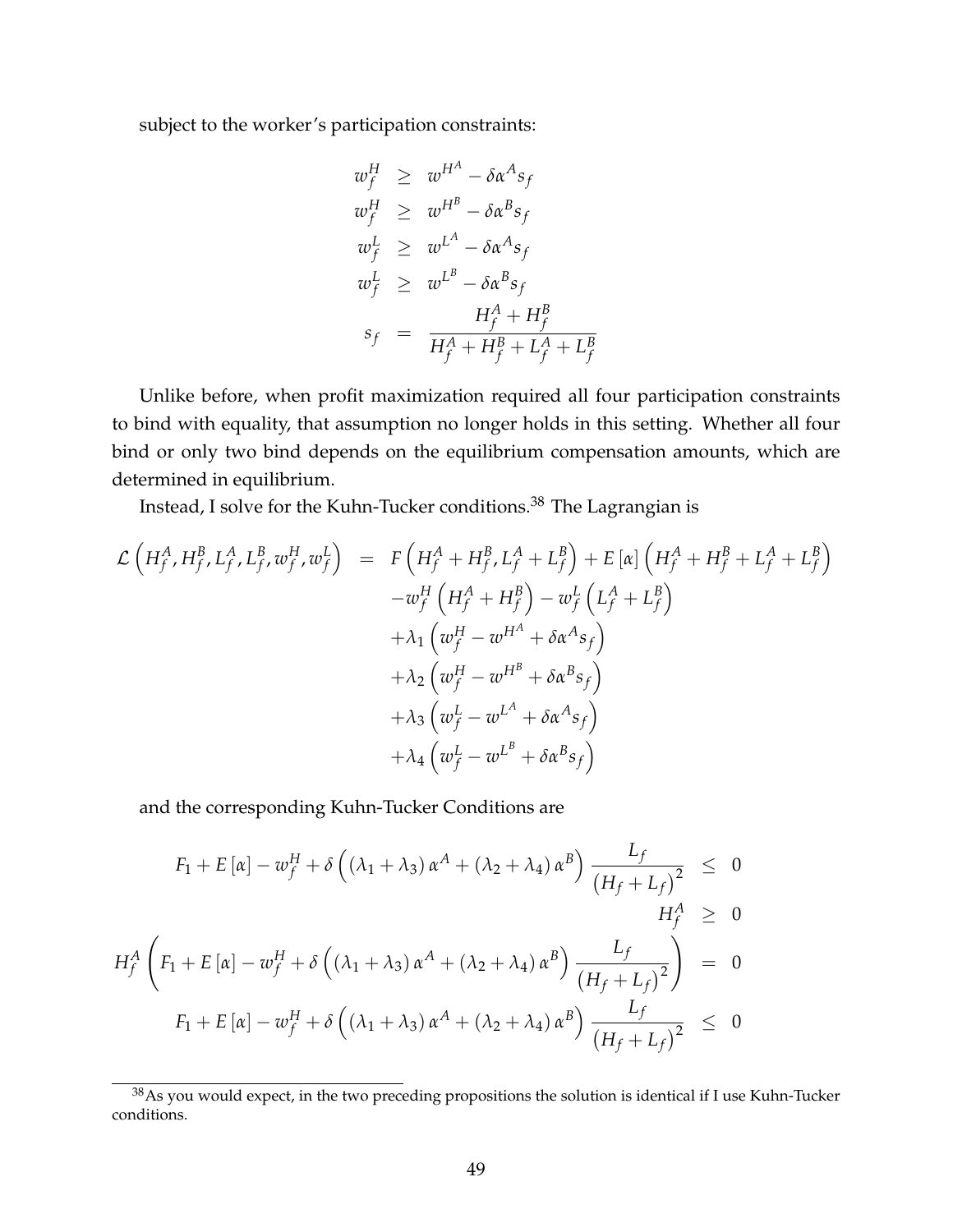$$
H_f^B \left(F_1 + E[\alpha] - w_f^H + \delta \left((\lambda_1 + \lambda_3) \alpha^A + (\lambda_2 + \lambda_4) \alpha^B\right) \frac{L_f}{(H_f + L_f)^2}\right) = 0
$$
  
\n
$$
F_2 + E[\alpha] - w_f^L - \delta \left((\lambda_1 + \lambda_3) \alpha^A + (\lambda_2 + \lambda_4) \alpha^B\right) \frac{H_f}{(H_f + L_f)^2} \leq 0
$$
  
\n
$$
L_f^A \left(F_2 + E[\alpha] - w_f^L - \delta \left((\lambda_1 + \lambda_3) \alpha^A + (\lambda_2 + \lambda_4) \alpha^B\right) \frac{H_f}{(H_f + L_f)^2}\right) = 0
$$
  
\n
$$
F_2 + E[\alpha] - w_f^L - \delta \left((\lambda_1 + \lambda_3) \alpha^A + (\lambda_2 + \lambda_4) \alpha^B\right) \frac{H_f}{(H_f + L_f)^2} \leq 0
$$
  
\n
$$
L_f^B \left(F_2 + E[\alpha] - w_f^L - \delta \left((\lambda_1 + \lambda_3) \alpha^A + (\lambda_2 + \lambda_4) \alpha^B\right) \frac{H_f}{(H_f + L_f)^2}\right) = 0
$$
  
\n
$$
\lambda_1 + \lambda_2 - H_f^A - H_f^B \leq 0
$$
  
\n
$$
w_f^H \left(\lambda_1 + \lambda_2 - H_f^A - H_f^B\right) = 0
$$
  
\n
$$
\lambda_3 + \lambda_4 - L_f^A - L_f^B \leq 0
$$
  
\n
$$
w_f^H \geq w^H - \delta \alpha^A s_f
$$
  
\n
$$
w_f^H \geq w^H - \delta \alpha^A s_f
$$
  
\n
$$
w_f^H \geq w^H - \delta \alpha^A s_f
$$
  
\n
$$
w_f^H \geq w^H - \delta \alpha^B s_f
$$
  
\n
$$
w_f^H \geq w^H - \delta \alpha^B s_f
$$
  
\n
$$
\lambda_1 \geq 0
$$
  
\n
$$
\lambda_2 \geq 0
$$
  
\n
$$
\lambda_3 \geq 0
$$
  
\n<math display="</math>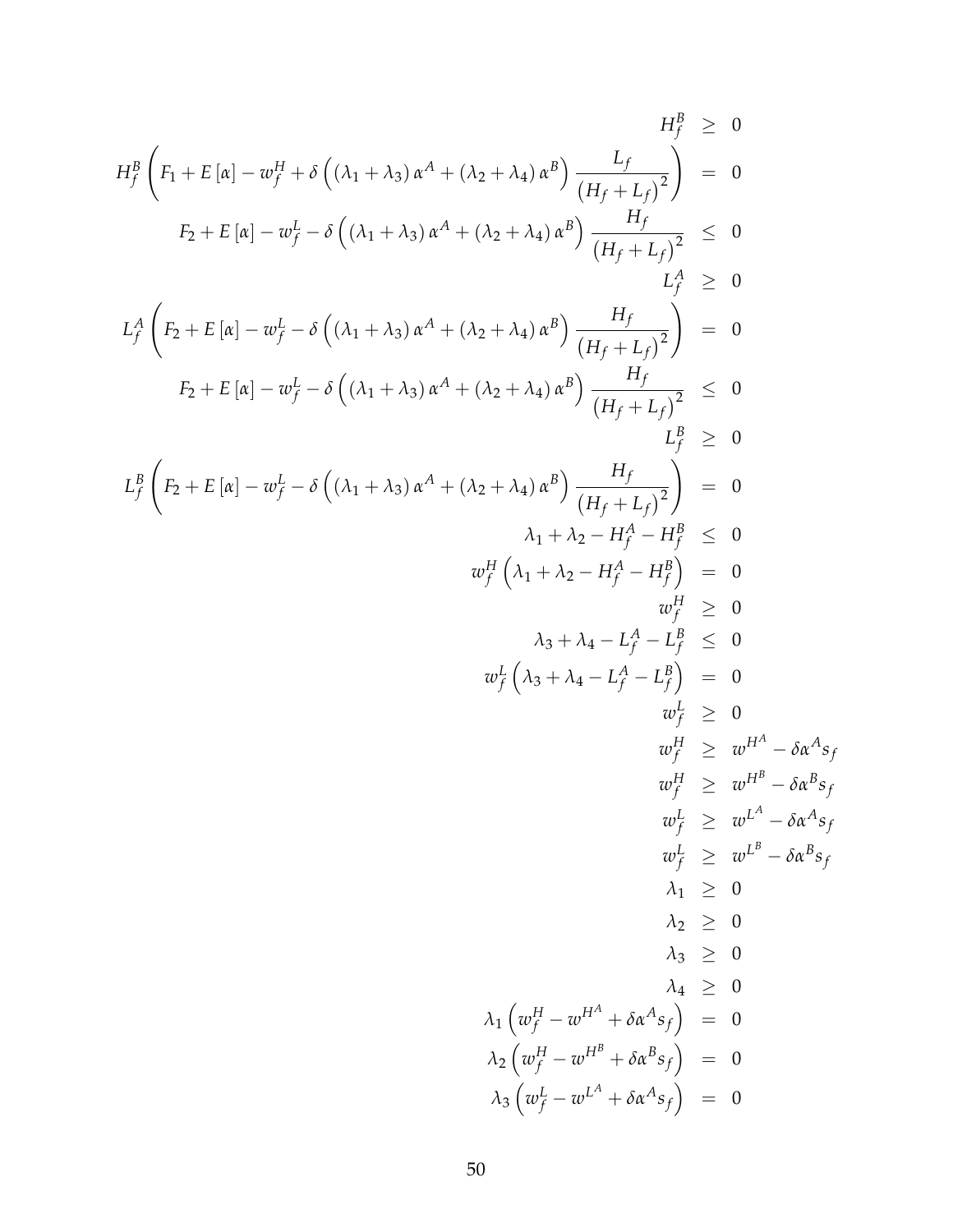$$
\lambda_4 \left( w_f^L - w^{L^B} + \delta \alpha^B s_f \right) = 0
$$

## **A.4.3 Equilibrium Definition**

A Walrasian equilibrium consists of type and education specific total compensation*,*  $w^{H^A}$  *,*  $w^{L^A}, w^{H^B}, w^{L^B}$ , and consumption bundles and a choice of human capital for each individual, *c i*  $i_1$ ,  $c_2^i$  $\frac{i}{2}$ ,  $c^i_{\tilde{z}}$  $\binom{i}{3}$ ,  $h^i$ )<sub>i∈I</sub> such that:

- 1. Individuals maximize utility given wages and learning spillovers, meeting the conditions in Subsection [A.4.1;](#page-47-0)
- 2. Firms maximize profits given equilibrium compensation and worker's participation constraints, meeting the conditions in Subsection [A.4.2;](#page-47-1) and
- 3. Markets Clear:

$$
\int_{i=0}^{I} c_1^{i} + \int_{i=0}^{I} c_2^{i} + \int_{i=0}^{I} c_3^{i} = -\int_0^{M^A} i \, di - \int_0^{M^B} i \, di
$$
\n
$$
+ JF\left(\frac{M^A + M^B}{J}, \frac{I - M^A - M^B}{J}\right) + \alpha^A \frac{\frac{M^A + M^B}{J}}{\frac{I}{J}} \frac{I}{2}
$$
\n
$$
+ \alpha^B \frac{\frac{M^A + M^B}{J}}{\frac{I}{J}} \frac{I}{2} + \delta \alpha^A \frac{\frac{M^A + M^B}{J}}{\frac{I}{J}} \frac{I}{2} + \delta \alpha^B \frac{\frac{M^A + M^B}{J}}{\frac{I}{J}} \frac{I}{2}
$$
\n
$$
J H_f^A = M^A
$$
\n
$$
J L_f^A = \frac{I}{2} - M^A
$$
\n
$$
J L_f^B = \frac{I}{2} - M^B
$$

## **A.4.4 Equilibrium Solution**

I can rule out either  $H_f^A=0$  or  $H_f^B=0$  or  $L_f^A=0$  or  $L_f^B=0$ , since these fail to be equilibria as markets will not clear. Then, if  $H_f^A > 0$  and  $H_f^B > 0$  and  $L_f^A > 0$  and  $L_f^B > 0$ , from the Kuhn-Tucker conditions on  $H_f^A$ ,  $H_f^B$ ,  $L_f^A$  $f^A_f$ , and  $L^B_f$  $^{\mathcal{B}}_f$  I have that

$$
w_f^H = F_1 + E[\alpha] + \delta \left( (\lambda_1 + \lambda_3) \alpha^A + (\lambda_2 + \lambda_4) \alpha^B \right) \frac{L_f}{\left( H_f + L_f \right)^2}
$$
  

$$
w_f^L = F_2 + E[\alpha] - \delta \left( (\lambda_1 + \lambda_3) \alpha^A + (\lambda_2 + \lambda_4) \alpha^B \right) \frac{H_f}{\left( H_f + L_f \right)^2}
$$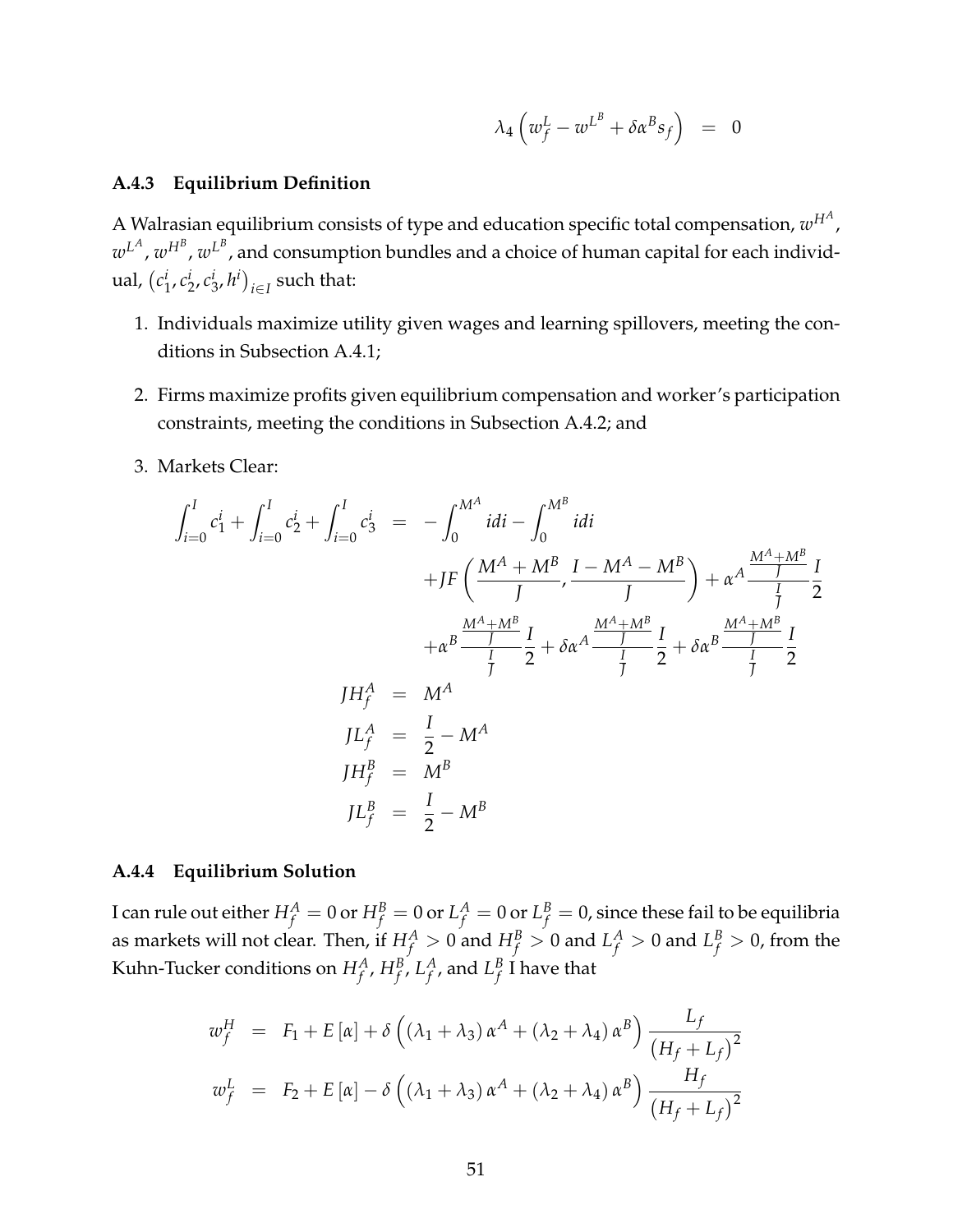From the Kuhn-Tucker conditions that  $\lambda_j \geq 0$ ,  $j = 1, 2, 3, 4$  and the fact that  $F_1 > 0$ , it follows that  $w_f^H > 0$ .

This in turn requires that

$$
\lambda_1 + \lambda_2 = H_f^A + H_f^B
$$

$$
= H_f
$$

Similarly, if  $w_f^L > 0$  then it must be that

$$
\lambda_3 + \lambda_4 = L_f^A + L_f^B
$$
  
=  $L_f$ 

Plugging these expressions back into the wage equations, I obtain

$$
w_f^H = F_1 + E[\alpha] + \delta \left( \left( \alpha^A - \alpha^B \right) \lambda_1 + H_f \alpha^B + \left( \alpha^A - \alpha^B \right) \lambda_3 + L_f \alpha^B \right) \frac{L_f}{\left( H_f + L_f \right)^2}
$$
  
\n
$$
= F_1 + E[\alpha] + \delta \alpha^B \frac{L_f}{H_f + L_f} + \delta \left( \alpha^A - \alpha^B \right) (\lambda_1 + \lambda_3) \frac{L_f}{\left( H_f + L_f \right)^2}
$$
  
\n
$$
w_f^L = F_2 + E[\alpha] - \delta \left( \left( \alpha^A - \alpha^B \right) \lambda_1 + H_f \alpha^B + \left( \alpha^A - \alpha^B \right) \lambda_3 + L_f \alpha^B \right) \frac{H_f}{\left( H_f + L_f \right)^2}
$$
  
\n
$$
= F_2 + E[\alpha] - \delta \alpha^B \frac{H_f}{H_f + L_f} - \delta \left( \alpha^A - \alpha^B \right) (\lambda_1 + \lambda_3) \frac{H_f}{\left( H_f + L_f \right)^2}
$$

and profits are

$$
\pi = F(H_f, L_f) + E[\alpha] H_f + E[\alpha] L_f
$$
  
\n
$$
-F_1 H_f - F_2 L_f - E[\alpha] H_f - E[\alpha] L_f
$$
  
\n
$$
- \delta \alpha^B \frac{L_f H_f - H_f L_f}{H_f + L_f} - \delta (\alpha^A - \alpha^B) (\lambda_1 + \lambda_3) \frac{L_f H_f - H_f L_f}{(H_f + L_f)^2}
$$
  
\n= 0

Since profits do not depend on the choices of *λ*'s (and are always zero under the proposed wages), any of the following solutions for the *λ*'s are all equally good (in terms of maximizing profits) and also all meet the Kuhn-Tucker conditions:

$$
\lambda_1 \in [0, H_f]
$$
  

$$
\lambda_2 = H_f - \lambda_1
$$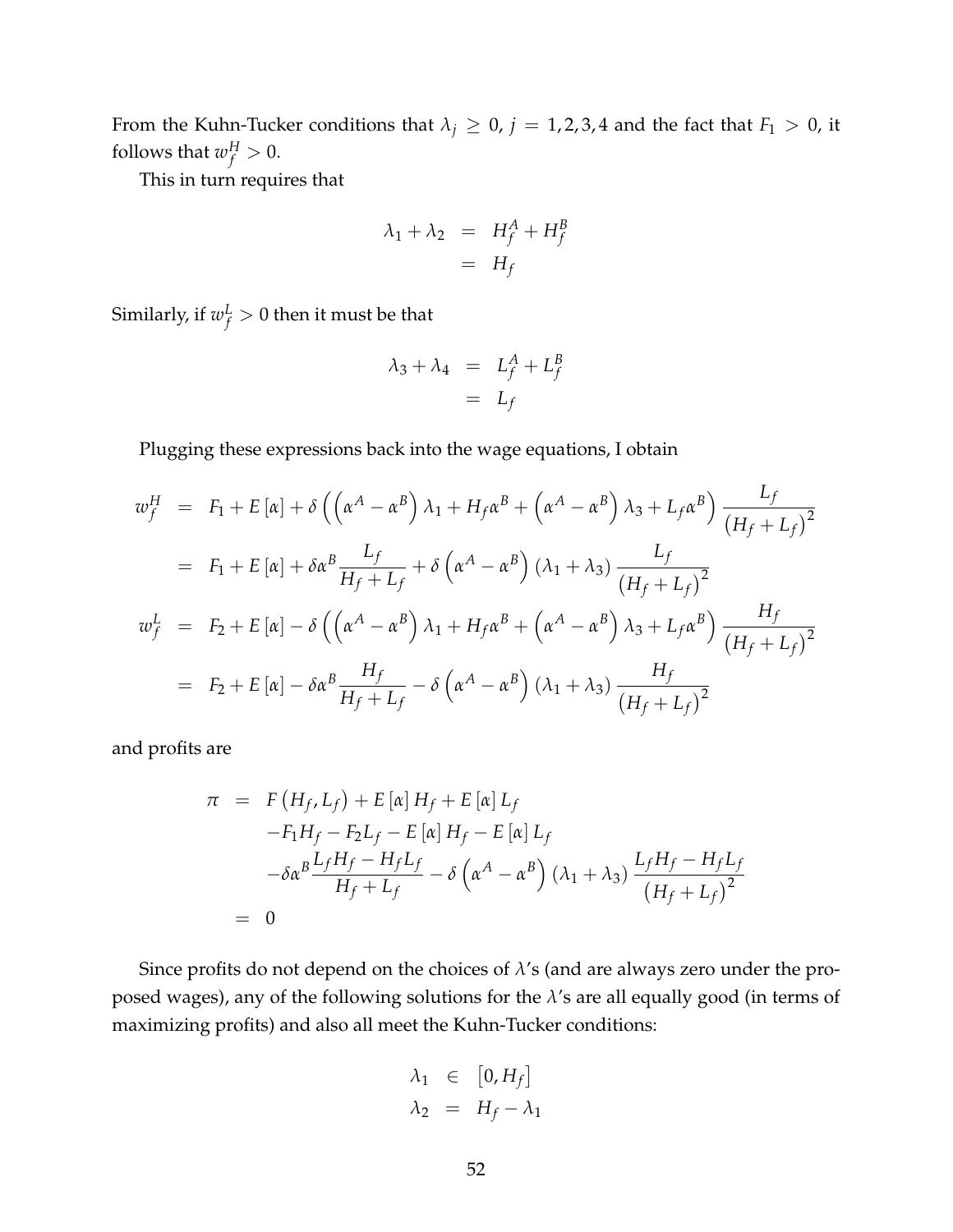$$
\lambda_3 \in [0, L_f]
$$
  

$$
\lambda_4 = L_f - \lambda_3
$$

Thus, the competitive equilibrium is given by:

$$
w_f^H = F_1 + E[\alpha] + \delta \alpha^B \frac{L_f^*}{H_f^* + L_f^*} + \delta \left(\alpha^A - \alpha^B\right) (\lambda_1 + \lambda_3) \frac{L_f^*}{\left(H_f^* + L_f^*\right)^2}
$$
(21)

$$
w_f^L = F_2 + E\left[\alpha\right] - \delta \alpha^B \frac{H_f^*}{H_f^* + L_f^*} - \delta \left(\alpha^A - \alpha^B\right) \left(\lambda_1 + \lambda_3\right) \frac{H^*}{\left(H^* + L^*\right)^2}
$$
(22)

$$
w^{H^A} = F_1 + E[\alpha] + \delta \alpha^B \frac{L_f^*}{H_f^* + L_f^*} + \delta (\alpha^A - \alpha^B) (\lambda_1 + \lambda_3) \frac{L_f^*}{(H_f^* + L_f^*)^2} + \delta \alpha^A \frac{H_f^*}{H_f^* + L_f^*}
$$
  
\n
$$
w^{H^B} = F_1 + E[\alpha] + \delta \alpha^B + \delta (\alpha^A - \alpha^B) (\lambda_1 + \lambda_3) \frac{L_f^*}{(H_f^* + L_f^*)^2}
$$
  
\n
$$
w^{L^A} = F_2 + E[\alpha] + \delta (\alpha^A - \alpha^B) \frac{H_f^*}{H_f^* + L_f^*} - \delta (\alpha^A - \alpha^B) (\lambda_1 + \lambda_3) \frac{H_f^*}{(H_f^* + L_f^*)^2}
$$
  
\n
$$
w^{L^B} = F_2 + E[\alpha] - \delta (\alpha^A - \alpha^B) (\lambda_1 + \lambda_3) \frac{H_f^*}{(H_f^* + L_f^*)^2}
$$

with

$$
\lambda_1 \in [0, H_f^*]
$$
  
\n
$$
\lambda_2 = H_f^* - \lambda_1
$$
  
\n
$$
\lambda_3 \in [0, I - H_f^*]
$$
  
\n
$$
\lambda_4 = I - H_f^* - \lambda_3
$$

What this means is that there are an infinite number of solutions that are competitive equilibria. If education is exogenous, all of the solutions are efficient, and which one actually occurs simply moves the solution along the Pareto frontier. However, if education is endogenous, only one solution out of the infinite possible solutions is efficient:

$$
w^{H^A} - w^{L^A} = F_1 - F_2 + \frac{1}{2} (1 + \delta) \left( \alpha^A + \alpha^B \right)
$$
  

$$
w^{H^B} - w^{L^B} = F_1 - F_2 + \frac{1}{2} (1 + \delta) \left( \alpha^A + \alpha^B \right)
$$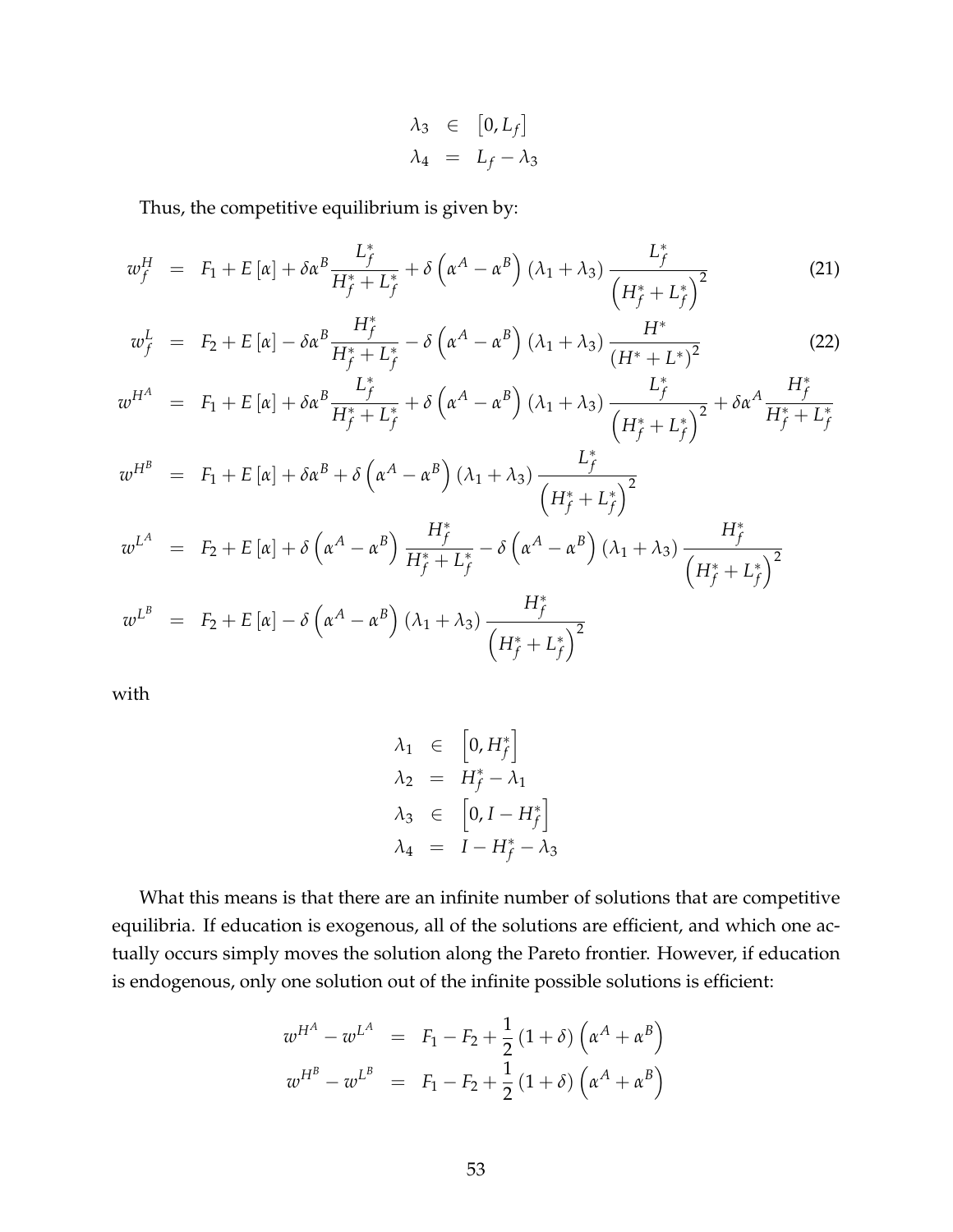For the proposed equilibrium I have that

$$
w^{H^A} - w^{L^A} = F_1 - F_2 + \frac{1}{2} \left( \alpha^A + \alpha^B \right)
$$
  
+  $\delta \alpha^B \frac{I - H^*}{I} + \delta \left( \alpha^A - \alpha^B \right) (\lambda_1 + \lambda_3) \frac{I - H^*}{I^2} + \delta \alpha^A \frac{H^*}{I}$   
-  $\delta \left( \alpha^A - \alpha^B \right) \frac{H^*}{I} + \delta \left( \alpha^A - \alpha^B \right) (\lambda_1 + \lambda_3) \frac{H^*}{I^2}$   
=  $F_1 - F_2 + \frac{1}{2} \left( \alpha^A + \alpha^B \right)$   
+  $\delta \alpha^B + \delta \left( \alpha^A - \alpha^B \right) (\lambda_1 + \lambda_3) \frac{1}{I}$   

$$
w^{H^B} - w^{L^B} = F_1 - F_2 + \frac{1}{2} \left( \alpha^A + \alpha^B \right)
$$
  
+  $\delta \alpha^B + \delta \left( \alpha^A - \alpha^B \right) (\lambda_1 + \lambda_3) \frac{1}{I}$ 

which means that Pareto efficiency requires:

$$
\lambda_1 + \lambda_3 = \frac{1}{2} (H^* + L^*)
$$
  
= 
$$
\lambda_2 + \lambda_4
$$

This is only consistent with one of the infinite number of possible equilibrium wage and compensation packages:

$$
w_{f}^{H} = F_{1} + E[\alpha] + \delta \alpha^{B} \frac{L^{*}}{H^{*} + L^{*}} + \delta (\alpha^{A} - \alpha^{B}) \frac{1}{2} \frac{L^{*}}{H^{*} + L^{*}}
$$
  
\n
$$
w_{f}^{L} = F_{2} + E[\alpha] - \delta \alpha^{B} \frac{H^{*}}{H^{*} + L^{*}} - \delta (\alpha^{A} - \alpha^{B}) \frac{1}{2} \frac{H^{*}}{H^{*} + L^{*}}
$$
  
\n
$$
w^{H^{A}} = F_{1} + E[\alpha] + \delta \alpha^{B} \frac{L^{*}}{H^{*} + L^{*}} + \delta (\alpha^{A} - \alpha^{B}) \frac{1}{2} \frac{L^{*}}{H^{*} + L^{*}} + \delta \alpha^{A} \frac{H^{*}}{H^{*} + L^{*}}
$$
  
\n
$$
w^{H^{B}} = F_{1} + E[\alpha] + \delta \alpha^{B} + \delta (\alpha^{A} - \alpha^{B}) \frac{1}{2} \frac{L^{*}}{H^{*} + L^{*}}
$$
  
\n
$$
w^{L^{A}} = F_{2} + E[\alpha] + \delta (\alpha^{A} - \alpha^{B}) \frac{H^{*}}{H^{*} + L^{*}} - \delta (\alpha^{A} - \alpha^{B}) \frac{1}{2} \frac{H^{*}}{H^{*} + L^{*}}
$$
  
\n
$$
w^{L^{B}} = F_{2} + E[\alpha] - \delta (\alpha^{A} - \alpha^{B}) \frac{1}{2} \frac{H^{*}}{H^{*} + L^{*}}
$$

If the equilibrium is chosen at random, the probability that the efficient solution occurs is 0.

This result is not particularly surprising. From the equilibrium definition, we can see that the problem is fundamentally under identified. Excluding consumption, we have the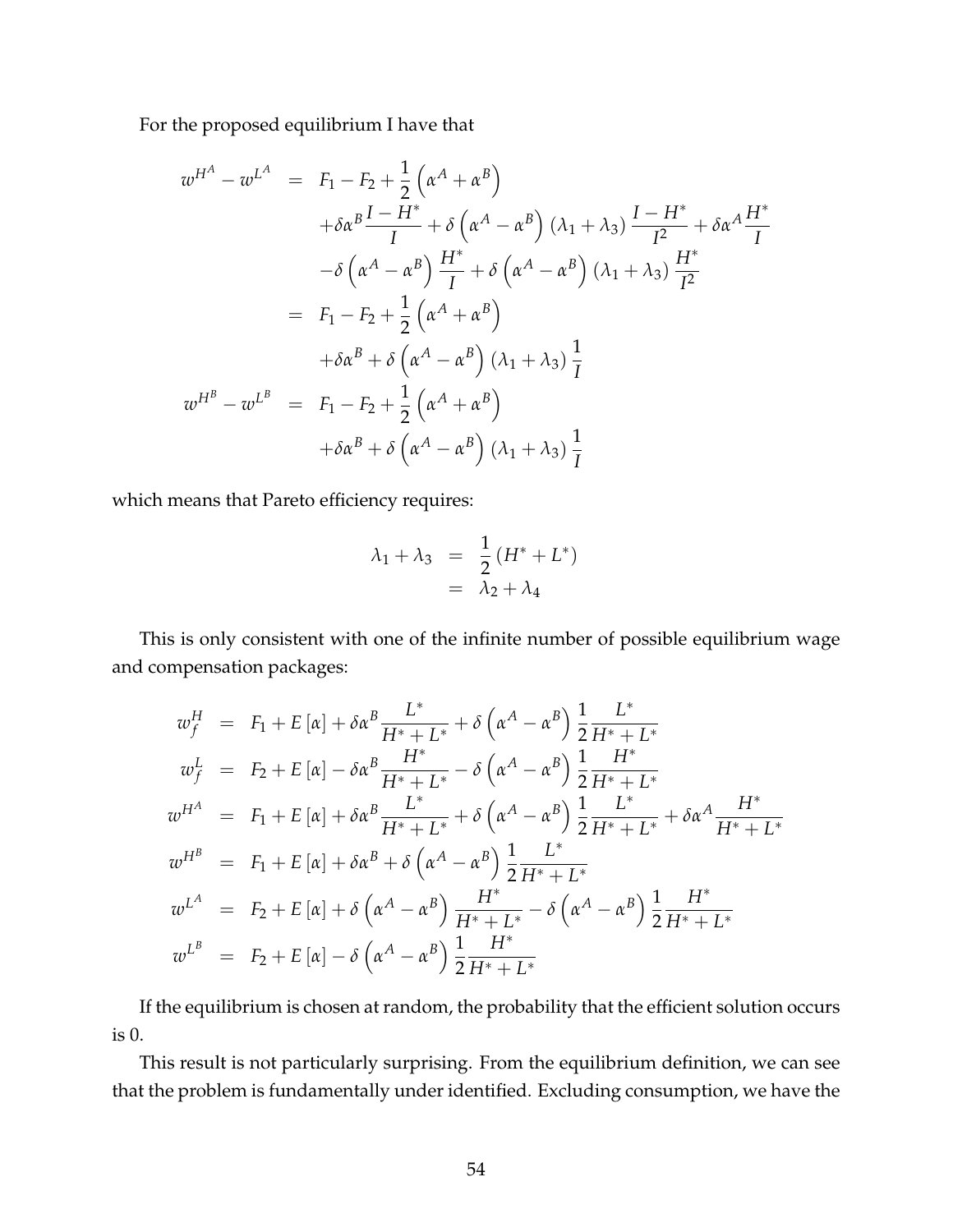following 16 unknowns:

$$
\left(H_f^A,H_f^B,L_f^A,L_f^B,w_f^H,w_f^L,w^{H^A},w^{H^B},w^{L^A},w^{L^B},\lambda_1,\lambda_2,\lambda_3,\lambda_4,M^A,M^B\right)
$$

with only 14 independent equations, combining consumer FOC, firm FOC, and market clearing:

$$
F_1 + E[\alpha] - w_f^H + \delta \left( (\lambda_1 + \lambda_3) \alpha^A + (\lambda_2 + \lambda_4) \alpha^B \right) \frac{L_f^A + L_f^B}{\left( H_f^A + H_f^B + L_f^A + L_f^B \right)^2} = 0
$$
  
\n
$$
F_2 + E[\alpha] - w_f^L - \delta \left( (\lambda_1 + \lambda_3) \alpha^A + (\lambda_2 + \lambda_4) \alpha^B \right) \frac{H_f^A + H_f^B}{\left( H_f^A + H_f^B + L_f^A + L_f^B \right)^2} = 0
$$
  
\n
$$
\lambda_1 + \lambda_2 - H_f^A - H_f^B = 0
$$
  
\n
$$
\lambda_3 + \lambda_4 - L_f^A - L_f^B = 0
$$
  
\n
$$
w_f^H - w^{H^A} - \delta \alpha^A s_f = 0
$$
  
\n
$$
w_f^H - w^{H^A} - \delta \alpha^A s_f = 0
$$
  
\n
$$
w_f^L - w^{L^B} - \delta \alpha^B s_f = 0
$$
  
\n
$$
W_f^A = w^{H^A} - w^{L^B}
$$
  
\n
$$
M^A = w^{H^A} - w^{L^B}
$$
  
\n
$$
M^B = w^{H^B} - w^{L^B}
$$
  
\n
$$
H_f^B = M^A
$$
  
\n
$$
H_f^B = M^B
$$
  
\n
$$
J H_f^B = M^B
$$
  
\n
$$
J H_f^B = M^B
$$
  
\n
$$
J H_f^B = M^B
$$

Given that the number of unknowns exceeds the number of equations, we could have predicted that the solution would not be unique from the outset. Note that in the main text, I will focus on the first set of possible solutions.

It is also not surprising that inefficiency is a likely outcome. I discuss in the main text (see Section [2.1\)](#page-7-0) and have also shown here that it is not incentive compatible for workers to reveal their learning type. Thus, when there is asymmetric information firms will only observe education (and not learning type). As a result firms must offer the same higheducation wage to all high-educated workers and the same low-education wage to all low-educated workers. Under these conditions it is only logical that firms are unable to fully internalize learning spillovers. The above proofs serve only as a formalization of this logic.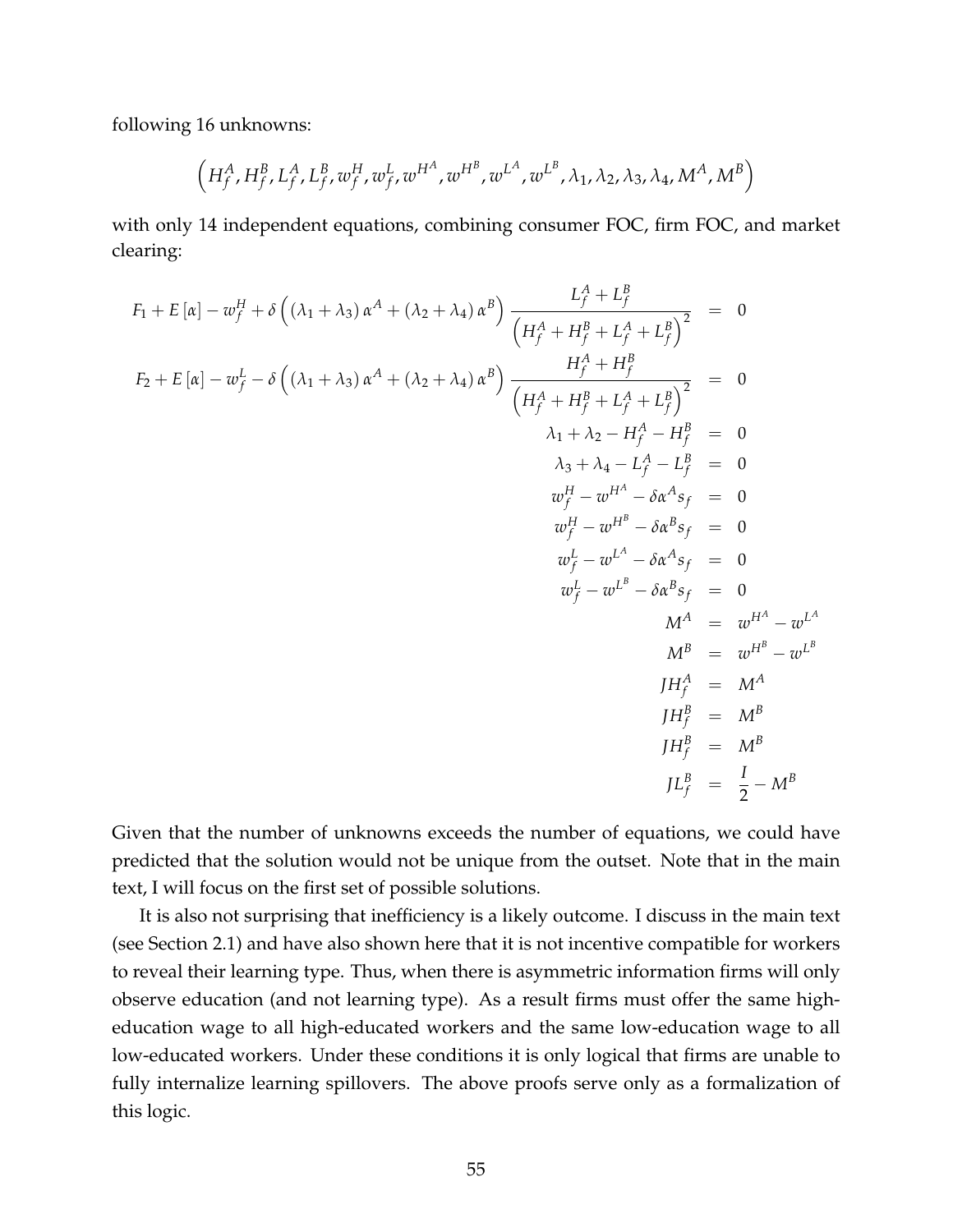# **B Additional Comments and Discussion on the Model**

## **B.1 Conditions that Prevent Sorting**

I assume that

<span id="page-56-0"></span>
$$
F_{1} + (1 + \delta) \alpha^{A} \frac{H_{f}^{A} + H_{f}^{B}}{H_{f}^{A} + H_{f}^{B} + L_{f}^{A} + L_{f}^{B}} \qquad (23)
$$
  
+ 
$$
(1 + \delta) \left(\alpha^{A} \left(H_{f}^{A} + L_{f}^{A}\right) + \alpha^{B} \left(H_{f}^{B} + L_{f}^{B}\right)\right) \left(\frac{1}{H_{f}^{A} + H_{f}^{B} + L_{f}^{A} + L_{f}^{B}} - \frac{H_{f}^{A} + H_{f}^{B}}{\left(H_{f}^{A} + H_{f}^{B} + L_{f}^{A} + L_{f}^{B}\right)^{2}}\right) > 0
$$
  

$$
F_{1} + (1 + \delta) \alpha^{B} \frac{H_{f}^{A} + H_{f}^{B}}{H_{f}^{A} + H_{f}^{B} + L_{f}^{A} + L_{f}^{B}}
$$
  
+ 
$$
(1 + \delta) \left(\alpha^{A} \left(H_{f}^{A} + L_{f}^{A}\right) + \alpha^{B} \left(H_{f}^{B} + L_{f}^{B}\right)\right) \left(\frac{1}{H_{f}^{A} + H_{f}^{B} + L_{f}^{A} + L_{f}^{B}} - \frac{H_{f}^{A} + H_{f}^{B}}{\left(H_{f}^{A} + H_{f}^{B} + L_{f}^{A} + L_{f}^{B}\right)^{2}}\right) > 0
$$
  

$$
F_{2} + (1 + \delta) \alpha^{A} \frac{H_{f}^{A} + H_{f}^{B}}{H_{f}^{A} + H_{f}^{B} + L_{f}^{A} + L_{f}^{B}}
$$
  
- 
$$
(1 + \delta) \left(\alpha^{A} \left(H_{f}^{A} + L_{f}^{A}\right) + \alpha^{B} \left(H_{f}^{B} + L_{f}^{B}\right)\right) \left(\frac{H_{f}^{A} + H_{f}^{B}}{\left(H_{f}^{A} + H_{f}^{B} + L_{f}^{A} + L_{f}^{B}\right)^{2}}\right) > 0
$$
  

$$
F_{2} + (1 + \delta) \alpha^{B} \frac{H_{f}^{A} + H_{f}^{B}}{H_{f}^{A} + H_{f}^{B} + L_{f
$$

This implies that full employment is optimal–the marginal product of adding an additional worker to production, in particular a low-educated worker, is always greater than 0.

I also assume that

$$
F_{11} + (1 + \delta) \alpha^{A} \left( \frac{1}{H_{f}^{A} + H_{f}^{B} + L_{f}^{A} + L_{f}^{B}} - \frac{H_{f}^{A} + H_{f}^{B}}{\left(H_{f}^{A} + H_{f}^{B} + L_{f}^{A} + L_{f}^{B}\right)^{2}} \right) + (1 + \delta) \alpha^{A} \left( \frac{1}{H_{f}^{A} + H_{f}^{B} + L_{f}^{A} + L_{f}^{B}} - \frac{H_{f}^{A} + H_{f}^{B}}{\left(H_{f}^{A} + H_{f}^{B} + L_{f}^{A} + L_{f}^{B}\right)^{2}} \right)
$$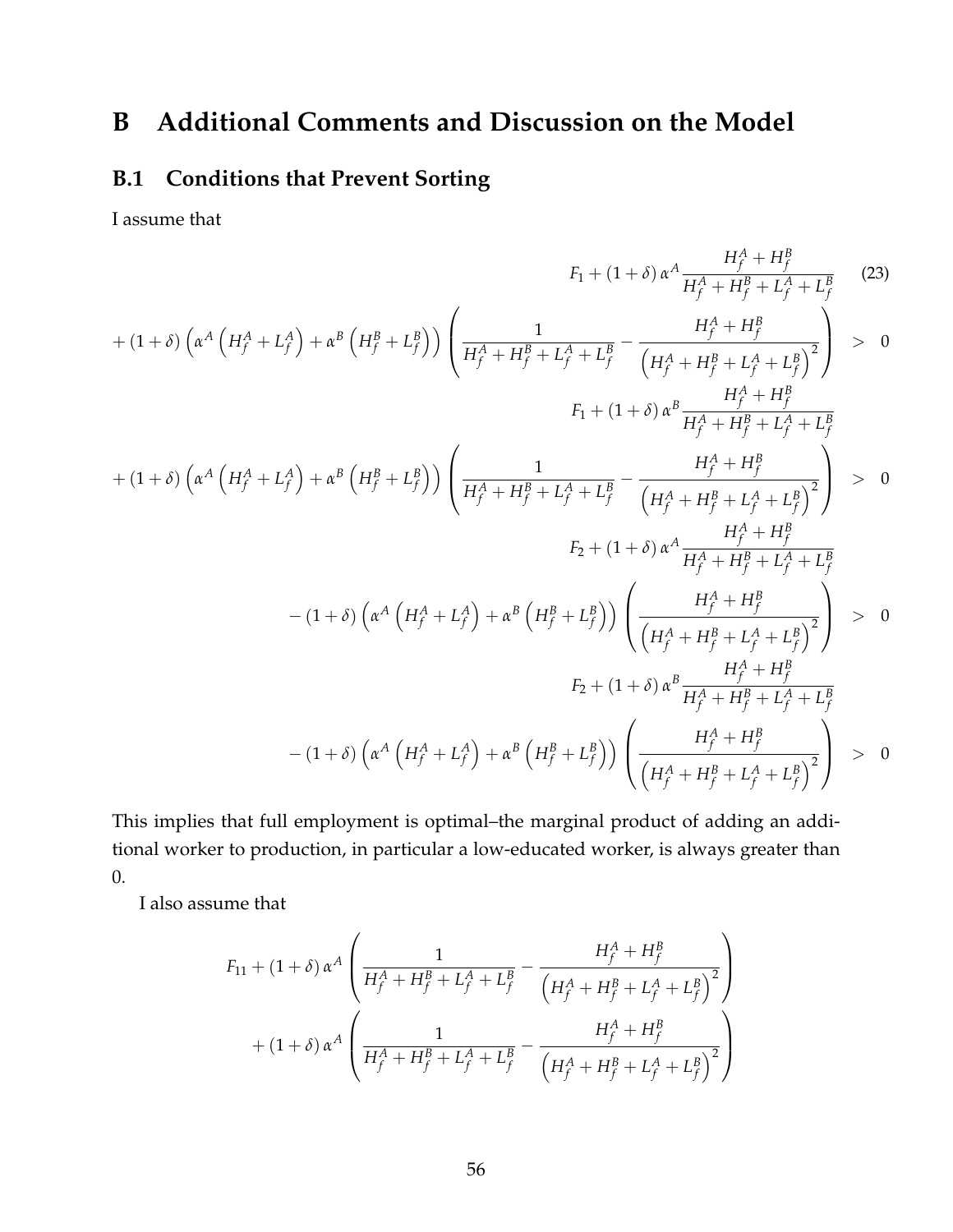$$
-(1+\delta)\left(\alpha^{A}\left(H_{f}^{A}+L_{f}^{A}\right)+\alpha^{B}\left(H_{f}^{B}+L_{f}^{B}\right)\right)\left(\frac{L_{f}^{A}+L_{f}^{B}}{\left(H_{f}^{A}+H_{f}^{B}+L_{f}^{A}+L_{f}^{B}\right)^{2}}\right) < 0
$$
  
\n
$$
F_{11}+(1+\delta)\alpha^{B}\left(\frac{1}{H_{f}^{A}+H_{f}^{B}+L_{f}^{A}+L_{f}^{B}}-\frac{H_{f}^{A}+H_{f}^{B}}{\left(H_{f}^{A}+H_{f}^{B}+L_{f}^{A}+L_{f}^{B}\right)^{2}}\right) \n+(1+\delta)\alpha^{B}\left(\frac{1}{H_{f}^{A}+H_{f}^{B}+L_{f}^{A}+L_{f}^{B}}-\frac{H_{f}^{A}+H_{f}^{B}}{\left(H_{f}^{A}+H_{f}^{B}+L_{f}^{A}+L_{f}^{B}\right)^{2}}\right) \n-(1+\delta)\left(\alpha^{A}\left(H_{f}^{A}+L_{f}^{A}\right)+\alpha^{B}\left(H_{f}^{B}+L_{f}^{B}\right)\right)\left(\frac{L_{f}^{A}+L_{f}^{B}}{\left(H_{f}^{A}+H_{f}^{B}+L_{f}^{A}+L_{f}^{B}\right)^{2}}\right) < 0
$$
  
\n
$$
F_{22}-(1+\delta)\alpha^{A}\frac{H_{f}^{A}+H_{f}^{B}}{\left(H_{f}^{A}+H_{f}^{B}+L_{f}^{A}+L_{f}^{B}\right)^{2}}-(1+\delta)\alpha^{A}\frac{H_{f}^{A}+H_{f}^{B}}{\left(H_{f}^{A}+H_{f}^{B}+L_{f}^{A}+L_{f}^{B}\right)^{2}} \n+(1+\delta)2\left(\alpha^{A}\left(H_{f}^{A}+L_{f}^{A}\right)+\alpha^{B}\left(H_{f}^{B}+L_{f}^{B}\right)\right)\left(\frac{H_{f}^{A}+H_{f}^{B}+L_{f}^{A}+L_{f}^{B}\right)^{3}}{\left(H_{f}^{A}+H_{f}^{B}+L_{f}^{A}+L_{f}^{B}\right)^{3}}\right) < 0
$$

These assumptions combined with the previous assumptions (equation [23\)](#page-56-0) imply that total production is increasing in each input but at a decreasing rate, which means that unbalanced inputs are never optimal. Specifically, it is not optimal to put all the highlearning types in firms with higher average education and the low-learning types in firms with lower average education. One reason these assumptions would hold is that the loss in consumption good production from using unbalanced inputs (since high- and loweducated workers are complements in production in *F*) outweighs the gain in skill accumulation obtained from a production plan using unbalanced input combinations (such as some firms with high average education and some firms with low average education).

## **B.2 Functional Form of the Learning Spillovers**

The particular functional form of the learning spillovers is chosen for two reasons. The first reason is theoretically motivated. Consider a more general specification of the spillover,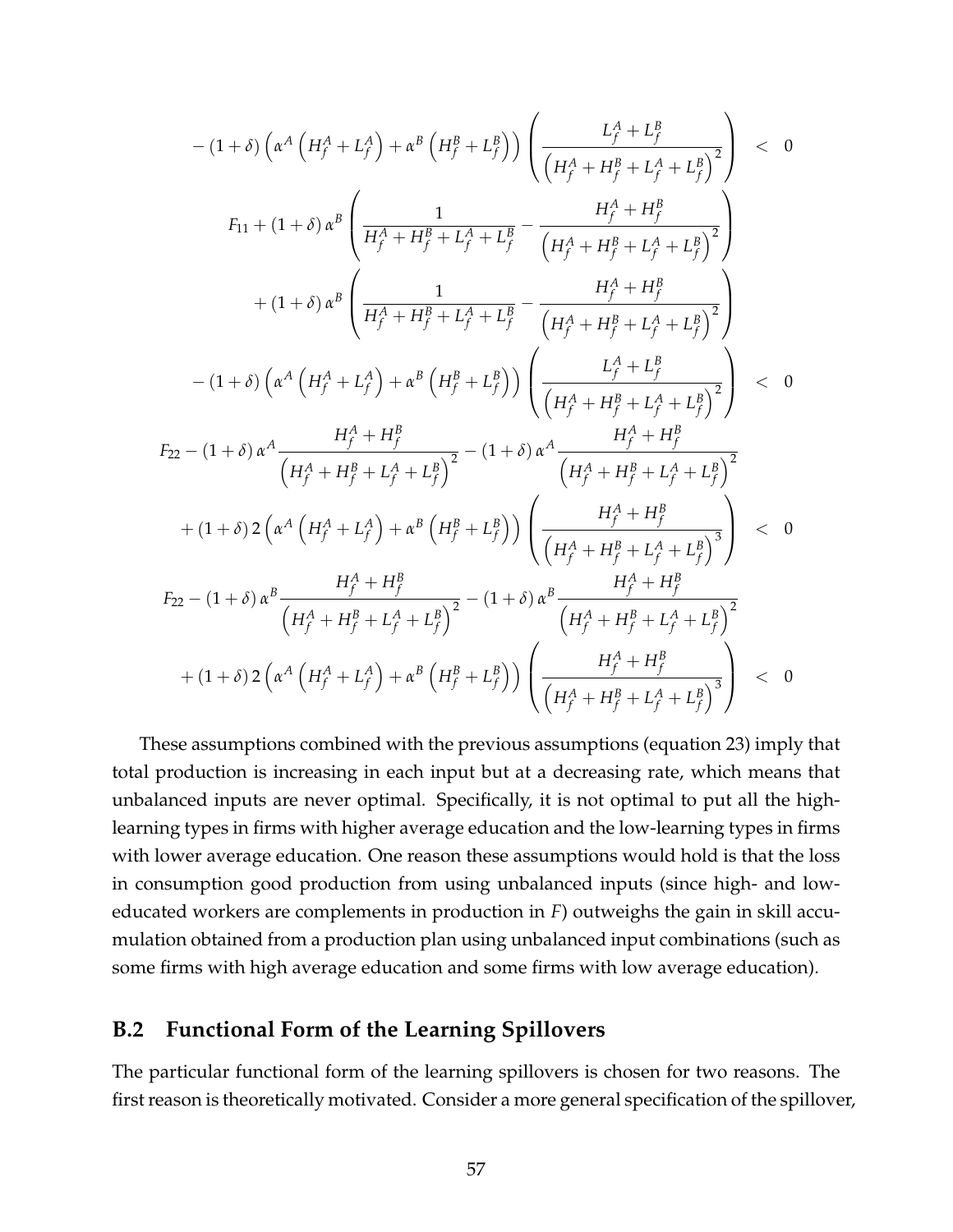$G\left(H_{f},L_{f}\right)$ . Then, the total amount of consumption goods produced by learning spillovers  $\int_{f}$  is  $S_f = (1+\delta) \left( \alpha^A \left( H_f^A + L_f^A \right) \right)$ *f*  $\left( H_f^B + L_f^B \right)$  $\left( \begin{matrix} B \ f \end{matrix} \right)$   $G$   $(H_f, L_f)$ . Unless  $G$  exhibits decreasing or zero returns to scale, the total amount of consumption goods produced by the learning spillover in the firm is increasing returns to scale (assuming *F* is not decreasing returns to scale), since

$$
(1+\delta)\left(\alpha^A\left(\lambda H_f^A + \lambda L_f^A\right) + \alpha^B\left(\lambda H_f^B + \lambda L_f^B\right)\right)G\left(\lambda H_f, \lambda L_f\right) =
$$
  

$$
\lambda (1+\delta)\left(\alpha^A\left(H_f^A + L_f^A\right) + \alpha^B\left(H_f^B + L_f^B\right)\right)G\left(\lambda H_f, \lambda L_f\right)
$$

With increasing returns to scale in production of the learning spillovers, it is optimal to have a single firm. Under these conditions, inefficiency is the most likely outcome, but this is a less interesting case. In this paper I focus on a more general, and, I believe, more compelling result. I show that even when a competitive equilibrium is possible, inefficiency is the most likely outcome. To do so, I choose a zero returns to scale function for individual learning spillovers to make perfect competition possible. I leave further examination of the increasing returns case and its implications to future work.

The second motivation for this particular specification is empirical. This paper was originally inspired by the literature on education externalities across firms.<sup>[39](#page-0-0)</sup> In order to make the empirical results in the second half of this paper more comparable to that literature, I have chosen the same specification that has often been used in that literature.

## **B.3 Equilibrium with Traditional Training Inputs**

In this section, I show why traditional, rival training inputs that produce general skills do not have the same issues as learning spillovers. Suppose firms can choose a certain number of rival inputs into general training, given by  $\tau^i$ . The firm must purchase these inputs separately for each and every worker it employs. I assume that the cost of these inputs,  $\nu\left(\tau^i\right)$ , is constant returns to scale and is increasing in  $\tau^i$  but at a diminishing rate.

Any worker  $i$  employed at a firm  $f$  that spends  $\nu\left(\tau^i\right)$  on that worker's rival on-the-job training inputs will accumulate additional human capital that depends on that worker's learning parameters, so that:

$$
s^A = \alpha^A \tau^A \tag{24}
$$

$$
s^B = \alpha^B \tau^B \tag{25}
$$

<sup>&</sup>lt;sup>39</sup>See, for example, [Rauch](#page-34-1) [\(1993\)](#page-34-1), [Acemoglu and Angrist](#page-31-0) [\(2001\)](#page-31-0)[Moretti](#page-34-2) [\(2004a\)](#page-34-2), and [Moretti](#page-34-3) [\(2004b\)](#page-34-3).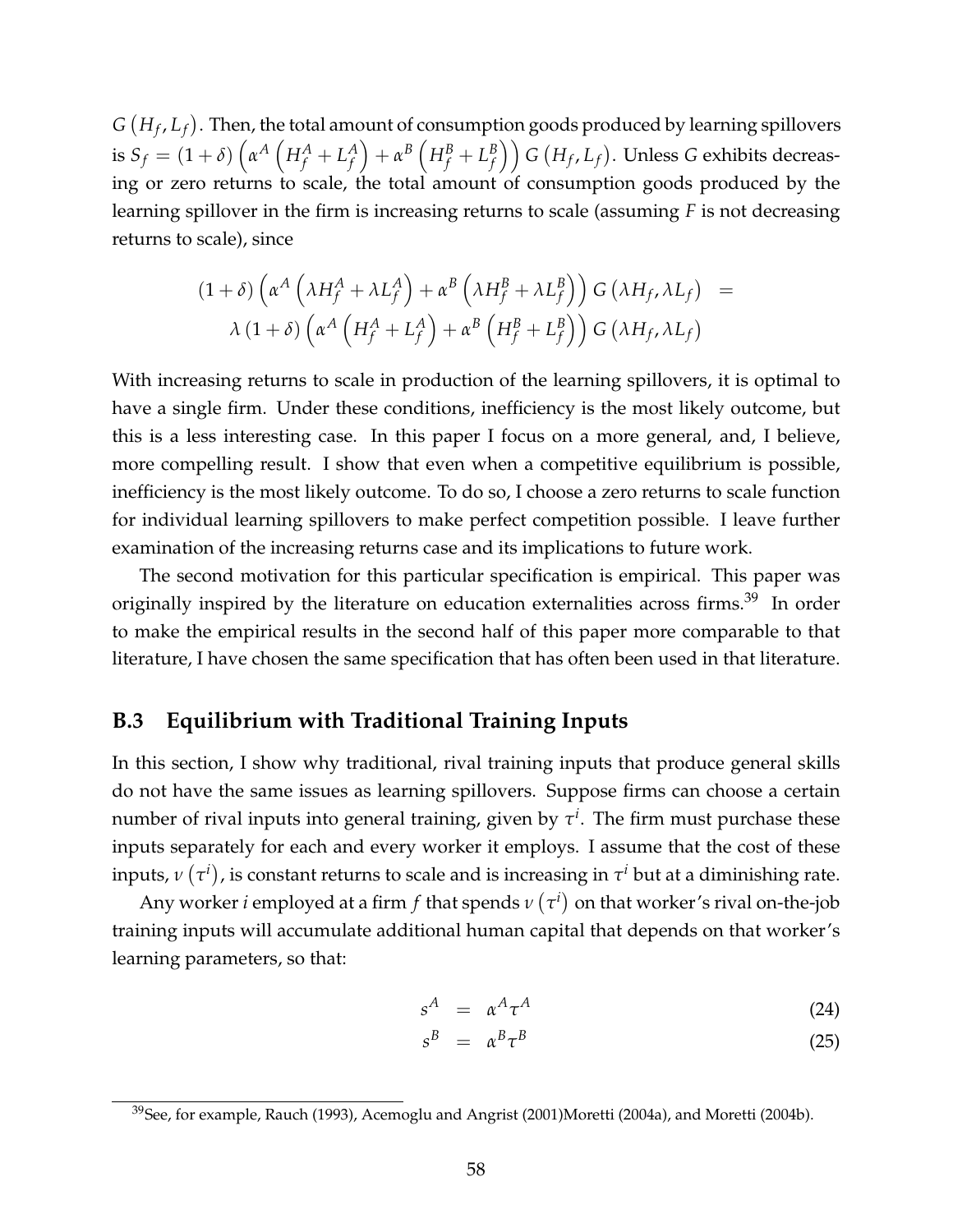As with learning spillovers, I assume the training increases productivity this period and also increases productivity next period, but subject to depreciation of skills given by *δ*.

#### **Pareto Efficient Solution**

The Pareto efficient problem solves for the optimal number of *A* types who go to college, denoted *MA*, and the optimal number of *B* types who go to college, denoted *M<sup>B</sup>* , and the optimal number of traditional training inputs,  $\tau^A$  and  $\tau^B$ .

$$
Max_{M^{A},M^{B}} \quad -\int_{0}^{M^{A}} 1di - \int_{0}^{M^{B}} 1di
$$
\n
$$
JF\left(\frac{M^{A} + M^{B}}{J}, \frac{I - M^{A} - M^{B}}{J}\right)
$$
\n
$$
+J\left((1+\delta)\alpha^{A}\tau^{A} - \nu(\tau^{A})\right)\frac{I}{2J}
$$
\n
$$
+J\left((1+\delta)\alpha^{B}\tau^{B} - \nu(\tau^{B})\right)\frac{I}{2J}
$$

The conditions defining the optimal number of college *A* types and college *B* types and optimal traditional training inputs are:

$$
M^{A} = F_{1} - F_{2}
$$
  
\n
$$
M^{B} = F_{1} - F_{2}
$$
  
\n
$$
(1 + \delta) \alpha^{A} = \nu' \left(\tau^{A}\right)
$$
  
\n
$$
(1 + \delta) \alpha^{B} = \nu' \left(\tau^{B}\right)
$$

## **Competitive Equilibrium**

## **B.3.1 Consumer Problem**

In the first period, consumers choose whether or not to go to college, taking wages, training options, and their own costs of college as given.

$$
\displaystyle\begin{array}{lll}Max & -\theta^ih^i+h^iw_f^{H^A}+\left(1-h^i\right)w_f^{L^A}+\delta\alpha^A\tau^A \\ \end{array}
$$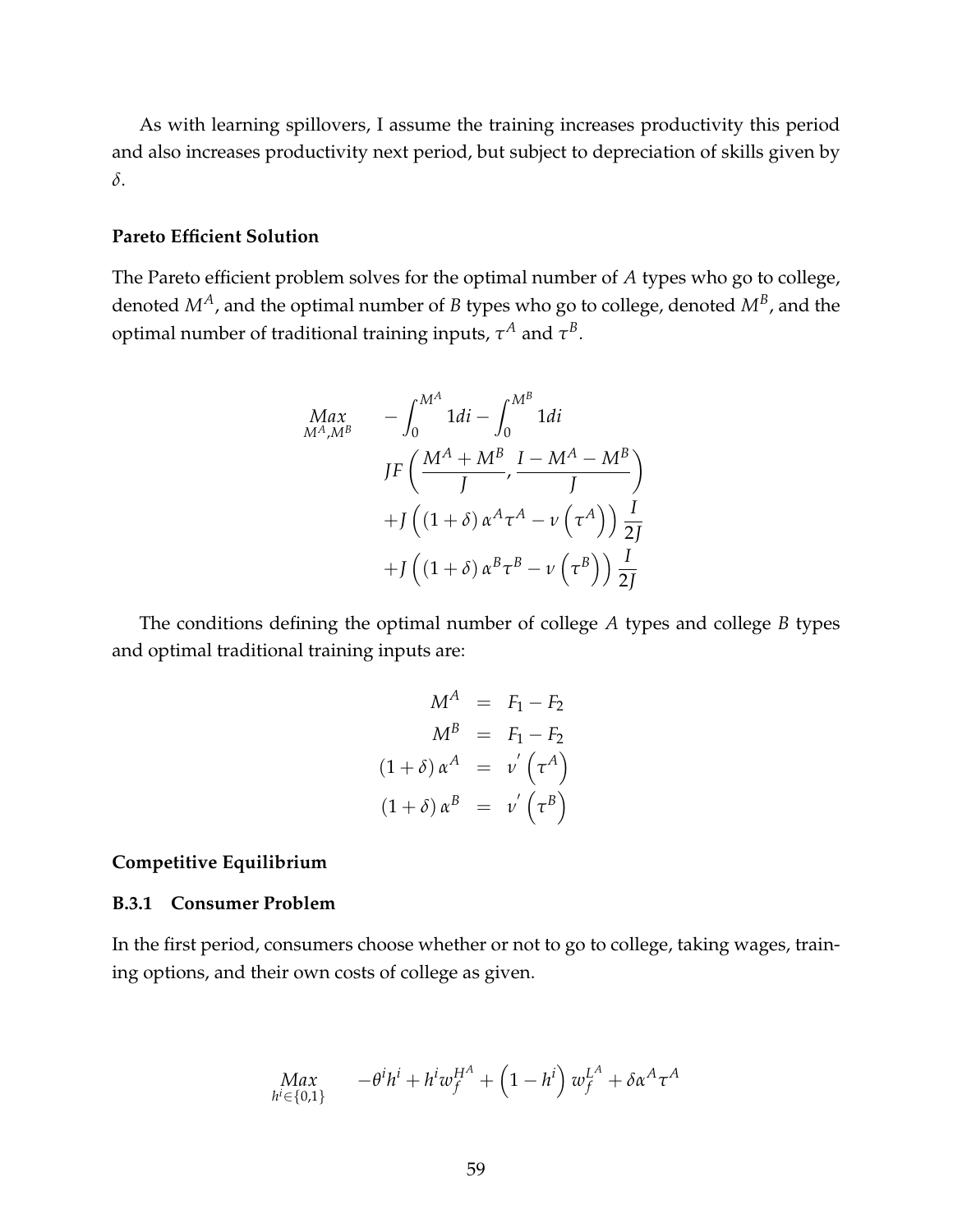$$
\displaystyle\begin{array}{lll}Max & -\theta^ih^i+h^iw_f^{HB}+\left(1-h^i\right)w_f^{L^B}+\delta\alpha^B\tau^B\\ \scriptstyle h^i\in\{0,1\} \end{array}
$$

Thus, *A* types choose to go to college if and only if

$$
\theta^i \leq w_f^{H^A} - w_f^{L^A}
$$

and *B* types choose to go to college if and only if

$$
\theta^i \leq w_f^{H^B} - w_f^{L^B}
$$

For the last individual of each type to go to college, these constraints hold with equality. Thus, the last *A* type to go to college, *MA*, solves

$$
M^A = w_f^{H^A} - w_f^{L^A}
$$

and the last  $B$  type to go to college,  $M^B$ , solves

$$
M^B = w_f^{H^B} - w_f^{L^B}
$$

In the second period, workers work at a given firm *f* if the total compensation provided by that firm exceeds their reservation compensation level,  $w^{H^A}$ ,  $w^{H^B}$ ,  $w^{L^A}$ , and  $w^{L^B}$ , which they take as given. These reservation compensations are determined in equilibrium. Total compensation provided by a given firm includes wages paid plus the training workers receive and consume in the third period. Training is subject to depreciation, given by *δ*.

$$
w_f^{H^A} + \delta \alpha^A \tau^A \geq w^{H^A}
$$
  
\n
$$
w_f^{H^B} + \delta \alpha^B \tau^B \geq w^{H^B}
$$
  
\n
$$
w_f^{L^A} + \delta \alpha^A \tau^A \geq w^{L^A}
$$
  
\n
$$
w_f^{L^B} + \delta \alpha^B \tau^B \geq w^{L^B}
$$

#### **B.3.2 Firm Problem**

Each firm demands an amount of each of the four types of workers in order to maximize their profits. They also account for the fact that they can trade off training inputs for wages, but that they incur a cost for the training inputs for each worker.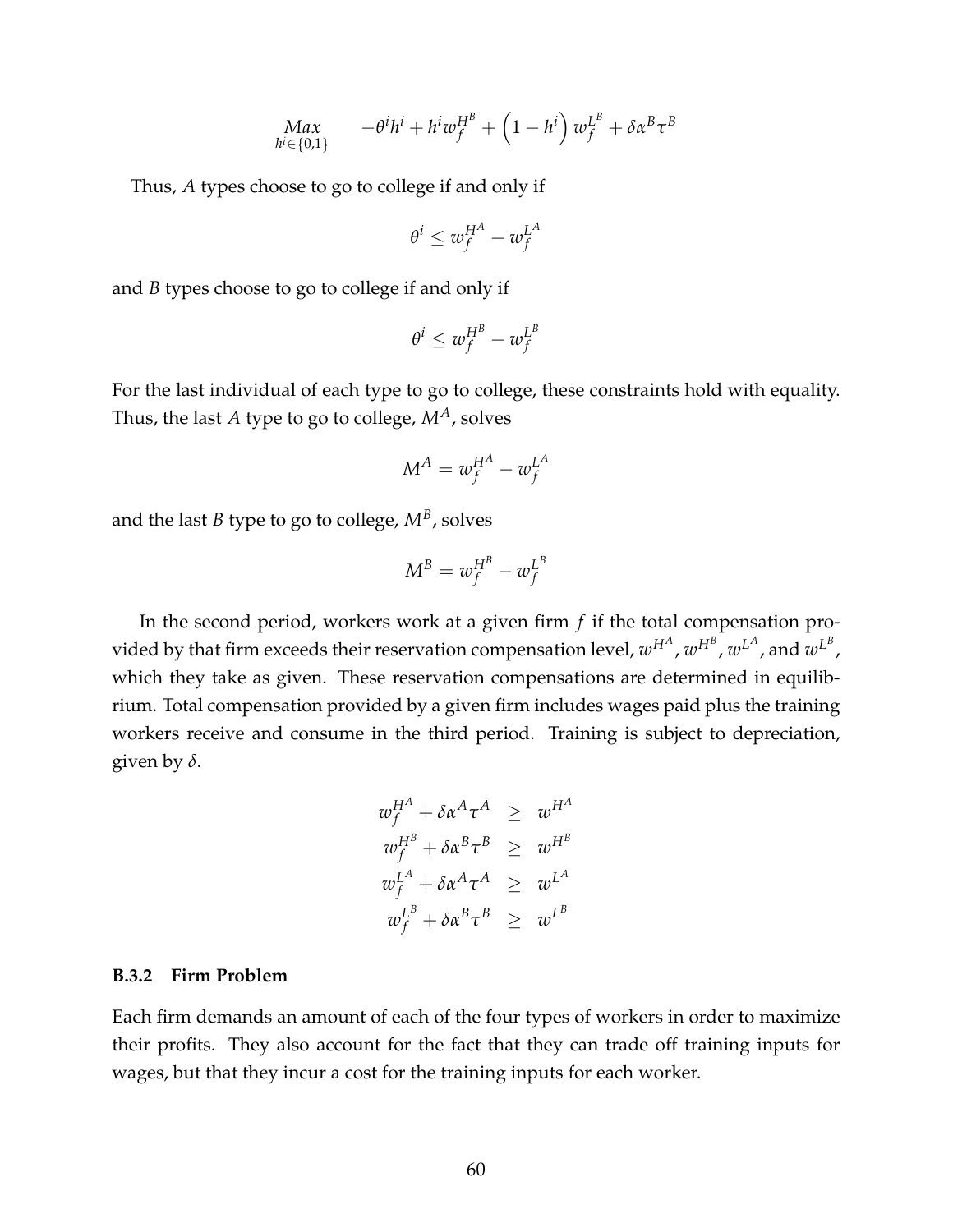Thus, firms solve

$$
Max_{H_f^A, H_f^B, L_f^A, L_f^B, \tau^A, \tau^B} \qquad F\left(H_f^A + H_f^B, L_f^A + L_f^B\right) - w^{H^A} H_f^A - w^{H^B} H_f^B - w^{L^A} L_f^A - w^{L^B} L_f^B
$$
  
+  $\left((1 + \delta) \alpha^A \tau^A - v \left(\tau^A\right)\right) \left(H_f^A + L_f^A\right)$   
+  $\left((1 + \delta) \alpha^B \tau^B - v \left(\tau^B\right)\right) \left(H_f^B + L_f^B\right)$ 

Taking first-order conditions defines the firm's demand for each type of worker by education level:

$$
w^{H^A} = F_1 + (1+\delta) \alpha^A \tau^A - \nu (\tau^A)
$$
  
\n
$$
w^{L^A} = F_2 + (1+\delta) \alpha^A \tau^A - \nu (\tau^A)
$$
  
\n
$$
w^{H^B} = F_1 + (1+\delta) \alpha^B \tau^B - \nu (\tau^B)
$$
  
\n
$$
w^{L^B} = F_2 + (1+\delta) \alpha^B \tau^B - \nu (\tau^B)
$$
  
\n
$$
(1+\delta) \alpha^A = \nu' (\tau^A)
$$
  
\n
$$
(1+\delta) \alpha^B = \nu' (\tau^B)
$$

#### **B.3.3 Equilibrium Definition**

A Walrasian equilibrium consists of type and education specific total compensation,  $w^{H^A}$  ,  $w^{L^A}, w^{H^B}, w^{L^B}$ , a choice of traditional training inputs by type,  $\tau^A$  and  $\tau^B$ , and consumption bundles and a choice of human capital for each individual,  $(c_1^i)$  $i_1$ ,  $c_2^i$  $\frac{i}{2}$ ,  $c^i_{\hat{z}}$  $\binom{i}{3}$ ,  $h^i$ )<sub>i∈I</sub> such that:

- 1. Firms maximize profits given equilibrium compensation and worker's participation constraints;
- 2. Individuals maximize utility given wages and training inputs; and
- 3. Markets Clear:

$$
\int_{i=0}^{I} c_{1}^{i} + \int_{i=0}^{I} c_{2}^{i} + \int_{i=0}^{I} c_{3}^{i} = -\int_{0}^{M^{A}} idi - \int_{0}^{M^{B}} idi
$$
  
+
$$
JF\left(\frac{M^{A} + M^{B}}{J}, \frac{I - M^{A} - M^{B}}{J}\right) + \alpha^{A} \frac{M^{A} + M^{B}}{J} \frac{I}{2}
$$
  
+
$$
\alpha^{B} \frac{M^{A} + M^{B}}{J} \frac{I}{2} + \left((1 + \delta) \alpha^{B} \tau^{B} - \nu \left(\tau^{B}\right)\right) \frac{I}{2} +
$$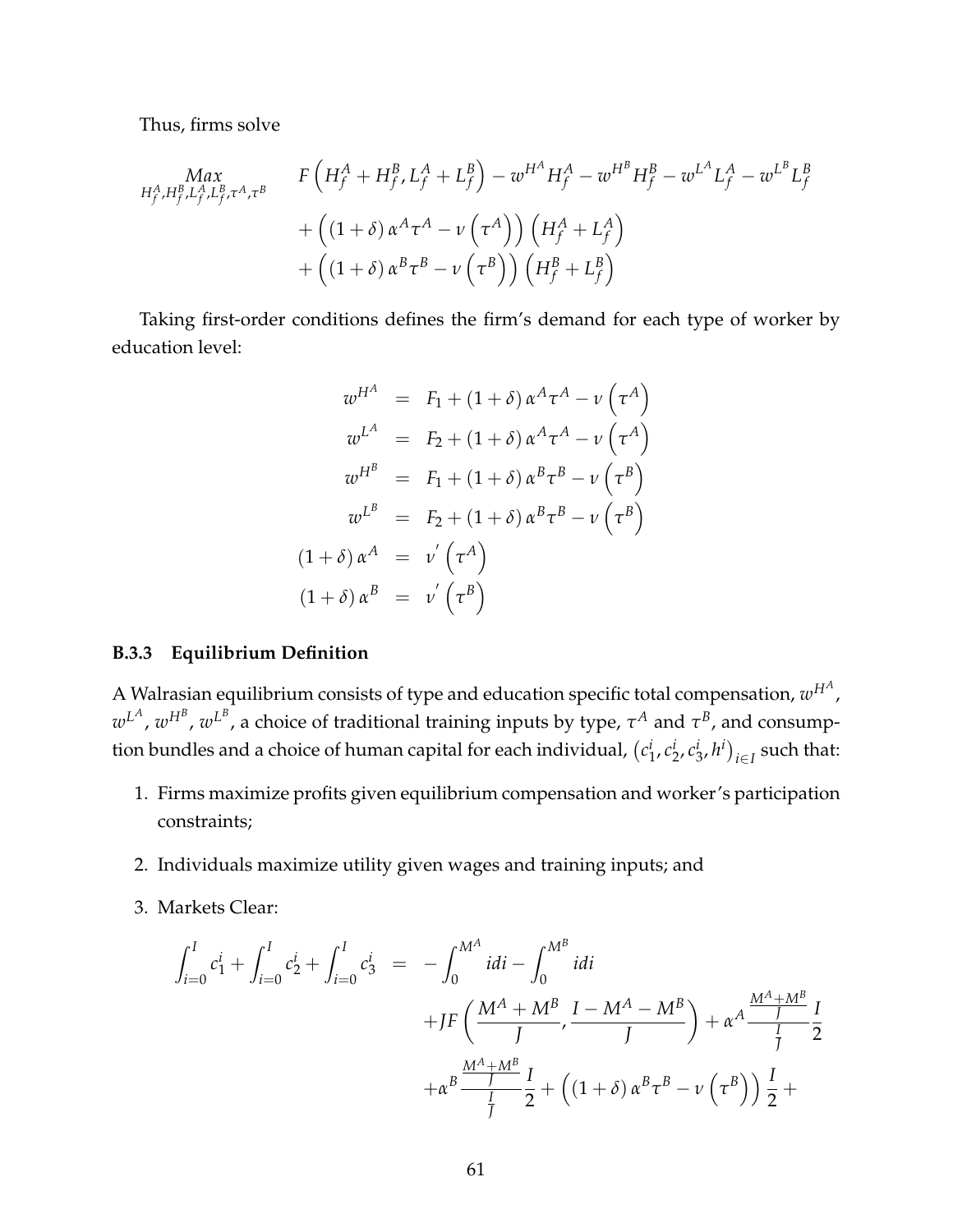$$
\delta\left((1+\delta)\alpha^{A}\tau^{A} - \nu\left(\tau^{A}\right)\right)\frac{I}{2}
$$
\n
$$
J H_{f}^{A} = M^{A}
$$
\n
$$
J L_{f}^{A} = \frac{I}{2} - M^{A}
$$
\n
$$
J H_{f}^{B} = M^{B}
$$
\n
$$
J L_{f}^{B} = \frac{I}{2} - M^{B}
$$

## **B.3.4 Equilibrium Solution**

Consider the following equilibrium compensation amounts:

$$
w^{H^A} = F_1 + (1+\delta) \alpha^A \tau^A - \nu \left(\tau^A\right)
$$
  
\n
$$
w^{L^A} = F_2 + (1+\delta) \alpha^A \tau^A - \nu \left(\tau^A\right)
$$
  
\n
$$
w^{H^B} = F_1 + (1+\delta) \alpha^B \tau^B - \nu \left(\tau^B\right)
$$
  
\n
$$
w^{L^B} = F_2 + (1+\delta) \alpha^B \tau^B - \nu \left(\tau^B\right)
$$
  
\n
$$
(1+\delta) \alpha^A = \nu' \left(\tau^A\right)
$$
  
\n
$$
(1+\delta) \alpha^B = \nu' \left(\tau^B\right)
$$

Imposing these prices individuals go to college provided the following conditions hold:

$$
\begin{array}{rcl}\n\theta^i & \leq & F_1 - F_2 \\
\theta^i & \leq & F_1 - F_2\n\end{array}
$$

For the last individual to get education, these conditions hold with equality:

$$
M^A = F_1 - F_2
$$
  

$$
M^B = F_1 - F_2
$$

and the solution for the traditional training inputs is

$$
(1+\delta)\,\alpha^A = v'\left(\tau^A\right)
$$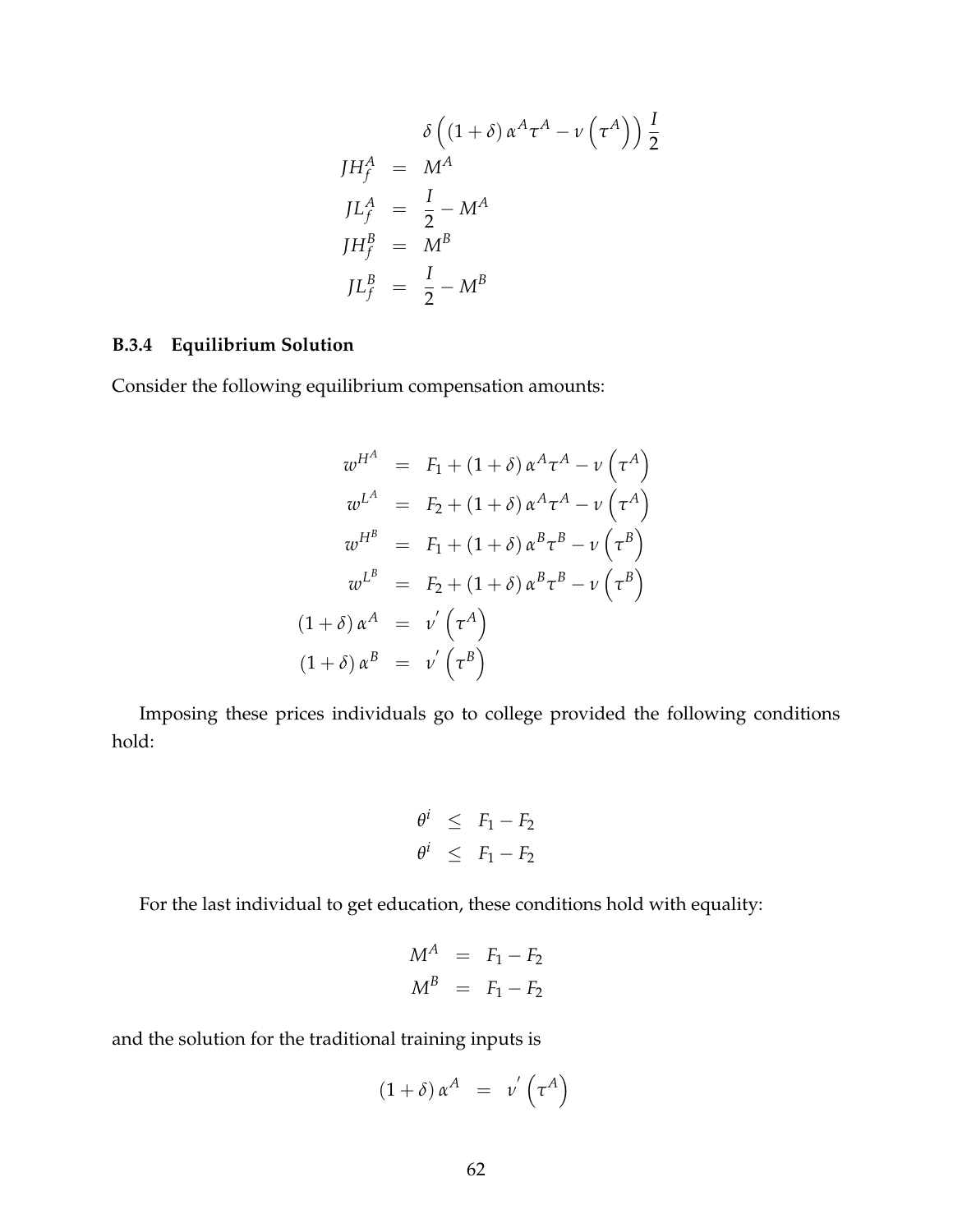$$
(1+\delta)\,\alpha^B = v'\left(\tau^B\right)
$$

These results are identical to the Pareto efficient solution for education and traditional training inputs, so the competitive equilibrium is efficient. Asymmetric information is no longer an issue with the traditional training inputs application because individuals will not choose to lie about their learning type. This is due to the fact that instead of effectively charging individuals different prices for the same quantity of exposure, here firms are charging different prices for different quantities of training inputs. For this reason, it is incentive compatible for individuals to select the appropriate package of training inputs and accompanying wage deductions. Thus, the competitive equilibrium with traditional inputs is efficient even when there is asymmetric information, as we would expect given the results in [Becker](#page-32-0) [\(2009\)](#page-32-0).

# **C Estimation Appendix**

## **C.1 Upward Bias in Estimates of Social Return Functions and Solution**

I start by briefly summarizing the problem. $40$  I am trying to get an unbiased estimate of  $\pi_1$  in

<span id="page-63-0"></span>
$$
w_{it} = \pi_0 h_i + \pi_1 \bar{H}_{ft-1}
$$
 (26)

Recall that  $h_i$  represents the individual's education, while  $\bar{H}_{ft-1}$  represents the average education in the firm.

To start with, this equation, in the terminology of [Manski](#page-33-0) [\(1993\)](#page-33-0), identifies exogenous peer effects, and is not subject to all of the concerns that plague outcome on outcome regressions of peer effects. This follows since education is predetermined and the group average is assumed to affect later outcomes. However, as originally pointed out in [Griliches](#page-32-1) [\(1977\)](#page-32-1) and extended to the peer effects framework in [Acemoglu and Angrist](#page-31-0) [\(2001\)](#page-31-0), significant challenges remain. They show that a simple derivation yields the following solution for the coefficients:

<span id="page-63-1"></span>
$$
\pi_0 = \frac{\psi_0 - \psi_1 R^2}{1 - R^2} \n\pi_1 = \frac{\psi_1 - \psi_0}{1 - R^2}
$$
\n(27)

<sup>40</sup>For a more detailed description, see [Angrist](#page-31-1) [\(2014\)](#page-31-1).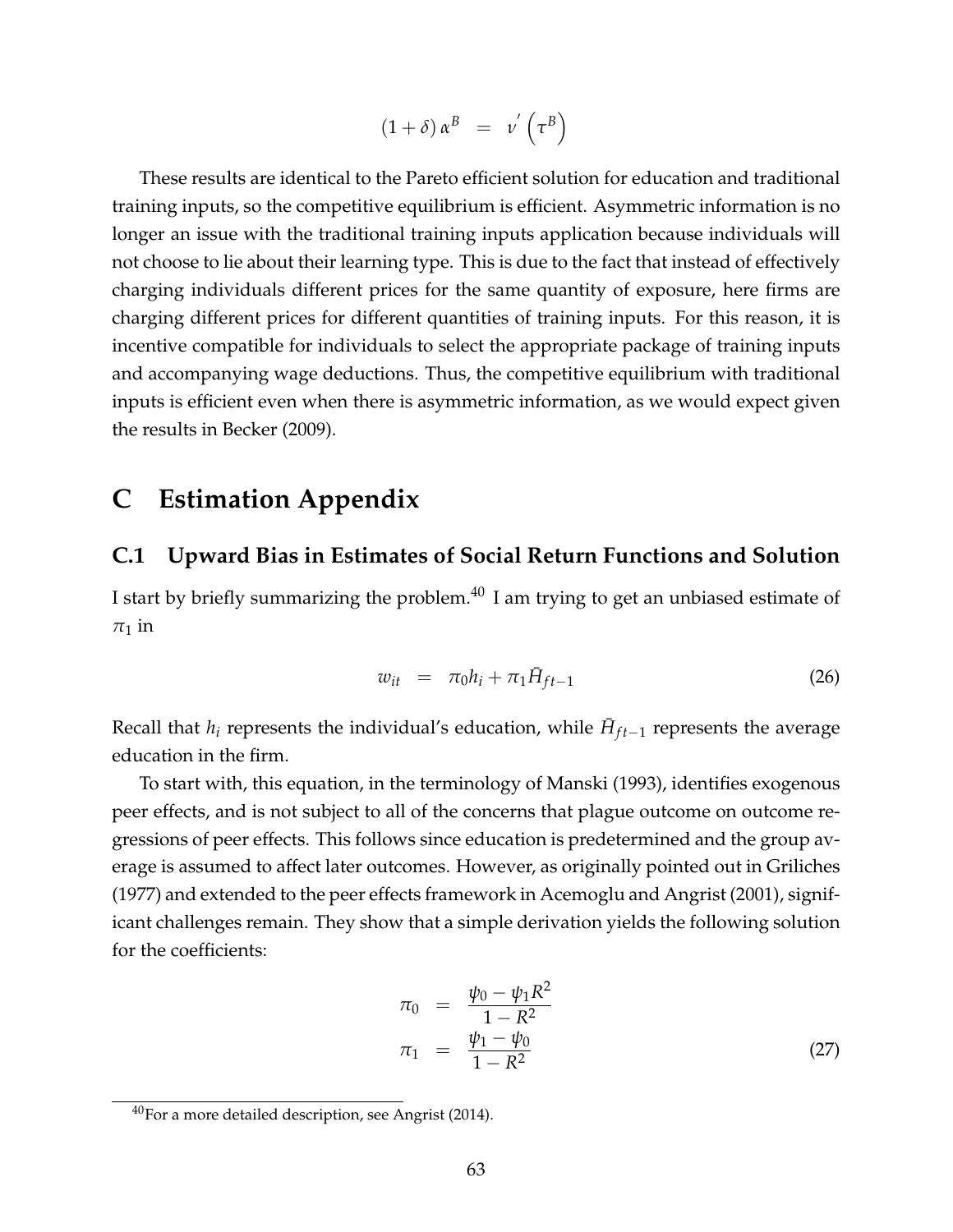Where  $R^2$  is the first-stage R-squared from two-stage least squares estimation using average education in the firm $\times$ year dummies as instruments for a given worker's own education,  $\psi_0$  is the ordinary least squares (OLS) coefficient of education in equation [26,](#page-63-0) excluding average education, and  $\psi_1$  is the 2SLS estimate of education, instrumented with the average education in the firm/year. Thus, I will find positive peer effects if the 2SLS estimate of the impact of  $h_i$  on  $w_{it}$  using  $\bar{H}_{ft-1}$  as dummies for  $h_i$  differs for any reason from a simple OLS estimate of the impact of  $h_i$  on  $w_{it}$ . In particular, if there is measurement error in  $h_i$ , then I will find  $\pi_1 > 0$  even in the absence of peer effects.

[Angrist](#page-31-1) [\(2014\)](#page-31-1) argues this concern is first-order in the peer effects literature. He proposes all papers on peer effects should meet two conditions: "the first is a clear distinction between the subjects of a peer effects investigation on the one hand and the peers who potentially provide the mechanism for causal effects on these subjects on the other. This distinction eliminates mechanical links between own and peer characteristics, making it easier to create or to isolate variation in peer characteristics that is independent of subject's own characteristics. The second is a set-up where fundamental OLS and 2SLS parameters  $[\psi_0$  and  $\psi_1$ , in my notation] can be expected to produce the same results in the absence of peer effects" (p. 9).

#### **Fixed Effects as a Solution**

To formally show that fixed effects addresses this issue, I re-derive equation [27](#page-63-1) with fixed effects for worker×workplace spells. $^{41}$  $^{41}$  $^{41}$ 

Rewrite equation [26](#page-63-0) as follows:

<span id="page-64-0"></span>
$$
w_{it} = \pi_0 \tau_i + (\pi_0 + \pi_1) \bar{H}_{ift-1} + \xi_i
$$
 (28)

where  $\tau_i = h_i - \bar{H}_{ift-1}$ . Now add fixed effects for worker×workplace spells to equation [28:](#page-64-0)

<span id="page-64-1"></span>
$$
w_{it} - \bar{w}_{it} = \pi_0 (\tau_i - \bar{\tau}_i) + (\pi_0 + \pi_1) (\bar{H}_{ift-1} - \bar{H}_{if}) + \xi_i
$$
 (29)

where

$$
(\tau_i - \bar{\tau}_i) = (h_i - \bar{H}_{ift-1}) - (\bar{h}_i - \bar{H}_{if})
$$
  
=  $\bar{H}_{if} - \bar{H}_{ift-1}$  (30)

And equation [29](#page-64-1) becomes

<sup>&</sup>lt;sup>41</sup>The derivation is equivalent with individual fixed effects alone.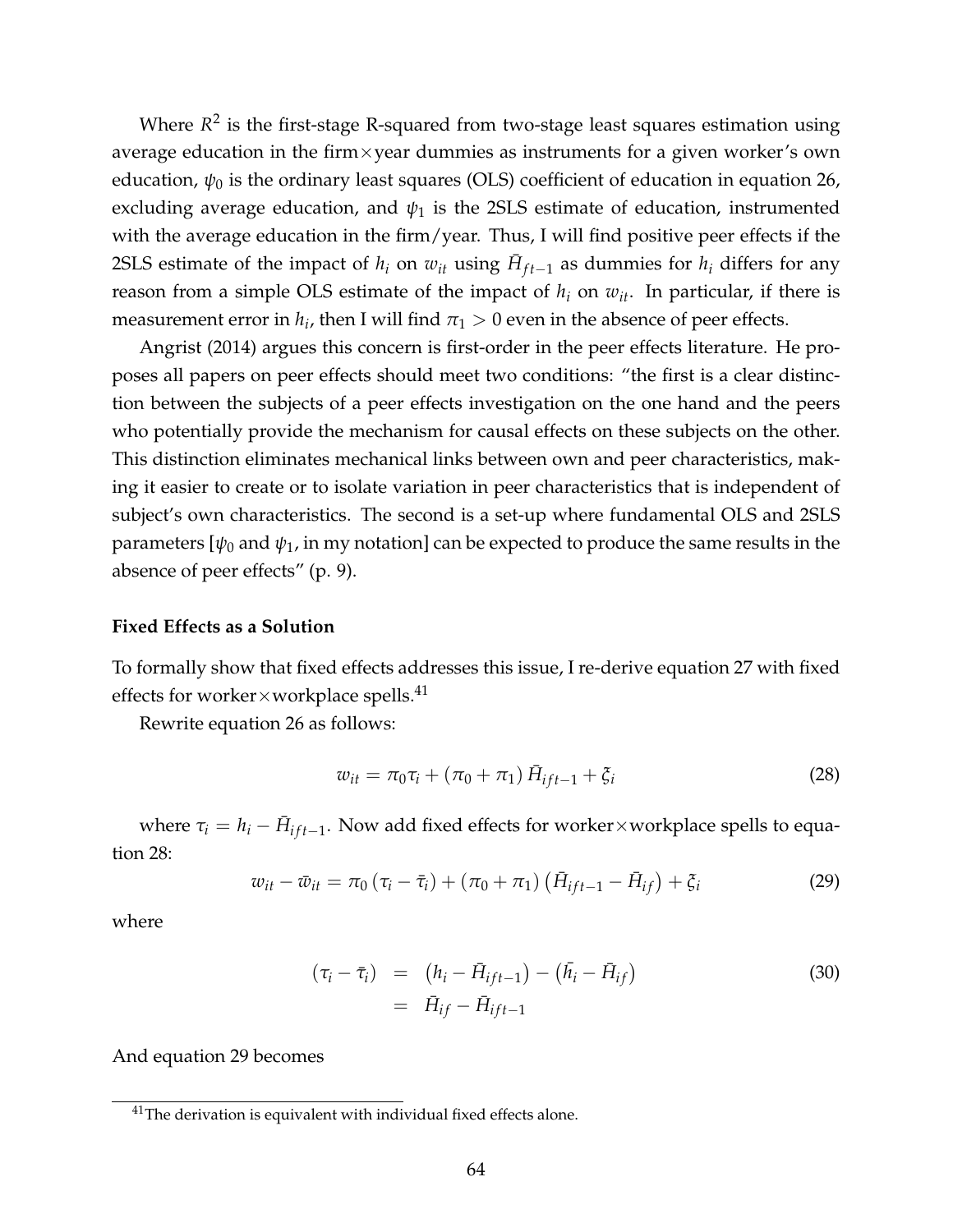$$
w_{it} - \bar{w}_{it} = \pi_0 \left( \bar{H}_{if} - \bar{H}_{ift-1} \right) + (\pi_0 + \pi_1) \left( \bar{H}_{ift-1} - \bar{H}_{if} \right) + \xi_i \tag{31}
$$

$$
= \pi_1 \left( \bar{H}_{ift-1} - \bar{H}_{if} \right) \tag{32}
$$

Then,

$$
\pi_1 = \frac{C\left(\left(\bar{H}_{ift-1} - \bar{H}_{if}\right), \left(w_{it} - \bar{w}_{it}\right)\right)}{V\left(\left(\bar{H}_{ift-1} - \bar{H}_{if}\right)\right)}
$$
(33)

which is precisely the desired result. In the absence of peer effects, and excluding endogeneity concerns, I will find that  $\pi_1 = 0$ .

To show that this approach works using the data, I have replicated Table 3 from [An](#page-31-1)[grist](#page-31-1) [\(2014\)](#page-31-1). My columns 1–3 and 5–7 estimate identical regressions to those in Angrist's paper. Specifically, in the first column I estimate the effect of a college degree on wages. In the second column, I estimate the effect of average education at the municipality level on wages.<sup>[42](#page-0-0)</sup> In the third column, I estimate the effect of both average education and given worker's own schooling (college degree or not) on wages.

In columns 5–7, I repeat the exercise in columns 1--3 but add in measurement error on own schooling. As in [Angrist](#page-31-1) [\(2014\)](#page-31-1), this biases the estimates of peer effects (the coefficient on average education $\times$ municipality) upward. This demonstrates the purely mechanical positive effect (driven by measurement error) we expect to get when estimating peer effects.

I now draw your attention to the estimates with fixed effects in columns 4 and 8. In column 4, I estimate a fixed effects specification without measurement error. In column 8, I estimate the fixed effects specification with measurement error. In contrast to the original regression, the introduction of measurement error now biases the coefficient downward, as we would normally expect.

 $^{42}$ I use average education in the municipality instead of average education in the firm because this variable makes my table more directly comparable to Angrist's table.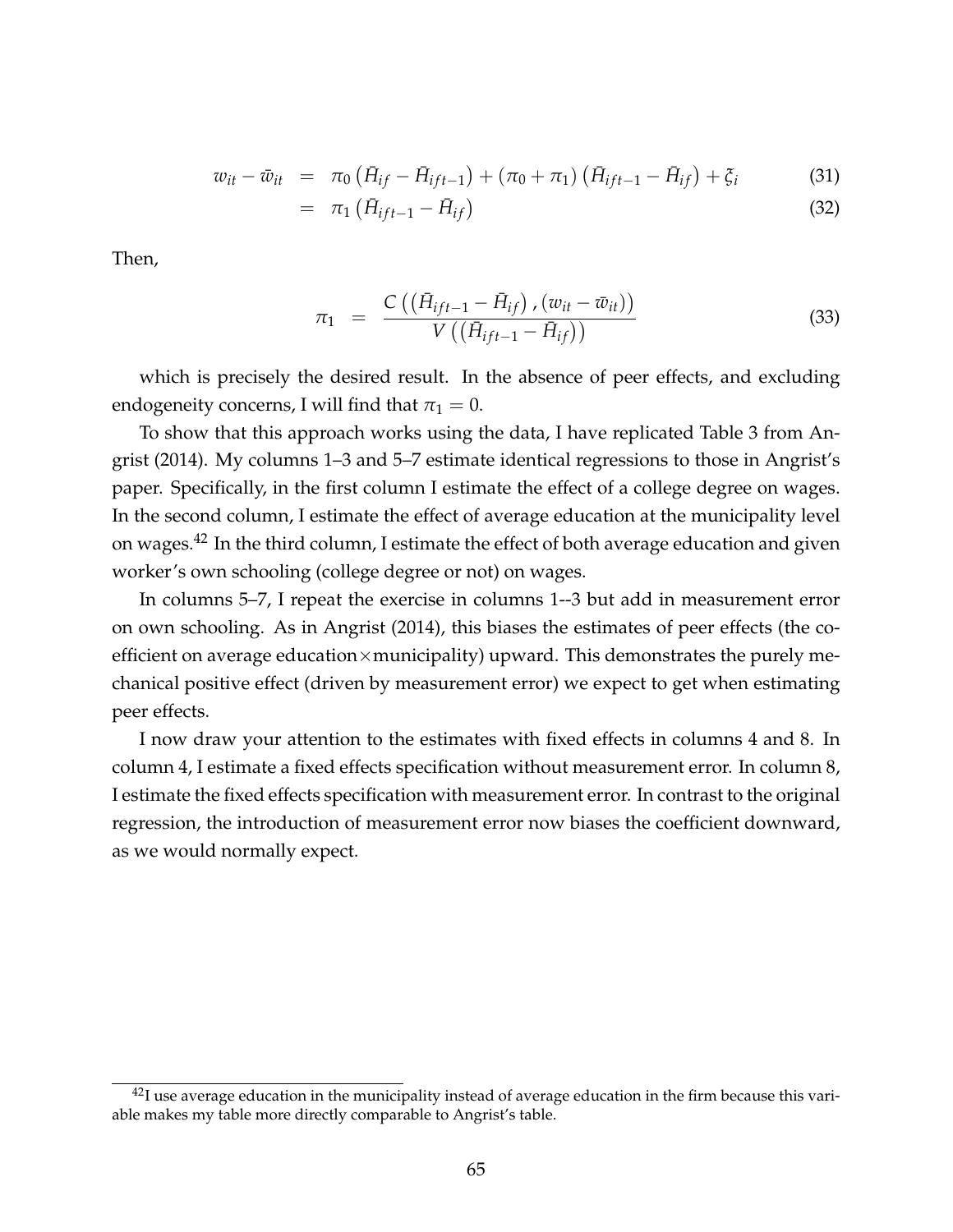|                      |         | Reported schooling |         |                     | With reliability 0.7 |         |         |                          |  |  |
|----------------------|---------|--------------------|---------|---------------------|----------------------|---------|---------|--------------------------|--|--|
|                      |         | $\left( 2\right)$  | (3)     | $\scriptstyle{(4)}$ | (5)                  | (6)     |         | (8)                      |  |  |
| Own schooling        | 0.274   |                    | 0.266   |                     | 0.136                |         | 0.129   | $\overline{\phantom{a}}$ |  |  |
|                      | (0.006) |                    | (0.007) | -                   | (0.005)              |         | (0.005) |                          |  |  |
| Municipality average |         | 0.454              | 0.173   | 0.350               |                      | 0.404   | 0.275   | 0.113                    |  |  |
| schooling            |         | (0.049)            | (0.051) | (0.021)             |                      | (0.041) | (0.043) | (0.008)                  |  |  |
| First stage R2       |         | 0.1115             |         |                     |                      | 0.1113  |         |                          |  |  |

Table C.1: Empirical Support for Estimation Approach

Notes: The dependent variable is log monthly wage. Standard errors, clustered on municipality, are reported in parentheses. All models include county of residence and year effects. Average education at the municipality level is computed using the sample (not the full population). The sample consists of 2,393,573 men from 1985 to 2012.

Note the conditions that must be met for this approach to work. First, *h<sup>i</sup>* must be fixed within a worker $\times$ workplace spell. This requirement will always hold in my setting, provided either work or school is full time. However, it may not hold in other settings, in which case the term does not drop out and the result no longer holds.

Second, the peer effect,  $\bar{H}_{ift-1}$ , must vary over time. Otherwise the right-hand side consists only of the error term (absent additional controls). This amounts to a requirement that there is sufficient variation in peers, holding the subject's characteristics constant. This also may not hold in many other settings. In particular, this does not generally hold in a school setting, where classes are assigned at the start of the year but there is generally no variation thereafter, conditional on holding the student $\times$ class match fixed.

Third, one must have repeated observations on individuals, and also have corresponding repeated observations on all of their peers. This is obvious, but it is worth pointing out as it is arguably quite demanding in terms of data, and in some settings may not be available.

## **C.2 Estimation of Firm and Worker Fixed Effects**

The identification and estimation of firm, worker, and time fixed effects was pioneered by [Abowd, Kramarz, and Margolis](#page-31-2) [\(1999\)](#page-31-2).<sup>[43](#page-0-0)</sup> As pointed out in that paper, identification is obtained using a "connected set" of firms linked by workers who have moved between the firms. The major assumption underlying the identification result is that mobility is exogenous conditional on the controls, including time-invariant firm and worker character-

<sup>&</sup>lt;sup>43</sup>More recently, [Card, Heining, and Kline](#page-32-2) [\(2013\)](#page-32-2) used the approach to decompose rising inequality in West Germany into the firm and worker specific components.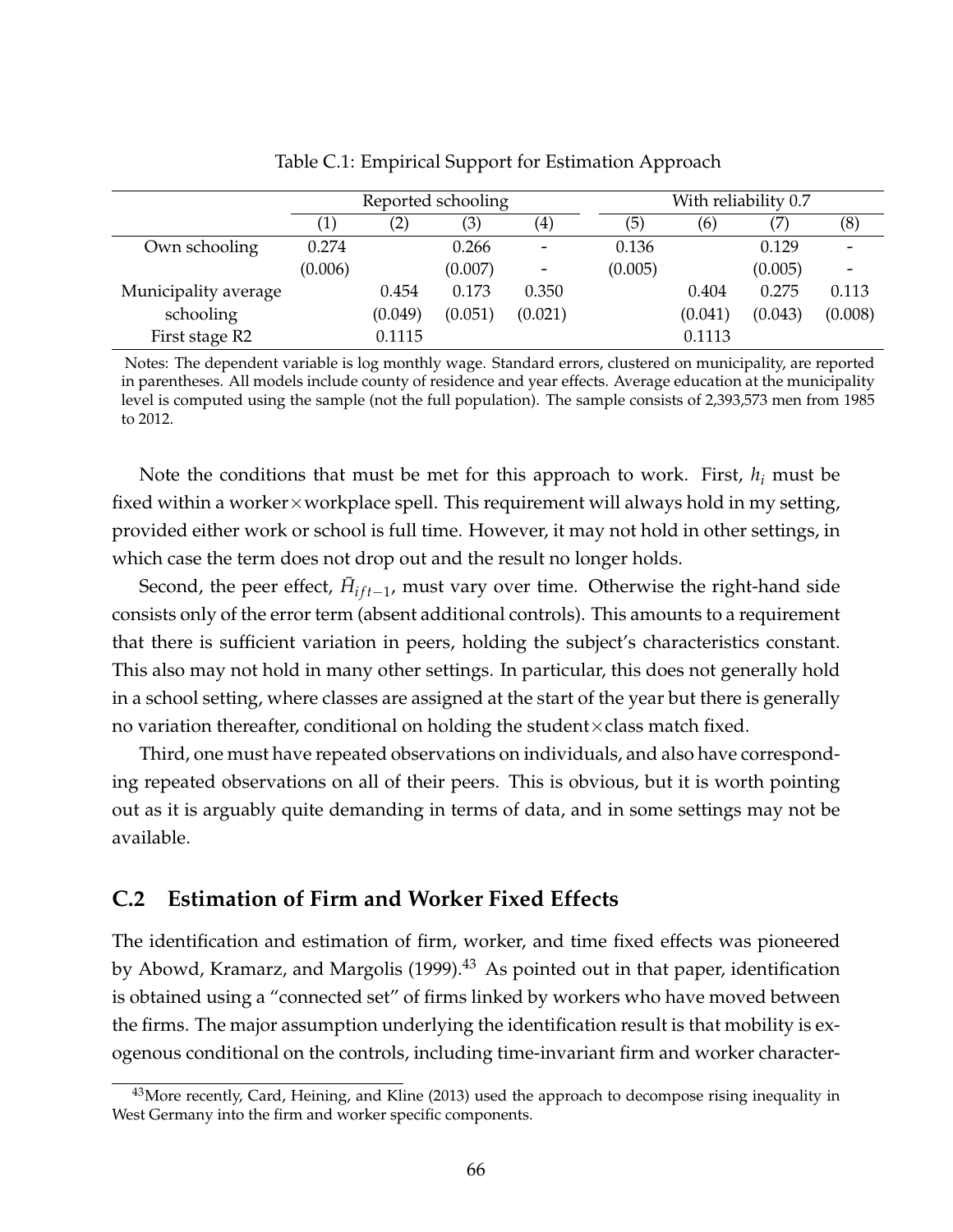istics. However, estimation remains technically more challenging than simpler, two-way fixed effects models. The issue is that if one wishes to recover the fixed effects themselves, the number of parameters becomes very large (in particular, one must estimate fixed effects for every firm). Additionally, there is an issue with sparse matrices, since only a few workers (relative to the population) work for any given firm, resulting in a majority of 0 values for each firm dummy.

To estimate the results in this paper, I implement the user-written Stata command a2reg, which estimates the model as described in [Abowd and Kramarz](#page-31-3) [\(1999\)](#page-31-3).<sup>[44](#page-0-0)</sup> I estimate the problem in two parts. First, I run a regression of log wages on dummies for year, county $\times$ year, industry $\times$ year, married, and number of children. I then save the residuals from this regression. Next, I use a2reg to estimate a regression of residualized wages this period on average education in the firm last period. Note that a2reg requires all variables to be non-missing. Thus, after the first step above, I drop all observations with missing values of either average education of coworkers last period, workplace, or residual wage this period.

To obtain standard errors, a2reg requires a user written bootstrap. I thus also program a bootstrap that runs over the entire procedure.<sup>[45](#page-0-0)</sup>

<sup>&</sup>lt;sup>44</sup> Amine Ouazad, Program for the Estimation of Two-Way Fixed Effects, available at http://personal.lse.ac.uk/ouazad/, 2007.

<sup>&</sup>lt;sup>45</sup>I produced the standard errors using 50 bootstraps.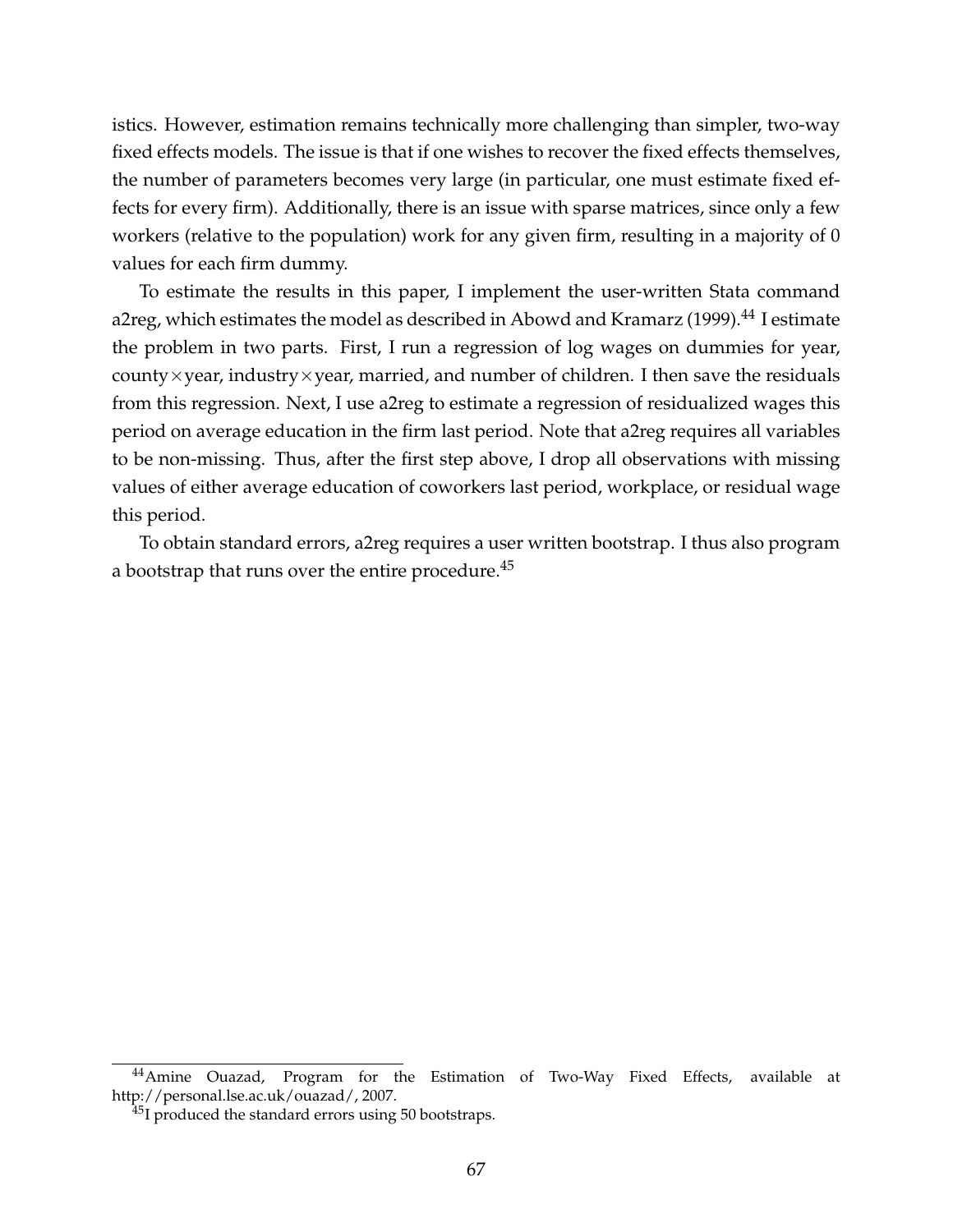# **D Data Appendix**

| Variable                             | Source                                       | <b>Notes</b>                                                                                                                                                                                                             |  |  |  |  |  |
|--------------------------------------|----------------------------------------------|--------------------------------------------------------------------------------------------------------------------------------------------------------------------------------------------------------------------------|--|--|--|--|--|
| Income                               | RAMS, Statistics<br>Sweden, 1985-2012        | Described in detail in the main text (see<br>Section 4).                                                                                                                                                                 |  |  |  |  |  |
| Average<br>education of<br>coworkers | LOUISE, Statistics<br>Sweden, 1985--2012     | Described in detail in the main text (see<br>Section 4).                                                                                                                                                                 |  |  |  |  |  |
| Firm ID                              | <b>RAMS, Statistics</b><br>Sweden, 1985-2012 | The firm ID comes in two levels: the firm<br>ID and the workplace ID. I use the<br>workplace ID for the main analysis, but<br>also have used firm×worker fixed<br>effects in robustness checks.                          |  |  |  |  |  |
| Worker ID                            | <b>RAMS, Statistics</b><br>Sweden, 1985-2012 |                                                                                                                                                                                                                          |  |  |  |  |  |
| <b>Wages</b>                         | Arb, Statistics<br>Sweden, 1985-2011         | Private employee wages for firms with<br>over 50 employees. Includes people who<br>had hourly wages and were employed at<br>companies/organizations in the private<br>sector                                             |  |  |  |  |  |
| <b>Wages</b>                         | Tjm, Statistics<br>Sweden, 1985-2011         | Private official wages for firms with over<br>500 employees. Includes people who<br>had a monthly salary and worked at a<br>company/organization in the private<br>sector                                                |  |  |  |  |  |
| <b>Wages</b>                         | Kommun, Statistics<br>Sweden, 1985--2011     | Public employee wages at the local level.<br>People employed in the primary sector<br>who had local wage settlement                                                                                                      |  |  |  |  |  |
| <b>Wages</b>                         | Landkomm,<br>Statistics Sweden,<br>1985-2011 | Public employee wages at the county<br>council level. People employed in the<br>county councils whose wages were<br>governed by county councils' general<br>provisions of the collective agreement<br>for civil servants |  |  |  |  |  |
| Wages                                | Stat, Statistics<br>Sweden, 1985-2011        | Governmental public employee wages.<br>People employed in the state sector who<br>received state-regulated wages                                                                                                         |  |  |  |  |  |

|  | Table D.1: Variable Descriptions |
|--|----------------------------------|
|  |                                  |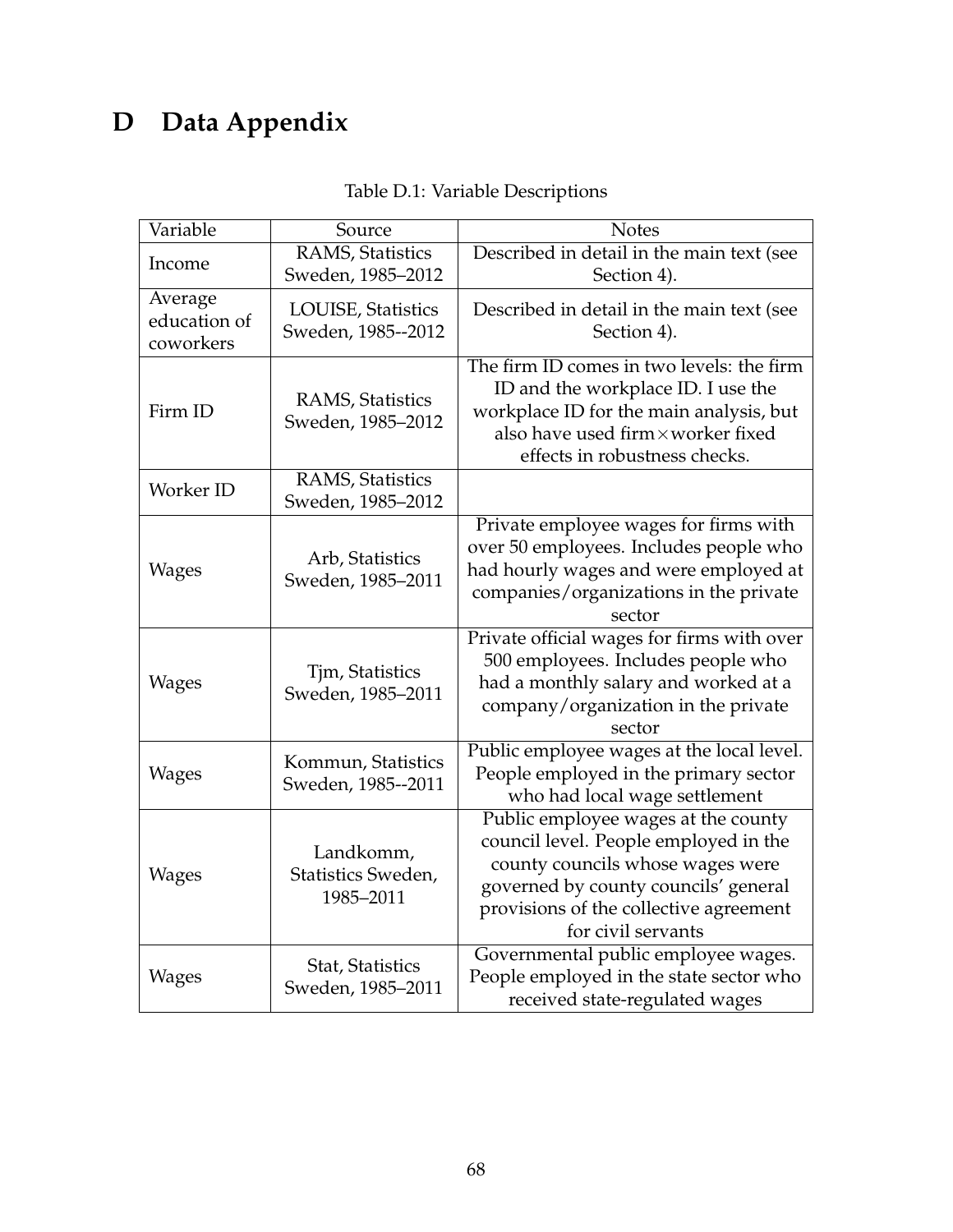# Table D.2: Variable Descriptions

| Variable                                 | Source                                          | <b>Notes</b>                                                                                                                                                                           |
|------------------------------------------|-------------------------------------------------|----------------------------------------------------------------------------------------------------------------------------------------------------------------------------------------|
| Married                                  | LOUISE, Statistics<br>Sweden, 1985-2012         | All years past 1990                                                                                                                                                                    |
| Male                                     | <b>LOUISE</b> , Statistics<br>Sweden, 1985-2012 |                                                                                                                                                                                        |
| Education                                | <b>LOUISE</b> , Statistics<br>Sweden, 1985-2012 | Only available in relatively coarse<br>categories.                                                                                                                                     |
| Number of                                | <b>LOUISE</b> , Statistics                      |                                                                                                                                                                                        |
| children                                 | Sweden, 1985-2012                               |                                                                                                                                                                                        |
| Industry                                 | <b>RAMS, Statistics</b><br>Sweden, 1985-2012    | 17 industry categories in total.                                                                                                                                                       |
| County                                   | LOUISE, Statistics<br>Sweden, 1985-2012         | There are 21 counties.                                                                                                                                                                 |
| Municipality                             | <b>LOUISE</b> , Statistics<br>Sweden, 1985-2012 | There are currently 290 current<br>municipalities in Sweden. However,<br>there have been important revisions<br>over time, which I accounted for when<br>constructing the data.        |
| <b>CPI</b>                               | <b>Statistics Sweden</b>                        | CPI is the deflation variable used to<br>deflate monthly income and wages in<br>the data. Throughout, I deflate the<br>monthly income/wage variables so they<br>are given in 2012 SEK. |
| Bartik shocks                            | <b>Statistics Sweden</b>                        |                                                                                                                                                                                        |
| Occupation<br>ranking by<br>interactions | $O*Net$                                         | See Tables D.3 and D.4                                                                                                                                                                 |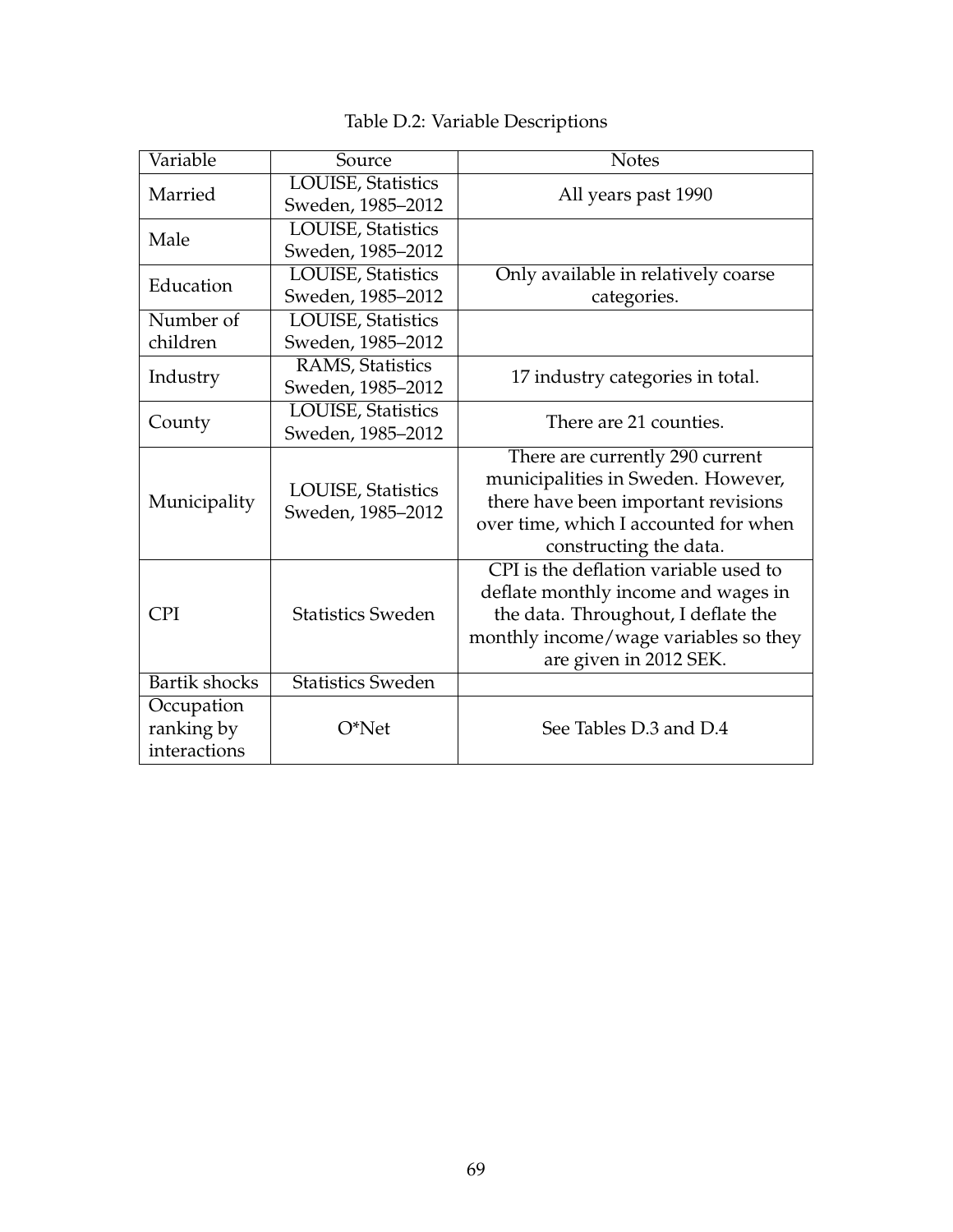<span id="page-70-0"></span>

| O*NET Codes             |                                                           | $\overline{1}$         | $\Xi$                                                                                | 15, 17-1000, 17-2000                                                               | 19-1000, 19-2000, 29-1000                                                   | 25-1000:25-3000 (excluding<br>25-1190) | 19-3000, 21, 23-1000,<br>25-4000:25-9000,<br>27-2000:27-4000<br>17-3000                                                                                              |                                                                | 19-4000, 29-2000, 29-9000,<br>31                                                                                                                                                               | 25-1190                             | 23-2000, 33                                           | 43-1000, 43-5000, 43-9000                                                                                                                                                                                                            |
|-------------------------|-----------------------------------------------------------|------------------------|--------------------------------------------------------------------------------------|------------------------------------------------------------------------------------|-----------------------------------------------------------------------------|----------------------------------------|----------------------------------------------------------------------------------------------------------------------------------------------------------------------|----------------------------------------------------------------|------------------------------------------------------------------------------------------------------------------------------------------------------------------------------------------------|-------------------------------------|-------------------------------------------------------|--------------------------------------------------------------------------------------------------------------------------------------------------------------------------------------------------------------------------------------|
| SOC/O*NET Category Name | No comparable category found, used as omitted<br>category | Management occupations | Management occupations (does not distinguish<br>between large and small enterprises) | Architecture and engineering occupations<br>Computer and mathematical occupations; | Life, physical occupations; Health diagnosing and<br>treating practitioners | Education and training occupations     | Social science occupations; Community and social<br>services occupations; Legal occupations; Library<br>occupations; Entertainment, sports, and media<br>occupations | Drafters, engineering technicians, and mapping<br>technicians  | Life, physical and social science technicians; Health<br>healthcare practitioners and technical occupations;<br>diagnosing and treating practitioners; Other<br>Healthcare support occupations | Education and training occupations  | Legal support workers; Protective service occupations | workers; Material recording, scheduling, dispatching<br>Supervisors of office and administrative support<br>Administrative Assistants; Other office and<br>and distributing workers; Secretary and<br>administrative support workers |
| <b>SSYK</b><br>Code     | 11                                                        | 12                     | 13                                                                                   | $\overline{21}$                                                                    | 22                                                                          | 23                                     | 24                                                                                                                                                                   | $\overline{31}$                                                | 32                                                                                                                                                                                             | 33                                  | 34                                                    | $\overline{4}$                                                                                                                                                                                                                       |
| SSYK Category Name      | Legislators and senior<br>officials                       | Corporate managers     | Managers of smal<br>enterprises                                                      | and engineering science<br>Physical, mathematical,<br>professionals                | Life science and health<br>professionals                                    | Teaching professionals                 | Other professionals                                                                                                                                                  | Physical and engineering<br>science associate<br>professionals | Life science and health<br>associate professionals                                                                                                                                             | Teaching associate<br>professionals | Other associate<br>professionals                      | Office clerks                                                                                                                                                                                                                        |

Table D.3: Conversion from O\*NET Categories to SSYK Categories: Part 1 Table D.3: Conversion from O\*NET Categories to SSYK Categories: Part 1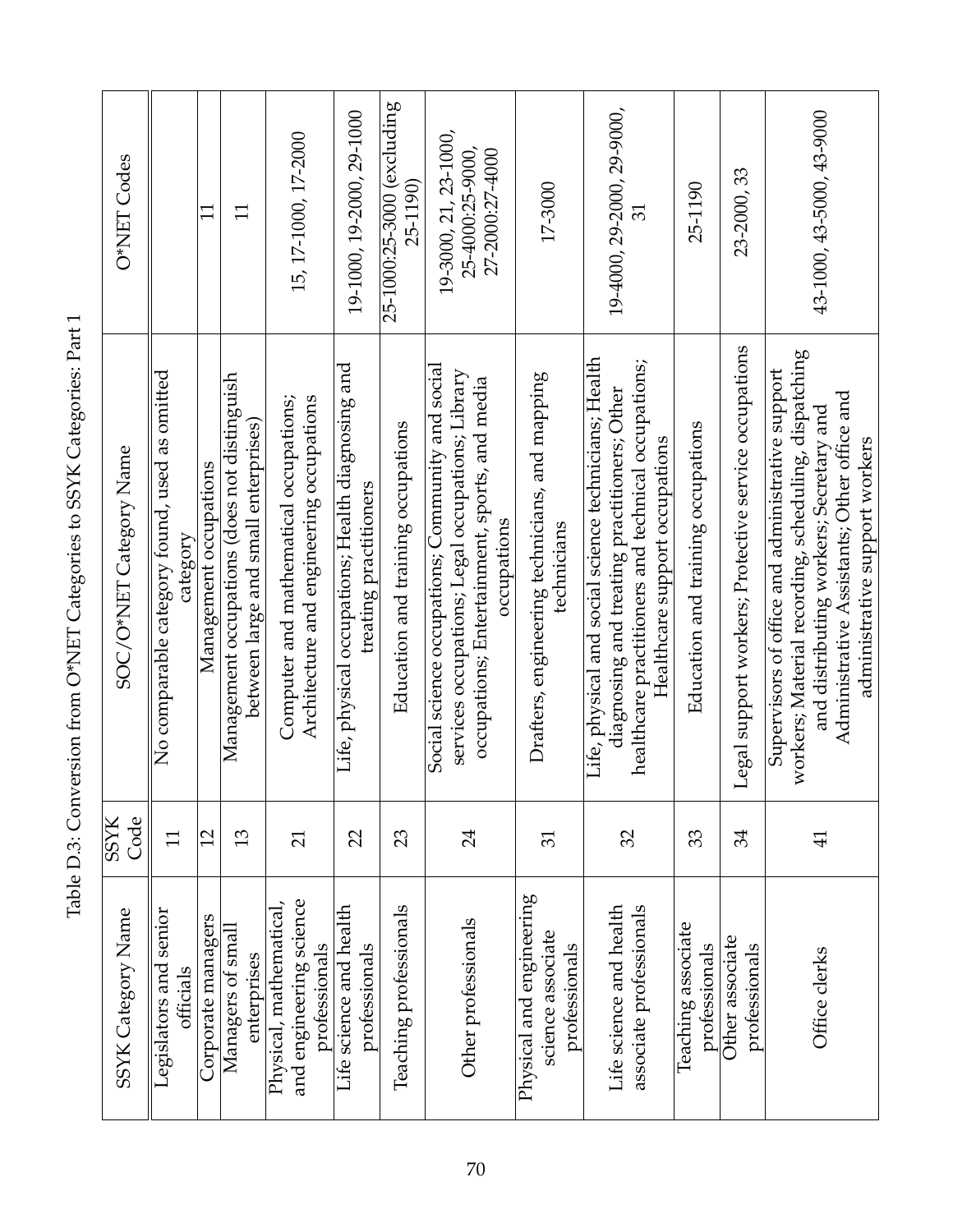| くへん きょくしょう<br>J                                        |
|--------------------------------------------------------|
| くいさく<br>י<br>ג                                         |
|                                                        |
|                                                        |
| I<br>١                                                 |
|                                                        |
| くーーー・・・・・<br>֧֦֧֦֧֦֦֦֧֦֦֦֧֧֧֧֧֝֝֝֝֬֝֓֝֬֝֓֝֬֝֓֝֬֝֓֝֬֝֓֝ |
|                                                        |
| とくさま とここ                                               |
| I<br>ı                                                 |
| <br> <br> <br>(                                        |
| $\vdots$<br>I                                          |
| l                                                      |
| I                                                      |

<span id="page-71-0"></span>

| O*NET Codes             | 43-2000, 43-3000, 43-4000                                                               | 35, 37-1000, 39                                                                            | 41, excluding 41-9090                         | 45                                          | 47                                        | $\overline{6}$                                    | 27-1000                                                                 | 51-3000, 51-6000, 51-7000                                                         | 51-8000                                   | 51-2000, 51-4000                                                 | 53-3000, 53-4000, 53-5000                                                             | 37-2000, 37-3000, 41-9090                                                                             | 45                                                                                                  |                                                                                             |
|-------------------------|-----------------------------------------------------------------------------------------|--------------------------------------------------------------------------------------------|-----------------------------------------------|---------------------------------------------|-------------------------------------------|---------------------------------------------------|-------------------------------------------------------------------------|-----------------------------------------------------------------------------------|-------------------------------------------|------------------------------------------------------------------|---------------------------------------------------------------------------------------|-------------------------------------------------------------------------------------------------------|-----------------------------------------------------------------------------------------------------|---------------------------------------------------------------------------------------------|
| SOC/O*NET Category Name | Communications equipment operators; Information<br>and records clerks; Financial clerks | Food preparation and serving related occupations;<br>Personal care and service occupations | Sales and related occupations                 | Farming, fishery, and forestry occupations  | Construction and extraction occupations   | Installation, maintenance, and repair occupations | Art and design workers                                                  | Food processing workers; Textile, apparel, and<br>furnishing workers; Woodworkers | Plant and system operators                | Assemblers and fabricators; Metal workers and plastic<br>workers | Motor vehicle operators; Rail transportation workers;<br>Water transportation workers | occupations; Miscellaneous sales and related workers<br>Building and grounds cleaning and maintenance | Farming, fishery, and forestry occupations (Does not<br>distinguish labourers from skilled workers) | manufacturing, and transport workers and helpers<br>All miscellaneous construction, mining, |
| SSYK<br>Code            | 42                                                                                      | $\overline{51}$                                                                            | 52                                            | $\overline{6}$                              | $\overline{7}$                            | $\mathcal{L}$                                     | 73                                                                      | 74                                                                                | 81                                        | 82                                                               | 83                                                                                    | 51                                                                                                    | 92                                                                                                  | 93                                                                                          |
| SSYK Category Name      | Customer service clerks                                                                 | Personal and protective<br>service workers                                                 | and<br>Models, salespersons,<br>demonstrators | Skilled agricultural and<br>fishery workers | Extraction and building<br>trades workers | related trades workers<br>Metal, machinery, and   | Precision, handicraft, craft<br>printing, and related<br>trades workers | Other craft and related<br>trades workers                                         | Stationary-plant and<br>related operators | Machine operators and<br>assemblers                              | Drivers and mobile-plant<br>operators                                                 | elementary occupations<br>Sales and services                                                          | Agricultural, fishery, and<br>related labourers                                                     | Labourers in mining,<br>manufacturing, and<br>construction,<br>transport                    |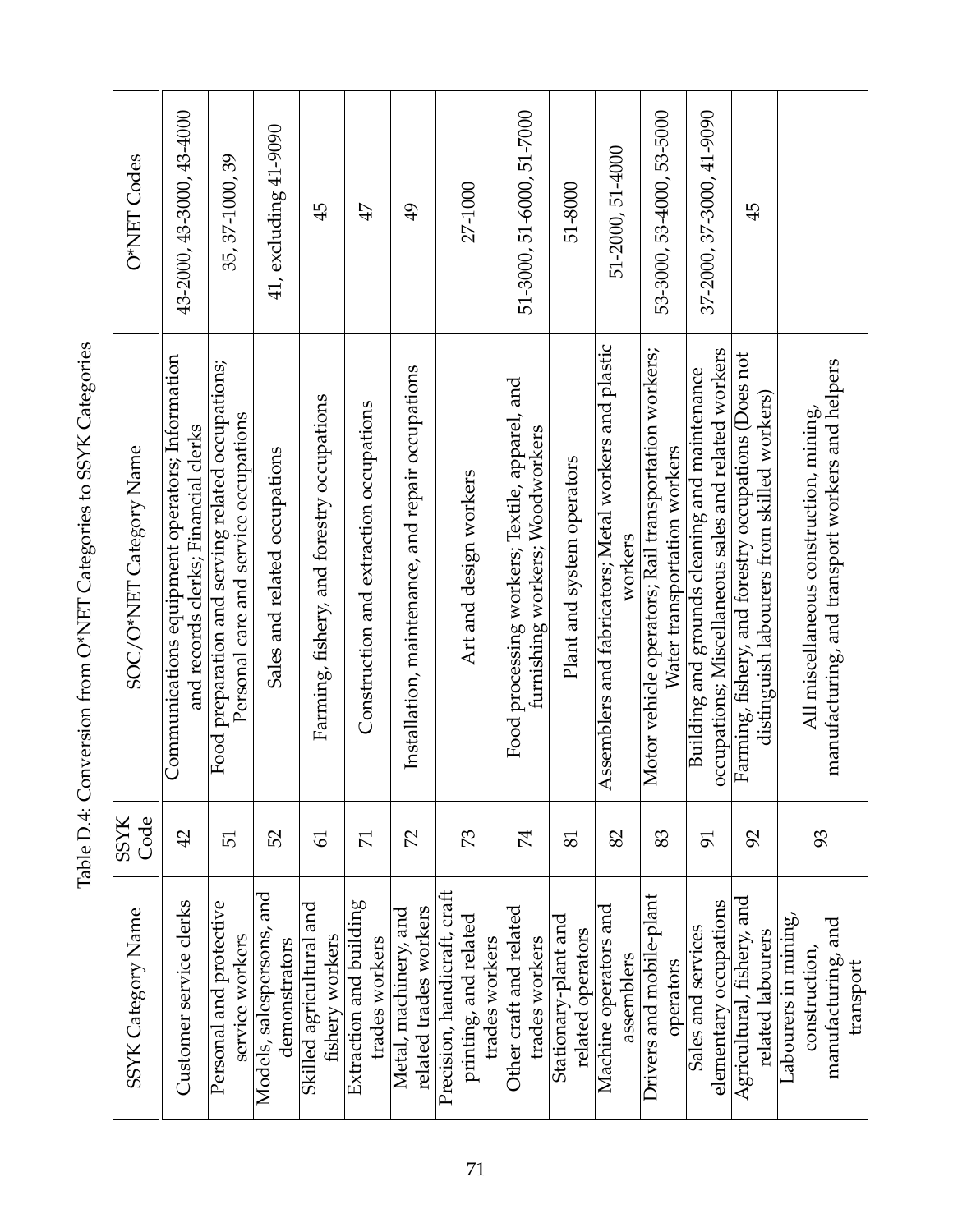# **E Robustness Checks and Additional Results**

In this section I report the results for a number of alternative specifications and robustness checks. See the main text for discussion of these results.

# **E.1 Women**

|                                        | (1)        | (2)        | (3)        | $\left( 4\right)$ | (5)        |
|----------------------------------------|------------|------------|------------|-------------------|------------|
| Own education                          | $0.219***$ |            |            |                   |            |
|                                        | (0.0000)   |            |            |                   |            |
| Lagged average education               | $0.081***$ | $0.021***$ | $0.020***$ | $0.016***$        | $0.017***$ |
|                                        | (0.0015)   | (0.0033)   | (0.0040)   | (0.0040)          | (0.0040)   |
| Individual effects                     |            | Yes        |            |                   |            |
| Worker $\times$ Plant effects          |            |            | Yes        | Yes               | Yes        |
| $Country \times Year$                  |            |            |            | Yes               |            |
| Industry × Year                        |            |            |            | Yes               |            |
| County $\times$ Industry $\times$ Year |            |            |            |                   | Yes        |

Table E.1: Learning Spillovers for Women

Notes: Dependent variable is current log wage. All models include year effects, as well as controls for number of children and marital status. County controls consist of dummies for each of the 21 counties. Industry controls consist of dummies for each of 17 industry categories. Full regression results are available upon request. Each column is a separate regression. Robust standard errors accounting for the serial correlation within individual (column 2) and worker-plant spells (columns 3-5) are reported in parentheses. Column 1 also includes a quadratic control for experience but this drops out in the other columns once individual fixed effects are added.

# **E.2 Bartik Shocks**

Bartik shocks introduce regional variation in labor demand based on changes in national demand for different industries' products. I construct Bartik shocks at the county and municipality level for every 5 years. I then include the Bartik shocks as a control in a regression of five-year differences. Bartik shocks are included as a finer level control for time-varying local demand shocks. While I include industry $\times$ county $\times$ time dummies in the main results, I was also able to construct Bartik shocks at the municipality level, which is a finer level of control compared with the county controls.

Traditionally, Bartik shocks are used to instrument or control for shifts in labor de-mand.<sup>[46](#page-0-0)</sup> Since I am interested in controlling for shifts in demand for average education, I

<sup>46</sup>See, for example, [Diamond](#page-32-0) [\(2016\)](#page-32-0).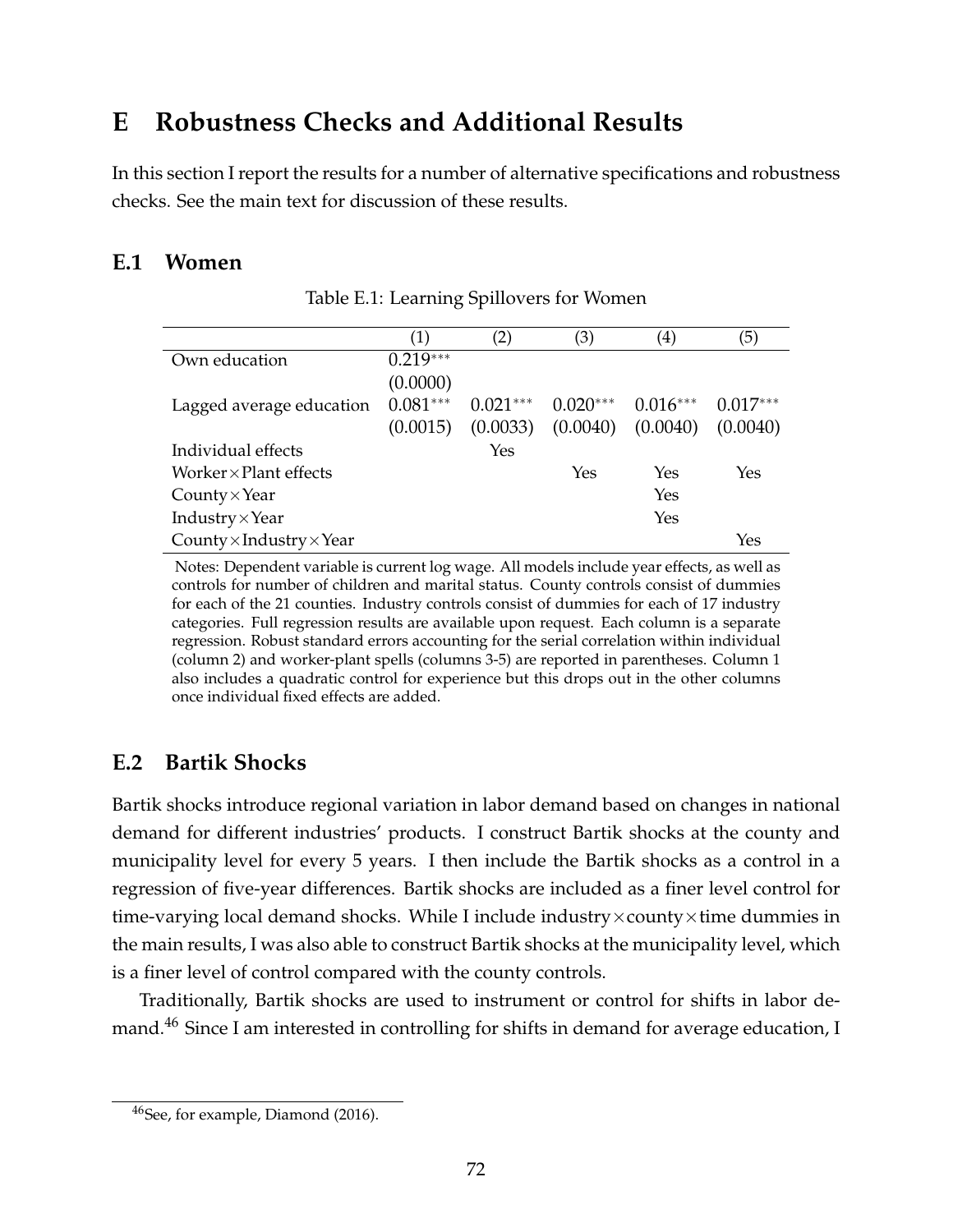adjust the traditional Bartik series accordingly. My series is given by

$$
\triangle B_{mt}^{\bar{S}} = \sum_{k} \frac{s_{mt-j}^{k} \left(1 + \frac{\triangle N_{(-m)t}^{k}}{N_{(-m)t-j}^{k}}\right)}{\sum_{k} s_{mt-j}^{k} \left(1 + \frac{\triangle N_{(-m)t}^{k}}{N_{(-m)t-j}^{k}}\right)} \bar{S}_{(-m)t}^{k} - \sum_{k} s_{mt-j}^{k} \bar{S}_{(-m)t-j}^{k}
$$

where *m* stands for municipality, and *k* stands for industry. In the series above,  $\bar{S}^k_{(-m)t}$ is the average education level in industry  $k$  in municipalities excluding the given municipality *m* in year *t*.  $\bar{S}^k_{(-m)t-j}$  is the same but five years prior to *t*.  $s^k_{mt-j}$  is the average education level in municipality  $m$  in industry  $k$  five years before the current year.  $N_{(-m)t}^k$ gives the number of workers in industry *k* not in municipality *m* at time *t*. Similarly for  $N_{(−m)t-j'}^k$  except in this case it is the same thing but five years earlier (*j* = 5). Thus, *s k mt*−*j*  $\sqrt{ }$ 1+  $\triangle N^k_{(-m)}$ t *Nk* (−*m*)*t*−*j* ! ∑*k s k mt*−*j*  $\sqrt{ }$ 1+  $\triangle N^k_{(-m)t}$  $\frac{1}{\setminus}$  gives the share of total workers in a given industry  $k$  for every munic-

*Nk* (−*m*)*t*−*j* ipality excluding the specific municipality in *q*. I construct the Bartik shocks using data aggregated by Statistics Sweden.

|                                        | (1)        | (2)        | (3)       | $\left( 4\right)$ | (5)        |
|----------------------------------------|------------|------------|-----------|-------------------|------------|
| Own education                          | $0.199***$ |            |           |                   |            |
|                                        | (0.0013)   |            |           |                   |            |
| Lagged average education               | $0.183***$ | $0.040***$ | $0.015**$ | $0.015**$         | $0.018***$ |
|                                        | (0.0021)   | (0.0042)   | (0.0052)  | (0.0052)          | (0.0053)   |
| Bartik shocks                          | $0.559***$ | $0.158***$ | $0.122*$  | $0.108*$          | $0.118*$   |
|                                        | (0.0174)   | (0.0461)   | (0.0475)  | (0.0493)          | (0.0496)   |
| Individual effects                     |            | Yes        |           |                   |            |
| $Worker \times Plant$ effects          |            |            | Yes       | Yes               | Yes        |
| County $\times$ Year                   |            |            |           | Yes               |            |
| Industry $\times$ Year                 |            |            |           | Yes               |            |
| County $\times$ Industry $\times$ Year |            |            |           |                   | Yes        |

Table E.2: Controls for Bartik Shocks

Notes: Dependent variable is current log wage. All models include year, county-year, and industry-year effects and controls for number of children and marital status. Children refers to number of children under age 6. County controls consist of dummies for each of the 21 counties. Industry controls consist of dummies for each of 17 industry categories. Full regression results are available upon request. Each column is a separate regression. Robust standard errors accounting for the serial correlation are reported in parentheses.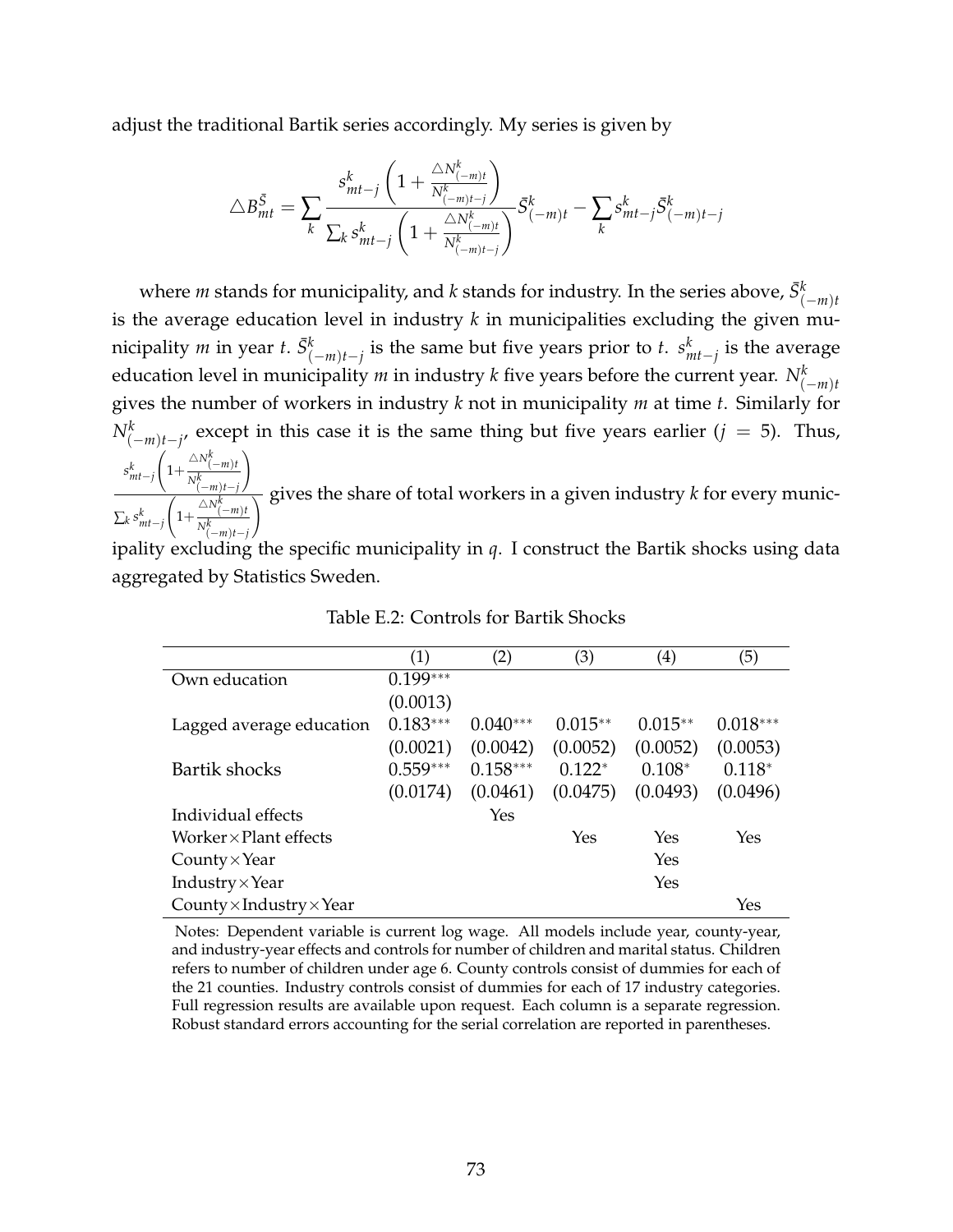#### **E.3 Controlling for Average Education in the Municipality**

|                                        | (1)        | $\left( 2\right)$ | (3)        | $\left( 4\right)$ | (5)        |
|----------------------------------------|------------|-------------------|------------|-------------------|------------|
| Own education                          | $0.192***$ |                   |            |                   |            |
|                                        | (0.0010)   |                   |            |                   |            |
| Lagged average education               | $0.161***$ | $0.059***$        | $0.027***$ | $0.025***$        | $0.028***$ |
|                                        | (0.0016)   | (0.0036)          | (0.0044)   | (0.0044)          | (0.0044)   |
| Individual effects                     |            | Yes               |            |                   |            |
| Worker $\times$ Plant effects          |            |                   | Yes        | Yes               | Yes        |
| County $\times$ Year                   |            |                   |            | Yes               |            |
| Industry $\times$ Year                 |            |                   |            | Yes               |            |
| County $\times$ Industry $\times$ Year |            |                   |            |                   | Yes        |

Table E.3: Controlling for Average Education in the Municipality

Notes: Dependent variable is current log wage. All models include a control for average education at the municipality level. All models also include year effects, as well as controls for number of children and marital status. County controls consist of dummies for each of the 21 counties. Industry controls consist of dummies for each of 17 industry categories. Full regression results are available upon request. Each column is a separate regression. Robust standard errors accounting for the serial correlation are reported in parentheses.

#### **E.4 Estimates Using Wages**

| Table E.4: Using Wage Data |  |  |  |
|----------------------------|--|--|--|
|----------------------------|--|--|--|

|                                        | (1)        | (2)        | (3)        | (4)        | (5)        |
|----------------------------------------|------------|------------|------------|------------|------------|
| Own education                          | $0.211***$ |            |            |            |            |
|                                        | (0.0010)   |            |            |            |            |
| Lagged average education               | $0.104***$ | $0.043***$ | $0.037***$ | $0.027***$ | $0.036***$ |
|                                        | (0.0017)   | (0.0035)   | (0.0033)   | (0.0032)   | (0.0033)   |
| Individual effects                     |            | Yes        |            |            |            |
| Worker $\times$ Plant effects          |            |            | Yes        | Yes        | Yes        |
| County $\times$ Year                   |            |            |            | Yes        |            |
| Industry $\times$ Year                 |            |            |            | Yes        |            |
| County $\times$ Industry $\times$ Year |            |            |            |            | Yes        |

Notes: Dependent variable is current log wage, but in this case using the actual wage data as opposed to the income data converted to "monthly wages." However, this data is only available for select individuals (see text for discussion). All models include year effects, as well as controls for number of children and marital status. County controls consist of dummies for each of the 21 counties. Industry controls consist of dummies for each of 17 industry categories. Full regression results are available upon request. Each column is a separate regression. Robust standard errors accounting for the serial correlation within individual (column 2) and worker-plant spells (columns 3-5) are reported in parentheses.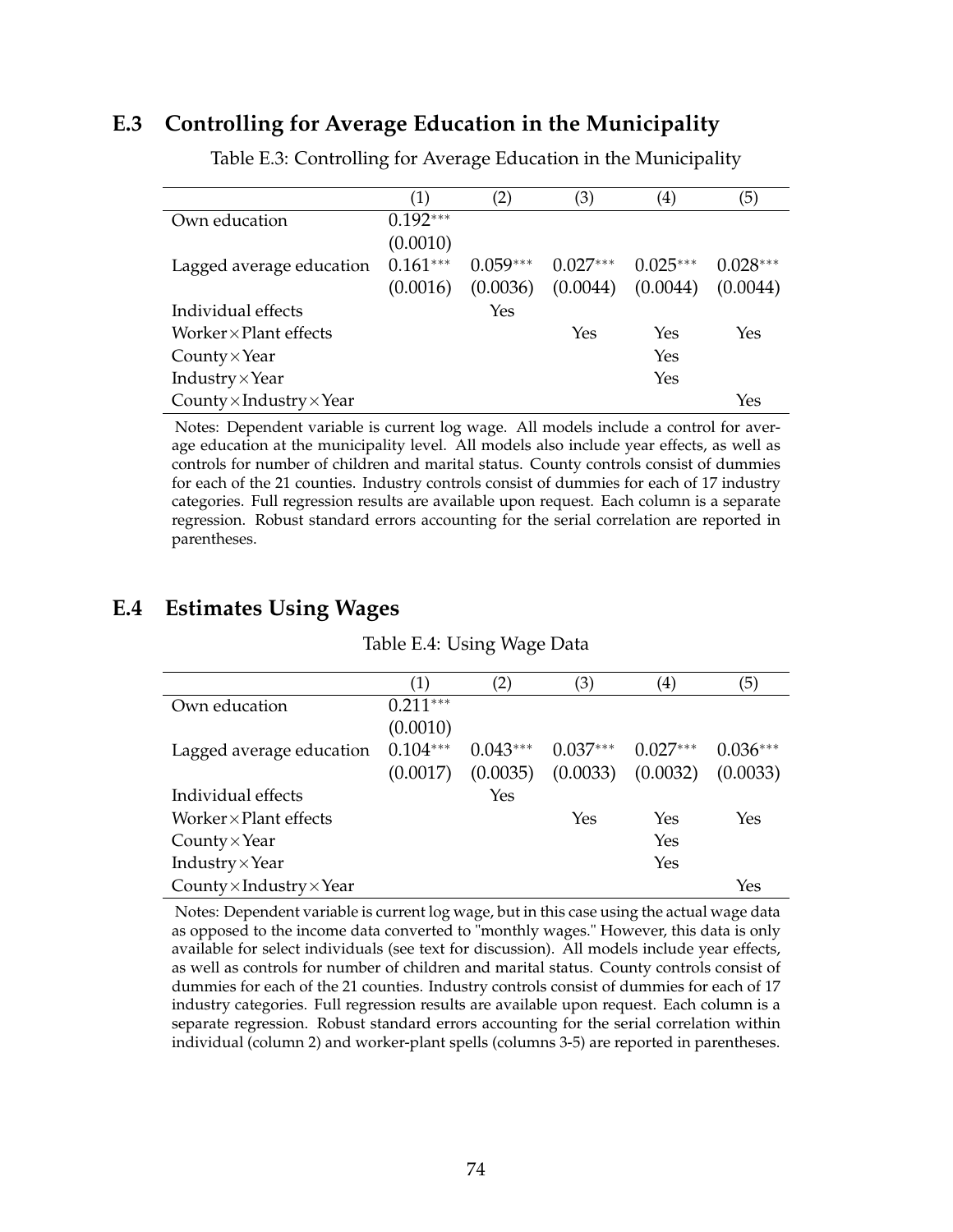#### **E.5 Estimates Restricted to Selected Private Firms**

|                                        | $\left( 1\right)$ | (2)        | (3)        | $\left( 4\right)$ | (5)        | (6)        |            |
|----------------------------------------|-------------------|------------|------------|-------------------|------------|------------|------------|
| Own education                          | $0.195***$        |            |            |                   |            |            |            |
|                                        | (0.0011)          |            |            |                   |            |            |            |
| Lagged average education               | $0.418***$        | $0.070***$ | $0.043***$ | $0.038***$        | $0.041***$ | $0.053***$ | $0.055***$ |
|                                        | (0.0020)          | (0.0041)   | (0.0093)   | (0.0091)          | (0.0093)   | (0.0065)   | (0.0066)   |
| Individual effects                     |                   | Yes        |            |                   |            |            |            |
| Worker $\times$ Plant effects          |                   |            | Yes        | Yes               | Yes        | Yes        | Yes        |
| County $\times$ Year                   |                   |            |            | Yes               |            | Yes        |            |
| Industry $\times$ Year                 |                   |            |            | Yes               |            | Yes        |            |
| County $\times$ Industry $\times$ Year |                   |            |            |                   | Yes        |            | Yes        |
| Using wage data                        |                   |            |            |                   |            | Yes        | Yes        |

Table E.5: Restricting to Select Private Firms

Notes: Dependent variable is current log wage. All models include year effects, as well as controls for number of children and marital status. County controls consist of dummies for each of the 21 counties. Industry controls consist of dummies for each of 17 industry categories. Full regression results are available upon request. Each column is a separate regression. Robust standard errors accounting for the serial correlation within individual (column 2) and worker-plant spells (columns 3-7) are reported in parentheses.

# **E.6 Estimates Restricting to Plants with <50 Workers**

|                                        | (1)        | $\left( 2\right)$ | (3)      | $\left( 4\right)$ | (5)      |
|----------------------------------------|------------|-------------------|----------|-------------------|----------|
| Own education                          | $0.166***$ |                   |          |                   |          |
|                                        | (0.0013)   |                   |          |                   |          |
| Lagged average education               | $0.193***$ | $0.040***$        | $0.012*$ | $0.010*$          | $0.012*$ |
|                                        | (0.0020)   | (0.0040)          | (0.0048) | (0.0048)          | (0.0048) |
| Individual effects                     |            | Yes               |          |                   |          |
| Worker $\times$ Plant effects          |            |                   | Yes      | Yes               | Yes      |
| County $\times$ Year                   |            |                   |          | Yes               |          |
| Industry $\times$ Year                 |            |                   |          | Yes               |          |
| County $\times$ Industry $\times$ Year |            |                   |          |                   | Yes      |

Table E.6: Restricting to Plants with <50 Workers

Notes: Dependent variable is current log wage. All models include year effects, as well as controls for number of children and marital status. County controls consist of dummies for each of the 21 counties. Industry controls consist of dummies for each of 17 industry categories. Full regression results are available upon request. Each column is a separate regression. Robust standard errors accounting for the serial correlation within individual (column 2) and worker-plant spells (columns 3-5) are reported in parentheses.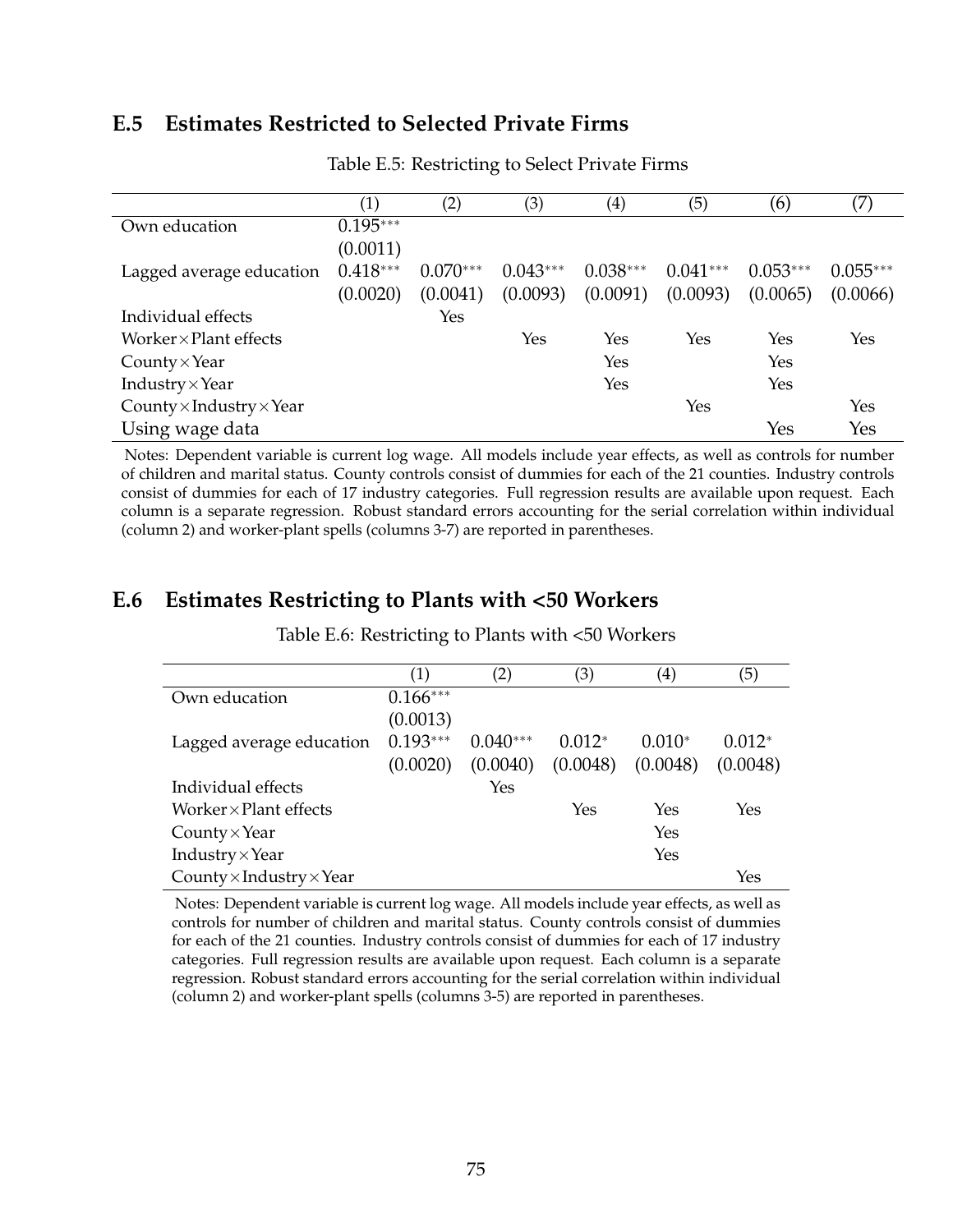## **E.7 Persistence of Spillovers**

|                          |            | (2)                   | ۱Ć.        | (4)        |                                  | [b]        |            |
|--------------------------|------------|-----------------------|------------|------------|----------------------------------|------------|------------|
| Lagged average education | $0.025***$ | $0.029***$            | $0.031***$ | $0.031***$ | $0.029***$                       | $0.028***$ | $0.035***$ |
|                          | (0.0044)   | $(0.0049)$ $(0.0053)$ |            | (0.0059)   | $(0.0052)$ $(0.0072)$ $(0.0077)$ |            |            |
| Lag year                 |            |                       |            |            |                                  |            |            |

Table E.7: Persistence of learning spillovers

Notes: Dependent variable is current log wage. All models include year, county-year, industry-year and plantworker fixed effects. All models also include controls for number of children and marital status. Children refers to number of children under age 6. County controls consist of dummies for each of the 21 counties. Industry controls consist of dummies for each of 17 industry categories. Full regression results are available upon request. Each column is a separate regression. Robust standard errors accounting for the serial correlation within spells are reported in parentheses.

**Restricting to Same Sample** In the graph below, I repeat the exercise in Figure [2,](#page-21-0) but restrict to the same sample. Specifically, Figure [E.1](#page-76-0) shows the persistence of spillovers, but restricts every specification to individuals who have remained at the same workplace for the past seven years. The table with estimates is available upon request. The figure shows that, once again, the effect of learning spillovers is persistent. However, in this figure the effects decreases gradually over time.

<span id="page-76-0"></span>

Figure E.1: Persistence of Spillovers over Time, Robust